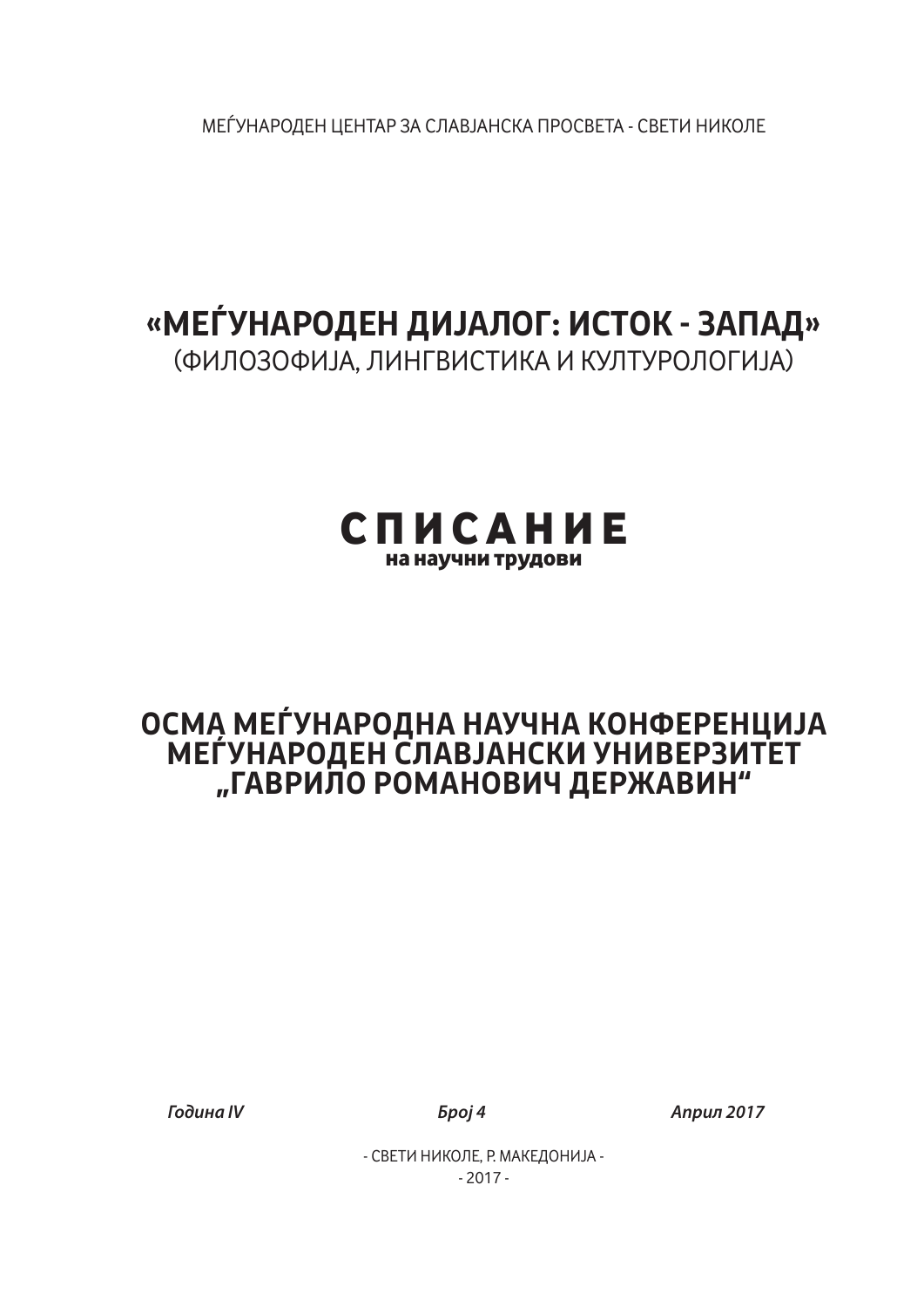**Издавач:** Меѓународен Центар за Славјанска Просвета - Свети Николе

**За издавачот:** Доц. д-р Јордан Ѓорчев, директор

**Наслов:** «МЕЃУНАРОДЕН ДИЈАЛОГ: ИСТОК - ЗАПАД» (ПСИХОЛОГИЈА, ФИЛОЗОФИЈА, ЛИНГВИСТИКА, КУЛТУРОЛОГИЈА И ОБРАЗОВАНИЕ)

#### **Организационен одбор:**

Претседател: д-р Јордан Ѓорчев, Македонија Заменик Претседател: д-р Стромов Владимир Јуревич, Русија Член: м-р Борче Серафимовски, Македонија

#### **Уредувачки одбор:**

Проф. д-р Душан Николовски, Македонија Доц. д-р Александар Илиевски, Македонија Проф. д-р Мирослав Крстиќ, Србија Проф. д-р Момчило Симоновиќ, Србија Проф. д-р Тодор Галунов – Бугарија Проф. д-р Даниела Тасевска – Бугарија Доц. д-р Хаџиб Салкич, Босна и Херцеговина д-р Татјана Осадчаја, Русија Доц. д-р Вера Шунаева, Русија

#### **Технички раководител:** Михаела Ѓорчева

#### **Технички секретар на конференцијата:** м-р Милена Спасовска

**Уредник:** Доц. д-р Јордан Ѓорчев

**Компјутерска обработка и дизајн:** м-р Милена Спасовска

**ISSN (принт)** 1857-9299 **ISSN (онлајн)** 1857-9302

**Адреса на комисијата:** ул. Маршал Тито 77, Свети Николе, Р. Македонија

**Контакт телефон:** +389 (0)32 440 330

#### **Организациониот одбор им се заблагодарува на сите учесници за соработката!**

#### **Напомена:**

Организациониот одбор на Осмата меѓународна научна конференција «МЕЃУНАРОДЕН ДИЈАЛОГ: ИСТОК-ЗАПАД» не одговара за можните повреди на авторските права на научните трудови објавени во списанието. Целосната одговорност за оригиналноста, автентичноста и лекторирањето на научните трудови објавени во списанието е на самите автори на трудовите.

**Печати:** Печатница МЦСП, Свети Николе

**Тираж:** 100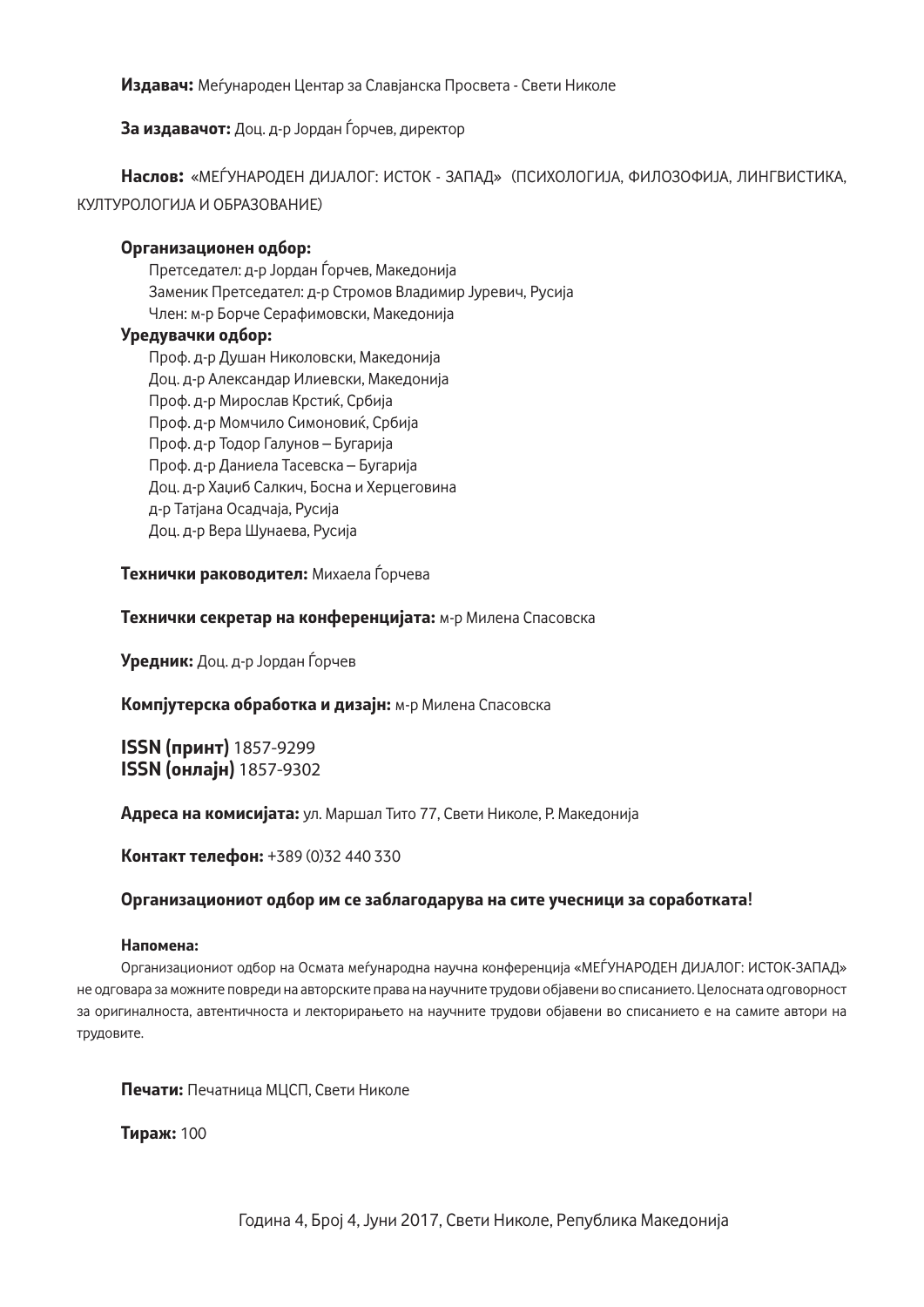# МЕЃУНАРОДЕН ДИЈАЛОГ ИСТОК - ЗАПАД

(ФИЛОЗОФИЈА, ЛИНГВИСТИКА И КУЛТУРОЛОГИЈА)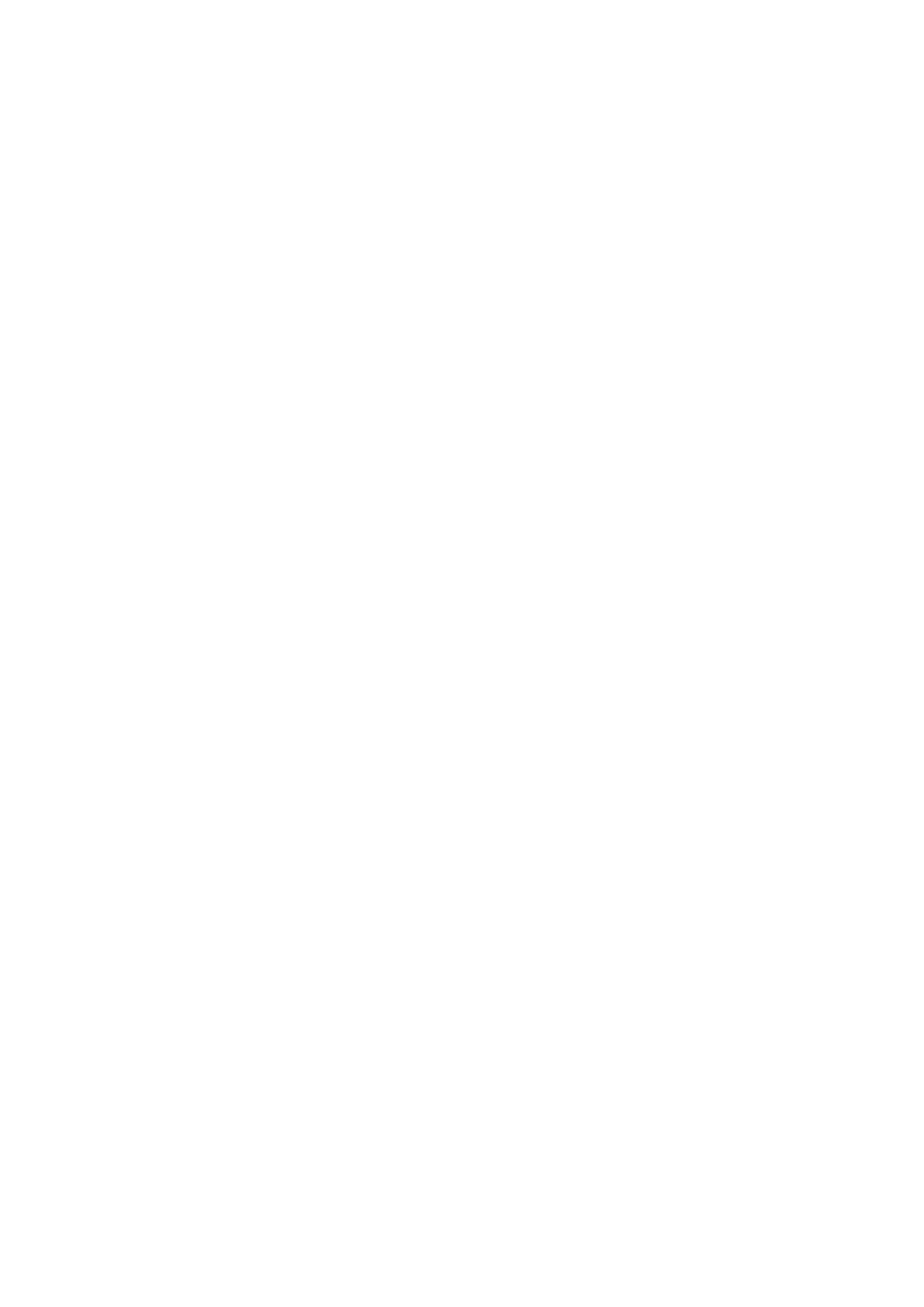## ОБЛАСТ ФИЛОЗОФИЈА, ЛИНГВИСТИКА И КУЛТУРОЛОГИЈА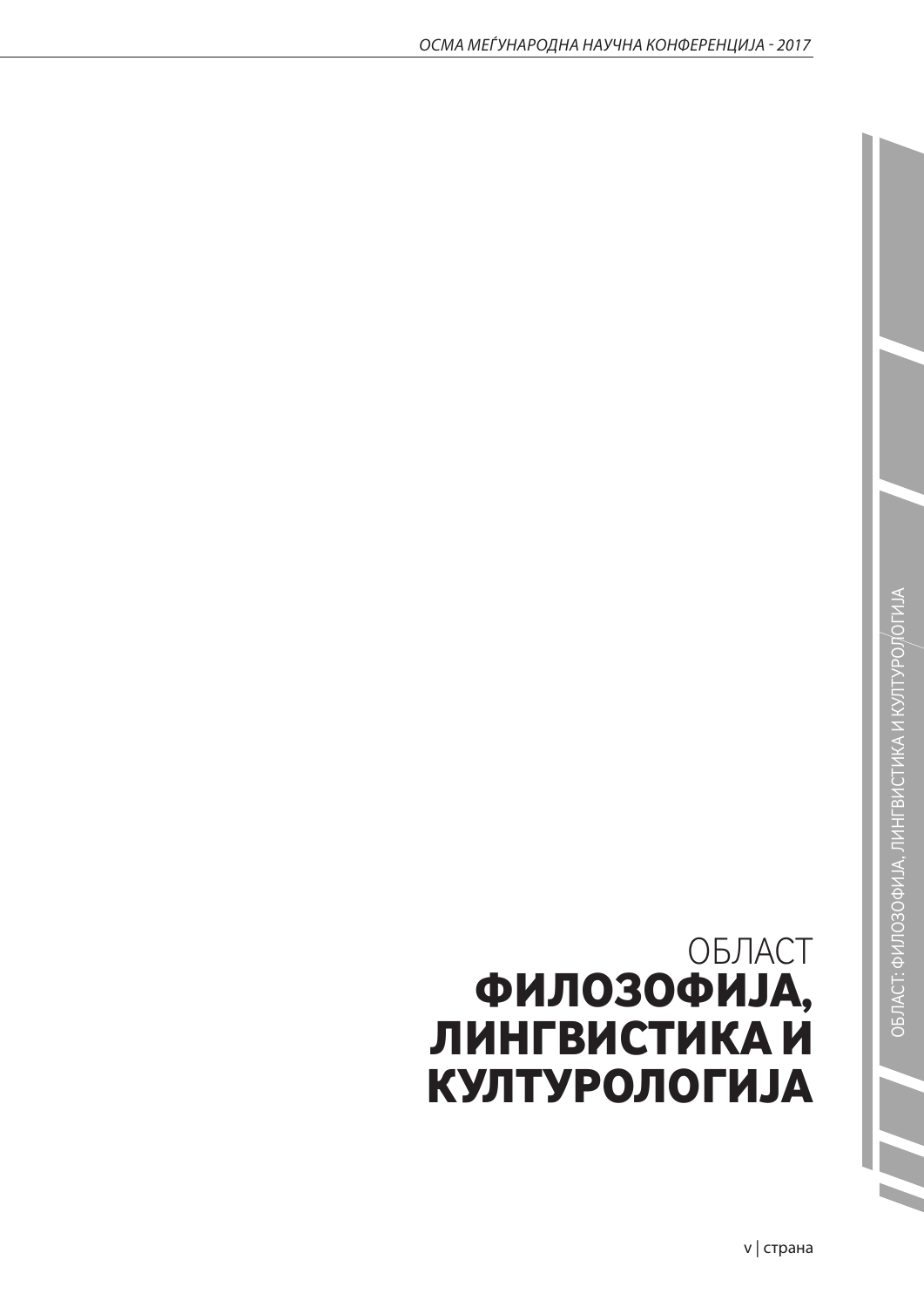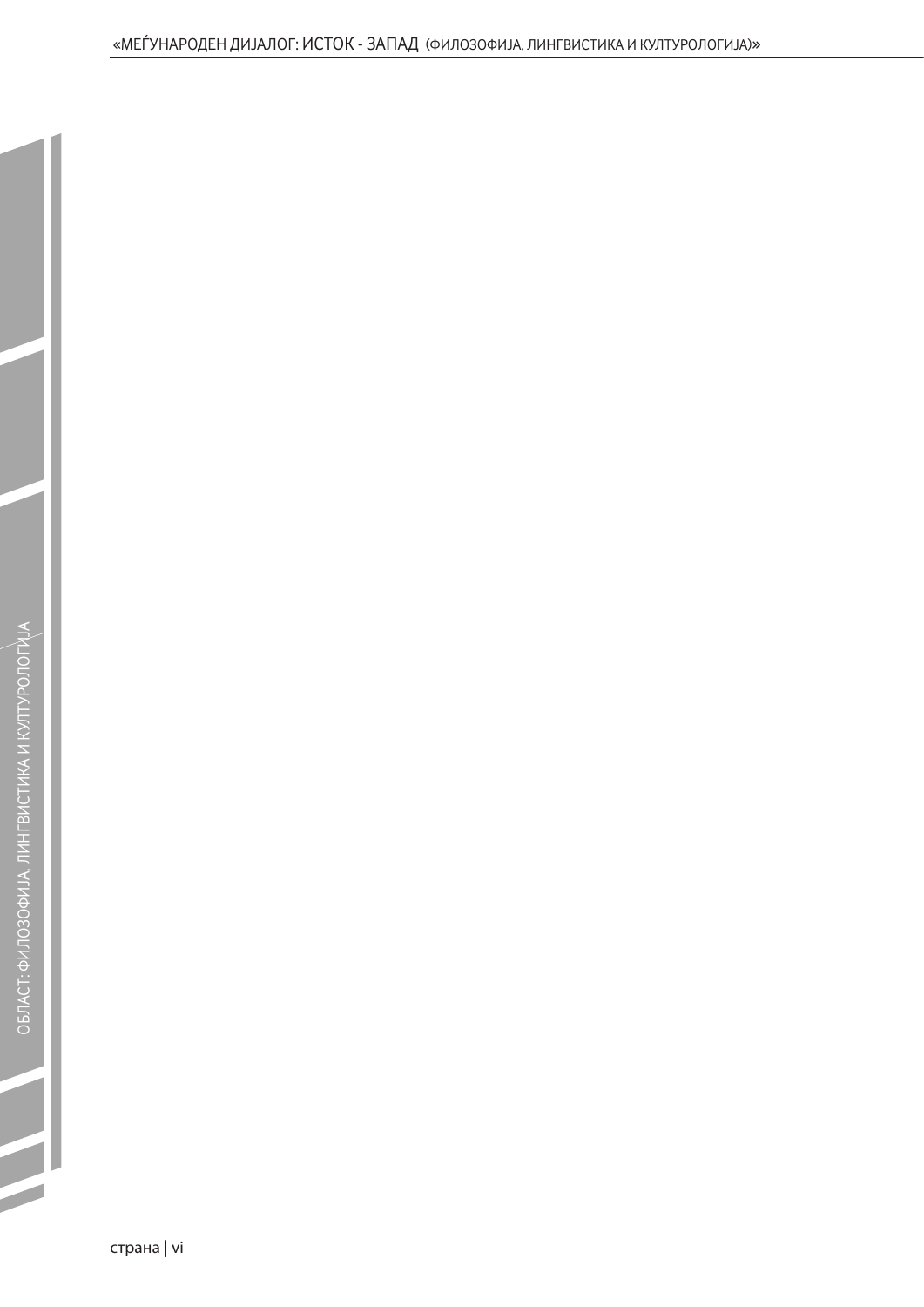## СОДРЖИНА

| Danica Piršl, Nadežda Stojković, Vanče Bojkov, Darjan Bojkov<br><b>ESP - SPORTS LITERACY AS AN INTEGRAL PART OF OVERALL</b><br><b>ACADEMIC LITERACY</b>                     | 1  |
|-----------------------------------------------------------------------------------------------------------------------------------------------------------------------------|----|
| Елена Яковлева<br>Elena lakovleva<br>ГЛАМУР И ФИЛОСОФИЯ ИНКЛЮЗИИ                                                                                                            | 7  |
| Проф. д-р Ранко Младеноски<br>СИМБОЛИКАТА НА СИНТАКСИЧКИТЕ ТРИЈАДИ<br>ВО ПЕСНАТА "ЦРКВА" ОД БЛАЖЕ КОНЕСКИ                                                                   | 13 |
| Проф. д-р Христо Петрески<br>ФОТОГРАФИЈАТА, СЛИКАРСТВОТО И ФИЛМОТ КАКО<br><b>ПРОПАГАНДА</b>                                                                                 | 21 |
| Доц. д-р Бошко Караџов<br>НОРМАТИВНАТА МЕТОДОЛОГИЈА И ПРИМЕНЕТА ЛОГИКА<br>ВО СРЕДНИОТ ВЕК: ЕУРИСТИЧКИТЕ НАЧЕЛА ВО ПРИРОДО-<br>НАУЧНИТЕ ФИЛОЗОФИИ ВО СХОЛАСТИЧКАТА ТРАДИЦИЈА | 27 |
| Душица Ѓокиќ<br>ИГРАТА И ФИЛОСОФСКАТА КУЛТУРА ВО ОБЛИКУВАЊЕТО НА<br>ПОГЛЕДОТ НА СВЕТОТ: ВО ПОТРАГА ПО СМИСЛАТА                                                              | 35 |
| Бабина Л.В.<br>Долгова Е.В.<br>РЕПРЕЗЕНТАЦИЯ ЗНАНИЙ О ЧЕЛОВЕКЕ АНГЛИЙСКИМИ И<br>РУССКИМИ ФРАЗЕОЛОГИЧЕСКИМИ ЕДИНИЦАМИ                                                        | 41 |
| Наталия Федоровна Полякова<br>ПОЭТИКА УСАДЕБНО-БЫТОВОГО ПРОСТРАНСТВА<br>В ПОВЕСТИ А. Н. ТОЛСТОГО «МИШУКА НАЛЫМОВ<br>(ЗАВОЛЖЬЕ)»                                             | 47 |
| Галина Буянова (Россия. Тамбов)<br>СТИХОТВОРЕНИЕ М.Ю. ЛЕРМОНТОВА «СМЕРТЬ ПОЭТА»:<br>ВОСПРИЯТИЕ, ИСТОЛКОВАНИЕ, ОЦЕНКА<br>К 180-ЛЕТИЮ СОЗДАНИЯ ПРОИЗВЕДЕНИЯ                   | 53 |
| Byrski Ł.<br><b>CREATIVE POWER AND DIVINE ORIGINS OF WRITING IN THE</b><br><b>JUDEO-CHRISTIAN LITERATURE FROM THE COMPARATIVE</b><br><b>PERSPECTIVE</b>                     | 61 |
| Наташа Младеновска-Лазаревска<br>АВТОБИОГРАФСКИОТ ДИСКУРС, КОНТИНУИРАН ДИЈАЛОГ<br>МЕЃУ МОЖНИОТ И РЕАЛНИОТ ЖИВОТ                                                             | 67 |
| Проф. д-р Зоран Трифунов<br>Доц. д-р Бошко Караџов<br>ЗА МАТЕМАТИЧКИОТ И ЕПИСТЕМИЧКИОТ ПОИМ НА<br><b>BEPOJATHOCTA</b>                                                       | 71 |
|                                                                                                                                                                             |    |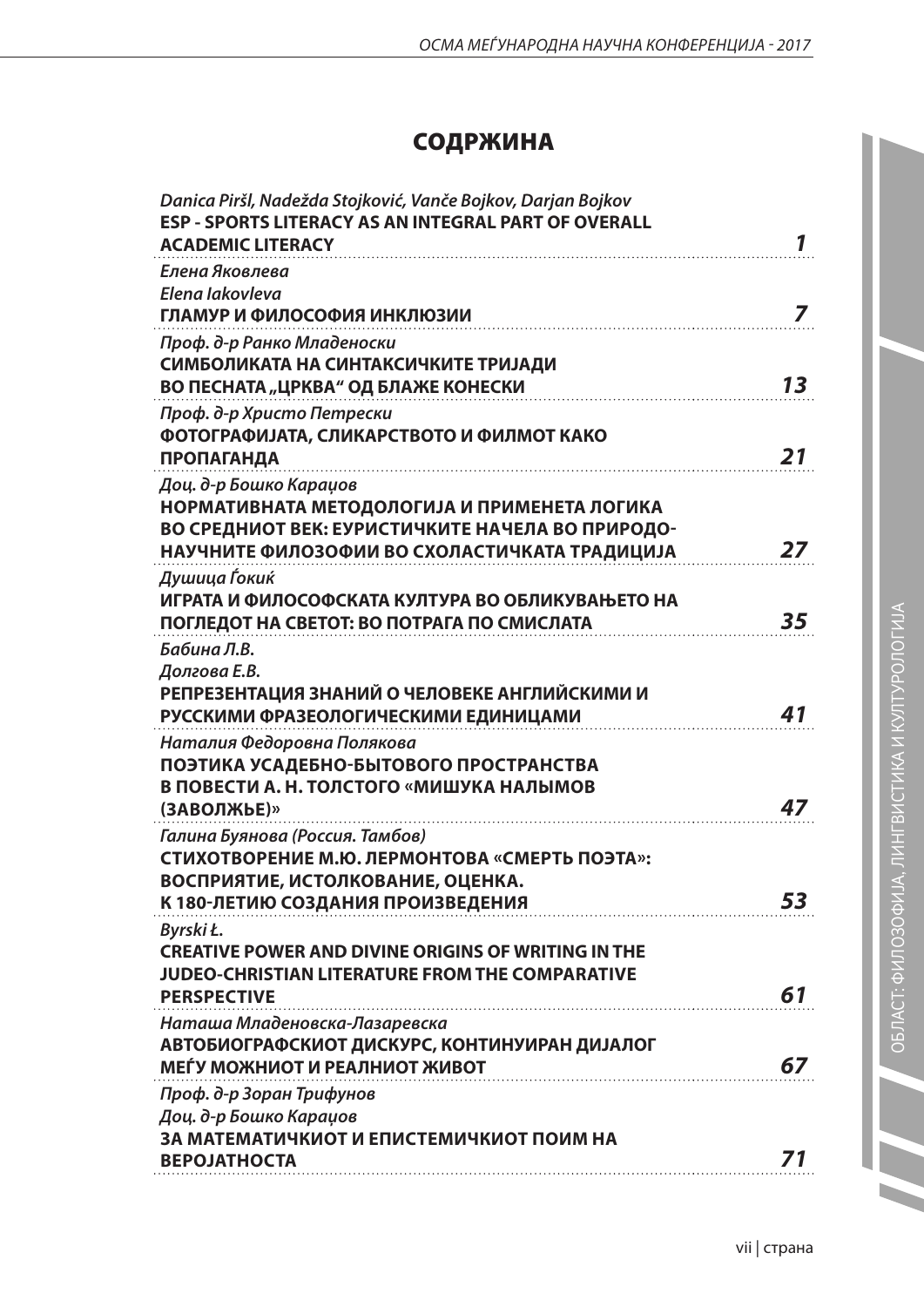| Проф.д-р Мишо Нетков<br>БАЛКАНОТ – МУЛТИКУЛТУРАЛИЗАМ ИЛИ<br>ИНТЕРКУЛТУРАЛИЗАМ?!                                       | 79 |
|-----------------------------------------------------------------------------------------------------------------------|----|
| Нгием Хай Льен<br>ОБРАЩЕНИЕ КАК ЭЛЕМЕНТ ВЬЕТНАМСКОГО РЕЧЕВОГО<br><b>ЭТИКЕТА</b>                                       | 85 |
| Болотова Анна Игоревна<br>ОСОБЕННОСТИ ПРИЕМА «НЕНАДЕЖНЫЙ РАССКАЗЧИК» В<br>РОМАНЕ ДЖ. ХАРРИС «ЕЖЕВИЧНОЕ ВИНО»          | 89 |
| Проф. д-р Каменко М. Марковић<br>РЕМБРАНТ - ЦРТАЧ ПРЕДЕЛА                                                             | 95 |
| Е.Б. Рябых, М.Ю. Тарасюк<br>(НА ПРИМЕРЕ ФИЛОСОФСКОГО ТРАКТАТА И.А. ИЛЬИНА<br>«ПОЮЩЕЕ СЕРДЦЕ. КНИГА ТИХИХ СОЗЕРЦАНИЙ») |    |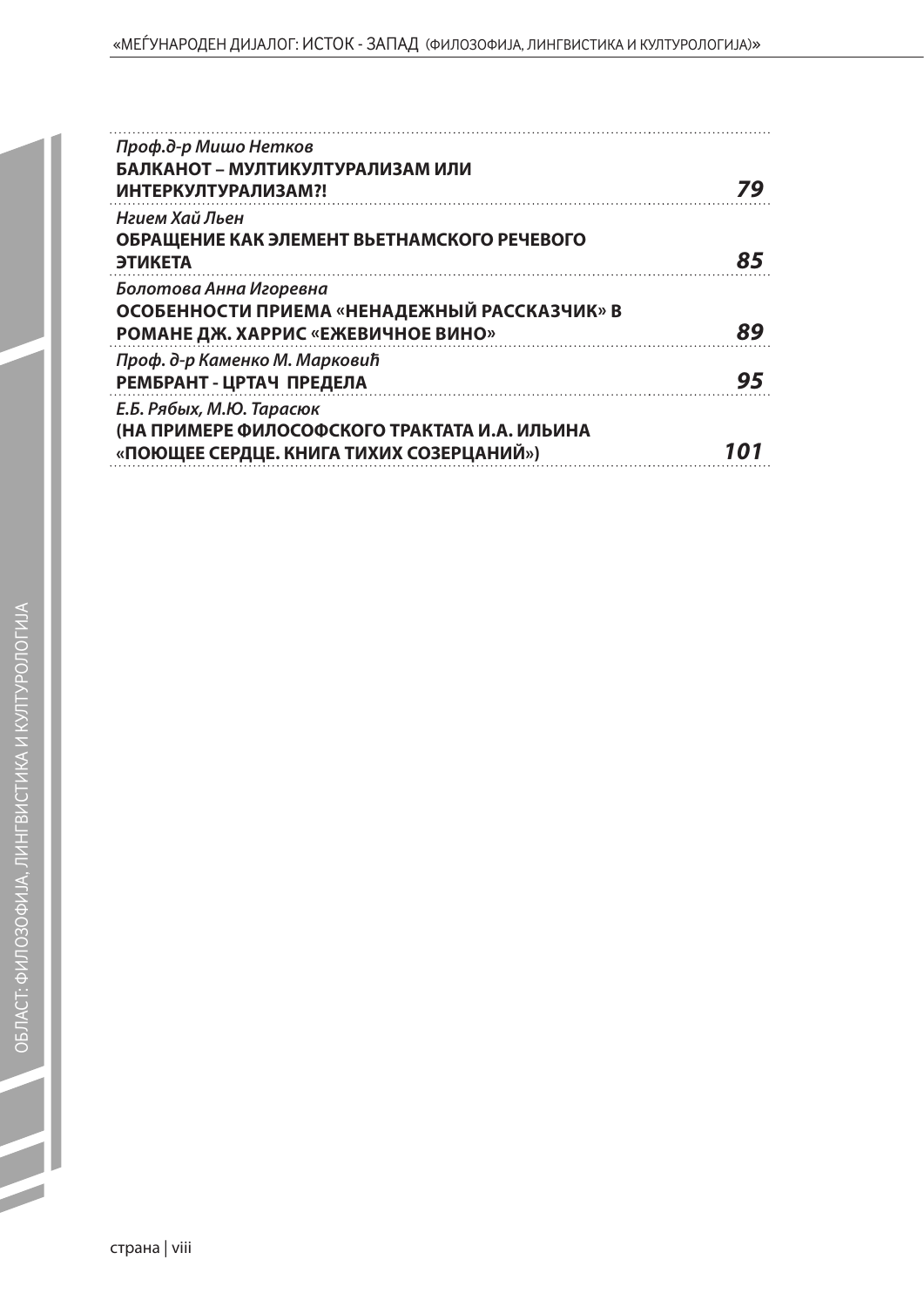796:378.011.33

Danica Piršl, e-mail: danicapirsl@gmail.com Nadežda Stojković, e-mail: nadezda.stojkovic@elfak.ni.ac.rs Vanče Bojkov, e-mail: vance.bojkov@elfak.ni.ac.rs Darjan Bojkov, e-mail: daryan.boykov@gmail.com University of Niš, Serbia

## ESP - SPORTS LITERACY AS AN INTEGRAL PART OF OVE-RALL ACADEMIC LITERACY

**Abstract**: University's task is primarily to enhance knowledge exchange and increase by x value, secure consultancy work with x company or y organization in the coming year, to develop a new/enhance the existing collaborative working arrangement with an external body in x subject area by x date, to attract external funding for knowledge exchange activities such as Knowledge Transfer Partnership, to attract funding from industrial partners to co-fund research projects, to develop and/or deliver CPD provision with external organizations, to develop and deliver an executive education program with external organizations, to commercialize an area of one's research via patents or licensing, to form a spin-out company or grow the activities of an existing one, to engage with policy makers, to build strategic partnerships with large external organizations, to engage with the public and promote one's research to external audiences. In order to fulfill all these task universities must develop academic literacy and within it narrowed lane of literacy for sports sciences, since nowadays one cannot imagine higher education without sports study programs so as to appeal to prospective foreign student's body. Literacy involves far more than the ability to read and write. Although students already have a conscious command of these basic skills, there are many other aspects of literacy which they have been unconsciously using. University subjects - courses, for example, each have their own style of literacy (known as a discourse) which includes a specialized vocabulary and a specialized way of reading, talking and writing about texts in any given subject domain specific language characteristics.

**Keywords**: ESP, working settings, knowledge exchange, academic literacy, sports literacy

#### **INTRODUCTION**

#### *What is academic literacy?*

Literacy involves far more than the ability to read and write. Although students already have a conscious command of these basic skills, there are many other aspects of literacy which they have been unconsciously using. School subjects, for example, each have their own style of literacy (known as a discourse) which includes a specialized vocabulary and a specialized way of reading, talking and writing about texts. In this sense, literacy in Science is different from literacy in English. In its broadest sense, literacy involves using language for thinking and meaning. It is helpful to understand literacy as having three different aspects (Green 1996).

- 1. **Operational literacy** is competency in the language, especially written language.
- 2. **Cultural literacy** is learning a discourse or culture: how to communicate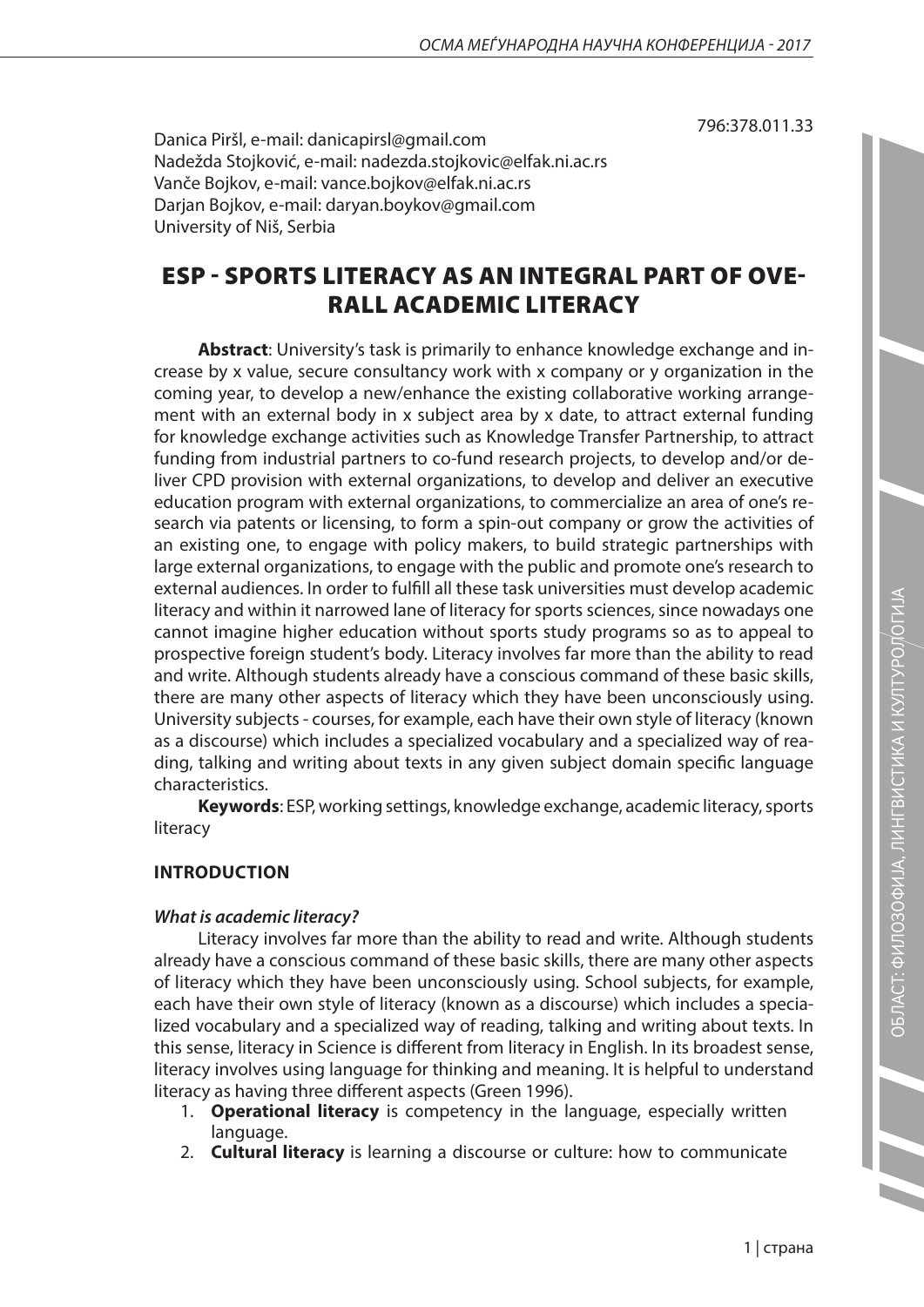in the language of a specific group of people or a subject. Understanding what to say and how to say it in Science, or understanding how to read a poem well in English, are two examples. Each subject is like a different country with a different culture. The culture of the Bachelor of Education differs from that of the Bachelor of Economics.

3. **Critical literacy** is understanding how knowledge is made and how it can be transformed. Reading newspapers in an informed and critical fashion is an example. Knowing how to look for beliefs and assumptions behind written texts is another.

#### **ACADEMIC LITERACY SKILLS**

Here are some of the skills which contribute to academic literacy, grouped according to the above three aspects of literacy.

- 1. **Operational literacy**: writing in clear sentences, spelling correctly, using punctuation correctly
- 2. **Cultural literacy**: incorporating ideas from others into your work, structuring an essay, writing introductions and conclusions in an appropriate style, acknowledging ideas of others (referencing)
- 3. **Critical literacy**: analyzing an assignment question, reading academic texts, reflecting critically on ideas and experiences

**Essay writing**: An essay is a well researched and logically structured answer to a particular question, or questions, usually presented as an argument. It is a point of view formulated by critically assessing the information or ideas relevant to the essay topic. It is presented in the form of a series of main points which support your direct answer to the question. Each of these points is addressed in a separate paragraph and is supported with evidence, explanation and/or examples. The argument presented in an essay should be supported by referencing authorities in the relevant field. The argument should also form a cohesive whole: this means the paragraphs need to be logically ordered and connections made between the points presented in those paragraphs.

Essays are used as an assessment tool to evaluate your ability to research a topic and construct an argument, as well as your understanding of subject content. This does not mean that essays are a 'regurgitation' of everything your lecturer has said throughout the course. Essays are your opportunity to explore in greater depth aspects of the course - theories, issues, texts, etc. - and in some cases relate these aspects to a particular context. It is your opportunity to articulate your ideas, but in a certain way: using formal academic style.

In any type of writing or presentation you need to consider the institutional context (the university), and your audience (who will be reading your essay). These elements influence the style and tone of your writing. In most instances your writing should be formal and typically objective. This means everyday language and slang as well as unsubstantiated opinion are unsuitable in the context of an academic essay. Furthermore, students write essays for their tutors and lecturers: in other words, as a student you are in the uncomfortable position of writing about a topic for someone who most likely knows more about it than you do! You are writing for someone who is familiar with the content, as well as the conventions and practices of the discipline, and in your own writing it is expected that you adapt your writing to suit this context.

#### **SPORTS LITERACY**

Macdonald and Brooker indicated that physical education needs to construct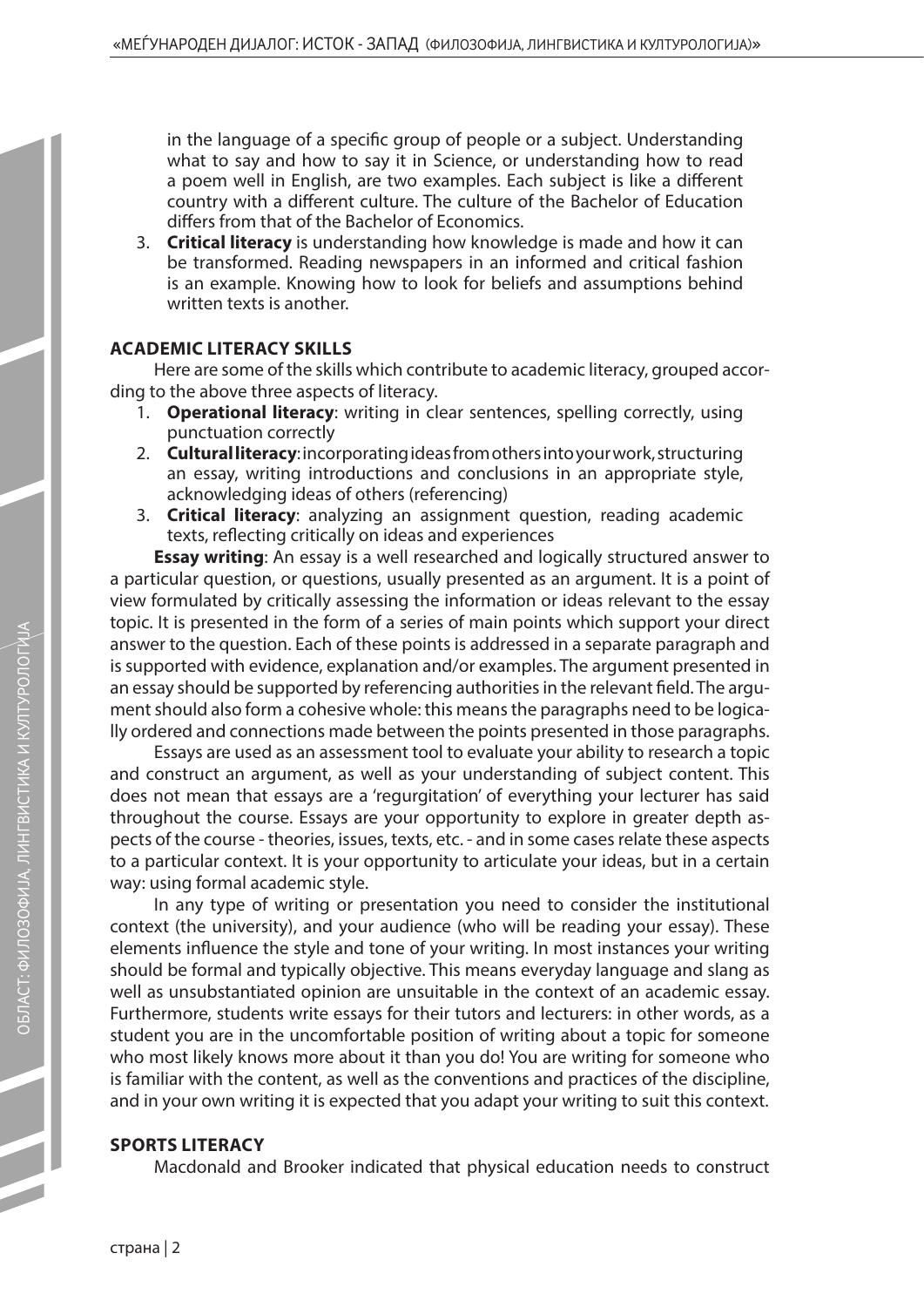a curriculum that is 'defensible, rigorous and relevant' so as to position physical education 'as legitimate work' (1997, p. 5). Penney suggested that this curriculum would have 'education as the core reference point' (2008, p. 38) to establish legitimacy and recognition within education, and development and investment in physical education. Sport literacy is therefore founded on the premise that physical education should be able to justify its presence by its educative purpose (Kirk 1996).

This requires a curriculum framing, language, discourse and content substance that clearly articulate learning as the defining feature of the subject (Penney and Chandler 2001). Sport literacy represents a curriculum framing for this purpose. Sport literacy expands the normative construction of ability in physical education as singular capacity (Wright and Burrows 2006) centered on textbook technique reproduction in sport and sport-related games, and single-dimension subject (Gateman 2005) centered on sport-specific motor skill development, to a broader appreciation of sport knowledge. It does this by covering the three types of learning

that Arnold (1979) indicated as forming the substance of physical education:

- 1. learning in movement: skill acquisition enabling an individual to be able to move efficiently and effectively;
- 2. movement: the ability to recognize that sport is structured in certain ways to bring about certain things; and
- 3. learning through movement: social, cognitive, moral and emotional learning available through engagement in sport.

#### *Sport literacy therefore emphasizes sport knowledge as:*

- » knowledge and understanding that enables students to appreciate a game tactically and read it strategically;
- » techniques and tactical knowledge to develop students' capacities to respond in play with appropriate decision making in the familiar and unfamiliar circumstances that present during play;
- » positive motivation and enthusiasm towards sport participation stemming from one's knowledge of one's ability to contribute to sport as a community of practice;
- » knowledge and understanding that enables students to appreciate tactical similarities in games that are structurally similar, and the ability to transfer game knowledge between sports;
- » knowledge and understanding that enables students to value the rules, rituals, traditions and socio-cultural significance of sports, and distinguish between good and bad practices so as to be able to make 'reasoned decisions' about sport concerns; and
- » knowledge and understanding that enables students to make reasoned decisions concerning community and vocational engagement with sport.

#### **CONSISTENT WITH CONCEPTUALIZATION OF LITERACY IN OTHER AREAS OF THE CURRICULUM**

Sport literacy is consistent with conceptualizations of literacy that educators encounter in other areas of the curriculum. As explained in the UNESCO Education for all global monitoring report (2006), literacy is more than reading and writing. It encompasses skills enabling access to knowledge and information and is a term increasingly referring to a competence allowing effective participation in relevant social activities.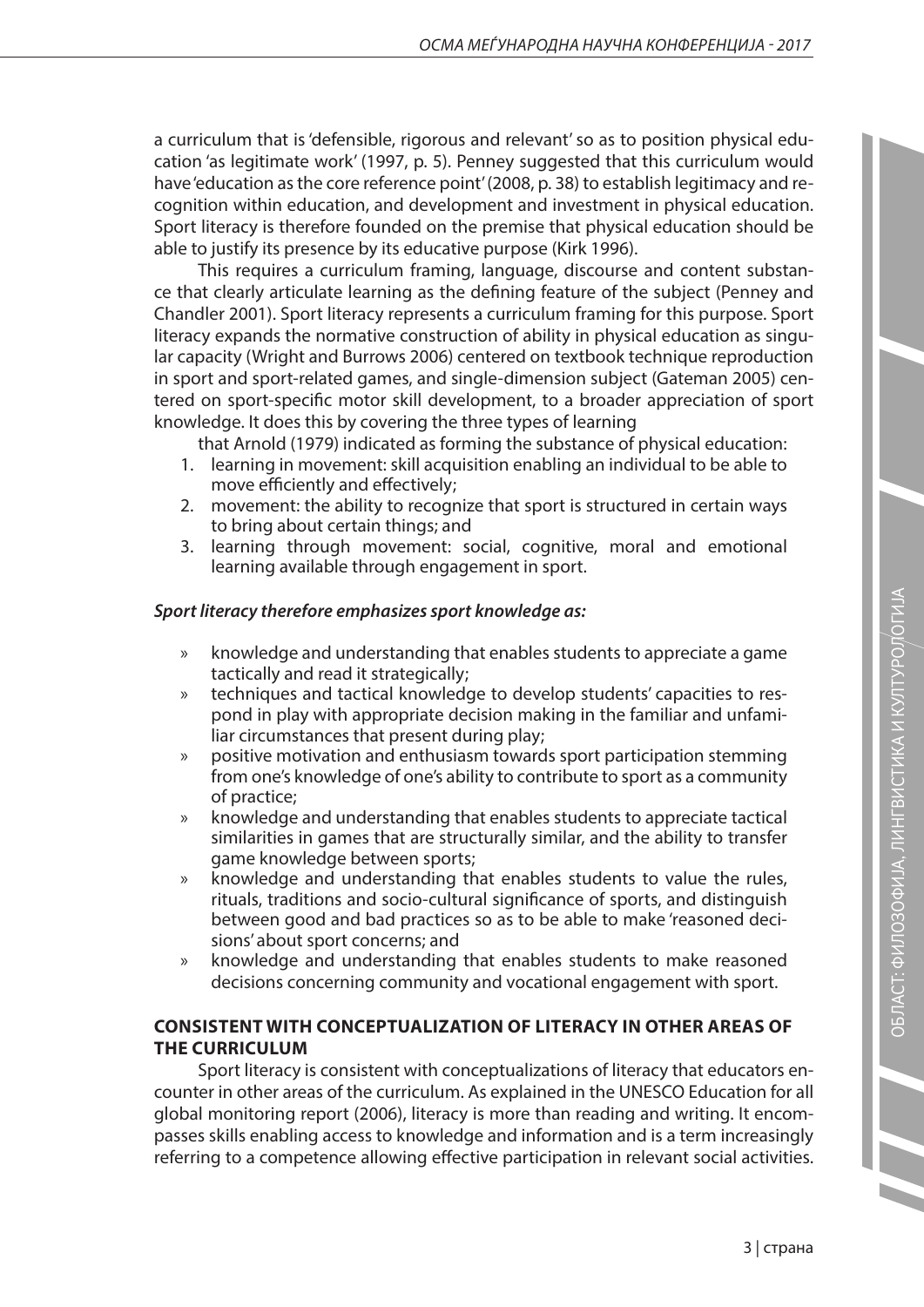It is a functional concept acknowledging applied, practiced and situated skills.

#### *These skills encompass:*

- » how we communicate in society;
- » social practices and relationships, knowledge, language and culture;
- » content knowledge and comprehension of the content;
- » use of critical and creative thinking skills and/or processes;
- » conveying information through various forms; and
- » use of knowledge and skill to make connections within and between various contexts.

This includes the development of the functional ability to absorb, share, transform and create knowledge (Kickbusch 2001). Adapting Mandigo et al.'s (2007) framing of the features of multi-literacy theory to sport informs us that:

- » Sport is an applied, practiced and situated set of skills.
- » Sport is a body of knowledge with meaning that can be interpreted, understood and used creatively.
- » Sport forms an operational 'text' that can be communicated and read in various forms.
- » To become sports literate requires a learning process.

#### **CONCLUSION**

Sport literacy provides a theoretical grounding for sport learning consistent with conceptualizations of knowledge and understanding encountered by teachers in other subject areas through multi-literacy theory. At Flinders University sport literacy is being used as a language to talk about sport teaching and learning that articulates the educative purpose of sport teaching in physical education.

The expansion of the knowledge base within considerations of ability and competency through sport literacy provides the intriguing possibility that sport could be a context for deep learning, while providing the potential for more affirming experiences for those students traditionally marginalized within the normatively narrow definition of ability within physical education. Sport literacy is therefore potentially both a praxis and curriculum scaffold for sport curriculum design and enactment.

The status of physical education arguably remains as much of an issue now as it did in 1979 when Saunders commented on the marginal status of physical education and Emmel indicated that Australian physical educators were reluctant to confront the difficult questions regarding the failure of physical educators in the field to meaningfully transfer intent into practice. With the impending development of physical education as part of the rollout of the Australian curriculum, and not only their curriculum, but the worldwide ones, sport literacy could provide the focus around which the educative academic merit, community participation and vocational opportunities for sport in physical education could coalesce.

#### **REFERENCES**

1. Arnold, P 1979, Meaning in movement, sport and physical education,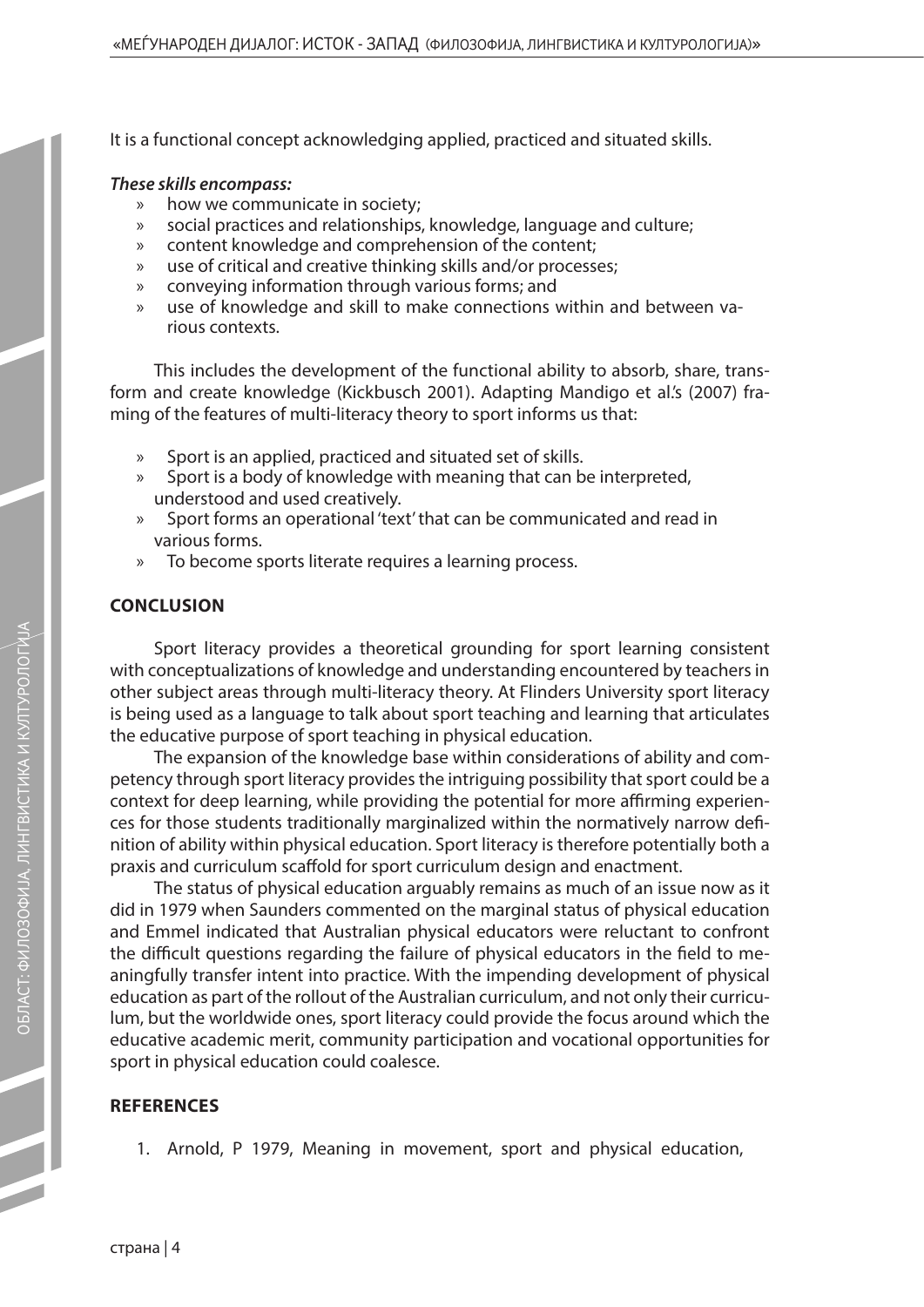Heinemann, London.

- 2. Bailey, R 2005, 'Evaluating the relationship between physical education, sport and social inclusion', Educational Review, vol. 57, no. 1, pp. 71–90.
- 3. Bailey, R and Kirk, D 2009, 'Introduction' in The Routledge physical education reader, ed. R Bailey and D Kirk, Routledge, New York, pp. 1–6.
- 4. Baker, J, Horton, S, Robertson-Wilson, J and Wall, M. 2003, 'Nurturing sport expertise: factors influencing the development of elite athlete', Journal of Sports Science and Medicine, vol. 2, pp. 1–9,
- 5. Braham, P 2003, 'Boys, masculinities and PE', Sport, Education and Society, vol. 8, no. 1, pp. 57–71.
- 6. Bunker, D and Thorpe, R 1982, 'A model for the teaching of games in secondary schools', Bulletin of Physical Education, vol. 18, no. 1, pp. 5–8.
- 7. Department of Education and Children's Services 2004, R–10 health and physical education: teaching resource, SACSA Companion Document Series, DECS, Adelaide.
- 8. Dyson, B 2006, 'Students' perspectives of physical education' in The handbook of physical education, ed. D Kirk, D Macdonald and M O'Sullivan, Sage, London, pp. 326–346.
- 9. Emmel, J 1979, 'Physical education program: introduction and position statement' in Values into action: health, physical education, recreation, sport. Proceedings of the 12th ACHPER Biennial Conference, January 14– 19, 1979, ed. J Emmel, D Molyneux and N Wadrop, Australian Council for Health, Physical Education and Recreation, Adelaide.
- 10. Ennis, C 1999, 'Creating a cultural relevant curriculum for disengaged girls', Sport, Education and Society, vol. 4, no. 1, pp. 31–50.
- 11. Ericsson, K, Krampe, R and Tesch-Romer, C 1993, 'The role of deliberate practice in the acquisition of expert performance', Psychological Review, vol. 100, no. 3, pp. 363–406,
- 12. http://projects.ict.usc.edu/itw/gel/EricssonDeliberatePracticePR93.pdf (accessed 25 November 2010).
- 13. Gateman, V 2005, 'Physical activity and physical education within health and physical education in the New Zealand curriculum: a primary school teacher's perspective', NZ Curriculum Online,
- 14. www.nzcurriculum.tki.org.nz/content/download/460/3642/file/gatemanhpepaper.doc (accessed 25 November 2010).
- 15. Green, B. 1999, 'The new literacy challenge', Literacy Learning: Secondary Thoughts, vol. 7, no. 1, pp. 36
- 16. Green, K 2000, 'Exploring the everyday "philosophies" of physical education teachers from a sociological perspective', Sport, Education and Society, vol. 9, no, 2, pp. 109–129.
- 17. Hardman, K and Marshall, J 2005, 'Update on the status of physical education worldwide' keynote presentation at the 2nd World Summit on Physical Education, Magglingen, Switzerland, 2–3 December.
- 18. Hayden-Davis, D 2005, 'How does the concept of physical literacy relate to what is and what could be the practice of physical education?' British Journal of Teaching Physical Education, vol. 36, no. 3, pp. 45–48.
- 19. Hellison, D 2003, Teaching responsibility through physical activity, Human Kinetics, Champaign, IL.
- 20. Hemphill, D 2008, 'Sport smart', Education Review, 20 February, p. 15.
- 21. Hickey, C 1995, 'Can physical education be physical education?' Healthy Lifestyles Journal, Spring, pp. 4–7.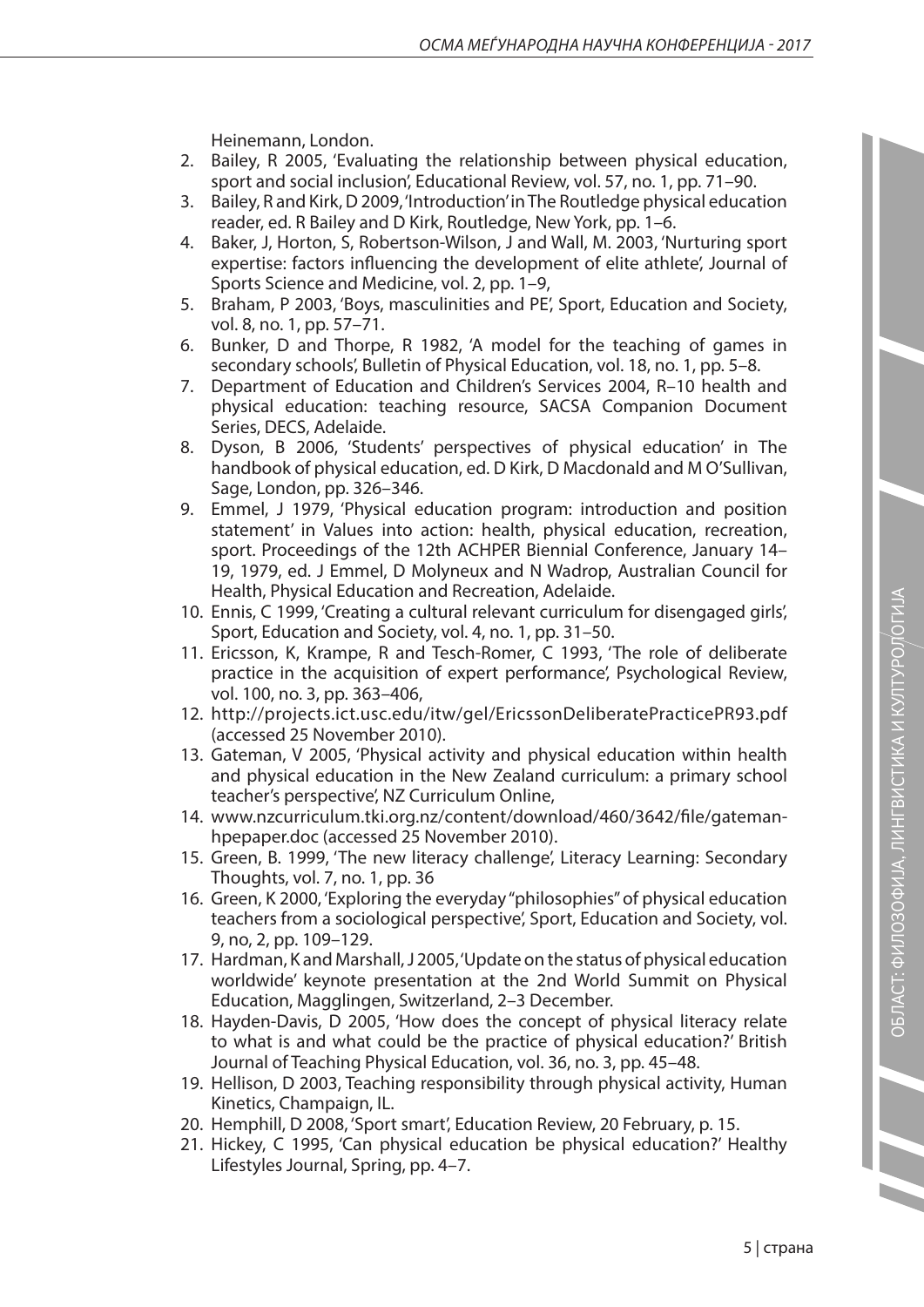- 22. Higgs, C, Balyi, I, Way, R, Cardinal, C, Norris, S and Bluechardt, M n.d., Developing physical literacy: a guide for parents of children ages 0–12, Canadian Sport Centres, Canada.
- 23. Hunter, L 2006, 'Young people, embodied learning and HPE' in Teaching health and physical education in Australian schools, ed. R Tinning, L McCuaig and L Hunter, Pearson Education, Frenchs Forest, NSW, pp. 118–126.
- 24. Kickbusch, I 2001, 'Health literacy: addressing the health and educative divide', Health Promotion International, vol. 16, no. 3, pp. 289–297.
- 25. Kirk, D 1986, 'A critical pedagogy for teacher education: towards an inquiry orientated approach', Journal of Teaching in Physical Education, vol. 5, no. 4, pp. 230–246.
- 26. Kirk, D 1988, Physical education and curriculum study: a critical introduction, Croom Helm Australia, NSW.
- 27. Kirk, D 1996, 'The crises in school physical education: an argument against the tide', The ACHPER National Journal, vol. 43, no. 4, pp. 25–28.
- 28. Kirk, D 2006, 'Sport education, critical pedagogy, and learning theory: toward an intrinsic justification for physical education and youth sport', Quest, vol. 58, pp. 255–264.
- 29. Laker, A 2002, 'Culture, education and sport' in The sociology of sport and physical education: an introductory reader, ed. A Laker, Rouledge Falmer, London, pp. 1–14.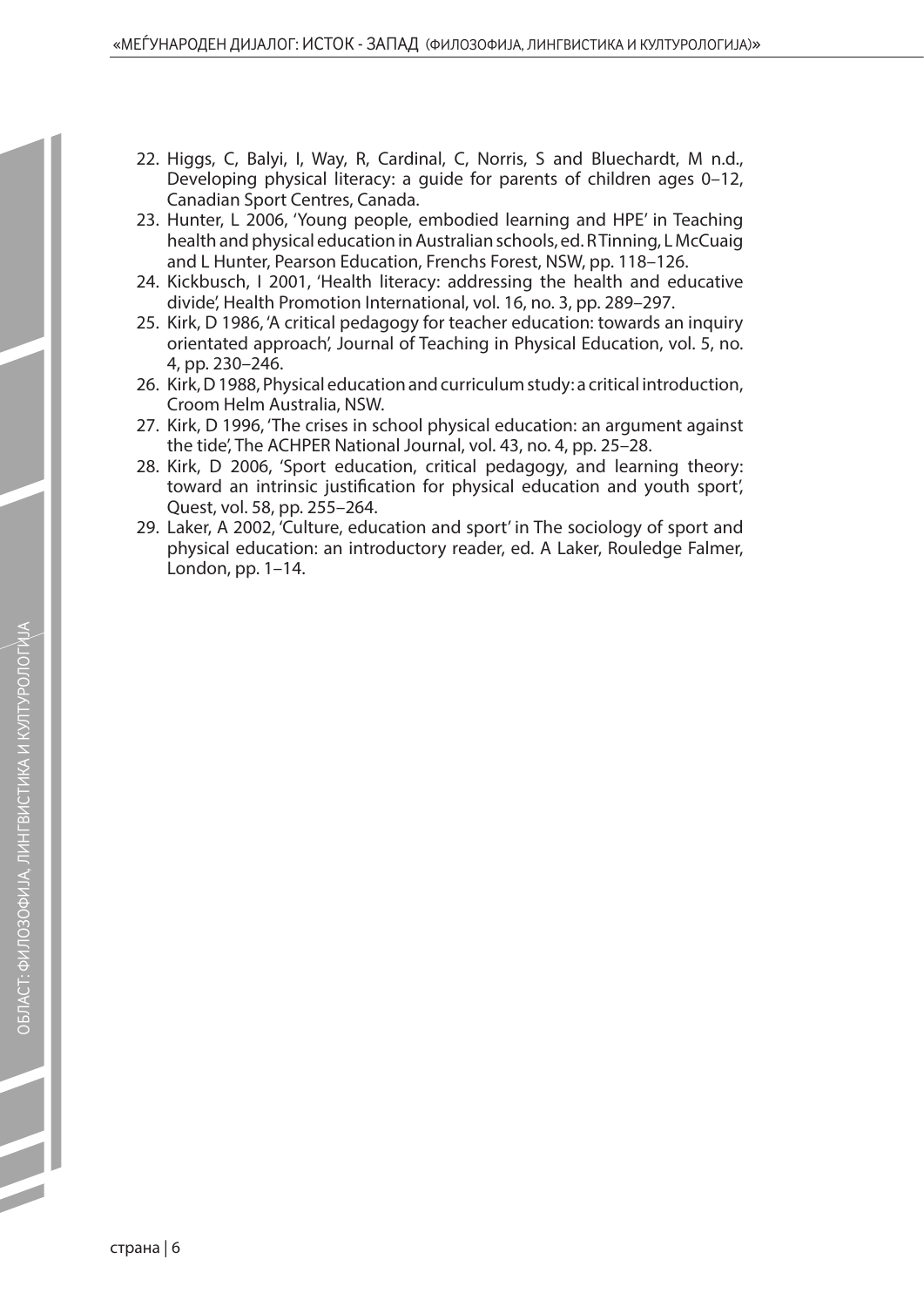130.2:316.323.6

Елена Яковлева ИЭУП (г. Казань), mifoigra@mail.ru Elena Iakovleva

## ГЛАМУР И ФИЛОСОФИЯ ИНКЛЮЗИИ

**Аннотация**: Объектом исследования статьи становится идеология гламура, погружающая современное общество в мир симулякров и абсурда. Одним из возможных путей решения проблемы выхода общества из состояния духовного кризиса может стать философия инклюзии, базирующаяся на толерантности, гуманизме и творческом начале.

**Ключевые слова**: идеология гламура, абсурд, инклюзия, включенность, толерантность.

## GLAMOUR AND PHILOSOPHY OF INCLUSION

**Abstract**: The object of the research article becomes glamor ideology, modern society plunges into the world of simulacra and the absurd. One of the possible ways of solving the problems of society exit from the state of spiritual crisis can become a philosophy of inclusion, based on tolerance, humanism and creative beginning.

**Keywords:** glamor ideology, absurd, inclusion, tolerance.

Современный мир в погоне за инновациями и трендами оставляет в тени человека и его внутренний мир. Век космических скоростей, позволяющий постоянно обновлять тенденции, делает существование личности зыбким, лишенным устойчивости. Усугубляют ситуацию расширяющиеся паутины сетей, превращающие человека в блуждающего по миру (реальному/виртуальному) электронного кочевника. Более того, господствующая в обществе потребления идеология гламура внедряет в сознание людей идеи о вечной молодости, красоте и богатстве, что переводит модус их жизни из реального в мифизированное состояние.

Сегодня без гламура практически никто и ничто не обходиться: слово звучит и с экранов телевизоров, и со страниц газет/журналов, обеспечивая рейтинг популярности своим создателям и участникам. Личность, наделенная эпитетом гламурности, становится известной и успешной, олицетворяя собой «икону стиля». Нечто, производимое «непроизводимым обществом» (Ж.-Л. Нанси) и наделенное либо чертами гламурности, либо рекламируемое гламурным персонажем (ситуация, дом, ресторан, машина, одежда и прочее), тут же становится брендовым, посещаемым или быстро продаваемым. При этом каждый сезон перечень гламурных людей/тенденций/событий/вещей/мест обновляется, безжалостно стирая из своей памяти все предыдущее и жестоко забывая о нем. Последнее обстоятельство говорит в пользу изменчивости и непостоянства гламура, буквально скользящего по волнам текучей современности. Его бесконечно меняющиеся маски в виде событий/лиц/тенденций/вещей навязчиво диктуют каждому, каким необходимо быть в предстоящем сезоне. Для осуществления подобного от личности требуется только желание быть камильфо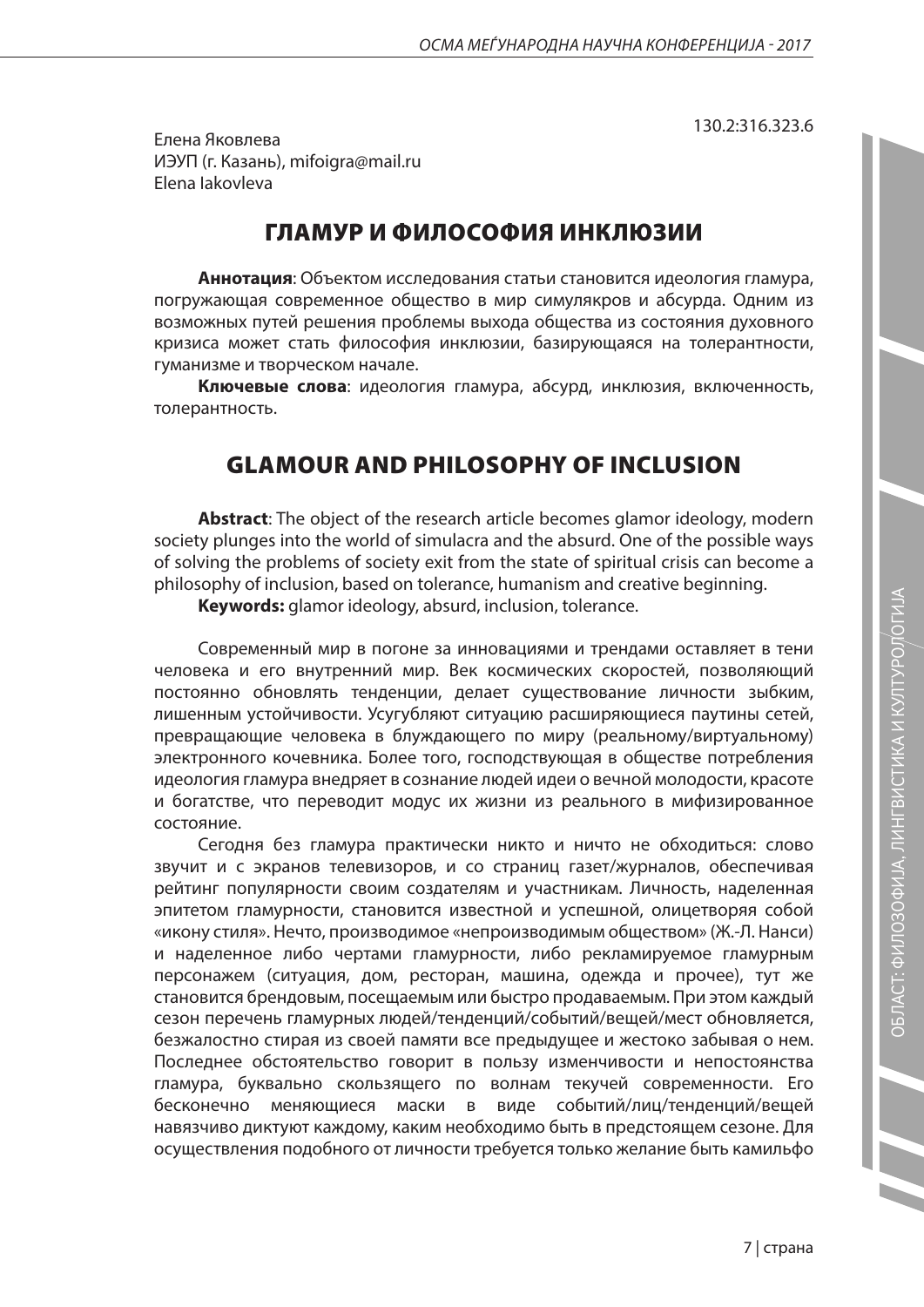или, наоборот, активно противостоять ему, но в любом случае – знать гламурные тенденции, опираясь/отталкиваясь на/от них.

Мир гламура – это мир, где все его обитатели молоды, красивы, богаты и знамениты. Он захватывает человека своей яркостью, блеском и броскостью, нередко нахальной и абсурдной, привлекая внимание своим вуалированным отсутствием смысла, тем самым завораживая воображение и парализуя действие.

Через призму гламурной оптики в современности оценивается практически все: ситуация, люди, вещи, события. Объясняется подобное тем, что гламур выступает в качестве стандарта жизни, обладающего собственными предписаниями и правилами, которых необходимо придерживаться, показывая свою современность/со-временность и положение в обществе. Проникая в экономику, политику, науку, спорт, религию и искусство, формируя определенный образ жизни, именно гламур сообщает о престижном положении персоны либо создает ее иллюзию.

Ввиду того, что духовная сторона жизни игнорируется гламурной идеологией, то личность не занимается процессом самосовершенствования и смысложизненного поиска, тем самым снимая ответственность за собственное/ общественное бытие. Одинокая повседневность в контексте отчужденного гламурного социального представляет собой «дурную бесконечность»: здесь все симулятивно и повторяемо, но не рефлексируемо. Смыслы опошлены и/ или отсутствуют. В жизненных ситуациях нет цельности и завершенности. Везде стоят многоточия, требующие решения проблем, но личности нет до них дела. Электронное кочевничество и мозаично-клиповый образ мышления не акцентируют внимания на сложности, многогранности и серьезности происходящего, переводя все в русло шутки/сатиры/сарказма циничного субъекта, проявляющем себя даже не в форме присутствующего отсутствия, а – в форме отсутствующего присутствия.

Идеология гламура, обездушивающая личность и превращающая ее в бездумного/безумного потребителя, доводит все до пределов, стирая/ игнорируя границы. Манипуляционные техники, господствующие в обществе, толкают человека на трансгрессивный шаг – «по ту сторону добра и зла», где он, заигрывая с сакральным, бросает Вызов мирозданию/Богу/Абсолюту и пр. В итоге индивид трансформируется в дивида, становясь Другим – отчужденным, то есть выключенным из бытия, тем самым переводя свою жизнь в состояние абсурдности.

Обращаясь к буквальному переводу слова абсурд (лат. аbsurdus), выявляем, что оно обозначает нелепость и глупость, рождающиеся из противоречия. А. Камю определяет абсурд как разлад, возникающий из столкновения элементов сравнения (например, реального и должного/мифизированного). При этом «абсурд не коренится ни в человеке, ни в мире, а в их совместном присутствии».  ${}^{1}$ В контексте нашего рассуждения разлад обнаруживается между миром реальным и миром гламурным, большей частью мифизированным. Согласимся с А. Камю, признавшем еще в ХХ веке, что существует абсурд жизни, способный «поразить в лицо любого человека на повороте любой улицы».<sup>2</sup> Абсурд и его климат как «беспощадный лик» проявляются в виде искусства жить, в интеллектуальной и художественной деятельности. Сегодня, живя в ХХI веке, необходимо признать:

<sup>1</sup> Камю, А. (2009), Миф о Сизифе. М.: АСТ. С. 141.

<sup>2</sup> Камю, А. (2009), Миф о Сизифе. М.: АСТ. С. 120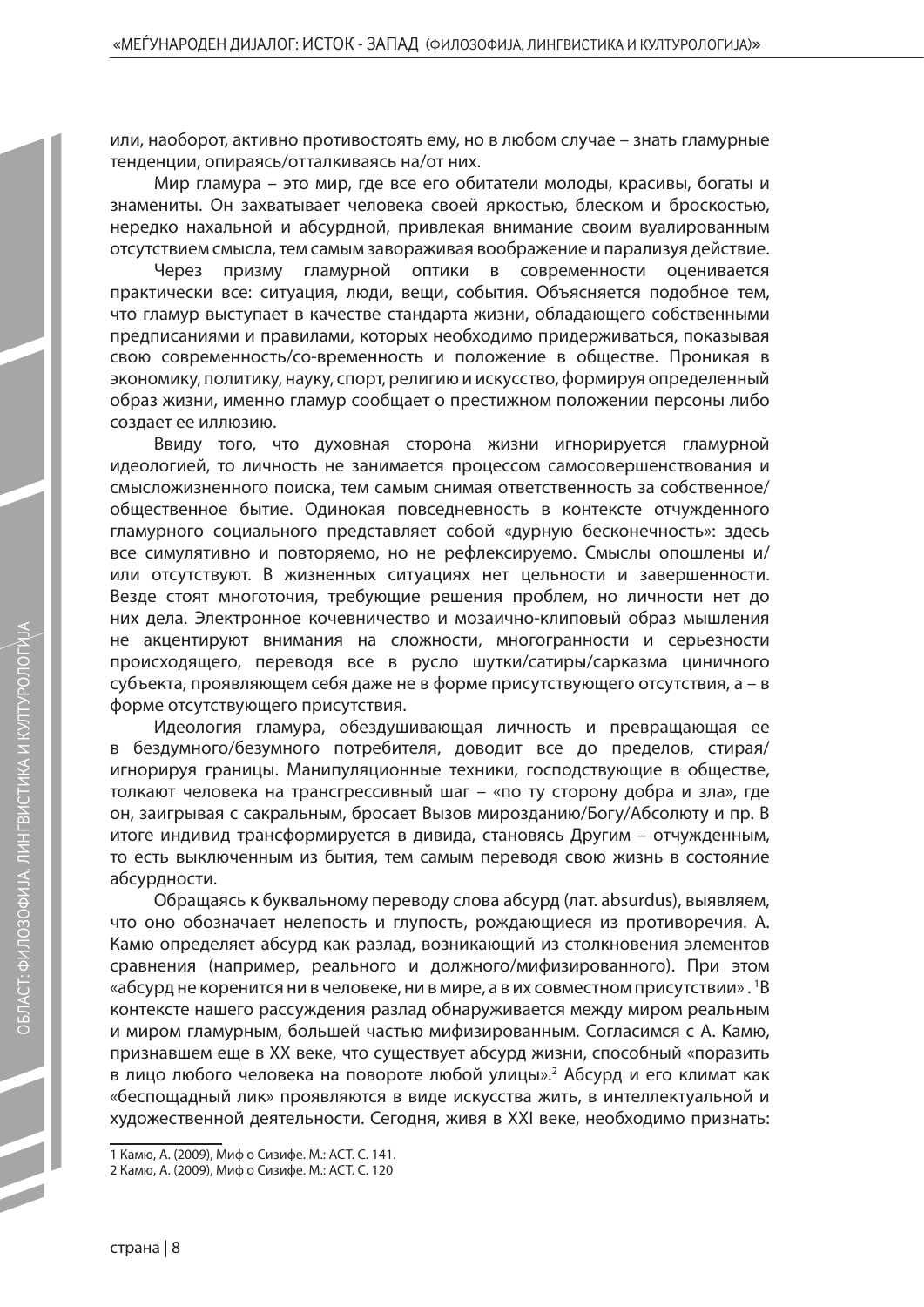мы повсюду обнаруживаем абсурдное жизнечувствование, проявляющее себя более утрированно, чем раньше. Мы живем в абсурде, проявляем себя абсурдно, чувствуя и мысля абсурдно. Абсурд – отправная точка болезни духа современного/со-временного человека. Не последнюю роль в сложившейся ситуации играют манипулятивные практики идеологии гламура, усложняющиеся благодаря высоким технологиям и выступающие в качестве «прозрачного Зла». Гламур усыпляет бдительность рационального, пробуждая бессознательное/ иррациональное/эмоциональное и при этом убаюкивая их, тем самым заставляя человека пребывать/пре-бывать в реальности, живя в полусне. Абсурд современного бытия, подверженного идеологии гламура, проявляет себя везде, в том числе в повседневных практиках человека, сопровождаясь видимостью работы/ничего-не-деланьем/бездельем, что влечет за собой скуку и апатию. Можно утверждать, сегодня «возник тот отравленный покой, который приносят беззаботность, сон души и смертельно опасное самоотречение».3

Смирясь с верой в абсурдность мира, человек начинает внедрять абсурд в свое бытие: «вера в абсурдность существования должна, следовательно, определять его поведение» .4 При этом «абсурд зависит от человека в той же мере, в какой он зависит от мира» .<sup>5</sup> Подобное приводит к трагическому выводу: «с того момента, как абсурдность получает признание, она становиться мучительнейшей из страстей».<sup>6</sup> Дополняя А. Камю, продолжим: абсурд приносит мучения и боль как небольшой группе думающих людей, так и бездумно плывущей по течению абсурдной жизни массе, изматывая ее хаосом опыта и никчемностью бытия, обнажающими «первозданную бессвязность» и отсутствие смысла.

Перечисленное, рождает проблему: каким образом можно ответить на Вызов (подчеркнем, довольно вызывающий и при этом вопрошающе-взывающий) идеологии гламура?

В качестве Ответа можно предложить философию инклюзии, подразумевающую практическое внедрение своей парадигмы в систему воспитания, образования и социальных практик.

Инклюзия как включенность подразумевает человека-в-бытии/ человека бытийствующего, тем самым охватывая все многообразие сфер окружающего мира, в том числе, систему воспитания и образования, трудовую деятельность, коммуникацию, повседневность, сферу быта и досуга. Главное во всех перечисленных сферах – это состояние включенности в процесс/ действие, предполагающую заинтересованность, активное участие, отклик на происходящее и желание достичь определенного результата. В связи с этим, мы даем расширенное понимание инклюзивного человека: им может быть каждый, имеющий сохранный интеллект и активно включающийся в формат текучей современности, проявляющий озабоченность ею и интенциональность, событийствующий/со-бытийствующий, рефлексирующий и соучаствующий/соучаствующий. В связи с этим, главный акцент в философии инклюзии связан с формированием инклюзивности как воли к включенной жизни и желания бытьв-бытии.

В основе философии инклюзии лежат три мировоззренческих принципа – толерантность, гуманизм и творческое начало, детерминирующих собою

<sup>3</sup> Камю, А. (2009), Миф о Сизифе. М.: АСТ. С. 131

<sup>4</sup> Камю, А. (2009), Миф о Сизифе. М.: АСТ. С. 115

<sup>5</sup> Камю, А. (2009), Миф о Сизифе. М.: АСТ. С. 132

<sup>6</sup> Камю, А. (2009), Миф о Сизифе. М.: АСТ. С. 132.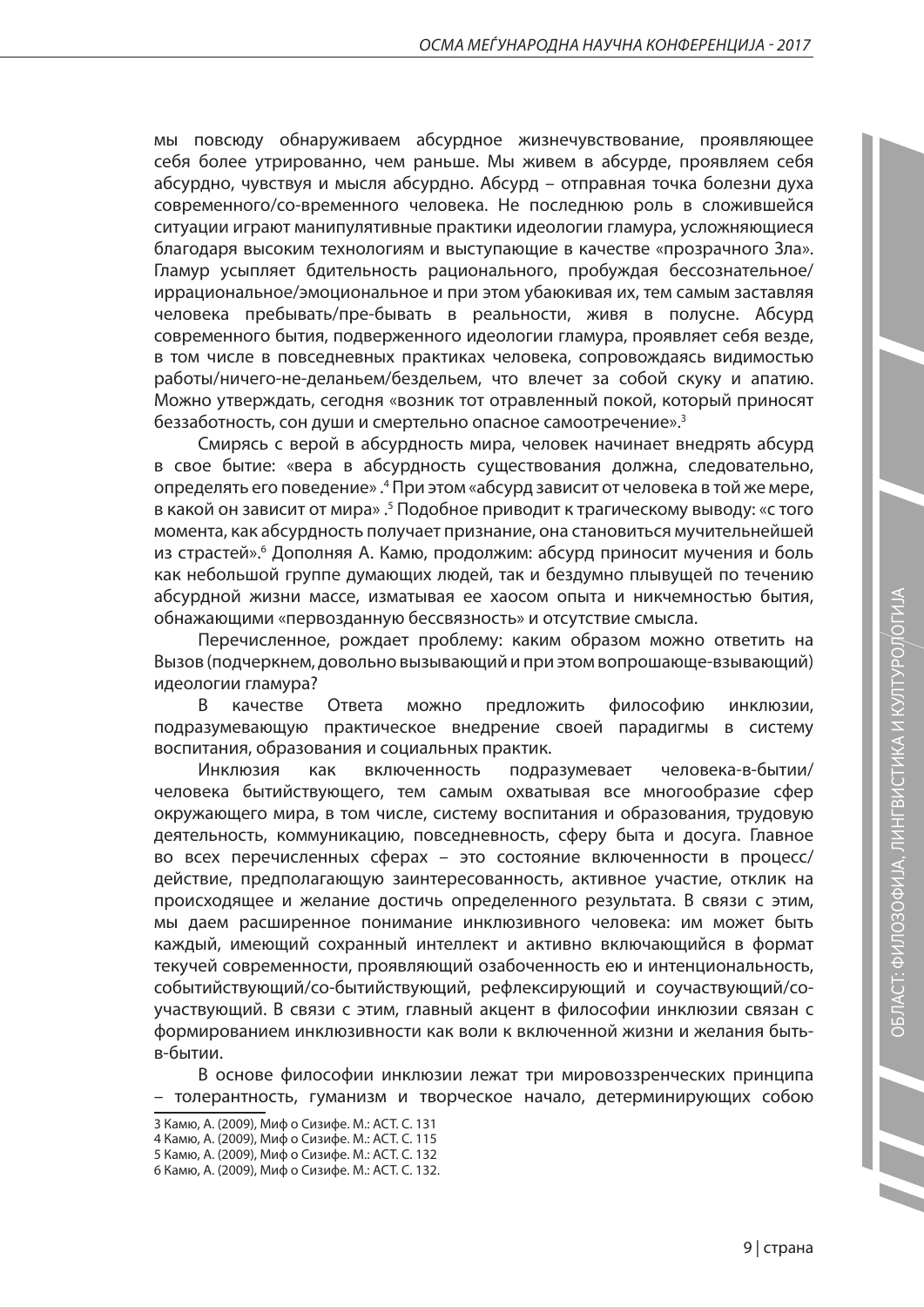ее онтологическую, гносеологическую, методологическую и социальнопрактическую базу, что задает инклюзивному подходу широкий спектр действия и перспективу развития. Помимо этого, три ценностных компонента инклюзивного подхода к бытию способствуют конструированию человека посредством (в том числе образовательных) технологий, где задействованы (развиваются/ совершенствуются/проявляются) все экзистенциальные составляющие каждой личности, эмпативные способности и такие аспекты бытия, как интеллектуальный, моральный и эстетический.

Толерантность как ценность связана с доброжелательно-терпимым, дружелюбно-отзывчивым, нередко снисходительным отношением к не-Я/ Другому, не порождая при этом ненависти, агрессии и отчуждения. Она сохраняет и признает идентичность Другого, создавая условия для эффективного взаимодействия с ним. Вспомним великий смысл слов Ф.М. Достоевского, подчеркивающего, что «способность примирительного взгляда на чужое есть высочайший и благороднейший дар природы, который дается очень немногим… »<sup>7</sup> . Из этой цитаты следует вывод, что не всем людям свойственна толерантность, но толерантное отношение к окружающим возможно воспитать в себе, проявляя определенное «мужество Быть». Заметим, что дети толерантны по своей природе: они, в отличие от взрослых, способны органично взаимодействовать и приспосабливаться к любым условиям либо сразу, либо за небольшой промежуток времени. Благодаря толерантности человек, принимая и пытаясь понять Другого, обеспечивает утверждение нового, способствуя развитию и совершенствованию в поликультурной и поликонфессиональной среде.

Говоря о толерантности, необходимо вспомнить эпизоды из истории русской культуры, говорящие в пользу того, что эта черта присуща российской ментальности. Согласно историческим хроникам, русские толерантно, с уважением, пониманием и особой теплотой относились к юродивым, которых можно отнести к категории Других/нетипичных. Заметим, само слово юродивый означает в русской культуре находиться «у рода», то есть не в обществе (роду), а около него. Юродивые одновременно олицетворяли собой и сферу святости, и сферу смеховой культуры, что говорит о противоречивости образа: с одной стороны, юродивый – высшая ступень нравственной иерархии, с другой стороны, он – разрушитель существующей социальной иерархии в виду «всемирного боления за всех».

В рамках проблемы толерантного отношения к юродивым и, в целом, к инклюзивным людям интересна работа Ю.М. Лотмана «Дурак и сумасшедший», в которой автор, анализируя эти типы людей, выстраивает систему «дурак – умный – сумасшедший». В этой системе «умный» являет собой предсказуемую норму, «дурак» – в своих нарушениях соотносит ситуацию и действие, что делает его предсказуемым, а «сумасшедший» непредсказуем и трудно постижим в своих действиях, живя по иным законам. Ю.М. Лотман, высоко оценивая сумасшествие, считает, что оно обладает «определённой сверхчеловеческой осмысленностью», одновременно требуя «сверхчеловеческих деяний» . К типу сумасшедших людей относится и юродивый: не смотря на свою странность, он человек культурного «взрыва», отличающийся изобретательностью, остроумием и даже хитростью. В поведении юродивого обнаруживается и «посмеяние миру» как протест, и критика действительности, и «поношение от людей» в свой адрес как формула духовного

7 Достоевский, Ф.М. (2006), Политическое завещание. Сб. статей за 1861–1881. М.: Эксмо. С.13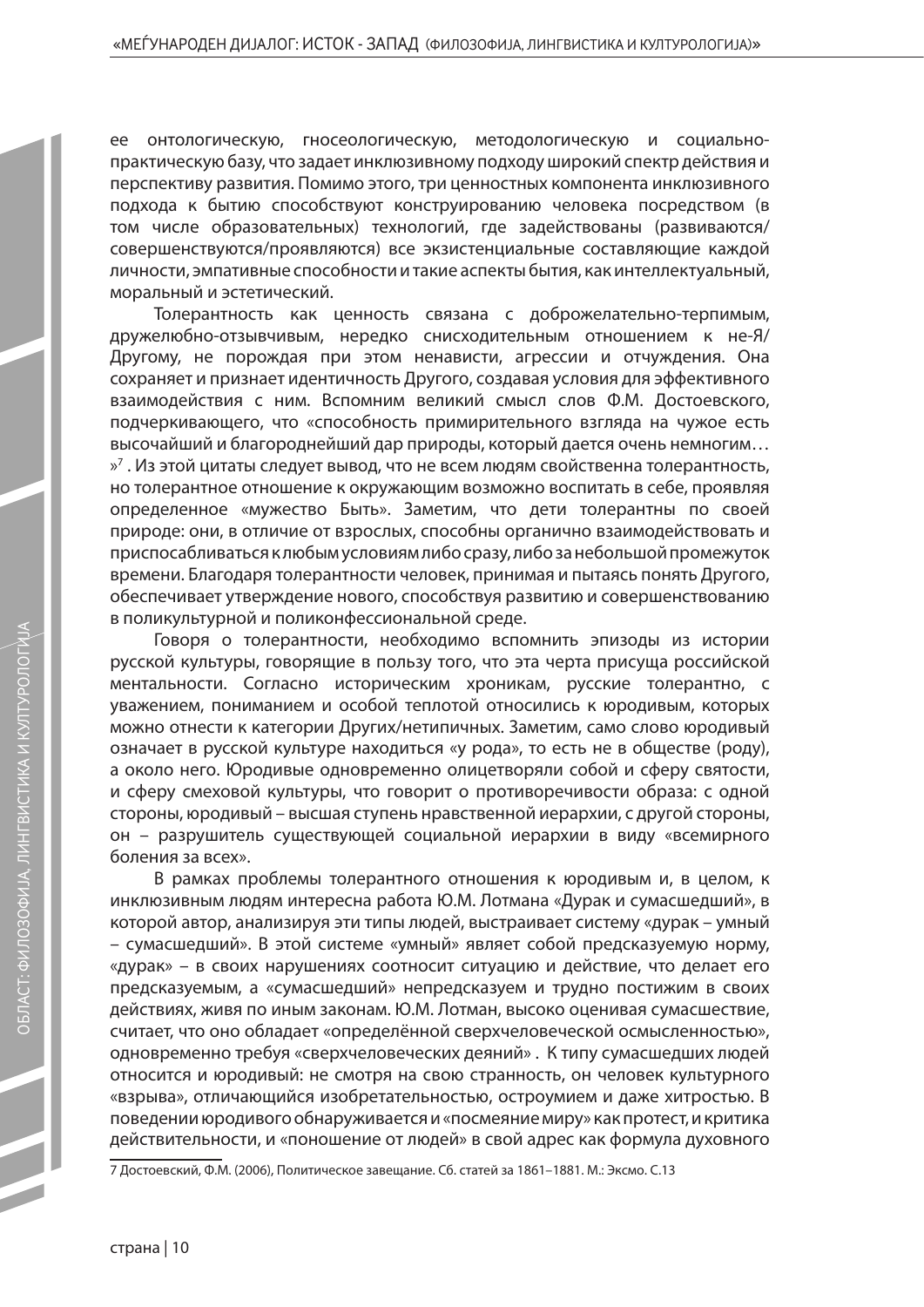спасения. При этом, как отмечает Д.С. Лихачёв в книге «Смех Древней Руси», над театральным поведением юродивого не принято смеяться, что отличает его от шута.

Толерантность в контексте философии инклюзии воспитывает в человеке человечность, что сегодня, в условиях господства идеологии гламура, становится особо актуальным. Толерантность позволяет избежать негативной ситуации, в которой взаимосвязь между людьми имеет роковой характер, где «тайное предназначение каждого состоит в том, чтобы уничтожить Другого» . Необходимо сохранить человека и генетический код его культуры. Как мы считаем, именно философия инклюзии, направленная на каждого человека, способствует подобному: какую бы сферу социального мы не взяли, везде толерантные практики выступают в качестве маркеров проявления человека, создавая условия для его самосовершенствования и самовыражения.

#### **СПИСОК ЛИТЕРАТУРЫ**

- 1. Камю, А. (2009), Миф о Сизифе. М.: АСТ. 318 с.
- 2. Достоевский, Ф.М. (2006), Политическое завещание. Сб. статей за 1861– 1881. М.: Эксмо. 480 с.
- 3. Лотман, Ю.М. (1992), Культура и взрыв. М.: Гнозис. 272 с.
- 4. Бодрийяр, Ж. (2012), Прозрачность зла. М.: Добросвет. 258 с.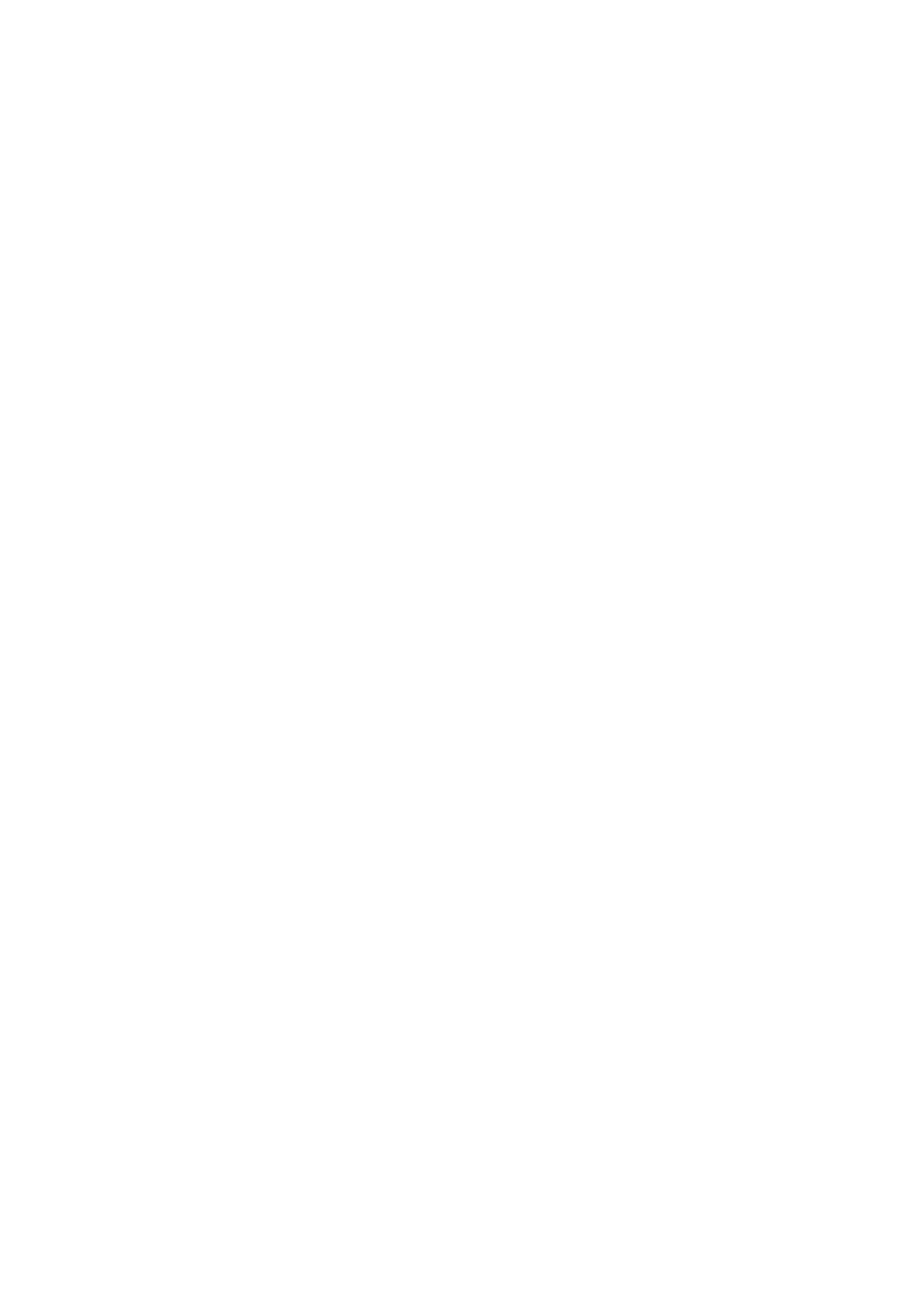821.163.3-1.09

Проф. д-р Ранко Младеноски Универзитет "Гоце Делчев", Штип Република Македонија

## СИМБОЛИКАТА НА СИНТАКСИЧКИТЕ ТРИЈАДИ ВО ПЕСНАТА "ЦРКВА" ОД БЛАЖЕ КОНЕСКИ

**Апстракт:** Во овој труд се анализира песната "Црква" од Блаже Конески од аспект на улогата и функцијата на симболот во нејзините стихови, односно во синтаксичките структури. Во воведниот дел од трудот се нудат искажувања на авторот Конески за генезата и за семантиката на оваа негова песна, а потоа се елаборираат книжевно-теориските сознанија за симболот како стилска фигура, како и за спецификите на интерпретацијата на поезијата на синтаксичко рамниште. Стиховите се анализираат од аспект на формата при што се откриваат тројните повторувања на синтаксичко ниво што претставуваат импликација за симболиката на христијанското Тројство. Во заклучокот од трудот се нагласува дека песната "Црква" е успешно и умешно организирана и на планот на формата (синтаксата) и на планот на содржината (семантиката) што е уште еден доказ за поетската величина на Блаже Конески.

**Клучни зборови:** симбол, синтакса, семантика, македонска поезија, тројство, живот.

## SYMBOLISM OF SYNTAX TRIADS IN THE POEM "CHURCH" BY BLAZE KONESKI

**Abstract**: This paper analyzes the poem "Church" by Blaze Koneski from the aspect of symbol's role and function in its verses namely in syntax structures. In the introduction of the paper the author expresses Koneski's enunciations regarding the genesis and semantics in his poem further on elaborating literary- theoretical knowledge about the symbol as a figure of speech, as well as the specification of poetry interpretation on syntax level. The verses are analyzed from the aspect of form therefore discovering triple repetitions on syntax level which represents implication of symbolism in the Holy Trinity. In conclusion it is emphasized that the poem "Church" is successfully and skillfully organized regarding form (syntax) and content (semantics) which is another evidence of poetical greatness of Blaze Koneski.

**Keywords:** symbol, syntax, semantics, Macedonian poetry, Trinity, life.

#### **1. ВОВЕД**

Блаже Конески е клучна фигура во македонската културна историја од втората половина на 20 век и, без сомнение, поетски великан во современата македонска книжевност. Неговата песна со наслов "Црква" е објавена за првпат во истоимената збирка ("Црква", Мисла, Скопје) од 1988 година и тоа како прва песна во стихозбирката. Еве што вели самиот Конески за "откривањето" на оваа песна во книгата "Разговори со Конески" на Цане Андреевски:

"Целата таа песна е импровизирана на кафанска маса во текот на две вечери. После извршив само една мала редакција. Имаше малку повеќе строфи,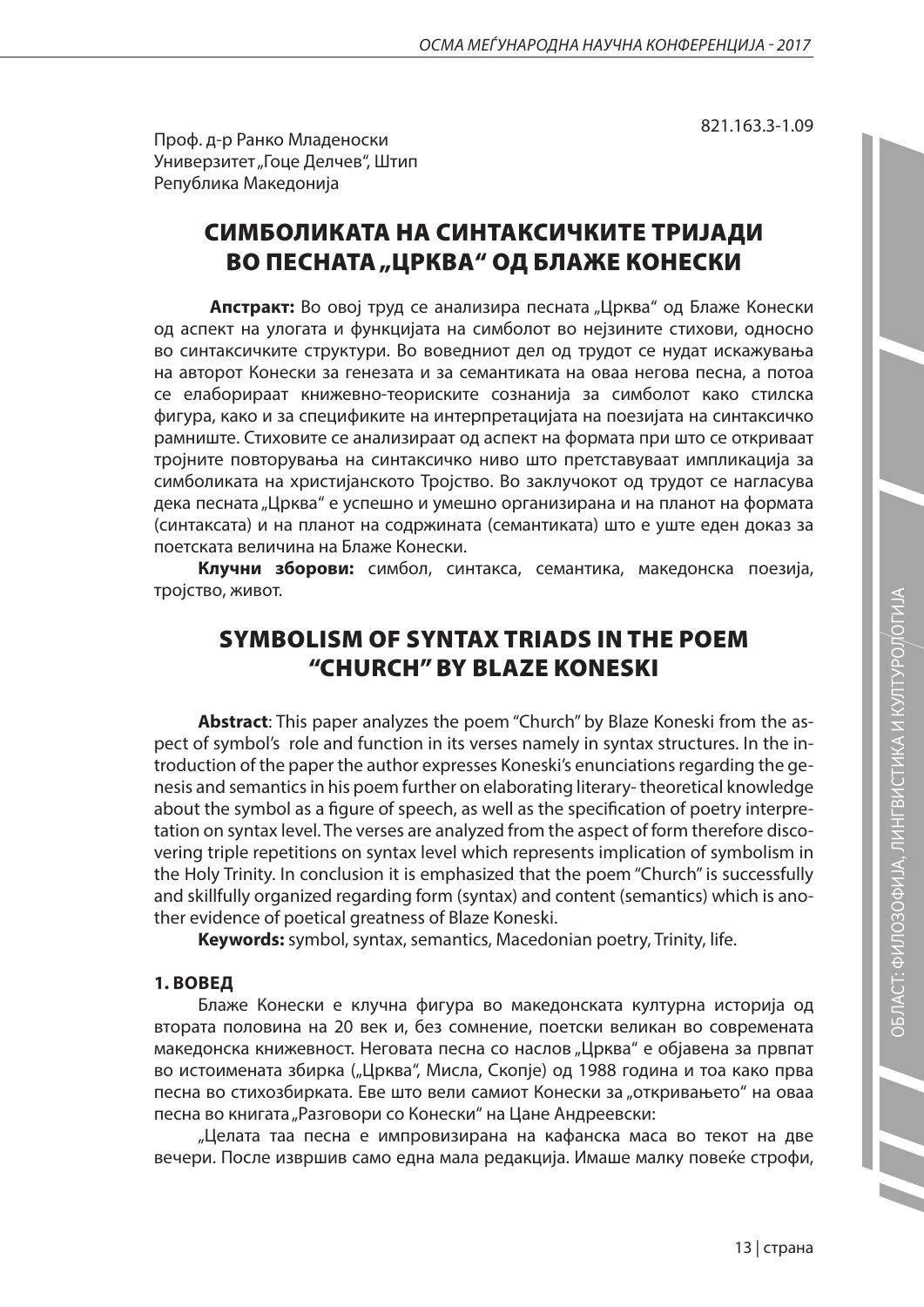отколку што има сега. Некои, ми се чинеше, дека не се најдобри строфи, ја рушат целоста. Нив ги избришав и го поправив текстот колку што можев. И, така е тој текст, всушност, импровизиран. Текст што ја илустрира онаа моја теорија за тоа дека песната се создава некако сама од себе и после ја откриваме". (Андреевски, 1991, стр. 240).

Покрај тоа, во истата книга авторот Андреевски му поставува на Конески прашање во форма на заклучок: "Песната 'Црква' на извесен начин го симболизира Вашиот живот. Јас така ја сфаќам". Кон ваквата забелешка Конески дава појаснување:

"Ако Вие така сте ја сфатиле, значи тоа и го има. Она што е тука земено како впечаток, како еден објект и како еден настан, тоа станува еден симбол и за целиот живот. Може да се применува тој симбол спрема мојот живот, може да се применува спрема животот на секој човек. Може да се применува спрема животот на една средина. Може тој симбол да има значење и спрема целата наша традиција, историја и така натака. Сето тоа влегува веќе во интерпретација на текстот онака како во даден момент читателот го доживува". (Андреевски, 1991, стр. 238).

Ваквите искажувања на Конески за генезата и особено за семантиката на песната беа сосема доволен поттик да се пристапи кон една книжевно-теориска, односно интерпретативно-аналитичка "проверка" на автентичноста на тврдењето за симболиката на стиховите во "Црква". Затоа што во научната мисла не е доволно нешто да се каже, туку тоа "нешто" треба да се покаже и да се докаже. Ќе се обидеме преку анализа на песната на ниво на нејзините синтаксички структури да ја покажеме и да ја докажеме функционалноста на симболот во градењето на нејзината поента, односно порака.

#### **2. КНИЖЕВНО-ТЕОРИСКИ ИНСТРУМЕНТАРИУМ**

Пред да се премине конкретно на пронаоѓање и анализирање на симболиката во песната "Црква" од Конески, ќе биде неопходно да се детерминираат и да се дефинираат базните книжевно-теориски инструменти со чија помош ќе се интерпретираат стиховите на оваа песна од посочениот аспект. Ќе се осврнеме тука на суштинските специфики на симболот како семантичка стилска фигура од групата на фигури на содржина, но и ќе се елаборираат најзначајните особености на анализата на литературата во форма на стих на синтаксичко ниво.

#### *2.1. Симболот како стилска фигура*

Една од најчесто ползуваните стилски фигури во поетскиот израз е симболот чие потекло се лоцира во еден антички обичај. Имено, симболот (σύμβολον/ sýmbolon = знак, знак за распознавање, белег) претставува семантичка стилска фигура што се дефинира како заменување на некој збор, животна појава или поим со неговата условна, алегориска (сликовна) ознака. (Solar, 1987, p. 74). Во античкиот период симболот првично значел "знак за распознавање во форма на некој предмет скршен на два дела (прстен, метална паричка и слично) што двајца (најчесто љубовници) го делеле пред разделбата и при подоцнежната средба се препознавале со помош на тој предмет преку составување на двата негови дела". (Živković, 1988, p. 72).

За симболот Венко Андоновски вели дека е "тематизирана метафора" (Андоновски, 2000, стр. 132), а на друго место во врска со симболот ја нагласува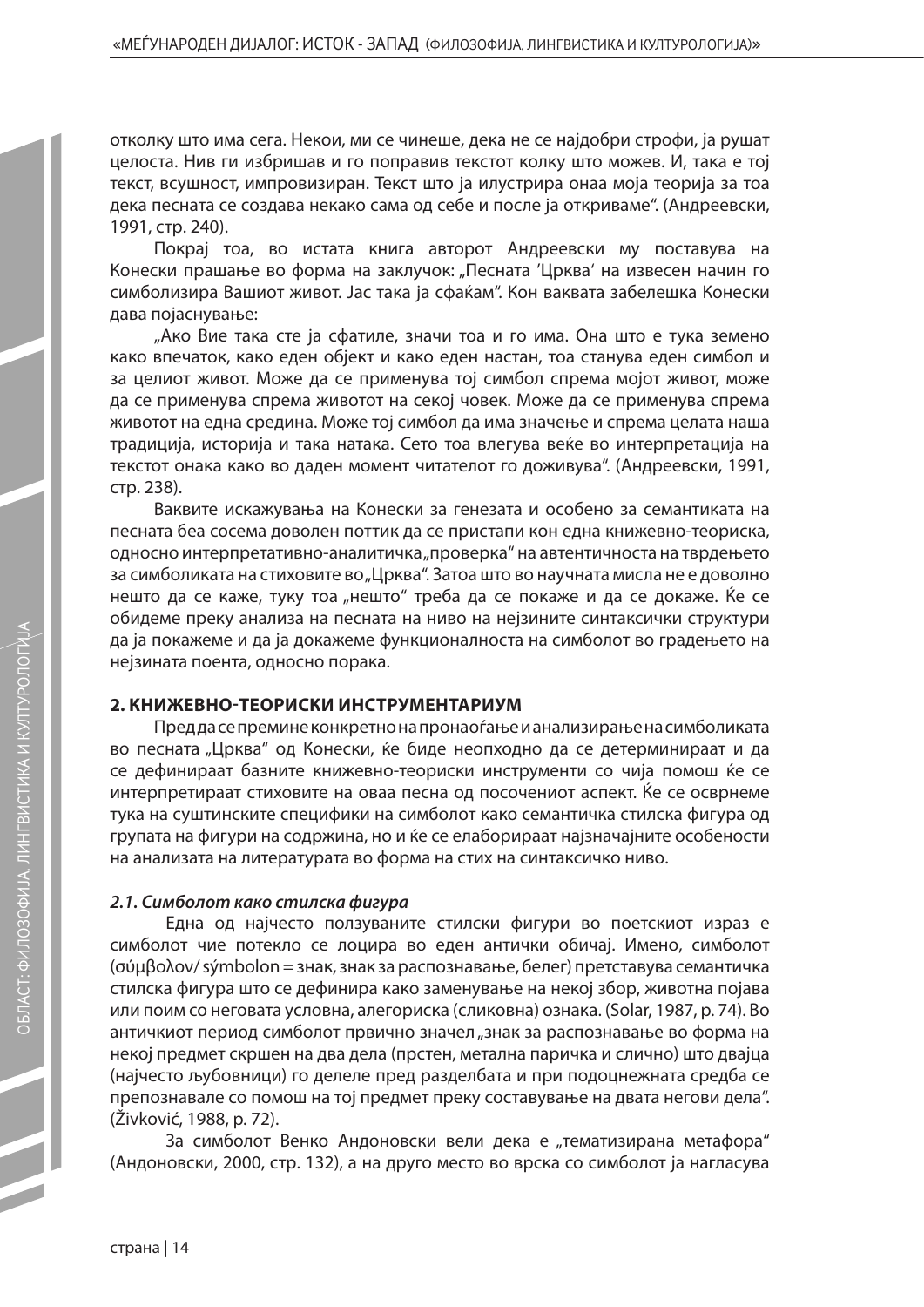повторливоста како негово основно својство:

"Можеби би можело да се рече дека индивидуалниот симбол е метафора која цитира на еден интертекстуален начин познат колективен симбол, повикувајќи го во свеста и менувајќи му го значењето. Тоа е метафора на втор степен. Така, ако некоја таква метафора "вкрстена" со некој колективен симбол се повторува почесто во поетскиот опус на еден поет, ние ја доживуваме како новосоздаден симбол кој станува препознатлив белег на тој поет". (Андоновски, 2011, стр. 179).

Сепак, суштината на симболот како знак најлесно се воочува преку т.н. постојани симболи (наречени уште и амблеми) коишто, всушност, се колективни симболи: крст = христијанство; полумесечина = ислам; вага = правда; гулаб = невиност; сокол = витештво итн. Меѓутоа, покрај ваквите колективни симболи (со традиционален културен контекст) постојат и индивидуални симболи (за што и говори Андоновски) што ги создава (твори) секој уметник, односно секој поет. На пример, Дениција во поезијата на Петре М. Андреевски претставува симбол за вечната љубов и за вечната потрага по убавината на жената како божествено битие, зрната во песните на Радован Павловски се симбол за неуништливоста и вечното постоење (чување) на животот, ѕвоната кај Едгар Алан По стануваат еден мултиплициран полисемичен симбол (радост, среќа, тага, смрт) итн.

#### *2.2. Синтаксичко рамниште на анализа на поезијата*

Постојат, во основа, шест нивоа на уреденост та според тоа и на анализа и интерпретација на поетскиот текст којшто е, како што вели Лотман, второстепен моделативен систем: фонолошко, морфолошко, прозодиско, лексичкосемантичко, синтаксичко и логичко ниво. За сите овие нивоа на уреденост на тој второстепен моделативен систем, односно за второстепената уреденост на поетскиот јазик се карактеристични неколку суштински категории: повторливост на јазичните единици на сите нивоа; паралелизам на јазичните единици; семантизација на јазичните единици кои во природниот јазик (првостепена уреденост) се семантички негативни; семантичка еквивалентност на јазичните единици кои во природниот јазик се семантички нееквивалентни. За нашиот пристап во интерпретацијата на песната "Црква" на Конески од особено значење ќе биде повторливоста и тоа на синтаксичко рамниште.

За рамништето на синтаксичката поетска структура треба да се нагласи дека од суштинско значење е специфичната уреденост на синтагмите и на речениците во конкретната песна што е предмет на книжевно-теориска анализа. Како и за другите нивоа од структурата на поезијата, и на синтаксичкото ниво дополнителните уредувања, односно уредувањата од втор степен, се согледуваат во категориите повторливост и еквивалентност коишто во секоја песна одделно се носители на одредена книжевно-уметничка семантика. Се разбира, и особеностите на синтаксичките структури како што се подмет, прирок, додатоци, сврзниците, редот на зборовите, па видовите реченици (проста и проширена реченица, независни и зависни реченици итн.) како и нивната дистрибуција во песната може да бидат релевантни сигнали за дополнителна уреденост на поетскиот текст и за дополнително значење на тој текст. Исто така, и инверзијата е мошне значаен елемент за дополнителното (уметничко) уредување на поетската творба како книжевен текст. Од друга страна, и отсуството на некои синтаксички елементи ќе учествува во второстепеното уредување, односно ќе учествува во семантичкиот полнеж на поетскиот дискурс.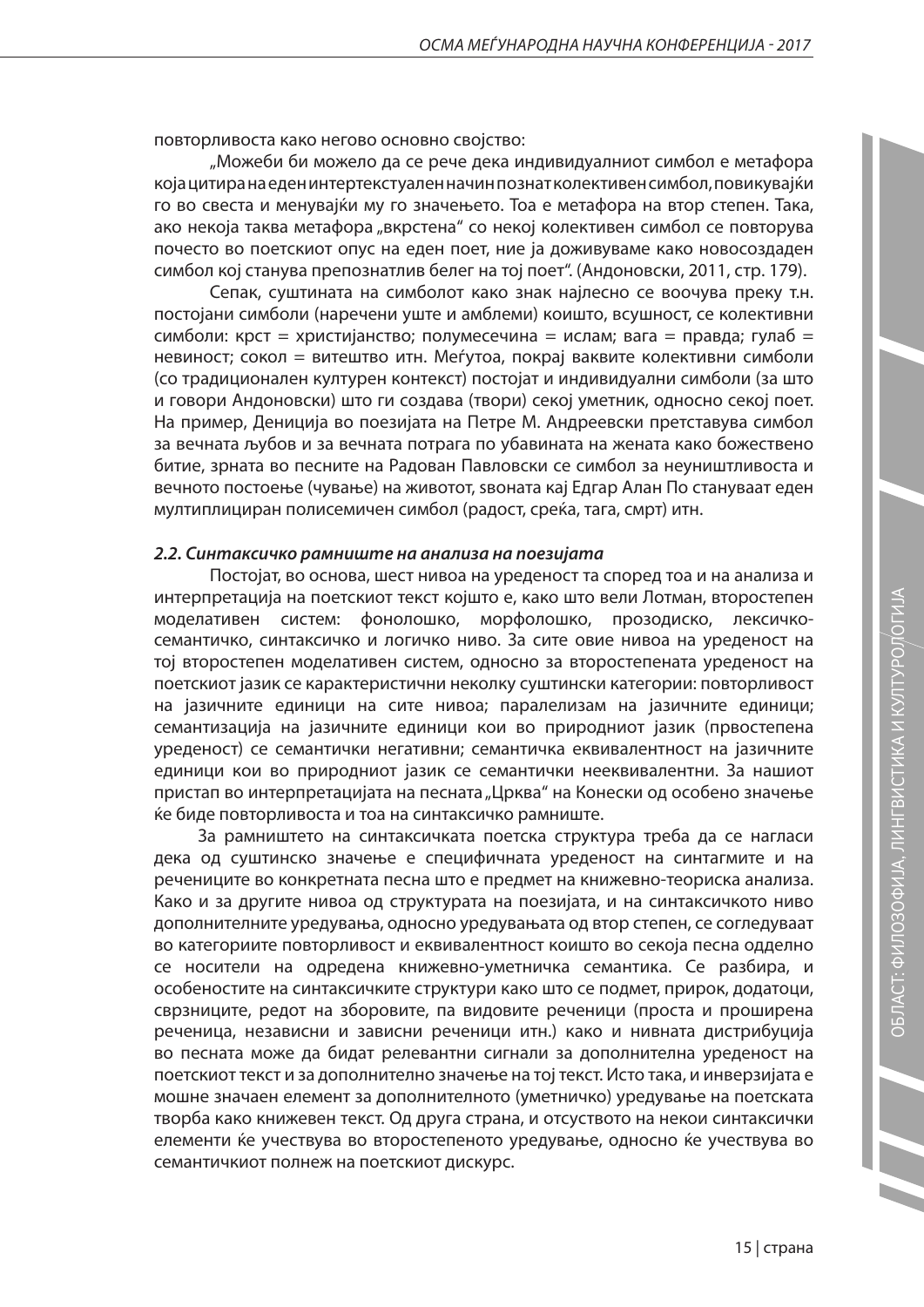#### **3. СИМБОЛИКАТА НА СИНТАКСИЧКИТЕ ТРИЈАДИ ВО "ЦРКВА"**

Можеме сега, со помош на детерминираната оперативна книжевнотеориска апаратура, да пристапиме кон маркација и изолација на "синтаксичката симболика" во песната "Црква". Тоа значи дека нашиот интерпретативен пристап ќе биде фокусиран на формата (ознаките/ означителите), а не на содржината (означеното) на песната, односно целта на истражувањето ќе биде да се провери во колкав степен формата на песната ја дополнува нејзината содржина или, поинаку и попрецизно кажано, да се провери (да се потврди или да се отфрли) нашата теза за "семантизација на синтаксата" во оваа песна на Конески.

Песната "Црква" (Конески, 1988, стр. 5-9) се состои од 18 строфи со нерамномерен број на стихови, со нерамномерно римување во строфите (има строфи со и без рима) и со нерамномерен распоред на римата (таму каде што ја има) во стиховите од строфите. Како што може да се види, имаме "тројна" нерамномерност во однос на строфите, стиховите и римата, односно "тројство" во нерамномерноста.

Од друга страна, ако се погледне песната од аспект на синтаксичката структура на нејзините стихови, ќе се забележат одредени правилности во повторувањето на реченични и на синтагматски целини, но и семантичка еквивалентност меѓу стиховни сегменти и цели строфи. Да погледнеме конкретно за што станува збор и да ја појасниме ваквата теза.

- Прво, синтаксичката структура "се урива црквата во Небрегово" ја среќаваме трипати во оваа песна и тоа во строфите 1, 6 и 8 како дел од еден стих (во првата строфа), но и како посебен стих (во шестата и во осмата строфа).
- Второ, во песната "Црква", исто така, имаме и тројно повторување (потретување) на синтаксички структури со идентична (еквивалентна) семантика како реченицата "се урива црквата во Небрегово". Такво потретување се појавува во три строфи од песната ‒ во строфата 5 ("сега кога црквата се урива"), во строфата 7 ("се урива мојата заветна црква") и во строфата 18, односно во последната строфа ("се ронат твоите свети камења").
- » Трето, во врска со веќе посочената синтаксичка структура "се урива црквата во Небрегово" може да се рече дека во песната фигурираат и три строфи како нејзини семантички еквиваленти. Тоа се, всушност, строфи што функционираат како синонимни метафори на реченицата "се урива црквата во Небрегово". Станува збор за тринаесеттата, четиринаесеттата и петнаесеттата строфа:

 *И еве сега станува пепел темелот што нè крепел.*

 *И еве станува пуздер и плева нашиот уџум, 'рскот и врева.*

 *И еве*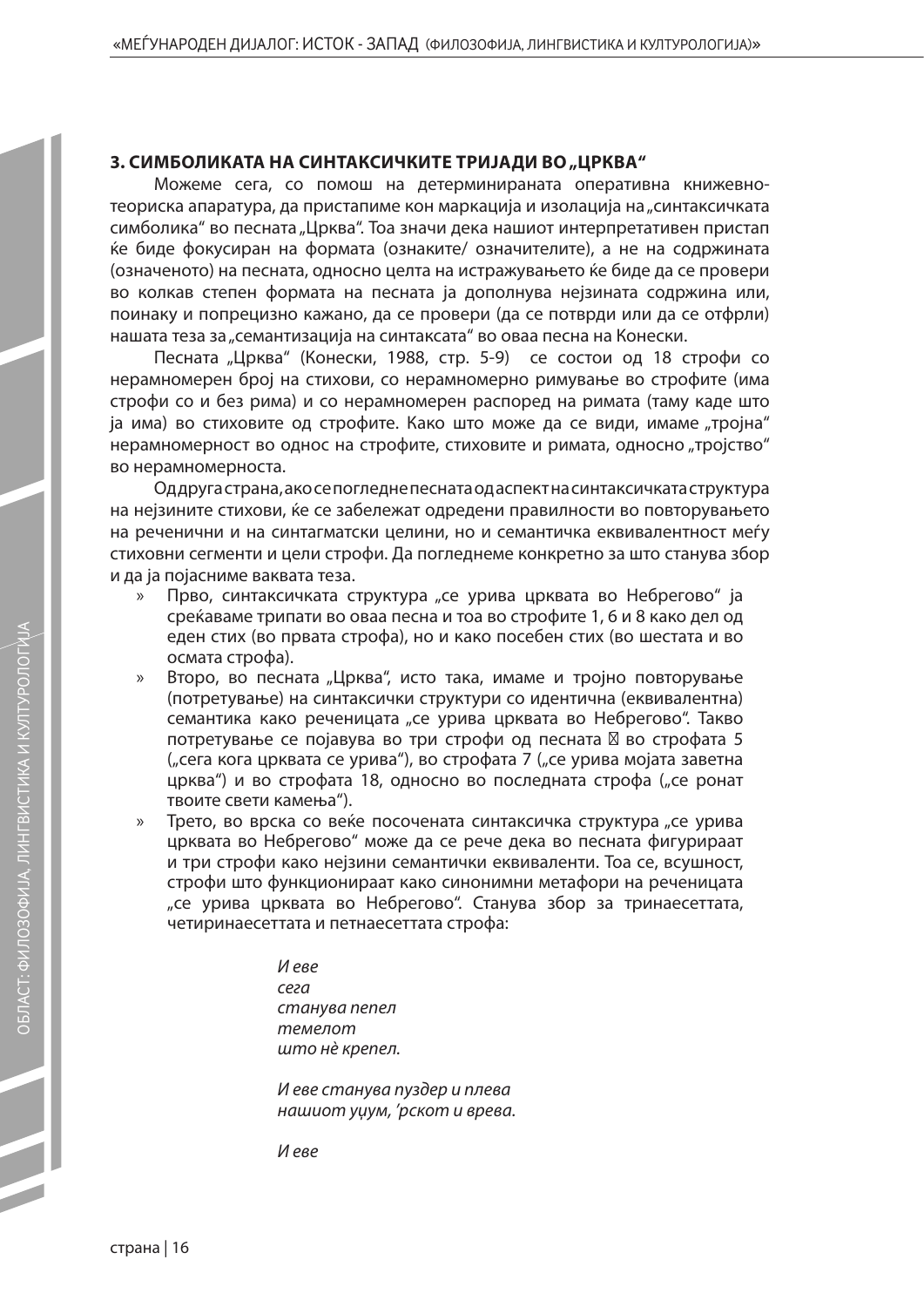*сега се руши храмот во нашите души!*

Очигледно е дека овие три строфи се истозначни со посочената реченица погоре. Јасно е, на пример, дека двостишјето "се руши/ храмот во нашите души" е метафоричен еквивалент на реченицата (стих, односно фрагмент од стих) "се урива црквата во Небрегово".

- » Четврто, во цитираните сегменти од песната очигледно е уште нешто во врска со повторувањата. Синтагмата "И еве" се појавува трипати на почетокот од секоја од трите цитирани строфи, што може да се чита како стилска фигура репетиција на ниво на строфите или како "строфна анафора".
- » Петто, во песната "Црква" трипати се повторува (се утројува) и синтагмата "Крај таа црквичка" која е поставена како посебен почетен стих во деветтата, десеттата и единаесеттата строфа.
- » Шесто, во песната може да се забележат три тријади (утроена тријада) – една синтагматска и две лексички тријади. Првата тријада (составена од синтагматски единици) ја среќаваме во единаесеттата строфа: верба во иднината, надеж во бериќетот, силата на вистината. Втората тријада (лексичка) се наоѓа во дванаесеттата строфа: Пеливар, Поила, Орниче. Третата тријада (лексичка) е во четиринаесеттата строфа: уџум, 'рскот и врева.

Шесте точки се сосема доволна илустрација за една суштинска синтаксичка специфика што ја среќаваме во песната "Црква" од Конески. Како што може да се види, станува збор за утројувањa на синтаксичко-синтагматски единици (зашто и за тријадите составени од лексеми може да се рече дека претставуваат синтагматски низи). Ваквата несомнена (покажана и докажана) уреденост на рамниште на формата на поетскиот текст е индиција за дополнителен семантички потенцијал што треба да се бара во симболиката на утројувањата, на тријадите, на бројот три (3), и тоа во контекст на целината на песната. Имено, бројот три има полисемична симболика во разни култури и во разни периоди од човековата историја. (Шевалие, Гербран, 2005, стр. 1028-1032). Меѓутоа, со оглед на фактот дека овде ние зборуваме за песна со наслов "Црква" (= христијански храм) примарно ќе ја земеме предвид христијанската симболика на бројот три. Во христијанството, како што е познато, бројот три го симболизира Светото Тројство (Отецот, Синот и Светиот Дух) олицетворено во единствениот Господ. Господ е Светлина. Светлината е живот. И еве како интерпретацијата на "Црква" на синтаксичко рамниште по имплицитни патеки нè доведе до архисемата живот како симболичен семантички нуклеус на сета песна. И ете зошто, впрочем, самиот автор на песната, како што веќе кажавме погоре, зборува дека "она што е тука земено како впечаток, како еден објект и како еден настан, тоа станува еден симбол и за целиот живот". (Андреевски, 1991, стр. 238).

Се разбира, ваквиот резултат од интерпретацијата може и поконкретно и подетално да се елаборира. Да ги погледнеме, на пример, и другите симболични значења на бројот три: најчесто 3 е број на Небото; времето е трикратно: минато, сегашност, иднина; светот е трикратен: земја, атмосфера, небо; бројот три ја означува границата меѓу доброто и злото. ((Шевалие, Гербран, 2005, стр. 1028-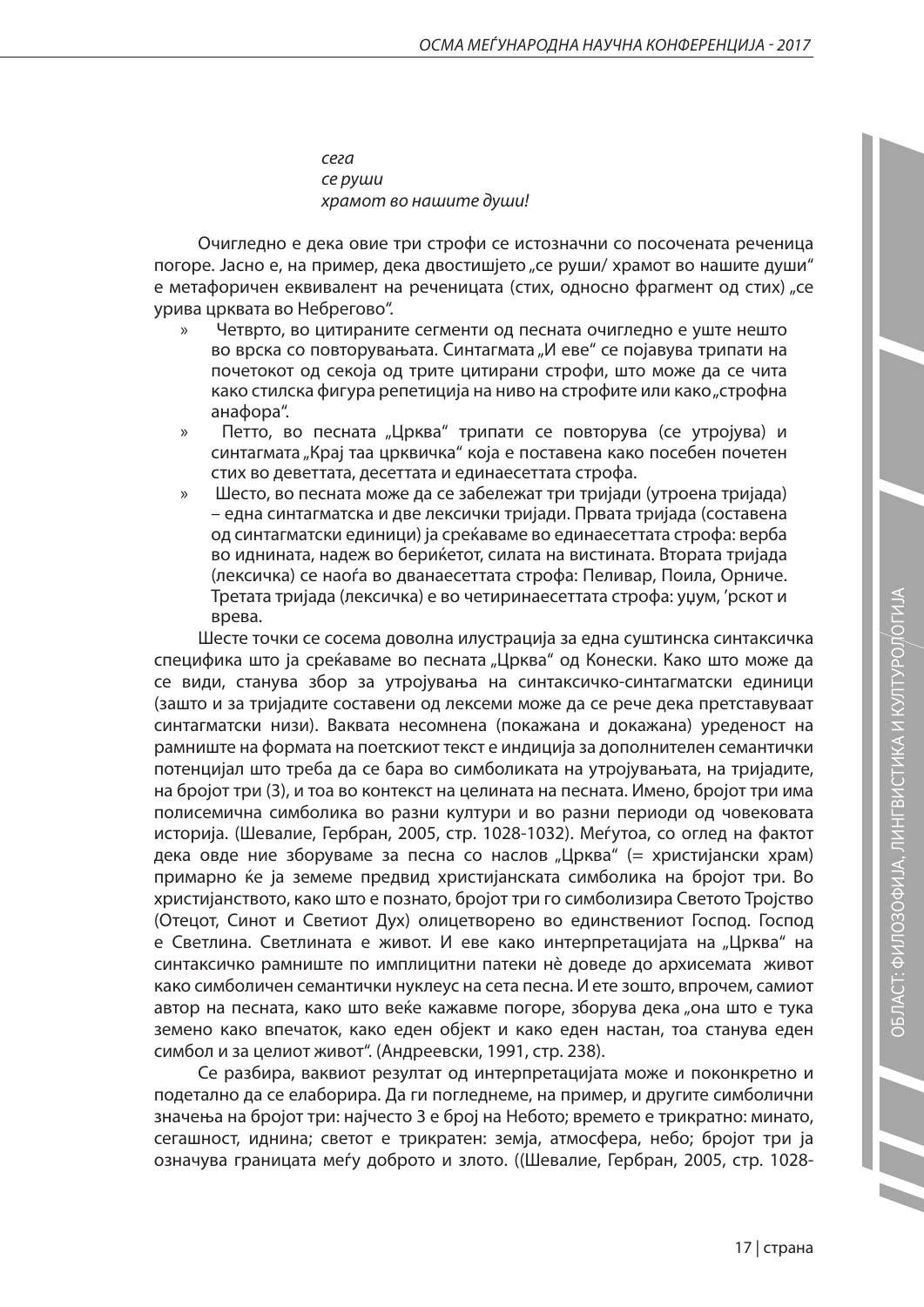1030). Сета таа симболика упатува на изолираната архисема живот што има два основни пола – Ерос и Танатос – коишто ја манифестираат конструктивната и деструктивната сила на животот. Конески во песната зборува за "црква", а тоа е сакрален простор во кој и околу кој се создавал (Ерос!) и се одвивал животот на христијанскиот човек. Но, Конески конкретно зборува за уривањето (Танатос!) на црквата во Небрегово. Уметничката порака е јасна – смртта, односно крајот, е неминовност, нешто што е неизбежно како составен дел на цикличноста на животот на човештвото и на природата. Танатосот и Еросот како две спротивности се меѓусебно поврзани, па дури и зависни еден од друг и последователни еден по друг. А тука веќе може да се открие и одреден оптимизам во песната оти по уривањето, уништувањето (Танатос) последователно доаѓа создавањето (Еросот) за да го дополни вечниот круг на животот.

#### **4. ЗАКЛУЧОК**

Со интерпретацијата на песната "Црква" од Конески од аспект на синтаксичката повторливост во строфите и во стиховите ја маркиравме симболичноста на нејзината структура. Синтаксичко-синтагматските тријади се несомнен доказ за потврдувањето на поставената теза за улогата и функцијата на симболот во градењето на нејзината поента, односно на книжевно-уметничка порака, но и за оправданоста на идентичното тврдење на нејзиниот автор дека песната како целина е симбол за животот. Дотолку повеќе што една наша претходно извршена анализа на истата песна на лексичко-семантичко рамниште ги даде истите крајни резултати од интерпретацијата. (Младеноски, 2005, стр. 328- 342).

Сето тоа значи дека песната "Црква" е успешно и умешно организирана и на планот на формата (синтаксата/ ознаката) и на планот на содржината (семантиката/ означеното). Тоа, исто така, е уште еден доказ за поетската величина на Блаже Конески чии стихови, произлезени од и "откриени" во долапите и чекмеџињата на древната македонска културна традиција, ја носат со себе судбината на вечната средба со нови читатели и тоа не само кај нас туку и во светот, зашто се облагородени со универзални мотиви и со космополитски идеи и пораки.

#### **БИБЛИОГРАФИЈА**

- 1. Андоновски, Венко (2000). Дешифрирања (литературни студии). Скопје: Штрк.
- 2. Андоновски, Венко (2011). Обдукција/абдукција на теоријата, Том I: Жива семиотика. Скопје: Галикул.
- 3. Андреевски, Цане (1991). Разговори со Конески. Скопје: Култура.
- 4. Конески, Блаже (1988). Црква. Скопје: Мисла.
- 5. Конески, Блаже (2011). Поезија. Книга втора. Приредил: Милан Ѓурчинов. Скопје: Македонска академија на науките и уметностите.
- 6. Лотман, Јуриј М. (2005). Структурата на уметничкиот текст. Превод од руски јазик Евтим Манев. Скопје: Македонска реч.
- 7. Младеноски, Ранко (2005). Чекајќи ја егзегезата. Скопје: Современост.
- 8. Шевалие Жан, Гербран Ален (2005). Речник на симболите. Превод од француски јазик: Ирина Бабамова, Маргарита Велевска, Ирина Ивановска, Марина Михајлоска, Радица Никодиновска, Ирина Павловска. Скопје: Табернакул.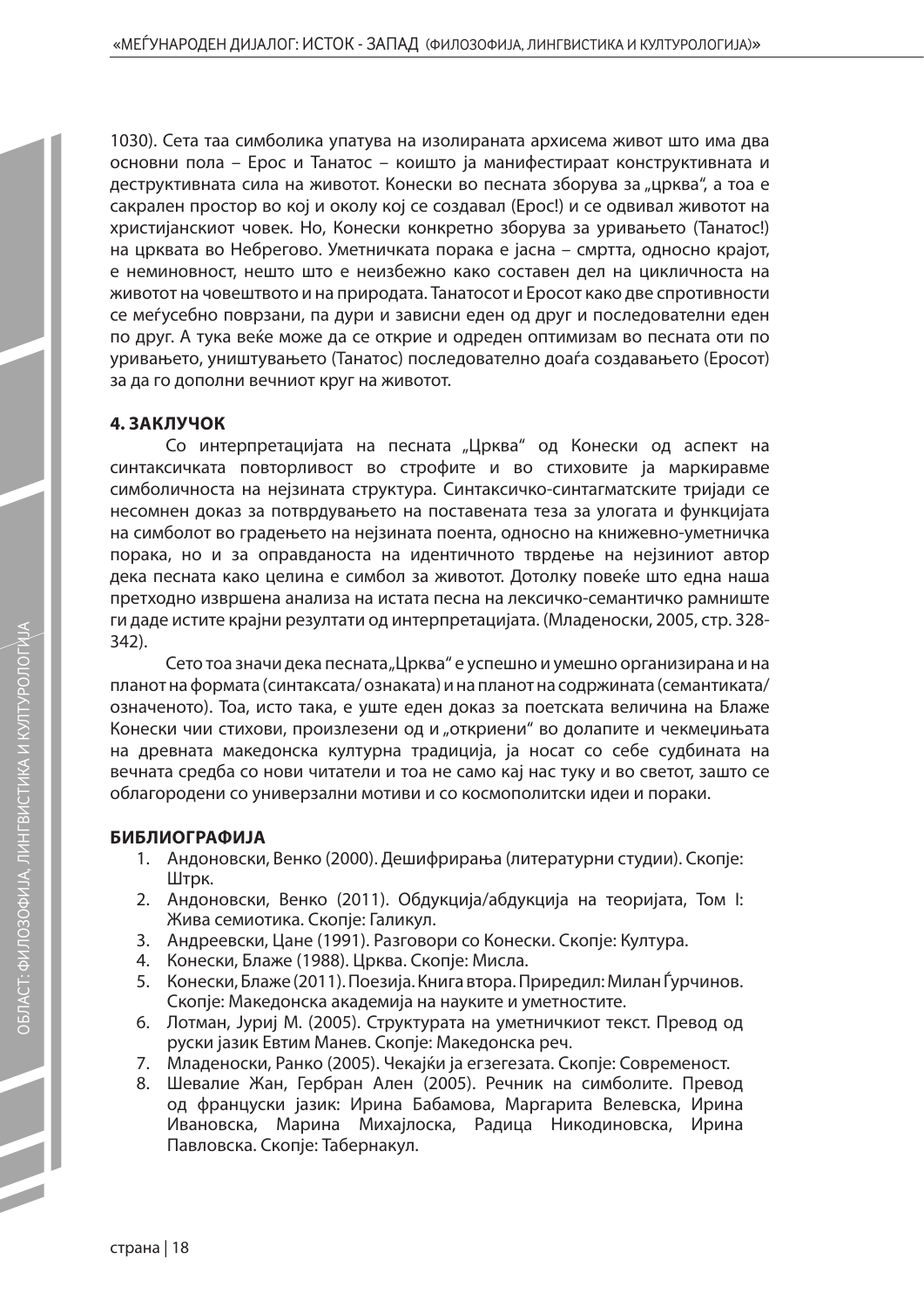\*

- 9. Živković Dragiša (1988). Teorija književnosti sa teorijom pismenosti. Beograd: Zavod za udžbenike i nastavna sredstva.
- 10. Solar Milivoj (1987). Teorija književnosti. Zagreb: Školska knjiga.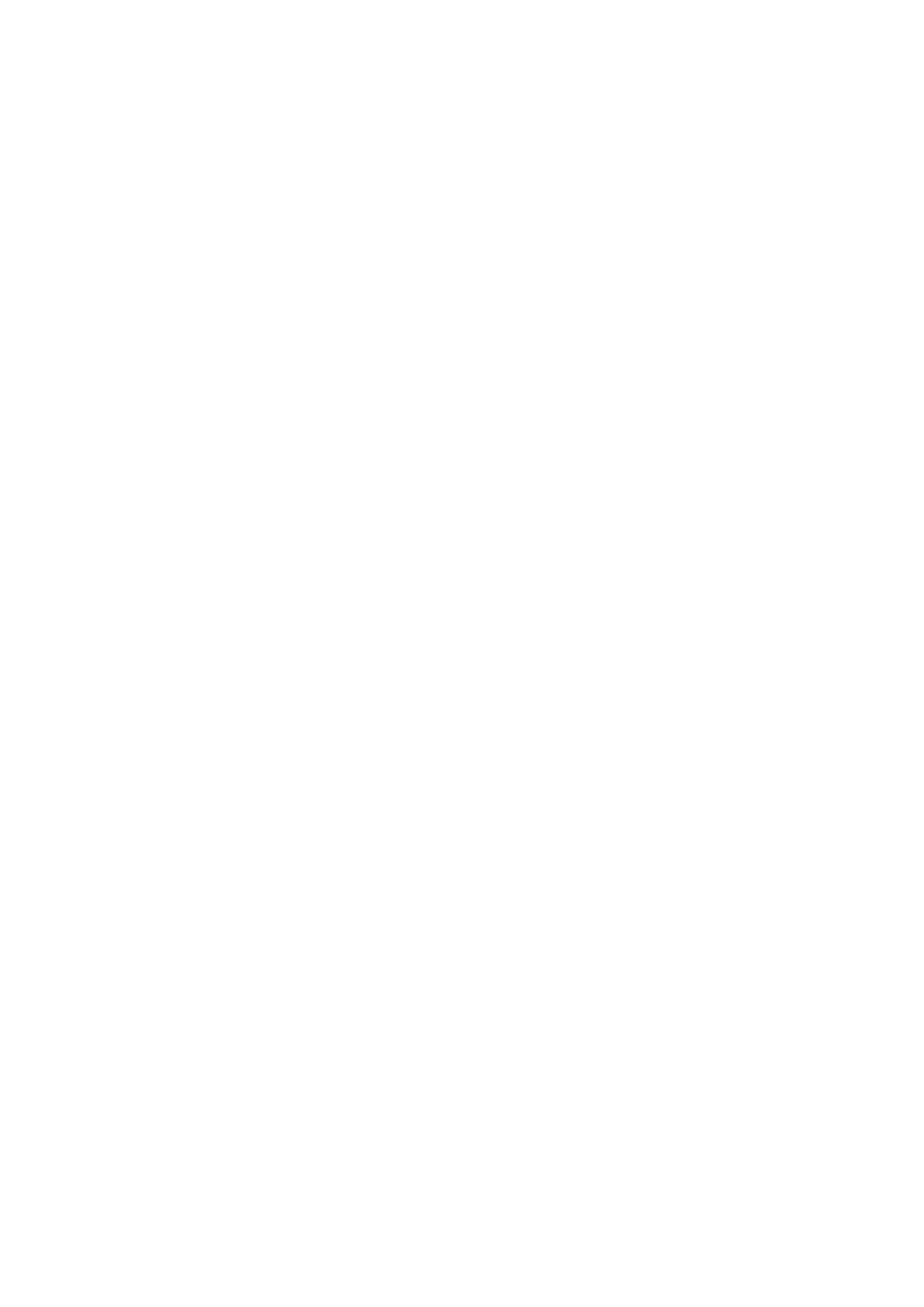32.019.5:317.774

Проф. д-р Христо Петрески

Институт за култура и уметност при Меѓународниот Славјански универзитет "Гарврило Романович - Державин" Свети Николе - Битола

## ФОТОГРАФИЈАТА, СЛИКАРСТВОТО И ФИЛМОТ КАКО ПРОПАГАНДА

**Апстракт:** Темата на овој истражувачки и научен труд: "Фотографијата, сликарството и филмот како пропаганда" е комплексна специфична, постојано присутна и актуелна.

Всушност, пропагандата не избира средства, односно се определува за најсигурните, најмоќните и најсуптилните медиумски орудија и оружја, акции и кампањи, програми и проекти, пристапи и механизми.

А, целта секогаш е една и единствена: што побрзо информациите да пристигнат до целните групи и што полесно да допрат и продрат во нивната свест.

Преку манипулацијата и пропагандата - индиректно или директно се врши влијание и притисок од страна на државата и власта, како креатори на стратегиите, плановите и политиките, врз масовната и генерациски и статусно хетерогена популација.

За постоењето на медиумската пропаганда (во овој случај - преку фотографијата, сликарството и филмот) постојат бројни индивидуални и колективни причини, а последиците врз консументите, а посебно кај младите и ранливите категории се неодминливи, несогледливи и неизбришливи.

Пропагандата е процес кој долго трае и тешко се анулира, а и овој труд укажува на сферите и методите, главните носители, емитерите и примателите кај нас и во светот.

 **Клучни зборови:** пропаганда, манипулација, фотографија, сликарство, филм

## PHOTOGRAPHY, ART AND FILM AS PROPAGANDA

**Abstract:** The topic of this research and scholarly work: "Photography, Painting and Film as Propaganda" is a specific, complex, ever-present, and relevant one.

In fact, propaganda does not choose funds and it opts for the safest, most powerful and most subtle media tools and weapons, actions and campaigns, programs and projects, approaches and mechanisms respectively.

But the goal is always one and only: information is to reach the target groups as fastest as possible, and reach and penetrate into their consciousness as easiest as possible.

Through manipulation and propaganda - indirectly or directly - influence and pressure are exerted by the state and government as creators of strategies, plans and policies on the massive and heterogeneous population, including both generational and status aspect.

About the existence of media propaganda (in this case - through photography, painting and film), there are numerous individual and collective reasons, while the consequences on the consumers, especially among young people and vulnerable groups, are unavoidable, unforeseeable and indelible.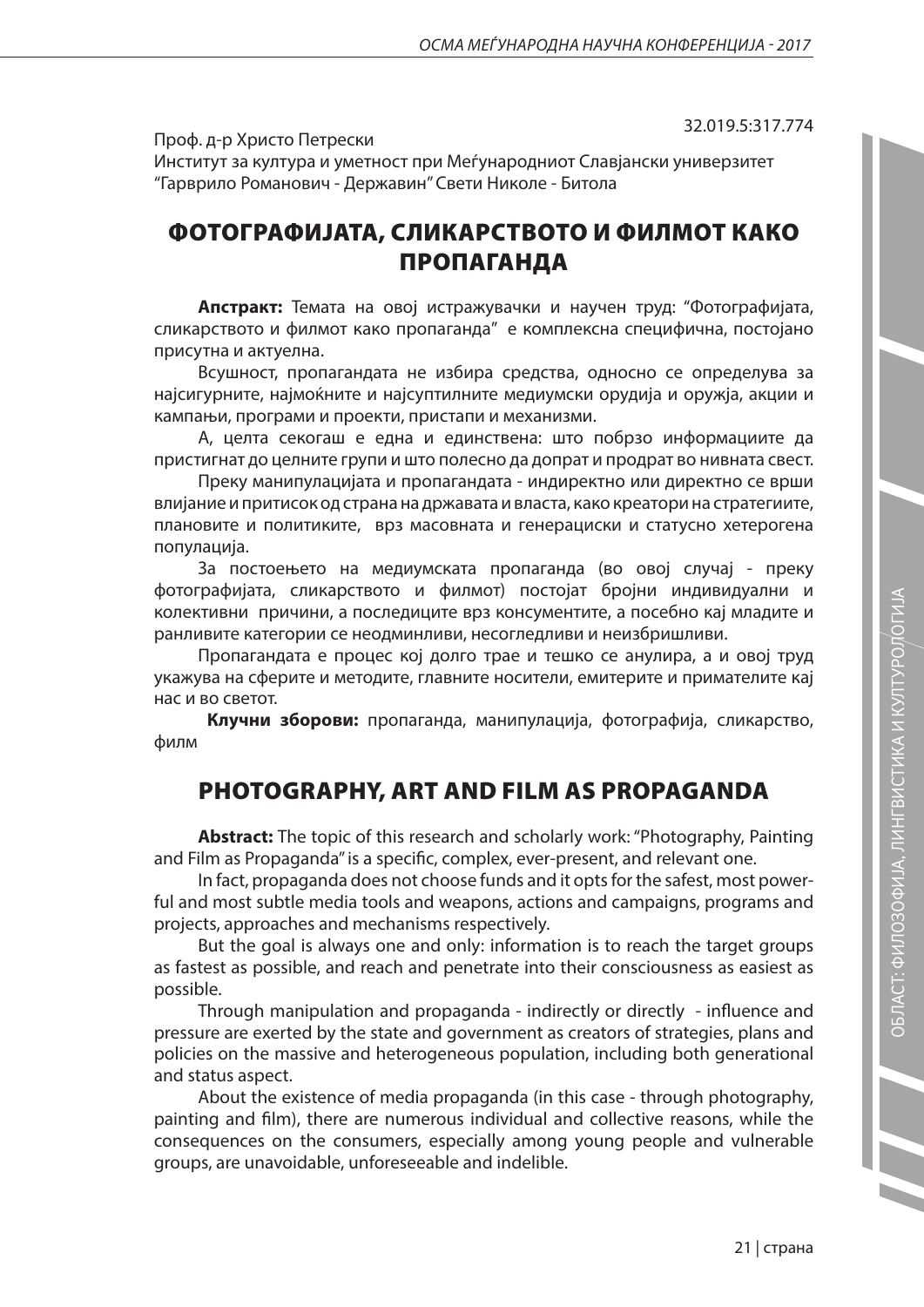Propaganda is a process that lasts long and is hard to be annulled, and this paper also points to the spheres and methods, the stakeholders, emitters and receivers in our country and throughout the world.

**Keywords:** propaganda, manipulation, photography, painting, film

#### **ПРОПАГАНДАТА ВО СВЕТСКИ РАМКИ (И НА ИСТОК И НА ЗАПАД)**

Во најраните човекови заедници пропагандата е користена како средство за сугестивно соопштување на некои битни информации, или пак, за наметнување на однесувањето на припадниците на заедницата во култните верски обреди. Тоа се правело и постигнувало со помош на симболи и рудиментарните гласовни знаци, а подоцна и преку преданијата и легендите, кои се пренесувале од колено на колено.

Во античкиот период, на пример, пропагандната комуникација е сфаќана и прифаќана како легитимна и полезна реторичка вештина, додека пак, во средината на 20-от век се сметало дека пропагандата е научно заснована управувачка алатка и лост на владеачките кругови на модерните држави, преку која ефикасно можат да ги иницираат, насочуваат и контролираат сложените општествени процеси.

Притоа, треба посебно да се знае и нагласи дека свеста за оваа специфична форма на комуникација меѓу луѓето од секогаш постоела, се разбира, во различни форми и содржини и редовно и секогаш служела како начин за остварување на посебните интереси.

Тие интереси главно се групни и колективни, краткорочни или долгорочни, а негативните ефекти се понекогаш делумни и невидливи, односно подносливи и нетрајни, но најчесто последиците се далекусежни, неменливи и неизбришливи.

Значи, во прашање се поединци, или одредени општествени групи и слоеви, кога станува збор за манипулации и пропаганди од помал обем, додека пак, кога се во прашање национални и државни кампањи, па и меѓународни, подолгорочни, повеќенаменски и повеќегодишни активности - тие се поспецифични, поосмислени и помасовни.

Во секој случај, станува збор за серија од однапред предвидени, дозирани и прецизно испланирани методи и акции, често на мошне суптилен, невидлив и заткулисен начин, со распределеност при дејствувањето на стратуми и групи, па дури и на посебни и издвоени делови и сегменти.

Обично и популарно се вели де ка целта ги оправдува средствата, па така ми во овој случај - многу често се губи чувството за вкус и мерка, зашти најбитни и единствени параметри за успехот на пропагандата се постигнатите ефекти.

Всушност, станува збор за цела пропагандна машинерија, која се состои од занења и искуства, планови и програми, стручни и верзирани лица, пробани и потврдени методи, предизвикан и добиени ефекти...

Но, овојпат, ние ќе се задржиме само на уметничката фотографија , сликарството и филмот како манипулација и пропаганда.

Поточно, на уметничката манипулација и пропаганда како дел од естетската, но и од политичката манипулација и пропаганда.

Се разбира, нема да навлегуваме во психолошките, социјални, етички и хумани сфери, зашто иако се сродни и поврзани тие прашања - тоа се други и комплексни теми, па во овој труд ќе се ограничиме главно на илустративните примери од минатото и денес - во светот и кај нас...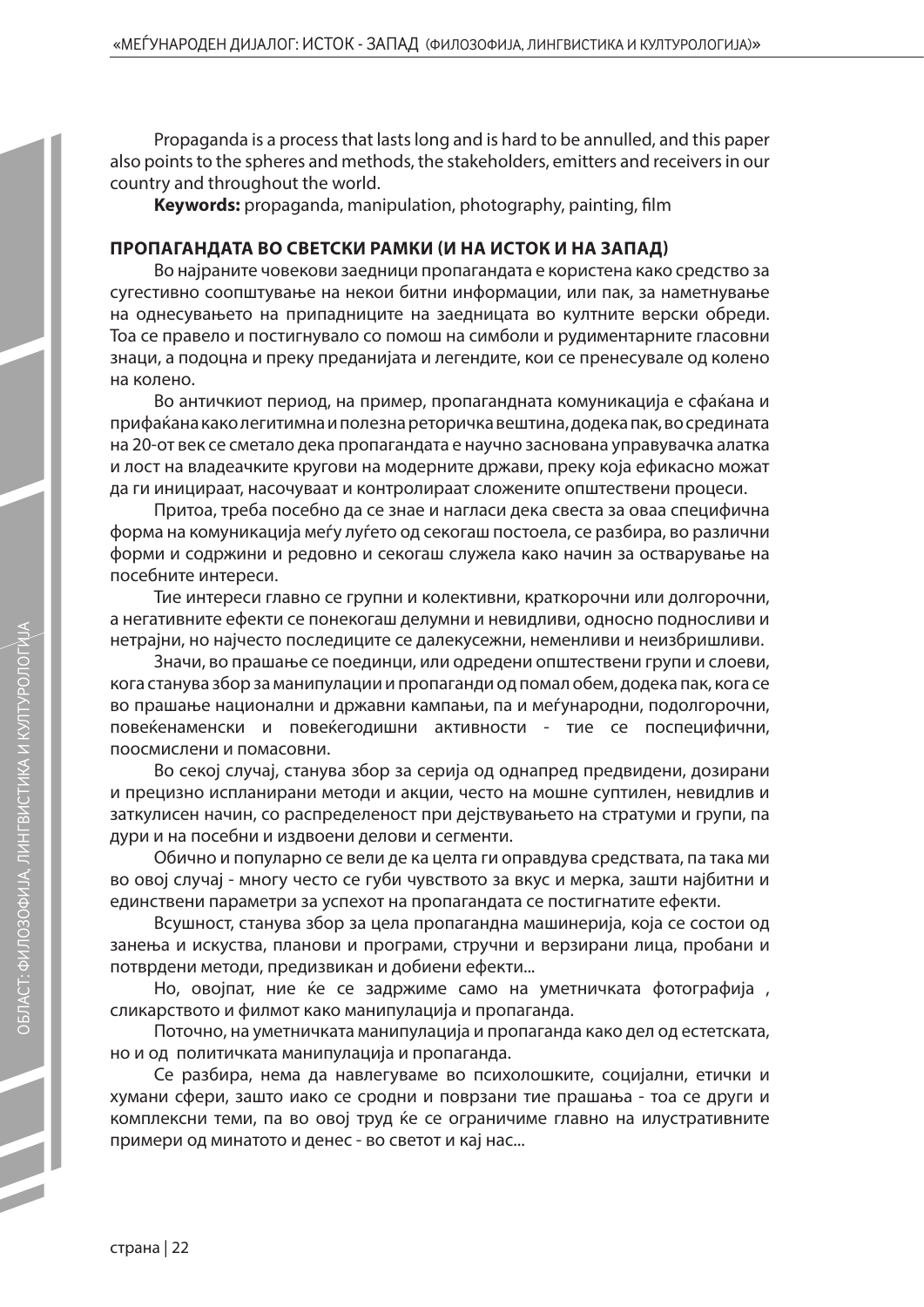#### **ДЕФИНИРАЊЕ НА ПРОПАГАНДАТА, ИЛИ ШТО Е ТОА КУЛТУРНА И УМЕТНИЧКА МАНИПУЛАЦИЈА И ПРОПАГАНДА**

Самиот термин пропаганда потекнува од латинскиот збор пропагаре, што во превод значи ширење, односно распространување. Но, интересно е дека овој термин речиси не бил познат се до почетокот на 19-от век.

Според многу извори, појавата на овој поим во и со значењето кое и денес го подразбираме - се поврзува со 1622 година и тоа за папата Грегор ЏВ и воспоставувањето на Цонгрегатио де Пропаганда Фиде, како посебно тело на католичката црква. Ова тело било составено од кардинали и високи црквени достојанственици и имало задача "органзиирано и ефикасно да ја шири католичката вера" и да ги регулира црковните односи посебно во некатоличките земји.

Зборот пропаганда се појавил во времето на реформацијата и користен е во верски цели, а подоцна и за политички, културни и други. Во ширењето на верата и сите реформаторски процеси и движења - пропагандата била главно средство за убедување и борба.

Па, исто така, и историјата од првата фаза на христијанството е исполнета со бројниу примери на пропаганда, посебно во вид на симболи, како што е на пример крстот што ја означува идејата на и за пожртвување.

Во настојувањето, феноменот на пропагандата сепак попрецизно да се дефинира, многу модерни теории имаат усвоено неколку значајни определби и одредници, кои пропагандата ја сфаќаат како збир од посебни техники на и за комуникација со цел на помасовни влијанија или сугестии, преку манипулации со симболи и психологијата на масите, но и поединците.

А, она во и со што сите се согласуваат е фактот дека пропагандата вклучува интензивно користење на слики, слогани и симболи, кои влијаат на човековите, односно на нашите уверувања и емоции.

Тоа е смислена комуникација со точно определена точка на гледање, која има за цел примателот на пораката доброволно да ја усвои посакуваната позиција и убедување како да се лично негови и да делува во склад со тоа и со нив.

Повеќето теоретичари по комуникација се согласуваат дека она што ја разликува пропагандата од другите видови на човекова комуникација, е фактот што таа во секој случај секогаш е акт на предумисла, поврзана со општественото уредување како однапред дефинирана контроверза, односно начелно конфликтна ситуација, како еден вид на даденост.

Пропагандата може да биде идентификувана како смислен напор да се врши влијание на исходот на спорните ситуации, при искажувањето на наклонетоста кон преференцијата. Во таа смисла, пропагандата се разликува од другите промислени трансмисии на информациите, или од сличните церемонијални или чисто изразени активности.

Денес, современата пропагандна дејност, како специфичен облик на општествена комуникација, можеме да го дефинираме и како систематски обид и резултат да се врши влијание врз емоциите, ставовите, уверувањата и акциите на одедена целна групација и популација со цел за идеолошка, политичка, религиозна, или комерцијална индоктринација, по пат на контролирана трансмисија главно на еднострани пораки преку масовните или директните канали на медиумскаста мрежа, средства и комуникација.

Притоа, не треба да се заборави и занемари ни свесната желба на поодделни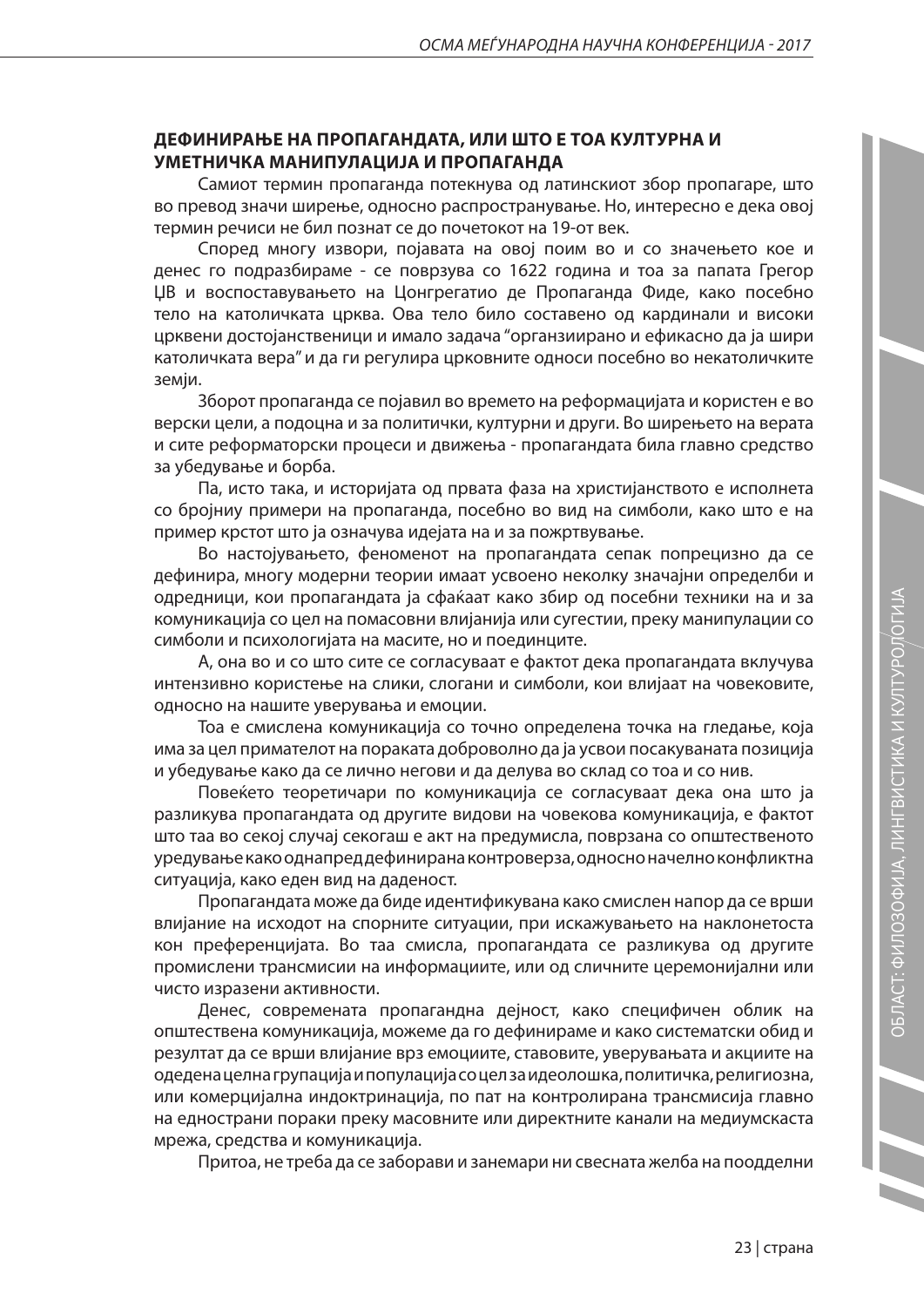автори на пропагандата дискретно и повремено да и се ублажи или целосно да и се отстрани негативниот предзнак и таа дури да се протолкува, презентира и прокламира како општествено посакуван, оправдан и прифатлив феномен.

Пропагандата во пежоративна смисла има погрдно, непожелно и негативно (непосакувано) значење, освен кога станува збор за економска пропаганда, која е во функција и со цел конкурентска борба, пласман и доминација на пазарот и во економскаста сфера. Но, и тогаш пропагандата често се служи со нечесни, систематски и неправедни (неправични) средства и методи на оцрнување на конкуренцијата, фаворизирање само на сопствените марки, брендови и производи со цел истиснување на ривалите од понудата и побарувачката, заземање монополски позиции и лавовски дел од колачот. Дури и тогаш и во такви услови, треба и мора да се разликува чистата и оправдана економска пропаганда од валканата, неоснована, неоправдана и неприфатлива трговскопазарна манипулација.

#### **ПРОПАГАНДАТА ПРЕКУ ФОТОГРАФИЈАТА, СЛИКАРСТВОТО, ФИЛМОТ...**

Уметноста како анти-хегемонистичка пропаганда ја истражува и точката на преклопување на уметноста и пропагандните механизми, во обид да се привлече критичкото внимание за последиците кои различните општествено-историски ситуации ги имаат врз перцепцијата на односите меѓу уметноста и политиката.

Бројни се индивидуланите, но и заедничките (колективните) рефлексии, реакциите и критичките ставови кон институционализираните механизми и централизираните културни политики кои ги користат типичните стратегии на доминантните идеологии, обидувајќи се постојано да ги задржат и зачуваат своите позиции преку улогата, функцијата и значењето на уметноста.

Воспоставувањето на ставовите како единствен можен дискурс, во голема мерка се постигнува благодарејќи и на пропагандата. А, бидејќи уметноста од секогаш имала значајна моќ во тие процеси - таа има и значајна политичка димензија. Уметноста може да биде средство за доминација на владеачката елита со посредство и манипулација на културата, но може да биде и сила која активно учествува и во рушењето, деконтаминацијата, деструкцијата и деконструкцијата на сето тоа.

Современите уметници се свесни дека нивната автономија е општествено условена, но тоа не значи дека тие не се, не можат и не треба да бидат независни и самостојни, автономн и слободумни, а пред се аполитични и креативни.

Но, без оглед која позиција и стратегија ќе ја одберат творците, останува отворено прашањето дали авторите можат да го издржат и возвратат притисокот и да ја сочуваат температурата с до точката на топење, за да се изборат за својата позиција на автономност, објективност и критичност.

#### **ЛИТЕРАТУРА**

- 1. Барт, Ролан (2011): Светла комора: белеšка о фотографији, Културни центар Београда, Београд
- 2. Сонтаг, Сузан (2009): Сузан Сонтаг, О фотографији, Културни центар Београда, Београд
- 3. Тодиć, Миланка (2005): Миланка Тодиć, Фотографија и пропаганда, Кнјиžевна задруга, Банја Лука
- 4. Петрески, Христо (2015): Карневалите и карневализацијата, Феникс,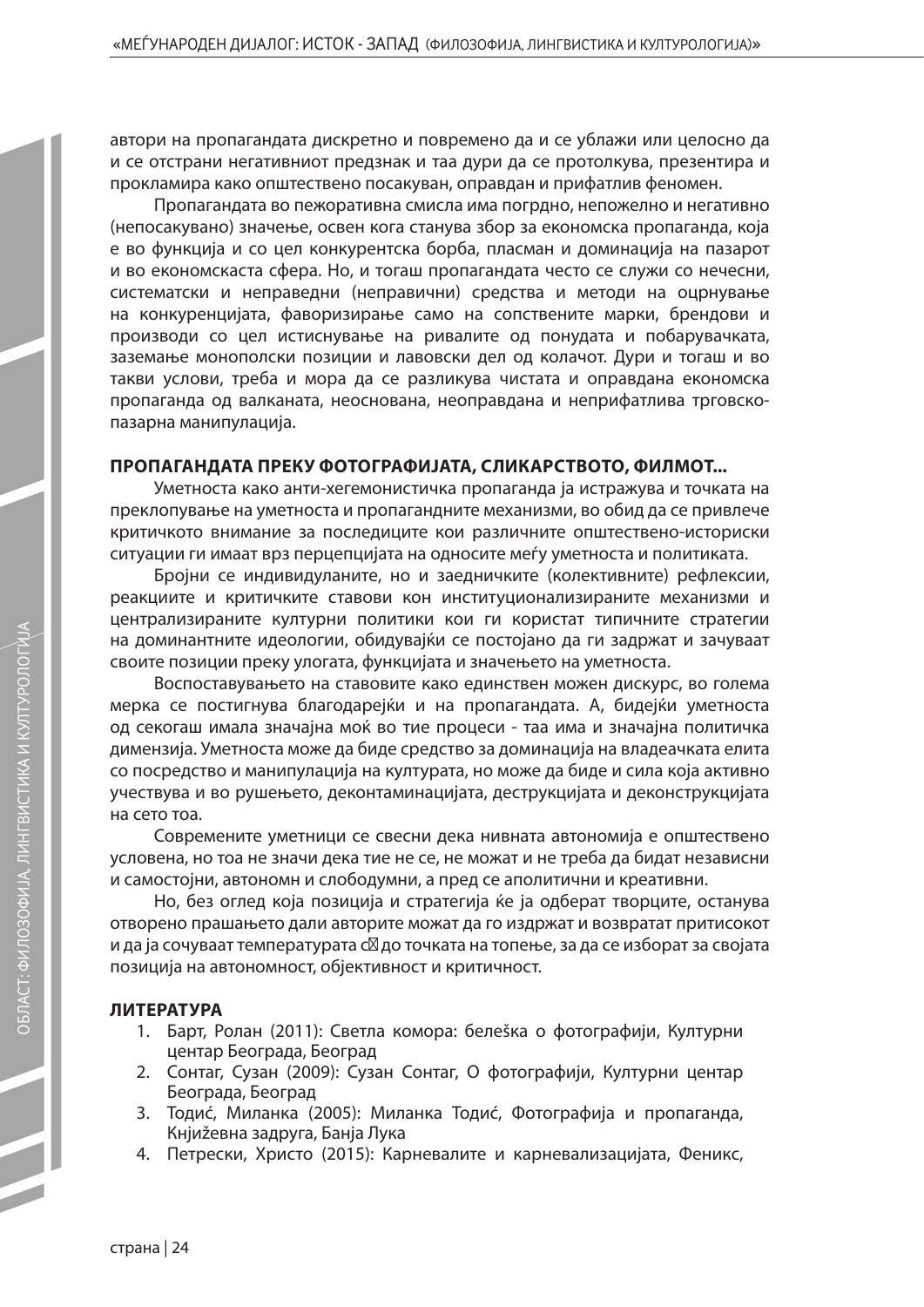Скопје

- 5. Петрески, Христо (2015): Ликовната уметност е она што (не) се гледа, Феникс, Скопје
- 6. Милинковиќ, Драган (2014): Економика на културата, Феникс, Скопје
- 7. Урбани културни идентитети у савременом контексту (зборник), Српски генеалоšки центар и Оделјенје за етнологију и антропологију Филозофског факултета у Београду, Београд, 2013
- 8. Културни идентитети као нематеријално културно наслеђе (зборник), Српски генеалошки центар и Одељење за етнологију и антропологију Филозофског факултета у Београду, Београд, 2011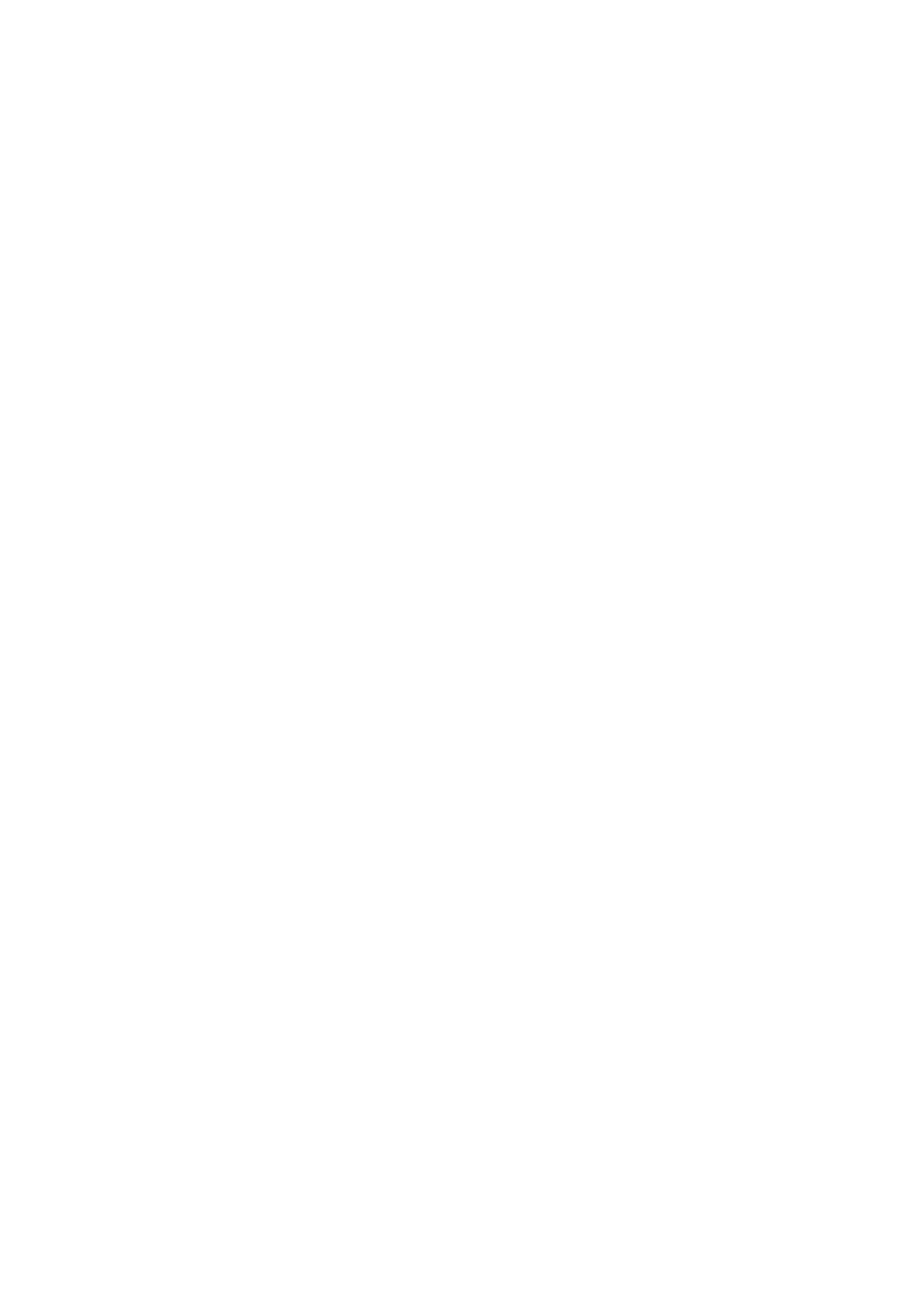165"653"

Доц. д-р Бошко Караџов Европски Универзитет, Р. Македонија e-mail: karadza999@yahoo.com

## НОРМАТИВНАТА МЕТОДОЛОГИЈА И ПРИМЕНЕТА ЛОГИКА ВО СРЕДНИОТ ВЕК: ЕУРИСТИЧКИТЕ НАЧЕЛА ВО ПРИРОДО-НАУЧНИТЕ ФИЛОЗОФИИ ВО СХОЛАСТИЧКАТА ТРАДИЦИЈА

**Апстракт:** Истражувањата на нормативната методологија и применетата логика во средновековна природо-научна филозофија (natural philosophy), кои се интезивираа во втората половина на XX век,<sup>1</sup> кога и започна проблемското проткајување помеѓу историјата на науката и филозофијата на науката, покажаа дека мрачната стереотипна слика за средновековната логика и нормативна методологија, која ја создаде Френсис Бекон, воопшто не соодветствува со логичките сознанија и методолошката еуристика во филозофијата на природата (philosophiæ naturalis) на вишата схоластика (high scholasticism). Поточно, одреден дел на средновековни схоластичари од периот на т.н. повторно откривање Аристотеловата филозофија (corpus aristotelicum recuperatus) покажуваат дури и поголема проникливост во нивните методолошки сознанија од самата голема обнова на Бекон (instauratio magna). Назначувањето на овие логичките сознанија и методолошките принципи на природо-научното истражување во средновековната виша схоластика, не само што го расветлува патот кон правилното историско отчитување на повеста на науката, туку, од некој нивни решенија и дускусии, се извлекуваат значајни и инструктивни насоки за промислување и на одредени современи проблеми во нормативната методологија. Затоа во следниова студија ќе ги анализираме и вреднуваме: експерименталните прерогативи на нормативната методологија на Роџер Бекон (Roger Bacon), фалсификационизмот на Роберт Гроссетест (Robert Grosseteste), предиктивната улога на акцеденталните генерализации на Дунс Скот (Duns Scotus) и метдолошкиот сомнеж во индуктивното познание на Никола од Отрекур (Nicholas of Autrecourt).

**Клучни зборови:** схоластика, нормативна методологија, применета логика, природна филозофија, аристотелизам, индукција, фалсификација, верификација, филозофија на наука, историја на наука.

## THE NORMATIVE METHODOLOGY AND APPLIED LOGIC IN THE MIDDLE AGES: HEURISTIC PRINCIPLES IN NATU-RAL PHILOSOPHY IN THE SCHOLASTIC TRADITION

**Abstract:** Scientific research on normative methodology and applied logic

<sup>1</sup> Видете и споредете; J. Losee, Affirmation and Development od Aristotle's Method in the Medieval Period, in: A Historical Introduction to the Philosophy of Science. op. cit., p. 29-45.; J. A. Milton, "Induction before Hume" op. cit., p. 60-74., Julie Brumberg- Chaumont, "The Legacy of Ancient Logic in the Middle Ages". The Cambridge Companion to Medieval Logic, (Ed) by Catarina Dutlih Novaes and Stephen Read, University Printing House, Cambridge, 2016, 19-44.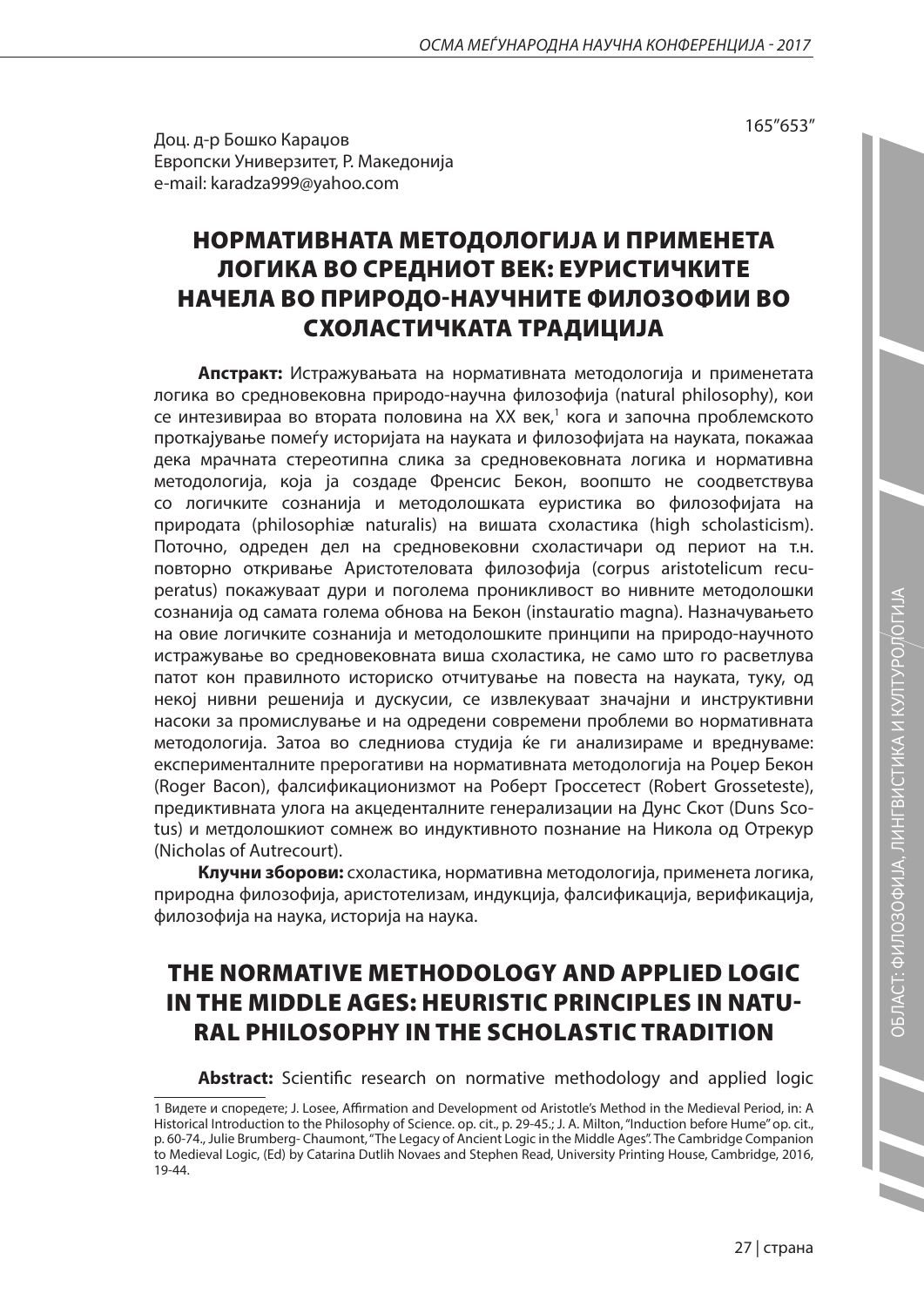in medieval natural philosophy in the scholastic tradition showed that the logical knowledge and research norms of that period carry the methodological insights that anticipate the large number of decisions and discussions that have encountered in contemporary normative methodology. Therefore, we believe that the appointment of these logical knowledge and methodological principles of natural and scientific research in medieval scholastic, not only sheds light on the path to proper historical reading on history on science, but can draw some instructive guidelines for reflection at contemporary issues in applied logic of scientific knowledge. Therefore in this article we will analyze: experimental prerogatives of the normative methodology of Roger Bacon, the doctrine of falsifiability of Robert Grosseteste, the predictive role of accidental generalizations of Duns Scotus and methodological skepticism on inductive knowledge of Nicholas of Autrecourt.

**Keywords:** scholastic, normative methodology, applied logic, natural philosophy, Aristotelian logic, induction, falsification, verification, philosophy of science, history of science.

#### **ВОВЕД: ПРЕРОГАТИВИТЕ НА ЕКСПЕРИМЕНТАЛНАТА НАУКА НА РОЏЕР БЕКОН**

Францисканецот Роџер Бекон (1219/20–c.1292), во неговата опитна наука (scientia experimentalis), не само што меѓу првите во западната филозофија уверуваше во експерименталните научни методи како сигурен пат кон вистината, туку во четвртиот дел од Opus Majus, насловен како: Mathematicae in divinis utilitas (Математиката во служба на божественоста) предлага дополнителна фаза во аристотеловото индуктивно-дедуктвно научно истражување. Поточно, Роџер Бекон нормира дека научните сознанија или принципите до кои сме дошле при индуктивно вообликување и преставуваат воопштени начела, со денешен методолошки речник кажано општи научни хипотези, треба да се подвргнат на понатамошни и дополнителни проверки во искуството.<sup>2</sup> Оваа негова методолошка препорака не значи само јасен епистемолошки став дека општиот заклучокот добиен по индуктивна инференција нема апсолутна вистинитосна вредност, туку методолошката норма за проверување на општо начело со набљудувачко сведоштво, експериментални факти или друг вид опитно искуствена евиденција различна од онаа од која начелото е воопштено во прелиминарната индуктивната постапка, претставува имплицитно зародување на она што во современата нормативна методологија се нарекува: хипотетичкодедуктивна конфирмација. 3

Хипотетичко-дедуктивниот модел на потврдување подразбира три чекори: (1) дадена ни е хипотезата Н и од неа дедуцираната опсервациона консеквенца О (т.е. исказ од набљудувачкото ниво); (2) тестирање на О или проверување дали исказот за восприемливото е вистинит или лажен и (3) штом О е вистинито следи дека Н е потврдена, а доколку О е невистинито Н е дисконфирмирана. Веднаш е воочлива 2 Bacon, Roger. "Opus Majus", in: Roger Bacon and the Sciences: Commemorative Essays, (ed.) Jeremiah Hackett.,

Leiden, E. J. Brill, 1997. <http://www.geography.wisc.edu/histcart/bacon.html>

<sup>3</sup> Повторното враќање на овој модел во средиштето на методолошките расправи го предложи Вилијам Вавел во: William Whewell, Philosophy of the Inductive Sciences, op. cit., а го популаризираше К. Попер, споредете; K. Popper, The term 'hypothetico-deductive system' in: indexed in К. Popper, Conjectures and Refutations. Исцрпни историски и стриктурални прикази видете кај: Pidwirny, M.. "The Hypothetico-Deductive Method". Fundamentals of Physical Geography, 2nd Edition., 2006. <http://www.physicalgeography.net/fundamentals/3b.html> и John Earman and Wesley C. Salmon, "The Confirmation of Scientific Hypotheses", ch. 2 in M. H. Salmon et al. Introduction to the Philosophy of Science. Indianapolis: Hacket, 1999. p. 42-55. <http://fitelson.org/confirmation/ earman\_salmon.pdf >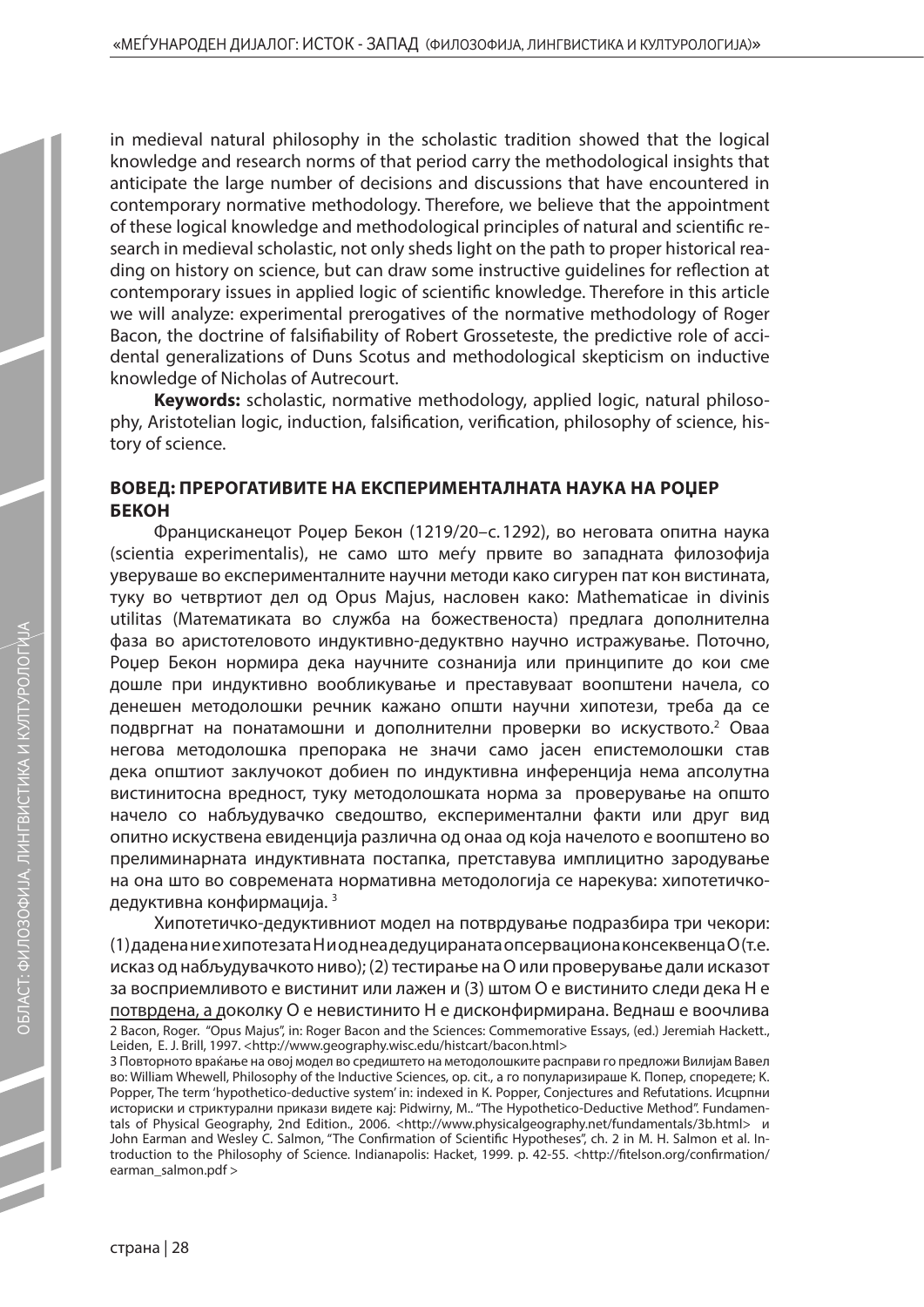дедуктивната форма на овој модел на потврдување. Во научната предикција и постдикцијата, самите генерализации се вреднуваат на тој начин што тие мораат да овозможат дедуцирање на вистинити искази за веќе восприемани факти (постдикција) и дедуцирање на вистинити искази за сè уште не восприеманите состојби на нештата (предикција) кои би требало да се појават за да можеме да ја сметаме за валидна, вредна и втемелена самата хипотеза/генерализација. Оваа негова методолошка препорака во современата нормативна методологија доби логичка форма или апликативен модел кој ја подразбира следнава структура која ја предложија: Ерман и Салмон во Потврдувањето на научните хипотези (Confirmation of scientific hypotheses):4

| н | (хипотезата која се проверува) |
|---|--------------------------------|
|   | (помошни хипотези)             |
|   | (иницијални услови)            |
|   |                                |
|   | (восприемливо предвидување)    |

Дедуктивноста на моделот ни предочува дека штом премисите се вистинити (ако H, I, A се сите вистинити) тогаш конклузијата мора да биде вистинита (предикцијата мора да следи). Епистемолошката вредност на потврдувањето не е втемелена на изведувањето на вистинитоста на предикцијата врз основа на претпоставената вистинитост на премисите, како навидум сугерира дедуктивноста на формалниот аспект на моделот, туку, напротив, епистемолошката вредност на потврдувањето подразбира вреднување на општиот став на хипотезата врз основа на воочената вистинитост или лажност на сингуларниот исказ на предвидувањето. Токму како што назначи и самиот Роџер Бекон.

Во современата нормативна методологија се воочија одредени логички тешкотии кои ја поткопаа епистемолошката доверливост во овој модел. Овој вид на тешкотии, во поглед на самите формални модели на потврдување, ги воочи В. В. О. Квајн во Двете догми на емпиризмот со реафирмирањето и развивањето на тезите на Пјер Дием. Затоа овие забелешки често во литературата може да се најдат под името Дием-Квајновите објекции или Дием-Квајнов проблем. Квајн вели: "…нашите искази за надворешниот свет се согласуваат со трибуналот на сетилното искуство, само како корпоративна структура, но не индивидуално". 5 Ако предвидувањето се покаже невистинито, она што станува погрешно е релацијата на конјункцијата меѓу хипотезата, помошните хипотези и антецедентните (иницијални) услови со невистинитото предвидување, но не релацијата на Н само по себе со невистинитата предикција. Секако дека има расположливи независни алатки за утврдување на вистинитоста на антецедентните услови, помошните хипотези и останатите премиси. Но поентата на овој приговор е утврдувањето дека ако предикцијата О не се случила не го прави веднаш и по логичка нужност погрешно и Н.

#### **ПРОТОФАЛСИФИКАЦИОНИЗМОТ НА РОБЕРТ ГРОССЕТЕСТ**

Роберт Гроссетест, бискупот од Линколн која живееше од 1168 до 1253 година во многуте коментаторски списи ја доработува и афирмира Аристотеловата

5 Вилард ван Орман Квајн, "Двете догми на емпиризмот", op. cit., стр.63.

<sup>4</sup> John Earman and Wesley C. Salmon, "The Confirmation of Scientific Hypotheses", ch. 2 in M. H. Salmon et al. Introduction to the Philosophy of Science. Indianapolis: Hacket, 1999. p. 42-55. <http://fitelson.org/confirmation/ earman\_salmon.pdf >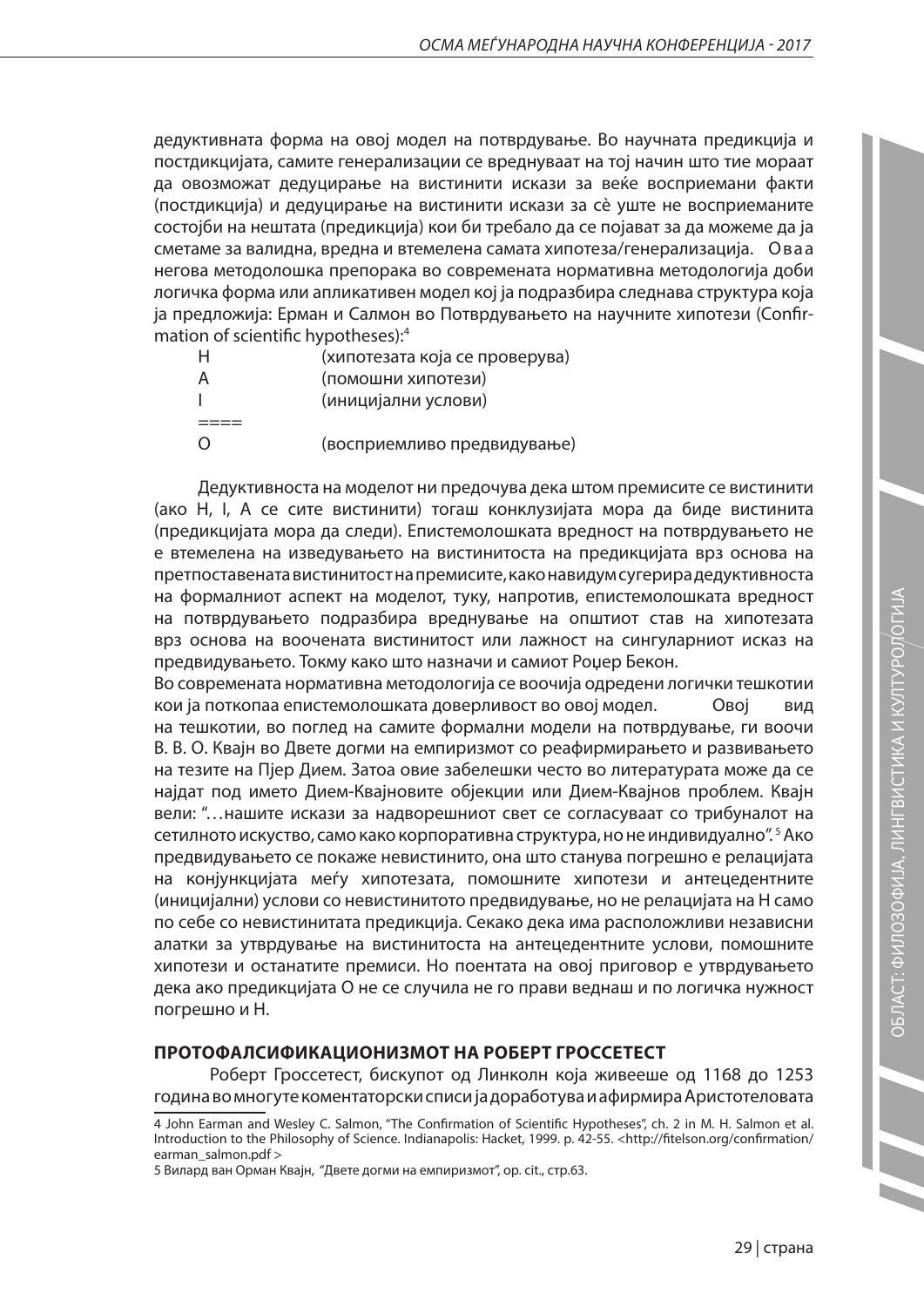индуктивно-дедуктивна научно-истражувачка процедура.<sup>6</sup> Неговиот ангажман се смета за редок инструментален поттик на развојот на западната научнометодолошка традиција,<sup>7</sup> меѓутоа, она што е вонредно впечатливо кај него е фактот што смета и предлага, во двете патеки да се изведува експерименталната верификација на принципите до кои доаѓаме и од кои предвидуваме. <sup>8</sup> Поточно, Гроссетест го сугерирше дедуктивното проверување на хипотезите по логичка форма "modus tollens" и имплицитно ја воведува фалсификацијата како метод во научното истражување и оправдување. Далеку пред Карал Попер да ја предложи фалсификацијата во неговата Логика на научното откритие, Гроссетест во иста методолошка насока тврдеше дека: ако хипотезата имплицира одредени консеквенци и ако може да се покаже дека тие консеквенци се лажни, тогаш и самата хипотеза по себе мора да биде лажна. Или:

$$
P \supset Q
$$

$$
\supset Q
$$

$$
\supset P
$$

Неговата протофалсификација подразбира методолошко делување во насока во која ако имаме одредена група на компетитивни хипотези, тогаш секоја од нив ја инволвираме како премиса во одредена предикција и извлекуваме одредена последица. Па последователно на тоа, возможно е да се елиминираат сите хипотези, освен една токму по modus tollens ако и само ако се покаже дека сите хипотези, освен една, имплицираат последици за кои е воочливо дека се лажни.9 Оваа методолошка прескрипција Карл Попер ја разви во нормативна логика на научнто откритие.<sup>10</sup> Поперовата заложба дека логичките модели "мораат да бидат одредени на таков начин да не заштитуваат ниту еден исказ во науката од обид за фалсификација"11 е комплетноидентична на таа на Гроссетест и ја заснова потребата за бескомпромисна критичка потрага по доверливоста преку дедуктивно проверување на теориите, како и нивната селекција во склад со резултатите на проверувањето.

#### **ПРЕДИКТИВНАТА УЛОГА НА АКЦЕДЕНТАЛНИТЕ ГЕНЕРАЛИЗАЦИИ НА ДУНС СКОТ**

Во средновековната нормативна методологија и епистемологија прецизно се поставува проблемот за вердиктичката вредност на општото начело т.е. универзалното тврдење во науката. Расправата во рамките на схоластичката традиција ја наследи Аристотеловата епистемолошката позиција дека поради "природната нужност" релациите помеѓу видовите на објекти и настани така се подредуваат да нивната соодветна вербална експресија мора да има статус на нужна вистина. Оваа позиција прецизно ја изложува во Никомахова етика велејќи:

<sup>6</sup> Споредете; The Writings of Robert Grosseteste. International Grosseteste Society, The Electronic Grosseteste, < http://www.grosseteste.com/>

<sup>7</sup> Зе поимот на верификацијата во учењето за методот на Гроссетесте поопширно во: А.А. Crombie, Robert Grosseteste and the Orgins of Experimental Science, Oxford, Clarendon Press, 1953, p. 52-66

<sup>8</sup> James mcEvoy, Robert Grosseteste, The Great Medieval Thinkers. Oxford, Oxford University press, 2000. p.79-80. 9 J. Losee, Grosseteste's method of Falsification, in: A Historical Introduction to the Philosophy of Science. op. cit., p.36-38.

<sup>10</sup> Karl Poper, Logika naučnog otkriča, Beograd: Nolit, 1973 11 Ibid., str. 87.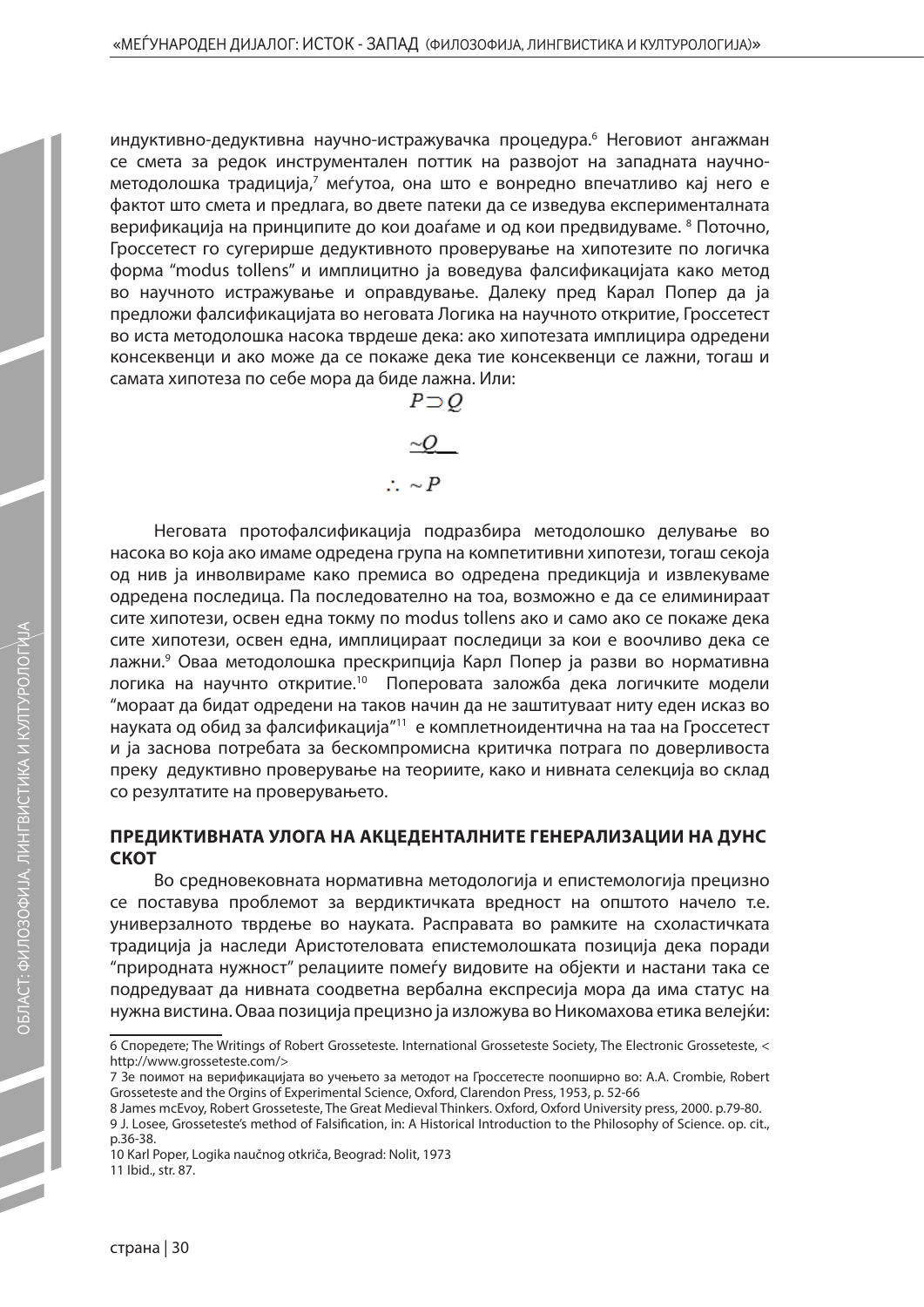*што е наука, односно знаење е јасно...сите прифаќаме дека она што го знаеме, нема можност да биде поинаку, додека она кое има можност да биде друго, ако настанува надвор од теоретското набљудување, веќе не е јасно дали бива или не. Следствено, од нужноста произлегува научното, според ова вечно е, зошто сите битија биваат нужно и сите се едноставно вечни, а вечното нема настанување и е нераспадливо. 12*

Поточно, според Аристотел, првите начела на науката не се само когнитивни вистини, напротив, тие не можат да бидат лажни бидејќи нивните (о)гледани релации во природата не можат да бидат поинакви од какви што се. Во 14-от век се јавува епистемолошки инструктивно преиспитување на когнитивниот статус на природонаучните тврдења (хипотези, закони, теории). Дунс Скот инсистира на разликувањето на потеклото на првите принципи од барањето нивната епистемичка природа да се одреди со статус на нужна вистина. Согласен е со Аристотел дека спознанието на првите принципи произлегува од набљудувачкото искуство, но нивниот статус како нужни вистини е независен од вистинитоста на сведоштвата од сетилното искуство. Според него, восприемливото искуство обезбедува прилика (occasion) за препознавање на вистинитоста на првите начела, но восприемливото искуство не е причинител на нивната вистинитост. Поточно, првите начела се вистините врз основа на значењата и смислата на нивните конститутивни термини. Ова е така и покрај фактот што за нивните значења дознаваме или воочуваме токму од искуството.<sup>13</sup> Како вели: "непроѕирните тела предизвикуваат сенка" е самовоочлива вистина за секој кој го знае значењето на термините "непроѕирно", "сенка" и "предизвикува". Овој принцип е нужна вистина, па за да се побие треба да се формулира само-противречност. Но, според него, ни Бог не може да предизвика полнење на светот со контрадикции.14 Дунс Скот разликува два вида на научни генерализации: првите начела и нивните дедуктивни консеквенци од една страна и аптитудинална унии на појавите. Искуствените воопштувања или како тој ги нарекува "аптитудиналните унии" се контингентни. Тој ги обединува двете индукции; и аристотеловата интуитивна индукција и енумеративната, па во Ординатио I 3 вонредно иструктивно разделува: "...случаи кога не ја знаеме актуалната унија на термините, туку само аптитудиналната, бидејќи својството кое се разгледува не следи од субјектот и може да постои поединечно"15, со што ја воведува клучната дистинкција која беше доразвиена во аналитичката традиција на акцедентални и законолики генерализации. И едните и другите се универзално - кондиционални искази, но номолошка премиса во едните е научен закон а во другата вообичаена случајна генерализација која се покажала ем вистинита ем во форма на универзален и кондиционален исказ. Оваа дистинкција е пресудна во затоа што нивното разликување и прецизно одредување нo води до вредносниот став за адекватноста на моделот на научно објаснување со супсумпција под општ закон. Значењето на ова разликување на акцидентални и номички генерализации, се исполнува во однос на проблемот на научното објаснување. Токму поради тоа што објаснувачката способност на генерализациите и нивното пресудно значење во моделот на супсумпција. Различните генерализации имаат различна логичка, а со тоа и епистемолошка улога во објаснувањето како супсумпција под универзален – кондиционал.

<sup>12</sup> Аристотел, Никомахова етика, op. cit., 1139 б III 2.

<sup>13</sup> Duns Scotus, Philosophical Writings, op. cit., p. 106-109

<sup>14</sup> Ibid.

<sup>15</sup> Antonie Vos, The philosophy of John Duns Scotus, op. cit., p. 318.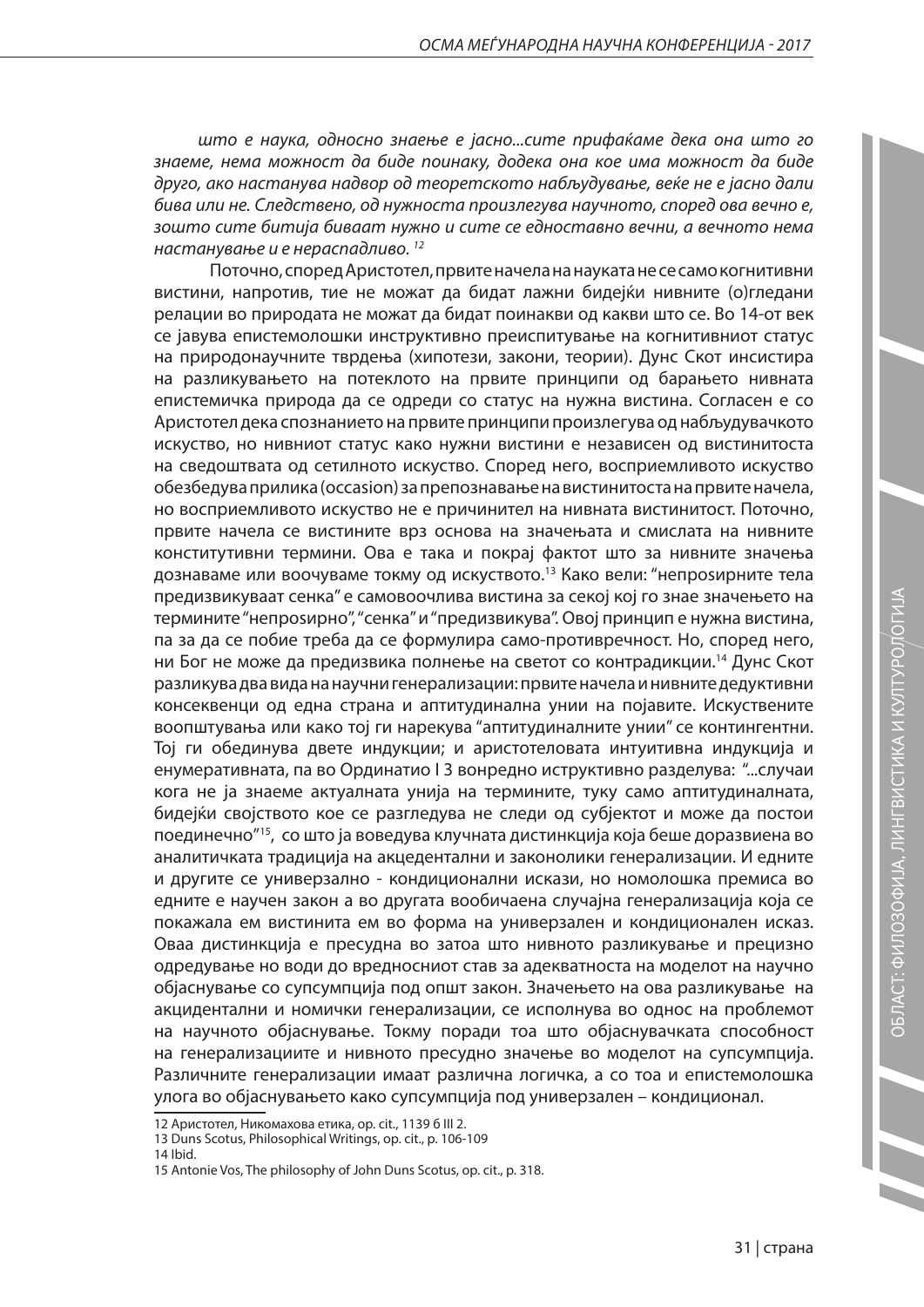#### **МЕТДОЛОШКИОТ СОМНЕЖ ВО ИНДУКТИВНОТО ПОЗНАНИЕ НА НИКОЛА ОД ОТРЕКУР**

Никола од Отрекур јасно ја одрекува можност од засновање на сигурна и апсолутна доверливост на индуктивно втемелените први принципи на науката, било тие принципи да се казуални релации или едноставни аптитудинални унии на феномените. Нужна вистина или апсолутна извесниот воочува само во принципот на неконтрадикција и оние искази и заклучоци кои се совмесни на овој принцип. Исклучок се само стварите на верата. 16 Заклучок во науката мора да биде совпадлив на принципот дека секоe тврдење кое ја има формата А и не-А е недвосмислено лажно. Според него, еден заклучок е согласен со принципот на неконтрадикција ако и само ако конјункцијата од неговите премиси и негацијата на неговата конклузија се противречни.

Формално: (P1 ∙ P2 ∙ P3 ∙ …Pn ) ∙ ~ Q 17

 Анализирајќи ги индуктивните и дедуктивните инференции, Никола смета дека не е возможно да се постигне нужно познание за каузалните релации. Дедукцијата не води кон употреблива вистина, бидејќи не може да се дедуцира ништо повеќе (никаква информација) од никакво мноштво на премиси освен информацијата која веќе се содржи во премисите. Во поглед на индукцијата смета дека не е возможно нужно познание за каузалните релации (преку индуктивните канони на согласност) бидејќи: "не може да се воспостави тврдење дека корелацијата која била восприемана, мора во континуитет да биде таква и во иднината." Индукцијата, вели тој, не ни обезедува доверие дека восприеманата корелација ќе се (о)држи и во иднина. Од овие позиции сосема јасно го воочуваме навестувањето на она што покасно ќе се нарече "Хјумов проблем". Хјум во Испитување на човековото познание вели: "...и покрај тоа што имаме искуство за делувањето на причината и последицата, основата на заклучоците од искуството не е во расудувањето или некои друг разумски процес" Според Хјум, припишувањето каузална поврзаност на две појави причинува ние да излеземе од границите на досегашното искуство и да заклучуваме за нешто што не ни е дадено во искуството. Ние правиме скок во оној момент кога тврдиме нужност на каузалните односи. Но тој скок не го прави разумот. Тој не е кадарен за "квантниот скок" бидејќи со никакви демонстративни аргументи не може да се докаже дека случаите за кои се уште не сме имале искуство мораат да бидат налик на оние за кои сме имале искуство или дека сталната здруженост која ја воочуваме во минатото мора да се појави во иднината. Овој скок не го прави ни искуството, тоа по природа е основано на претпоставката за сличноста и совпадливоста на минатото со идното. Скокот од ограничено минато искуство кон секое можно искуство, според Хјум го прави една друга познавателна способност – имагинацијата која својата основа ја има во навиката или обичајот.

#### **ЗАКЛУЧОК**

Нормативно методолошките решенија, делотворноста на применетат логика и епистемолошките рефлексии во: експерименталните прерогативи на нормативната методологија на Роџер Бекон, во фалсификационизмот на

<sup>16</sup> За епистемолошките позиции на Никола во поглед на статусот на primum principium; J. Losee, Nicolaus of Autrecourt on Necessary Truth as Conforming to thr Principle of Non-Contradiction, in: A Historical Introduction to the Philosophy of Science. op. cit., p.41-44 и Hans Thijssen, Epistemology in: Nicholas of Autrecourt, Stanford Encyclopedia of Philosophy. ed. Edward N. Zalta <http://plato.stanford.edu/entries/autrecourt/#Epi> 17 P=премиси, Q=конклузија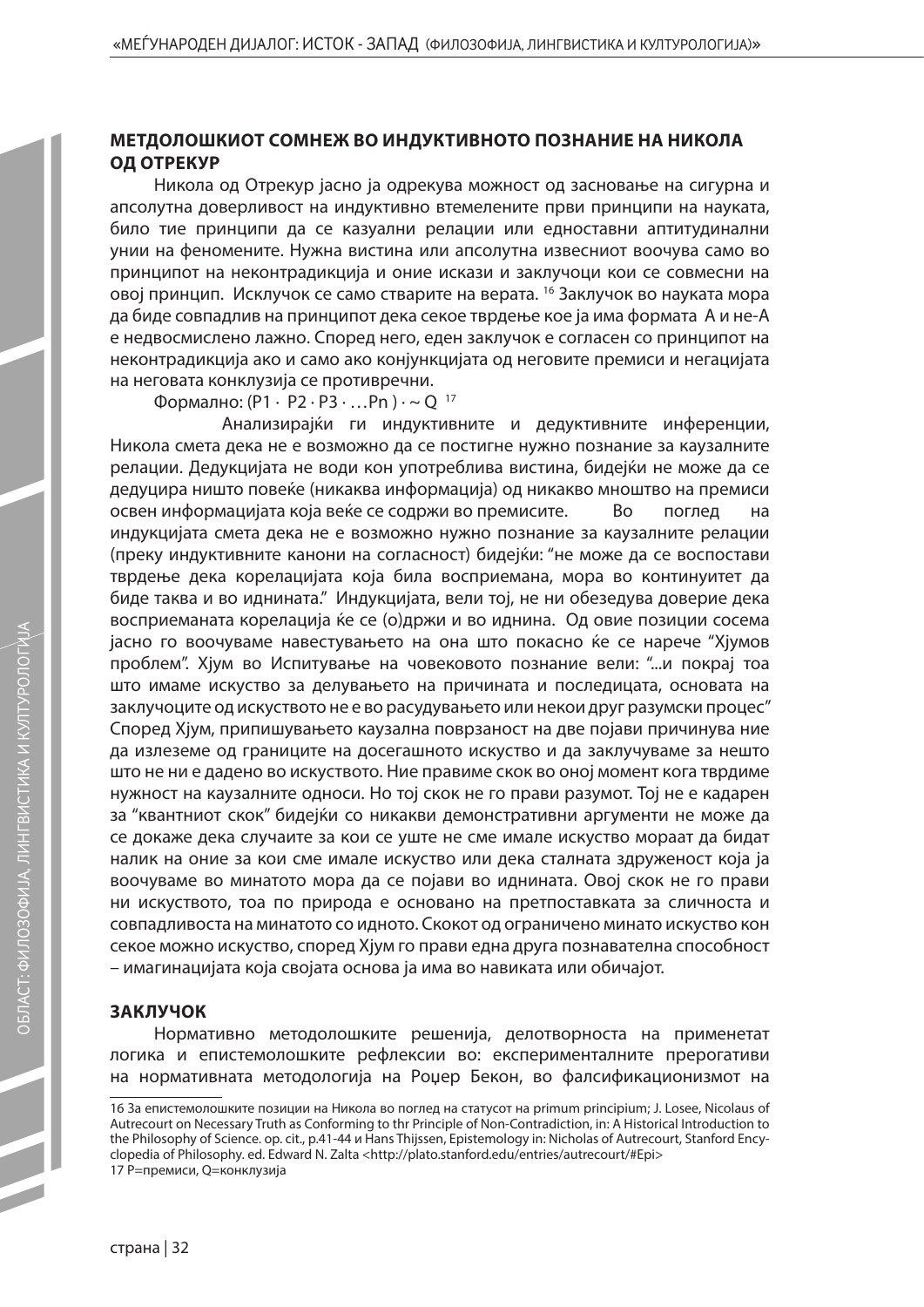Роберт Гроссетест, разгледбата на акцеденталните генерализации на Дунс Скот и, секако, во метдолошкиот сомнеж во индуктивното познание на Никола од Отрекур, ни покажаа дека средновековна природо-научна филозофија на вишата схоластика од периодот на т.н. повторно откривање Аристотеловата филозофија ги поставува, во голема мера, скоро истите сознанија, прашања и проблеми од современата нормативна методологија. Назначувањето на овие логичките сознанија и методолошките принципи на природо-научното истражување во средновековната виша схоластика ни покажува дека во тој период живее неверојатно плодна научно-истражувачка рационалност која пресудно го трасира патот за нововековните научни откритија. Но, уште позначајно, дел од нивните согледби преставуват инструктивни насоки за промислување на современите проблеми во нормативната методологија: од логиката на научното откритие, преку логиката на научното објаснување па се до епистемолошките прашања за гносеолошкиот (вердиктички) статус на научните теории.

#### **РЕФЕРЕНЦИ**

- 1. Aristotel, Organon. Beograd: Kultura, 1960.
- 2. \_\_\_\_\_\_\_. Никомнахова етика. Скопје: Три, 2001.
- 3. Becon, Francis. Novi organon. Zagreb: Naprijed,1964.
- 4. Bacon, Roger. "Opus Maius", in: Roger Bacon and the Sciences: Commemorative Essays, (ed.) Jeremiah Hackett., Leiden, E. J. Brill, 1997. <http://www.geography.wisc.edu/histcart/bacon.html>
- 5. Brumberg- Chaumont, Julie "The Legacy of Ancient Logic in the Middle Ages". The Cambridge Companion to Medieval Logic, (Ed) by Catarina Dutlih Novaes and Stephen Read, University Printing House, Cambridge, 2016, 19- 44.
- 6. Crombie, А.А. Robert Grosseteste and the Orgins of Experimental Science. Oxford: Clarendon Press, 1953
- 7. Dijem, Pjer. Cilj i struktura naučne teorije. Novi Sad: Izdavačka knjižarnica Zorana Stojanovića, 2002.
- 8. **Experiment**", in: H. Feigel and M. Brodbeck (eds.), Readings in the Philosophy of Science. New York: Appleton-Century-Crofts, 1953, 235-252
- 9. Dima, Teodor. Aristotelian Premises of modern Induction, book on line: <http://noesis.racai.ro/Noesis2001/2001Art09.pdf>
- 10. Duns Scotus. Philosophical Writings. Edinburrgh: Thomas Nelson, 1962.
- 11. Earman, John and Wesley C. Salmon. "The Confirmation of Scientific Hypotheses", ch. 2 in: M. H. Salmon et al. Introduction to the Philosophy of Science. Indianapolis: Hacket, 1999, pp. 42-55. <http://fitelson.org/ confirmation/earman\_salmon.pdf >
- 12. Humburg, J. "The solution of Hempel's raven paradox in Rudolf Carnap's system of inductive logic". Erkenntnis, Vol. 24, No. 1, 1986.
- 13. Хјум, Д. Испитување на човековото познание,Скопје, Слово, 2001.
- 14. Hjum, Dejvid. Rasprava o ljudskoj prirodi . Sarajevo: "Veselin Masleša",1983.
- 15. James mcEvoy, Robert. Grosseteste. The Great Medieval Thinkers. Oxford: Oxford University press, 2000.
- 16. Караџов, Бошко. Епистемолошките проблеми на логичкиот реконструкционализам. Не објавен магистерски труд, Филозофски факултет, Скопје, 2006. постиран како on-line book на <http://www.teon. blog.com.mk/>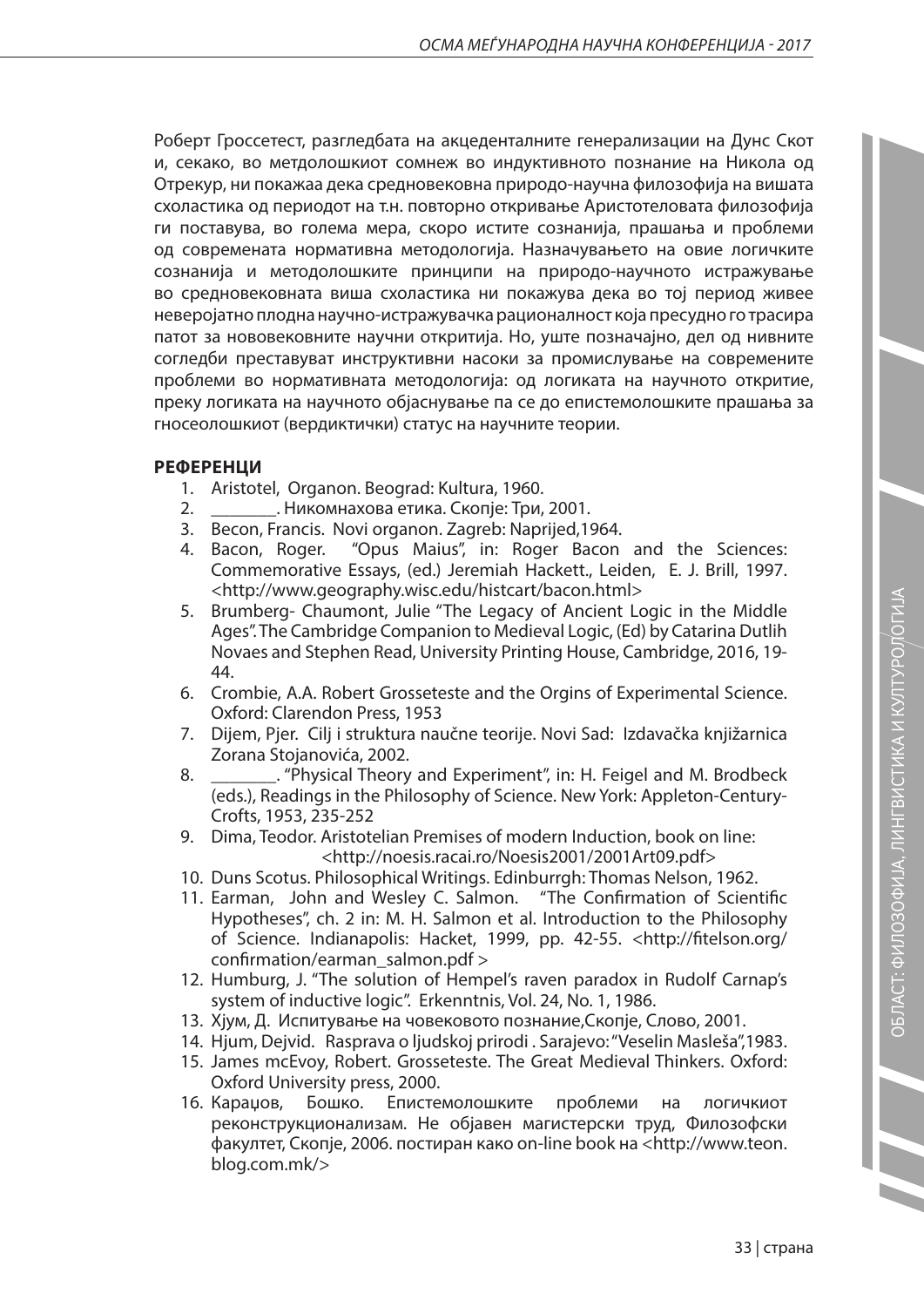- 17. \_\_\_\_\_\_\_\_\_\_\_. "Научното објаснување: Методолошки испитувања". во: Зборник на трудови, Скопје:
- 18. Квајн, Вилард ван Орман. "Двете догми на емпиризмот". Филозофија 5  $(2003): 45-68$
- 19. \_\_\_\_\_\_\_\_\_\_. Jezik, misao i stvarnost. Beograd: Dereta, 2004.
- 20. Losee, Ј. Affirmation and Development od Aristotle's Method in the Medieval Period, in: A Historical Introduction to the Philosophy of Science. op. cit., p. 29-45.;
- 21. Milton J. A., "Induction before Hume" Brit. J. Phil. Sci. 38 (1987): 49-74
- 22. Poper, Karl. Logika naučnog otkriča. Beograd: Nolit, 1973
- 23. \_\_\_\_\_\_\_\_\_. "Cilj nauke" u: N.Sesardić (prir.), Filozofija nauke: Zbornik tekstova. Beograd: Nolit, 1985, 253-265.
- 24. 
—
24.  $\frac{1}{24}$   $\frac{1}{24}$  Conjectures and Refutations The Growth of Scientific Knowledge, London: Routledge, 1989.
- 25. Read, Stephen. "Logic in the Latin West in the Fourteenth Century" The Cambridge Companion to Medieval Logic, (Ed) by Catarina Dutlih Novaes and Stephen Read, University Printing House, Cambridge, 2016, 141-166.
- 26. The Writings of Robert Grosseteste. International Grosseteste Society, The Electronic Grosseteste, <http://www.grosseteste.com/>
- 27. Thijssen, Hans. "Epistemology in: Nicholas of Autrecourt". Stanford Encyclopedia of Philosophy. (еd.) Edward N. Zalta <http://plato.stanford. edu/entries/autrecourt/#Epi>
- 28. Thomas J. Hickey. History of Twentieth-Century Philosophy of Science < http:// www.philsci.com >
- 29. Vos, Antonie. The philosophy of John Duns Scotus, Edinburg university press: Edinburg, 2006.
- 30. Uckelman Sara L. and Henrik Lagerlund. "Logic in the Latin Thirteenth Century" The Cambridge Companion to Medieval Logic, (Ed) by Catarina Dutlih Novaes and Stephen Read, University Printing House, Cambridge, 2016, 119-141.
- 31. Quine, W.V.O. "Natural kinds", in: Ontological Relativity and other Essays, Columbia University Press, 1969.
- 32. ewell, W. History of the Inductive Sciences, from the earliest to the present time. 2 vols, New York: D. Appleton and Company, 1857.
- 33. \_\_\_\_\_\_\_\_\_\_. The Philosophy of the Inductive Sciences, founded upon their history. London., 1840
- 34. Wiliams, Henry Smith. A History of Science. Vol. I.-IV, Project Gutenberg CD. (ed. and prod.) Michael Hert, August 2003,CD-ROM.
- 35. Wilson, Fred. The logic and methodology of science and pseudoscience. Harvard University: Canadian Scholars' Press, 2000.
- 36. Wilks, Ian. "Latin Logic up to 1200". The Cambridge Companion to Medieval Logic, (Ed) by Catarina Dutlih Novaes and Stephen Read, University Printing House, Cambridge, 2016, 94-118.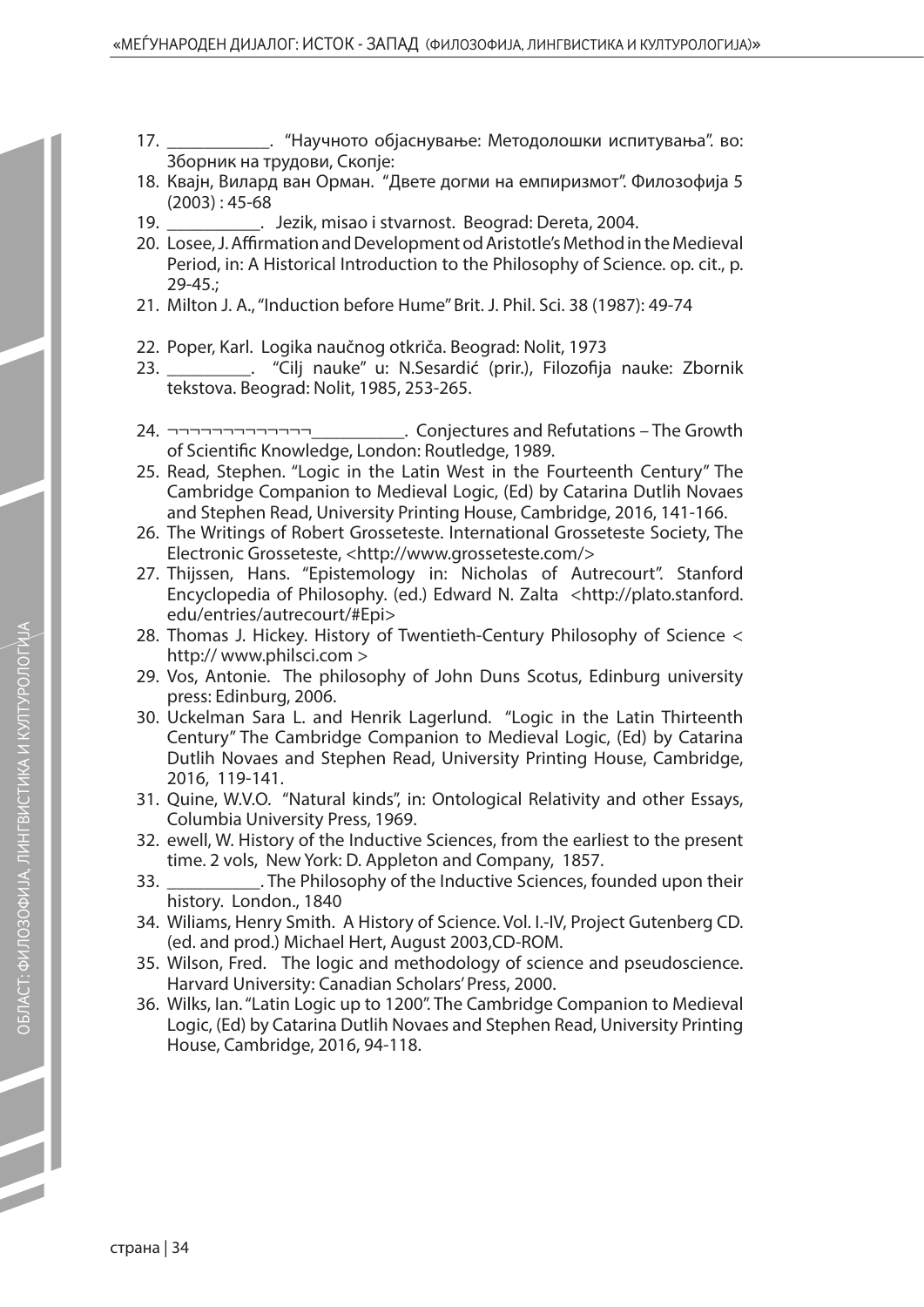Душица Ѓокиќ Филозофско Друштво на Македонија, Универзитет "Св. Кирил и Методиј", Филозофски Факултет – Скопје, dushica.gjokikj@gmail.com

### ИГРАТА И ФИЛОСОФСКАТА КУЛТУРА ВО ОБЛИКУВАЊЕТО НА ПОГЛЕДОТ НА СВЕТОТ: ВО ПОТРАГА ПО СМИСЛАТА

**Резиме**: Перспективите на Смислата се обединуваат во синергија во структурираноста на Играта – феномен – сè уште недоволно расветлен, кој помага да се одгатне највисоката смисловна димензија на недофатливоста на категоријата Смисла во најдлабокиот пристап на философијата. Оттука философската култура има за цел да го разоткрива превезот на мистичното – метафизичкото со кој е обвиткана Играта, а преку тоа да ги отвора перспективите на вредносната димензија на Смислата, кои ги трансцендираат границите на општеството. Играта и философската култура во потрага по Смислата постојано го обликуваат погледот на светот!

**Клучни зборови**: недофатливоста на Смислата, превезот на Играта, обликување на погледот на светот

## PLAY AND PHILOSOPHICAL CULTURE IN CREATING THE WORLDVIEW: IN SEARCH FOR THE SENSE

**Abstract**: The perspectives of Sense unite in synergy in the structure of Play – phenomenon – which is still not solved and helps to peel away the highest meaningful dimension of imperceptibility of the category Sense in the deepest access of philosophy. Hense philosophical culture is aimed to uncover the mystical – metaphysical veil which is wrapped around the Play and thus to open through the perspectives of value dimension of Sense. They transcend the boundaries of society. The Play and philosophical culture in search for the Sense constantly create the worldview.

**Keywords**: imperceptibility of Sense, the veil of Play, creating of worldview

Прашањето кое секој длабок мислител си го поставува во текот на своето интелектуално и духовно патување во пределите на Животот гласи: Што е вистинската Вредност и Смислата? И философите и обичните луѓе соочени со разновидните општествено – политички, економски промени и идејни движења во текот на развојот на човековото општество си го поставуваат прашањето: дали сето тоа што се случува воопшто има смисла? Тие се прашуваат дали сите општествени промени имаат некаква позитивна вредност и цел кон која се стремат, или сето тоа претставува пат кој води кон крајот – исчезнувањето на човештвото? Но, се чини дека ако се погледне во огледалото на Вечноста кое ги надминува просторно – временските граници – ќе се согледа дека Смислата како феномен со својата сеопфатност и поливалентност ги надминува границите на човековото општество! Перспективите на Смислата како полидимензионална категорија – се присутни во нивната обединетост во синергија во субјективно – објективната

141.2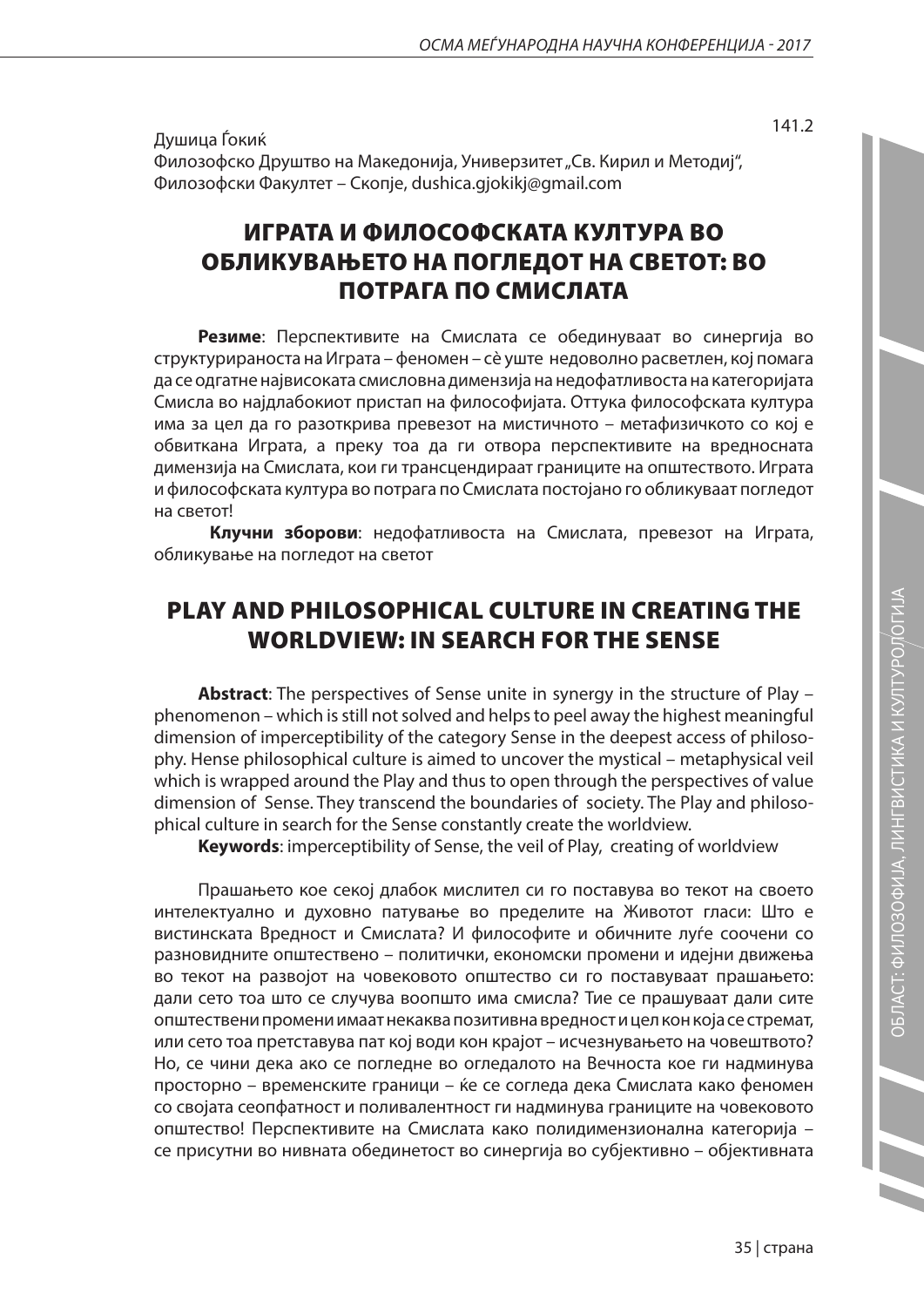структурираност на Играта – феномен – сè уште недоволно расветлен. Играта помага да се одгатне највисоката смисловна димензија на недофатливоста на категоријата Смисла во најдлабокиот пристап на философијата. 1

Играта како творечки принцип на светот! Од Играта извира севкупното постоење – па самите атоми кои си играат во празниот простор со својот играчки полет ги создаваат сите постоечки нешта.Тука не станува збор само за игра на атоми во празниот простор, кои во една семожна комбинаторика ги детерминираат својствата на нештата. Зад тој надворешен превез на Играта постои нешто што е мистериозно, неопипливо и што не може да се открие преку научната анализа. Несомнено е дека Играта е многу сложен феномен во кој е присутно она мистериозното, загадочното и темното, кое не може да се разбере со помош на инструментите на научната анализа. Треба да се следи до некоја граница она што ни го вели разумот, но разумот има свои граници исто како и науката! Потоа се застанува пред она непознатото, недофатливото и неодгатливото – областа на ирационалното во кое може да се истражува, следејќи ја способноста за имагинација и креација.Феноменот на Играта од самите свои почетоци кои датираат уште пред настанокот на цивилизацијата и културата, внесува суштински согледби во разбирањето на самата структура на универзумот, па и севкупната егзистенција – на многу непосреден и инвентивен начин, преку трансцендирањето на границите на свесниот живот, кои го затвораат умот на човекот и другите свесни суштества во тесните рамки на конвенционалните текови. Истите му ги одземаат играчкиот полет и слободата на духот кој би требало да се избори со сите егзистенцијални проблеми со кои се соочува во стварноста на реалниот и конкретен живот.

Во таа смисла Играта како феномен му ја дава слободата на Духот и ја ослободува уметничко – креативната Паскаловска логика на срцето, со помош на која мислителот се впушта во комуникационите процеси со стварниот живот – но, од поинаква и посублимирана временска инстанца – медиумот на вечното сега како временски хоризонт во кој како во централна точка се вкрстуваат сите временски димензии. Играта за мислителот е начин за неговиот опстанок во светот на тривијалната егзистенција! Мислителот е homo ludens кој си игра со сопствените егзистенцијални можности и преку таа игра тој ги отвора новите животни перспективи. Мислителот е вечно во потрага по нешто ново – во неговиот духовен свет низ креативниот медиум на творештвото и Играта се создава Смислата и Вредноста! Играта е начин да се создаде Вредност и Смисла која ќе се инкорпорира во самиот Живот, маргинализирајќи го сето она што е луксуз во животот – за кое копнеат немоќните и сиромашни со дух. Тоа е всушност она нешто што е сосема небитно. Преку самата Игра се екстрахира од животот она што создава привид на нешто маргинално – а всушност ја сочинува неговата супстанција, која се инкорпорира во егзистенцијалната структура на опстанокот.

Мислителот – генијот на срцето е алхемичар кој болката, очајот и страдањето кои му ги носи Животот ги преобразува творечки во Игра. Мислителот како алхемичар на Играта! Играта е воена апотека на душата (Ниче) која му овозможува победа и му носи ведрина на духот во миговите на егзистенцијалната болка и очајот. Во неа може да се пронајде најсилниот лек за очајот и суровоста на животот, а тоа е победата против насилието на егзистенцијата со помош на творечката

<sup>1</sup> Џепароски, И., прир. (2003), "Играта – наша современичка од дамнини" во: Естетика на играта, Скопје: Култура, стр. 7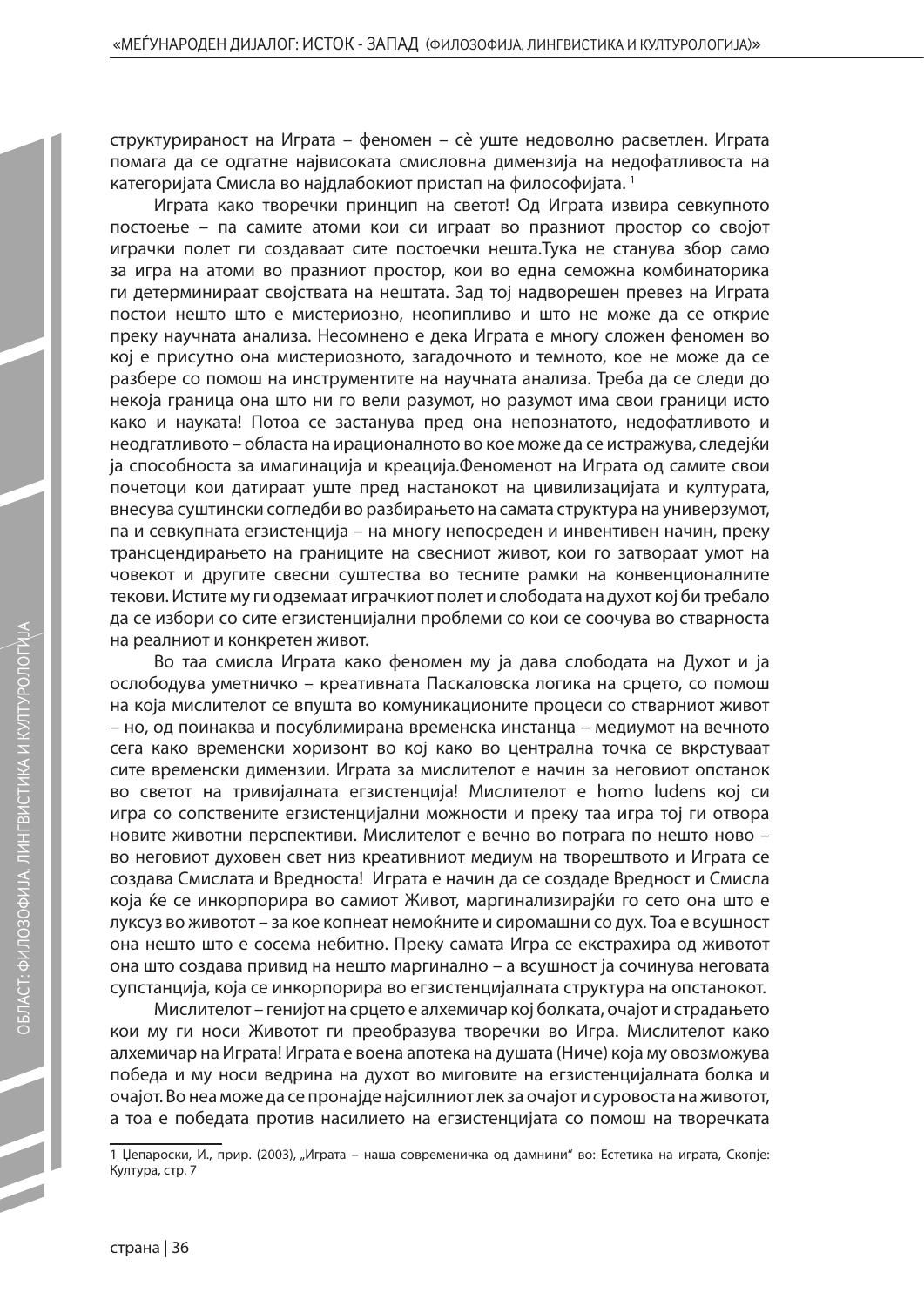или уметничката преобразба на светот. Во таа смисла Играта е создавање на Вредноста и Смислата со помош на творечкиот импулс на Битието.Homo ludens – от постојано е во потрага по Смислата! Всушност, неговата Игра е создавање на Смислата. Потрагата по Смислата му помага да ја гради хуманистичката визија на Утрешнината – Иднината – да создава Вредност. Без оваа потрага по супстанцијалноста на Животот – Животот би станал бесмислен, а човекот би се претворил во автомат без душа и би го изгубил чувството за Убавината и Возвишеноста. На тој начин тој едноставно би се претворил во една обична марионета во театарската претстава на Животот!

Наместо доследно да ја игра до самиот крај Играта на Животот и да му се препушти на играчкиот полет – човекот кој престанал смело да оди во потрага по Смислата, започнува сè подлабоко и подлабоко да тоне во мочуриштето на потрошувачкиот менталитет, агонијата и очајот – па на тој начин тој се оддалечува од центарот на својата суштина. Суштината на Ничеанската лекција за Животот се состои во тоа – човекот да стане она што е! А тоа значи: човекот да биде човек – да ја исполни својата мисија во овој несовршен свет во кој единствениот факт кој сведочи за присуството на совршенството е токму – човековата борба за Смислата – неговата потрага по Смислата и неговиот очај во моментите кога нешто "однадвор" се заканува да му го уништи природниот импулс со кој човекот ја канализира својата креативно – творечка енергија во насока на трансформација на Животот во уметничко Дело – врвна Креација. Човекот се плаши не од осаменоста, туку – од губењето на можноста да биде свој и себствен – од изумирањето на надежта дека самиот тој ќе има можност да ги развива своите духовни потенцијали и да воспостави комуникација со своето внатрешно јас – да допре до центарот на својата суштина. Фридрих Ниче смета дека човекот допира до своите внатрешени светови – универзуми преку Играта за која тој истакнува: "Не знам за ниту еден друг начин на комуникација со големите задачи освен играта: таа е суштинска претпоставка како показател на големината". 2 Со други зборови, човекот за да стане она што е – треба Животот да го прифати како голема задача – Игра – во која тој ќе им се препушти на своите творечки потенцијали и со помош на Паскаловската логика на срцето ќе ги истражи сите игровни можности, за да може да создаде во таа потрага – Смисла. Смислата како аксиолошка валоризација е супстанција, а не акциденција на Животот како феномен. Смислата со еден збор е Суштина – и затоа вреди да се оди смело во потрага по Смислата – во потрага по Суштината! Смислата му нуди на Животот широк дијапазон – спектар на бои, кои внесуваат радост, спокој и ведрина во Животот како уметничко дело.

Добро е да се има цел во животот и таа јасно да се дефинира – да се направи план со помош на кој ќе се оствари таа цел. Целта е помошно средство или орудие кое ни помага да создадеме Смисла, но сепак целта не е Смисла! Ако целта се претвори во Смисла – тогаш се умртвува живототворната супстанција – а Животот се маргинализира... Целта сама по себе може да биде само помошно орудие – инструмент во достигнувањето на друга цел. И тука некаде треба да се стави точка. Ако ставиме запирка – остануваме затворени во маѓепсаниот круг на создавањето на нови и нови цели, позади кои суштински не може да се пронајде никаква Смисла. Понекогаш во животот потребно е да се направи пауза – да се стават три точки, а потоа да се продолжи. Во тоа интермецо – во таа пауза кога се обидуваме да го наслушнеме своето дишење, кога се обидуваме да оставиме

2 Ниче, Ф. (2011), Ecce homo, Скопје: Ѓурѓа, стр.42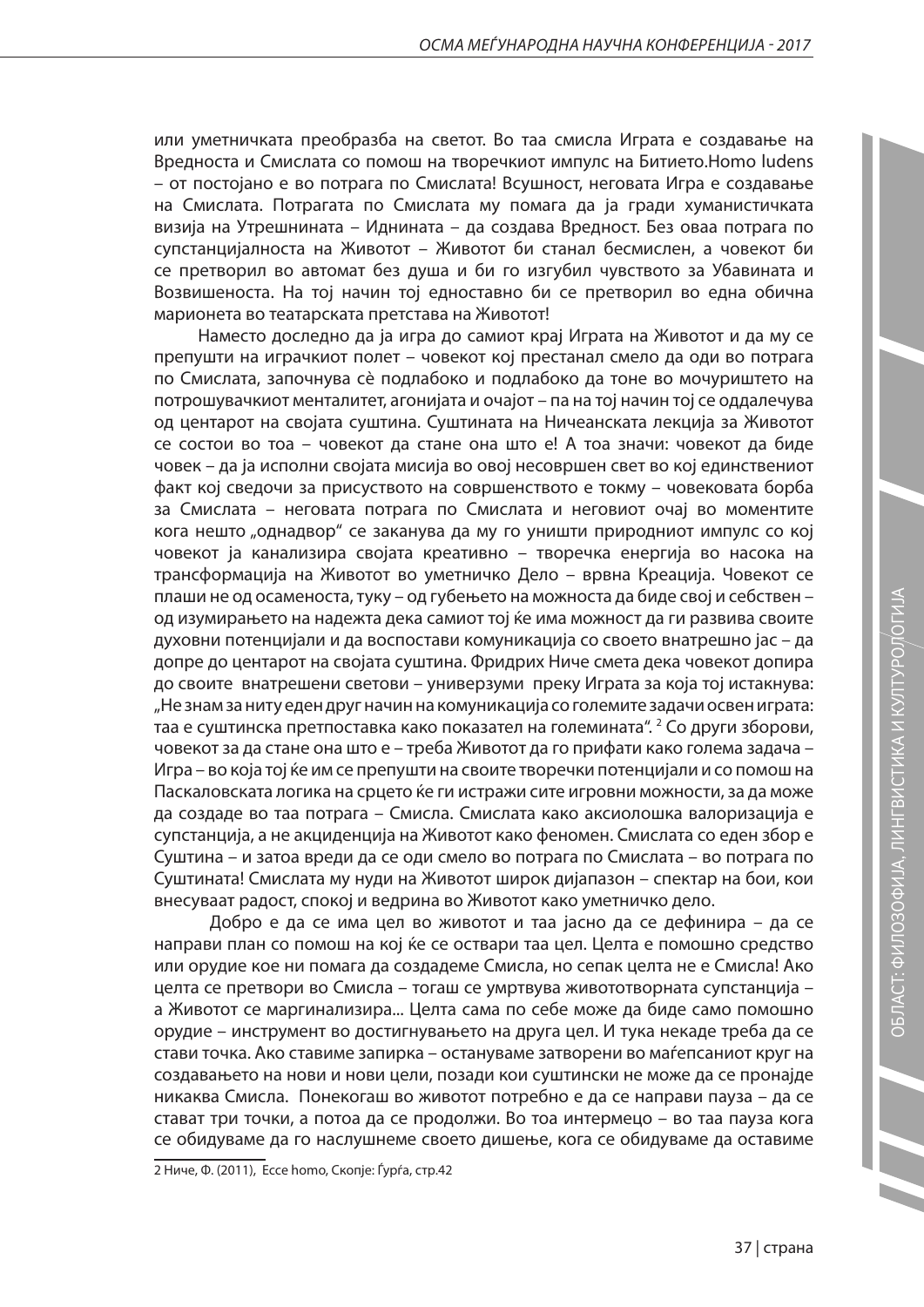слободен простор за да ја изразиме својата вистинска суштина (во моментите кога навистина сме она што сме) – ја пронаоѓаме Возвишеноста и Убавината на Играта на Животот.

Животот како феномен е остварување – исполнување на мисијата на сето постоечко и суштествувачко како дел од неговиот калеидоскоп на животни форми, мутации и варијации, кои со својата разновидност и бесконечност сведочат за несфатливото чудо на Животот. Кормиларот кој му помага на човекот да се снајде во сето тоа разнообразие на животни форми е Смислата! Од една страна стои прашањето како од сето тоа да се создаде Смисла, а од друга страна постои сомневањето дали воопшто е можно бродот на Животот да го вкотвиме во безбедно пристаниште? Дали смртта е сигурниот крај на духовното патување наречено – Живот? Од трета страна може да се согледа прашањето: која е улогата на Смислата ако Животот завршува со смрт? Во сето ова јасно е едно нешто: смртта не е крај на Животот – таа е негова нова фаза или форма во која енергијата не се губи – туку продолжува да постои добивајќи нови животни форми. Бесмислено е да се говори за функцијата на Смислата! Бесмислено е да се говори за улогата на Смислата во Животот – и тоа од неколку разлози. Како прво, Смислата е поголема од Животот – Смислата ги надминува или трансцендира Животот и смртта и таа е од онаа страна – зад појавното. Смислата опстојува во царството на вечните Суштини! Смислата е суштината на Трансценденцијата! Затоа е бесмислено да се говори за функцијата на Смислата во Животот. Смислата е отаде секаква инструментализација. Смислата не е цел – ниту целисходност! Да се оствари Смислата не значи да се достигнат некакви цели – туку тоа значи да се пронајде Возвишеност и Убавина на самиот Пат до целта – која е само привремено засолниште на Духот. Значи, целта е како привремено засолниште на Духот во кое Тој престојува и се одмара до наредната дестинација – на патот на развитокот на своите духовни потенцијали. Смислата, пак, е родниот крај на Духот во кој тој воспоставува комуникација со Суштината и го пронаоѓа својот Мир и Спокој во егзистенцијалниот центар на Постоечкото! Во потрага по Смислата Духот ги остварува своите духовни потенцијали и го пронаоѓа вистинскиот пат – вистинското одредиште кон универзалната Суштина од која се произлегува и во која сè се враќа.

Смислата е највисоката аксиолошка инстанца во профилирањето на сите вредносни перспективи на севкупниот спектар на антрополошката природа на човекот како animal symbolicum, homo ludens и homo ridens! Потрагата по Смислата е конститутивен пат во потрагата по есенцијата на човековата егзистенција! Да се создава Смисла – значи да се детерминираат главните координати на човековата егзистенција – да се создаде панорамска слика за човековата "фрленост" во светот, да се одреди човековото место и улога и да се одредат темелите на човековата егзистенција во светот – во кој владее хаосот, слепата волја за моќ и суровата игра на случајот. Потрагата по Смислата за човекот значи потрага по самиот себеси – по својот стварен идентитет или по своето мноштво на идентитети, кои како во мозаик ја создаваат целината на неговиот стварен идентитет – кој ги надминува сите просторно – временски граници. Човековата суштина или неговиот стварен идентитет е одраз или ехо на универзалната Суштина. Во потрагата по Смислата човекот го создава – гради својот идентитет! Во тоа му помагаат философската култура и образованието кои имаат за цел да го разоткриваат превезот на мистичното – метафизичкото со кој е обвитката Играта – а преку тоа да ги отвораат перспективите на вредносната димензија на Смислата, кои ги трансцендираат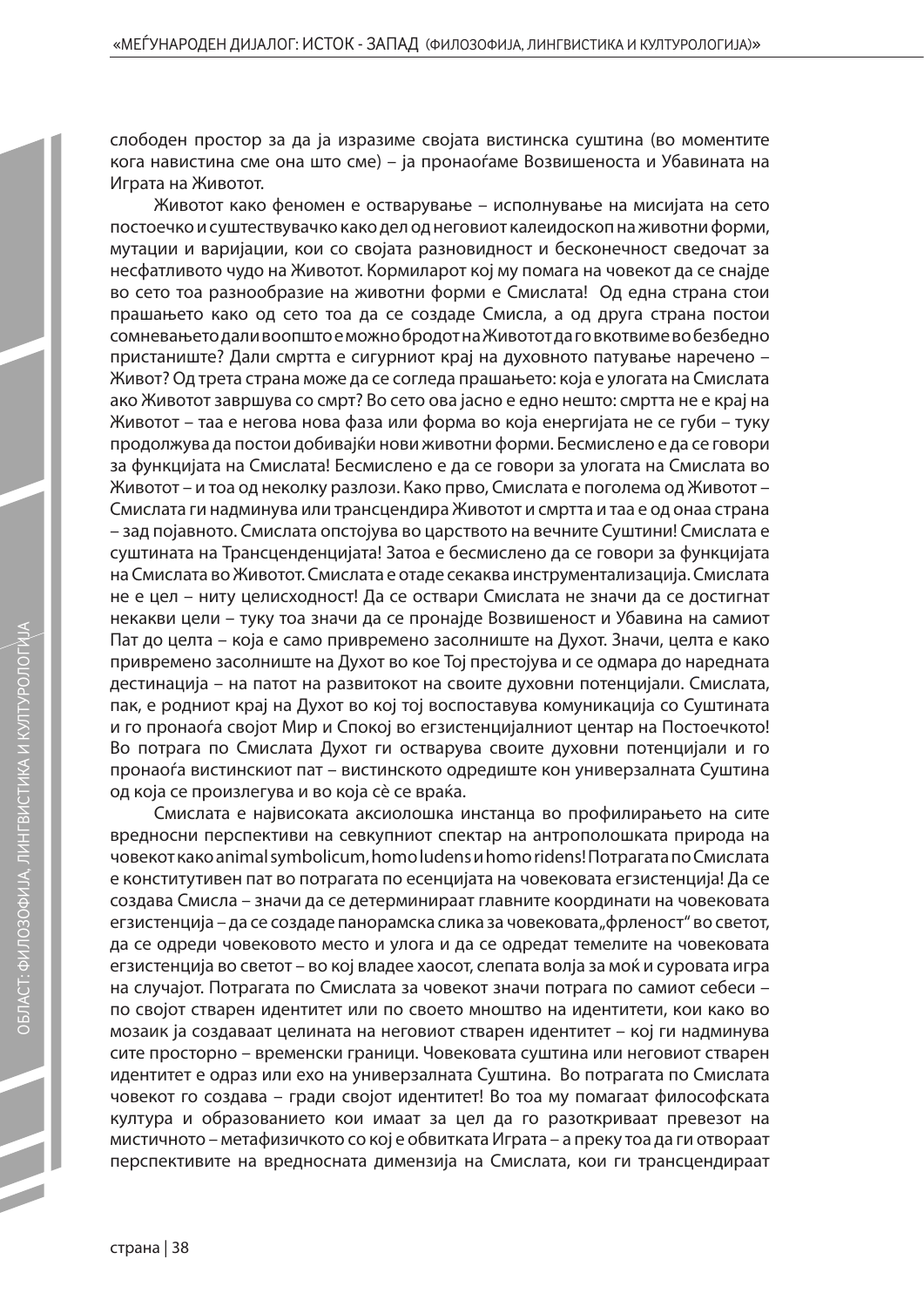границите на општеството. Потрагата по Смислата – разоткривањето на мистериозниот превез на Играта нè носи отаде иманенцијата кон духовните предели на Трансценденцијата. Потрагата по возвишениот Дух на Играта значи продор во самата структура на човековата егзистенција. Тоа значи бегство од мачната и грда реалност кон подлабоката димензија на Стварноста со помош на која човековиот идентитет се создава и остварува низ еден постојан Дијалог – Игра со универзалната Суштина.

Философската култура му помага на човекот да ги гради, разурнува и повторно да ги создава парадигмите на општеството – во кое човекот талка барајќи ги своите корени – митовите, па ваквото надминување на застарените парадигми – светогледи во никој случај не значи напредување на човекот преку создавањето на поразвиени општествени форми. Тоа значи остварување на копнежот по возвишената егзистенција! Човекот во современото општество копнее по метафизичката димензија на извишувањето во себеси – па човековиот духовен копнеж да се возвиши – е неговата борба преку Играта повторно да воспостави врска со универзалната Суштина и да го пронајде изгубениот идентитет. Во таа смисла истакнатиот руски мислител Николај Берѓаев вели: "Самото осознавање на човекот како центар на светот, кој во себе ја крие одгатката на светот и кој се возвишува над сите нешта на светот, е претпоставка на секоја философија, без која не смее човек да се дрзне да философира [...] Само во самосвеста и самочувствието на човекот се откриваат божествени тајни. Философите [...] секогаш го прифаќале тоа, свесно или несвесно".3 Играта и философската култура во потрага по Смислата постојано го обликуваат погледот на светот. Во создавањето на погледот на светот се бруси каменот на Вистината!

Потрагата по Смислата во овој свет на минлива егзистенција – е потрага по Вистината: таа го исполнува нашиот внатрешен свет со ведрина и играчки полет и н помага да избегаме од ограничените перспективи на општото, безличното и бесмисленото суштествување. Во потрагата по Смислата Духот ги развива своите потенцијали, ги трансцендира границите и се извишува. Во таа смисла потрагата по Смислата е самата љубов кон Вистината! Духот ја носи во себеси Вистината – Смислата како творечка димензија која воспоставува мостови помеѓу внатрешните светови и надворешниот свет. Да се оди во потрага по Смислата значи смело и решително да се тргне по нови патишта и да не се дозволи Духот да се движи по разгазени патеки.

Прашањето е како да се започне да се разоткрива превезот на мистичното – метафизичкото со кој е прекриена Играта – како да започнат да се отвораат перспективите на вредносната димензија на Смислата кои ги надминуваат границите на општеството. На тоа Ниче дава одговор: да се започне да се открива сопствениот пат – да се направи првиот чекор на патеката што се нарекува сопствен пат, па на тој начин ненадејно ќе започнеме да ја откриваме Тајната... 4 Да се открива сопствениот пат значи: да се бараат далечните перспективи за да може да се размислува за скриената суштина на нештата.

Постоење на можност за надминување на ограниченоста на човековото познание: човекот е пајак што во својата мрежа на познанието ја фаќа само вредноста на сопствените судови и сознанија. Ничеанска поука за потрагата по Смислата: човекот да започне да чекори по неразгазените патишта на Духот!

<sup>3</sup> Берѓаев, А.Н. (2009), Смислата на творештвото, Скопје: Кродо, стр. 56

<sup>4</sup> Niče, F. (1989), Zora (misli o moralnim predrasudama), Beograd: Moderna, str. 124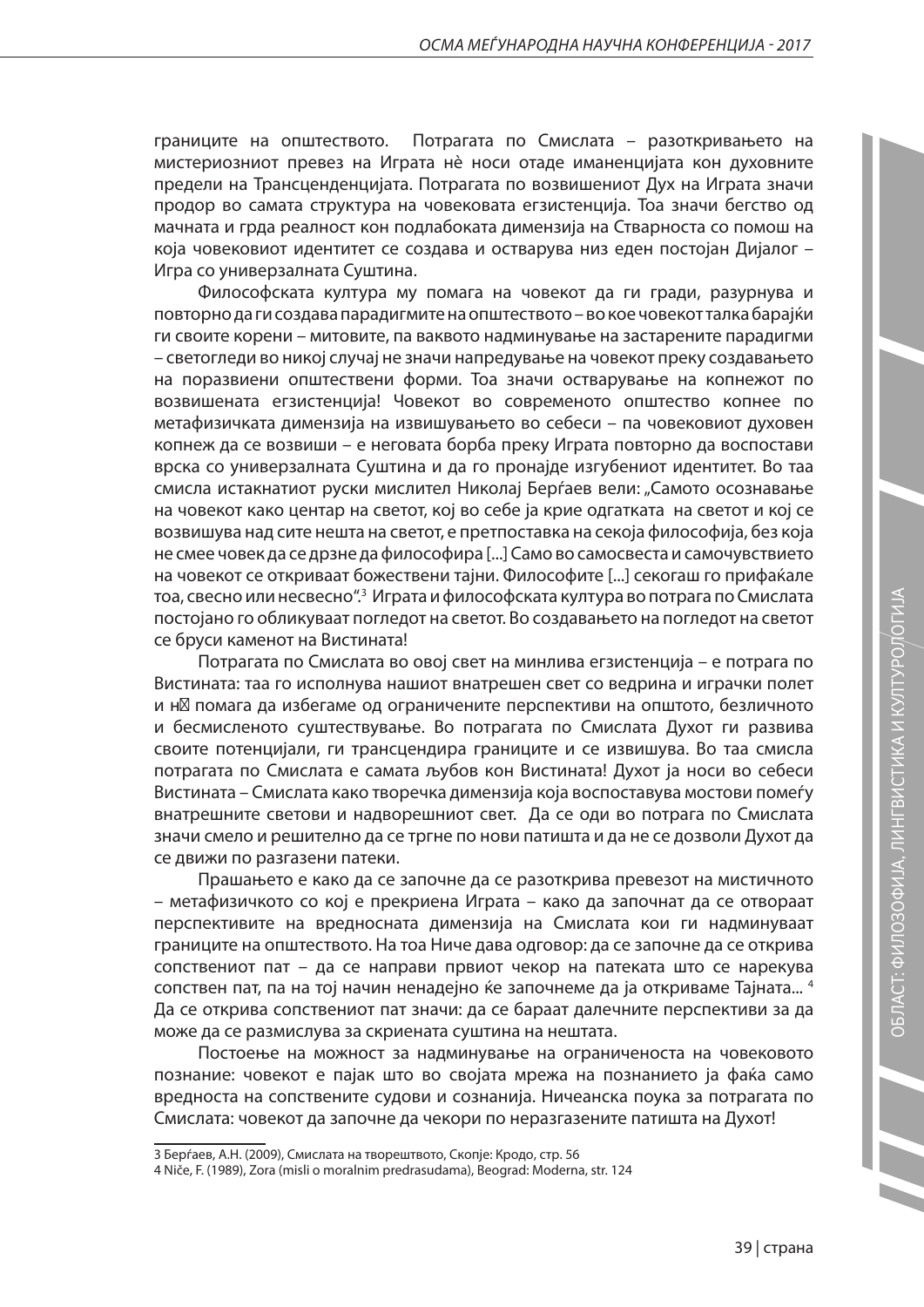### **КОНСУЛТИРАНА ЛИТЕРАТУРА:**

- 1. Берѓаев, А.Н. (2009), Смислата на творештвото, Скопје: Кродо
- 2. Ѓокиќ, Д. (2013), "Ничеовата естетика на играта визија за духовна преобразба на светот", Магистерски тр. Универзитет "Св. Кирил и Методиј", Филозофски факултет, Скопје
- 3. Јовановски, К. (2000), Филозофска антропологија, Куманово: Марида
- 4. Ниче, Ф. (2011), Ecce homo, Скопје: Ѓурѓа
- 5. Niče, F. (1989), Zora (misli o moralnim predrasudama),Beograd: Moderna
- 6. Џепароски, И. Прир. (2003), Естетика на играта, Скопје: Култура
- 7. Šеšić, B. (1977), Čovek, smisao i besmisao (dijalektika smisla i besmisla), Beograd: Rad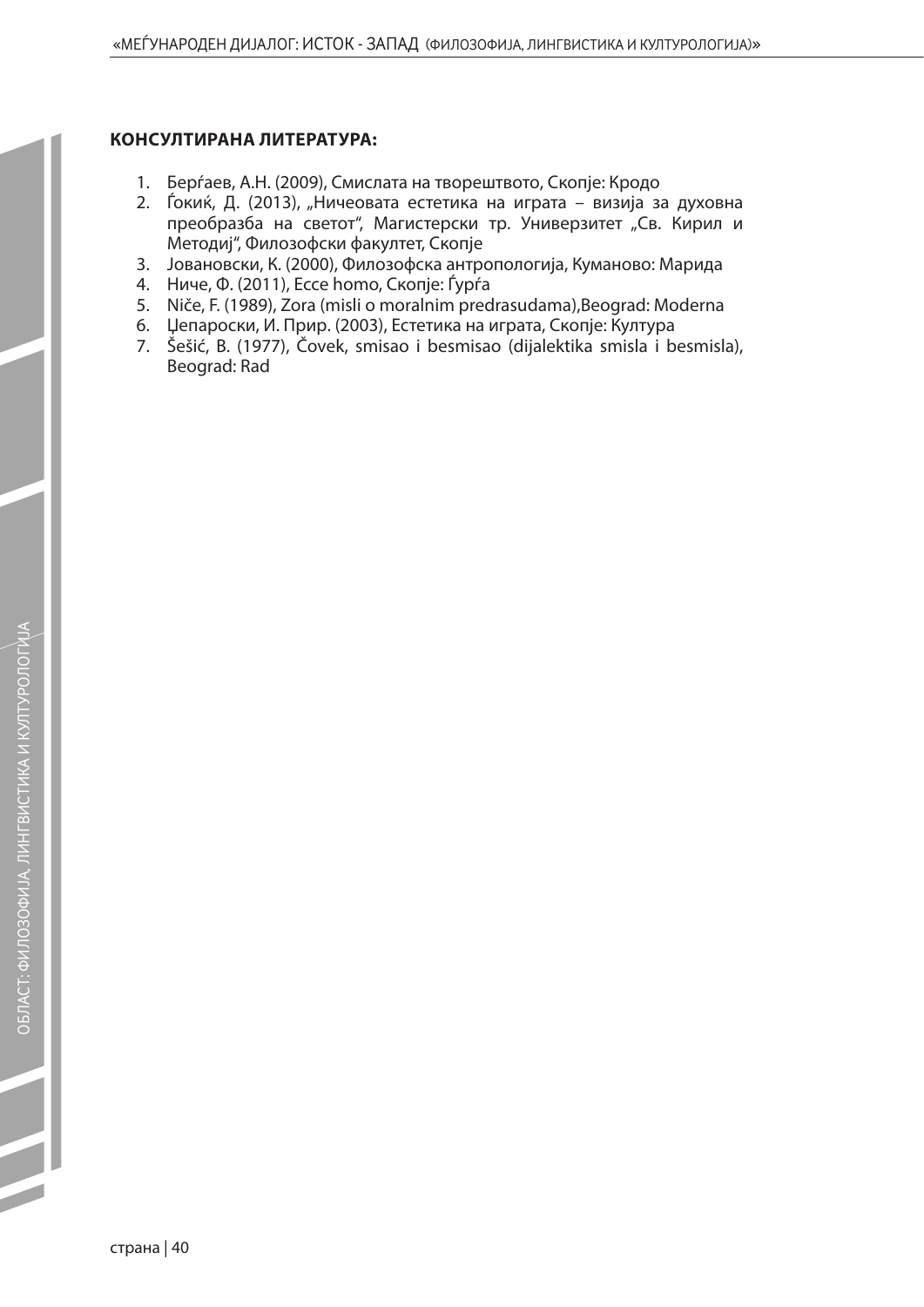811.161.1'373.7 811.111'373.7

Бабина Л.В.

ФГБОУ ВО «Тамбовский государственный университет имени Г.Р. Державина» e-mail: ludmila-babina@yandex.ru

Долгова Е.В. ФГБОУ ВО «Тамбовский государственный университет имени Г.Р. Державина» e-mail: lenochka5dol@yandex.ru

## РЕПРЕЗЕНТАЦИЯ ЗНАНИЙ О ЧЕЛОВЕКЕ АНГЛИЙСКИМИ И РУССКИМИ ФРАЗЕОЛОГИЧЕСКИМИ ЕДИНИЦАМИ1

**Аннотация**: В статье рассматриваются фразеологические единицы английского и русского языков, содержащие наименования продуктов питания, как средства репрезентации знаний о человеке. Выявляется, что фразеологические единицы могут передавать знания о действиях, которые совершаются человеком, о внешности человека, его физическом состоянии, физических способностях, его социальном статусе, умственных способностях, роде занятий, профессии, его характере и поведении, ситуациях, в которых человек может находиться. Выявляются различия в том, какие знания о человеке фразеологические единицы английского и русского языка передают. Так, английские фразеологизмы активнее, чем русские фразеологизмы передают представления об умственных способностях человека, ситуациях, в которые он может попадать. Устанавливаются, что разные образы привлекаются при создании фразеологических единиц.

**Ключевые слова**: фразеологические единицы, содержащие наименования продуктов питания, английский язык, русский язык, репрезентация знаний о человеке.

# THE REPRESENTATION OF KNOWLEDGE ABOUT A HUMAN BEING BY BRITISH AND RUSSIAN IDIOMS

**Abstract**: The article deals with idioms of the English and Russian languages, containing the names of food products, as a means of representation of the knowledge of a human being. It reveals that idioms can transmit knowledge about the actions that are performed by a human being, his appearance, physical condition, physical abilities, social status, mental abilities, occupation, profession, character and behavior, situations in which a human being may find himself. The differences in the representation of knowledge about a human being by English and Russian idioms are revealed. So, English idioms more actively convey ideas about the mental abilities of a human being, a situation in which he can be than Russian idioms. It is established that different images are involved in creating idioms.

**Keywords:** idioms containing the names of food products, English, Russian, representation of knowledge about a human.

<sup>1</sup> Публикация выполнена при поддержке Российского научного фонда (проект № 15-18-10006 "Исследование антропоцентрической природы языка в когнитивном контексте") в Тамбовском государственном университете имени Г.Р. Державина.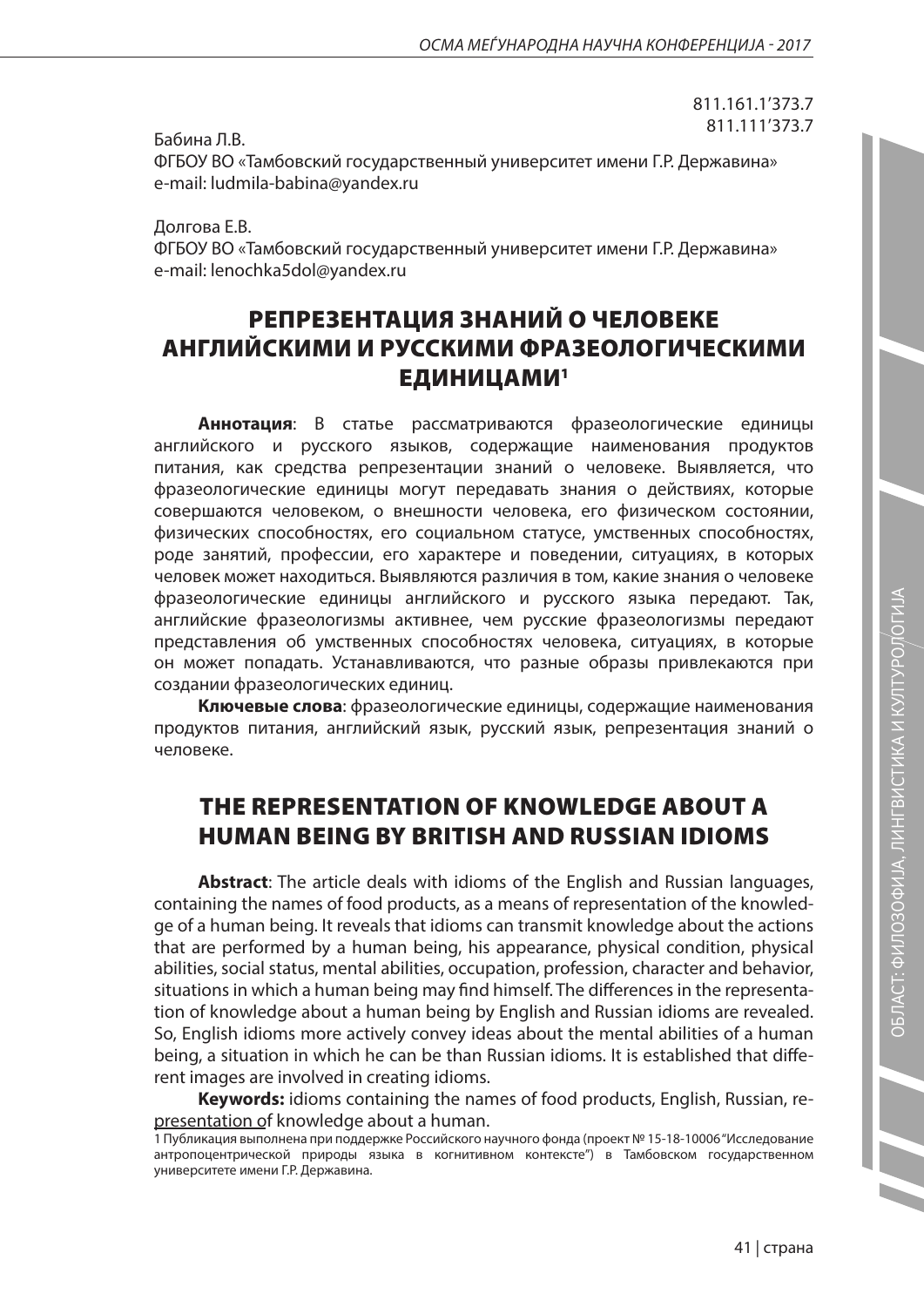Антропоцентрическая парадигма, занимающая видное место в современной науке, видит мерой всех вещей человека. Это особенно ярко проявляется во фразеологии, где именно человек становится точкой отсчета, образно осмысляя действительность и отражая ее с помощью фразеологических единиц (ФЕ). Все они, так или иначе, отражают разнообразные многоаспектные знания о человеке и окружающей его действительности.

Целью данной статьи является исследование объективации концепта ЧЕЛОВЕК с помощью ФЕ английского и русского языков, содержащих наименования продуктов питания.

В ходе анализа английских и русских ФЕ различной морфологической структуры, содержащих наименования продуктов питания, было установлено, что они передают разнообразные знания о человеке, которые можно условно разделить на две большие группы: 1) образное описание действий, совершаемых человеком, 2) образное описание человека.

1. **Образное описание действий,** совершаемых человеком. Данная группа включает ФЕ, которым свойственна высокая степень метафоричности, образы их сложны и представляют немалый интерес для изучения. Рассмотрим следующие примеры из английского и русского языков:

*to tread upon eggs* (PDEI, 2001: 175) (букв. идти по яйцам) – касаться темы со всей возможной деликатностью;

*to over-egg the cake/pudding* (PDEI, 2001: 175) (букв. переложить яйца в пирог, пудинг) – перестараться, переборщить;

*to spread the butter too thick* (PDEI, 2001: 176) (букв. намазывать масло слишком толсто) – льстить, преувеличивать похвалу;

*to pepper someone with questions* (PDEI, 2001: 182])(букв. перчить кого-то вопросами) – задать кому-то быстро много вопросов (подобно тому, как сыплется перец из перечницы);

*вешать лапшу на уши (*PDRL, 2003: 62) – лгать, обманывать кого-либо;

*есть чужой хлеб* (PDRL, 2003: 163) – жить за чужой счет;

*кататься как сыр в масле* (PDRL, 2003: 212) – беззаботно жить;

*давать пищу* (PDRL, 2003: 369) – способствовать возникновению, распространению чего либо.

Важно отметить, что соотношение ФЕ, передающих представления о каком-либо действии, совершаемом человеком, различно, судя по отобранным примерам из английского и русского языка. Если среди ФЕ русского языка данная группа является самой многочисленной, то среди примеров из английского языка ситуация обратная. То есть многие ФЕ русского языка активно используются для образного описания и комментария именно действия человека, в то время как ФЕ английского языка описывают непосредственно человека, т.е. ФЕ могут быть непосредственно использованы в качестве обращения к человеку или для характеристики его тех или иных качеств.

- 2. **Образное описание человека**. Данная группа может быть разделена на множество различных подгрупп. Можно предложить следующее деление:
- » описание внешности человека:

*salt-and-pepper-hair / pepper-and-salt hair* (PDEI, 2001: 182) (букв. волосы цвета соли и перца) – седина, появляющаяся в каштановых волосах;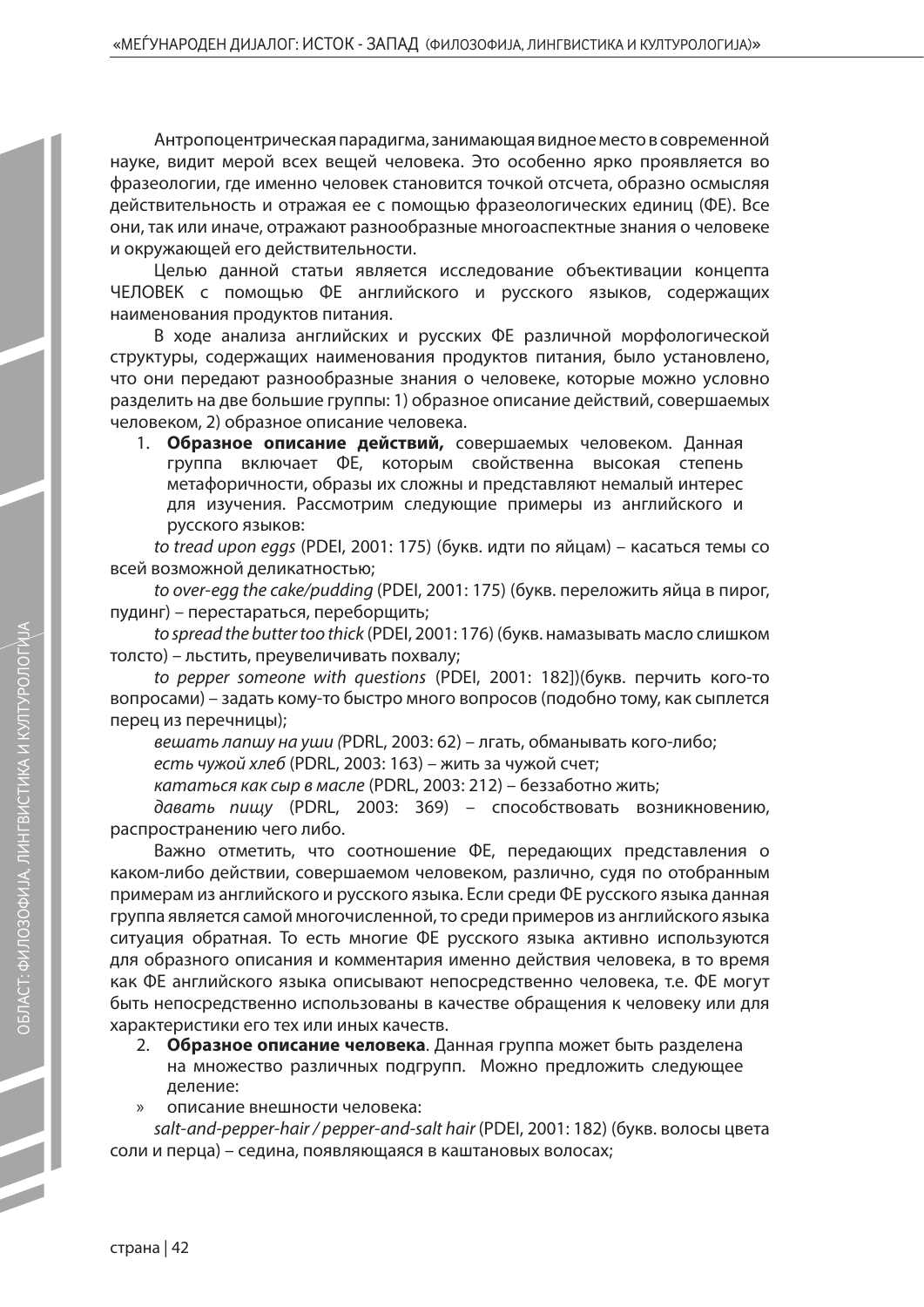*a roly-poly* (PDEI, 2001: 180) (букв. пудинг с вареньем) – невысокий и пухлый человек;

*as pale as pastry* (PDEI, 2001: 180) (букв. бледный как тесто) – очень бледный, выглядеть;

*кровь с молоком* (PDRL, 2003: 241) – о свежем, румяном лице, а также о человеке с таким лицом;

*как огурчик* (PDRL, 2003: 340) – о человеке, который производит хорошее впечатление своим здоровым внешним видом;

*красный как рак, покраснеть как рак* (PDRL, 2003: 432) – о человеке, у которого от сильного волнения, смущения и т.п. прилила кровь к лицу (имеется в виду цвет вареного рака).

Единицы данной подгруппы обращают внимание на какую-либо отдельную черту внешности человека, описывая ее и зачастую передавая определенную оценку.

» описание физического состояния, способностей человека:

*a sucked orange* (PDEI, 2001: 183) (букв. высосанный апельсин) – вымотавшийся человек;

*as dead as mutton* (PDEI, 2001: 180) (букв. такой же мертвый как баранина) – мертвый;

*to be full of beans* (PDEI, 2001: 184) (букв. быть полным бобов) – быть живым и энергичным, пребывать в приподнятом настроении.

*butter-fingers* (PDEI, 2001: 176) (букв. масляные пальцы) – человек, который не может удержать в руках что-либо так, что это выскальзывает у него из рук, как если бы его пальцы были сделаны из масла;

*ham-fisted/ham-handed* (PDEI, 2001: 183) (букв. кулаками/руками-окороками) – имеющий неуклюжие руки;

*выжатый лимон* (PDRL, 2003: 262) – о человеке, утратившем силы, способности;

*в самом соку* (PDRL, 2003: 491) – в полном расцвете физических сил;

*каша во рту* (PDRL, 2003: 213) – о невнятном произношении.

В центре внимания в этом случае оказывается та или иная характеристика физического состояния человека, часто встречаются единицы, которые содержат название части тела, которая описывается.

» представления о положении в обществе и семье:

*the cream (of society, etc)* (PDEI, 2001: 174) (букв. сливки общества и т.п.) – аристократия, самый привилегированный класс;

*a big cheese* (PDEI, 2001: 175) (букв. большой сыр) – влиятельный человек;

*the bread-winner* (PDEI, 2001: 176) (букв. хлебный победитель) – работающий человек в семье, содержащий ее;

*a sandwich child* (PDEI, 2001: 177) (букв. ребенок-сэндвич) – средний ребенок в семье из трех детей;

*вновь испеченный* (PDRL, 2003: 202) – только что достигший какого-либо положения, звания и т.п.;

*соль земли* (PDRL, 2003: 492) – о выдающихся представителях какой-либо общественной группы, о наиболее ценной и важной части какого-либо общества;

*отрезанный ломоть* (PDRL, 2003: 352) – 1) человек, отделившийся от семьи, ставший самостоятельным 2) человек, порвавший связь с привычной для него средой;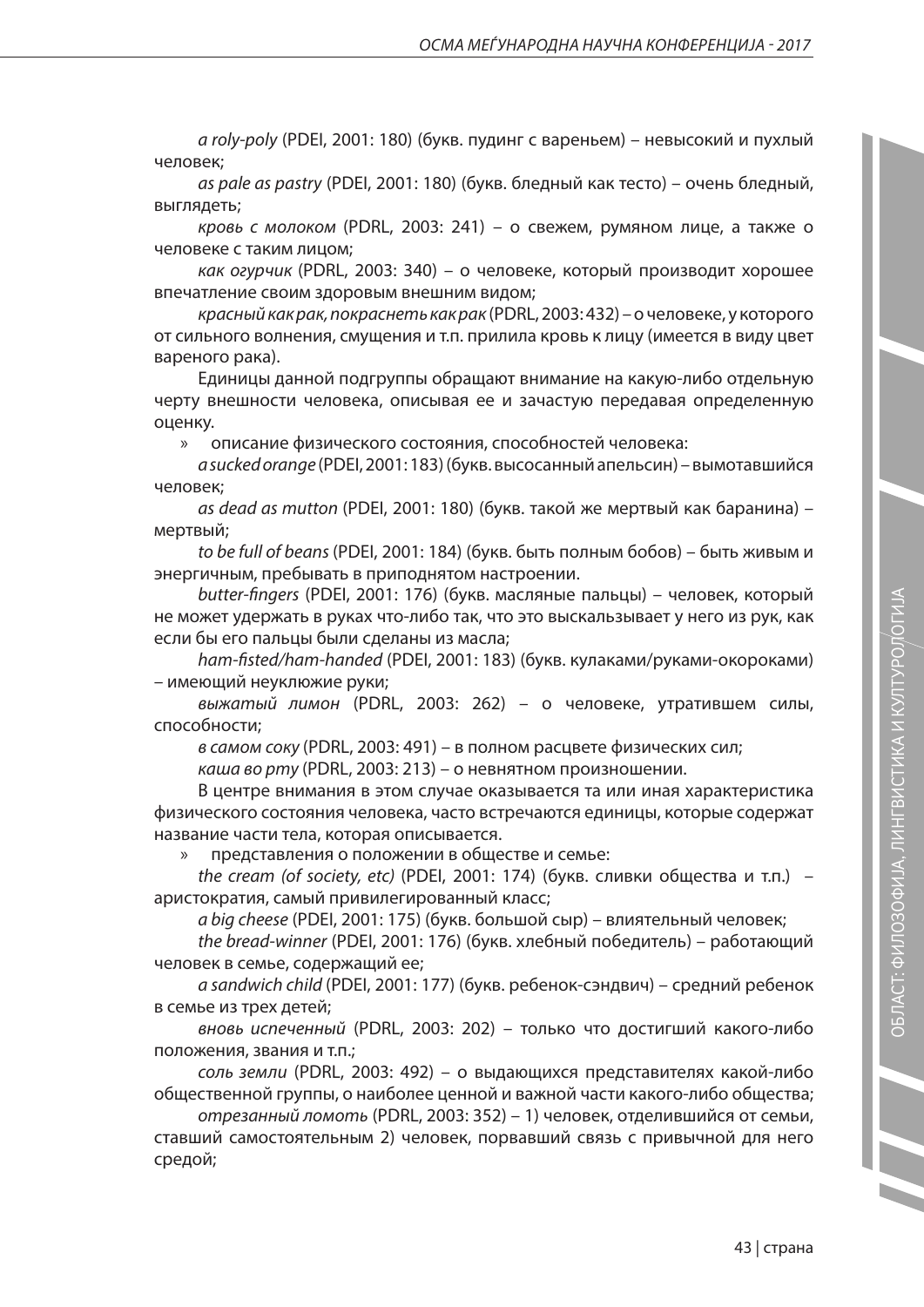*с боку припека* (PDRL, 2003: 407) – о ком-либо, чем-либо лишнем, ненужном, совершенно постороннем.

В данной подгруппе большая часть ФЕ может быть использована в качестве непосредственных наименований человека. Подобную тенденцию можно проследить и в нижеприводимой подгруппе

» описание умственных способностей человека. Следует отметить, что данная группа активнее представлена среди ФЕ английского языка:

*not to know chalk from cheese* (PDEI, 2001: 175) (букв. не отличать мел от сыра) – не отличать одну вещь от другой;

*a nut-case* (PDEI, 2001: 186) (букв. ореховый случай) – псих, сумасшедший;

*an egg head* (PDEI, 2001: 175) (букв. голова в форме яйца, яйцеголовый) – интеллектуал, возможно, из-за распространенного мнения о том, что подобная форма головы с высоким лбом – признак большого ума.

Интересно, что в выбранных примерах из фонда русского языка задействованы такие образы, как «процесс варки» или «свойства каши», которые помогают в понятной форме представить сложность процесса мышления. Рассмотрим такие примеры:

*голова варит* (PDRL, 2003: 109) – о толковом сообразительном человеке; каша в голове (PDRL, 2003: 213) – путаница в мыслях.

» описание образа жизни и рода занятий. ФЕ, описывающие образ жизни и род занятий человека, доминируют среди примеров и английского, и русского языков:

*a couch potato* (PDEI, 2001: 185) (букв. диванный картофель) - человек, большую часть времени проводящий лежа на диване, переключая каналы телевизора; лежебока, домосед;

*an old salt* (PDEI, 2001: 182) (букв. старая соль) – старый моряк, чья кожа пропиталась солью;

*a sandwich man* (PDEI, 2001: 177) - (букв. человек-сэндвич) - человек-реклама, с плакатами-объявлениями спереди и сзади;

*a lollipop man/lady* (PDEI, 2001: 178) (букв. женщина/мужчина с леденцами) – прозвище дорожных инспекторов, помогающих детям переходить через дорогу; *мастер кислых щей* (PDRL, 2003: 278) – прост. неважный, плохой мастер;

*пушечное мясо* (PDRL, 2003: 302) – о солдатах насильственно или бессмысленно посылаемых на смерть, на убой.

» описание характера и поведения человека. Эта подгруппа включает единицы, которые могут употребляться в качестве наименования человека, больше примеров представлено на материале русского языка:

*to be cheese-paring* (PDEI, 2001: 175) (букв. быть сырной коркой) – быть чрезвычайно скупым, давать неохотно;

*the rotten apple* (PDEI, 2001: 183) (букв. гнилое яблоко) – единственный плохой человек среди множества хороших;

*as cool as a cucumber* (PDEI, 2001: 185) (букв. такой же невозмутимый как огурец) – невозмутимый и спокойный в условиях стресса;

*горе луковое* (PDRL, 2003: 117) – о незадачливом человеке;

*чучело гороховое или шут гороховый* (PDRL, 2003: 119) – о человеке смешно, несуразно одетом; о человеке пустом, служащим всеобщим посмешищем;

*тертый калач* (PDRL, 2003: 207) – о человеке опытном, видавшем виды.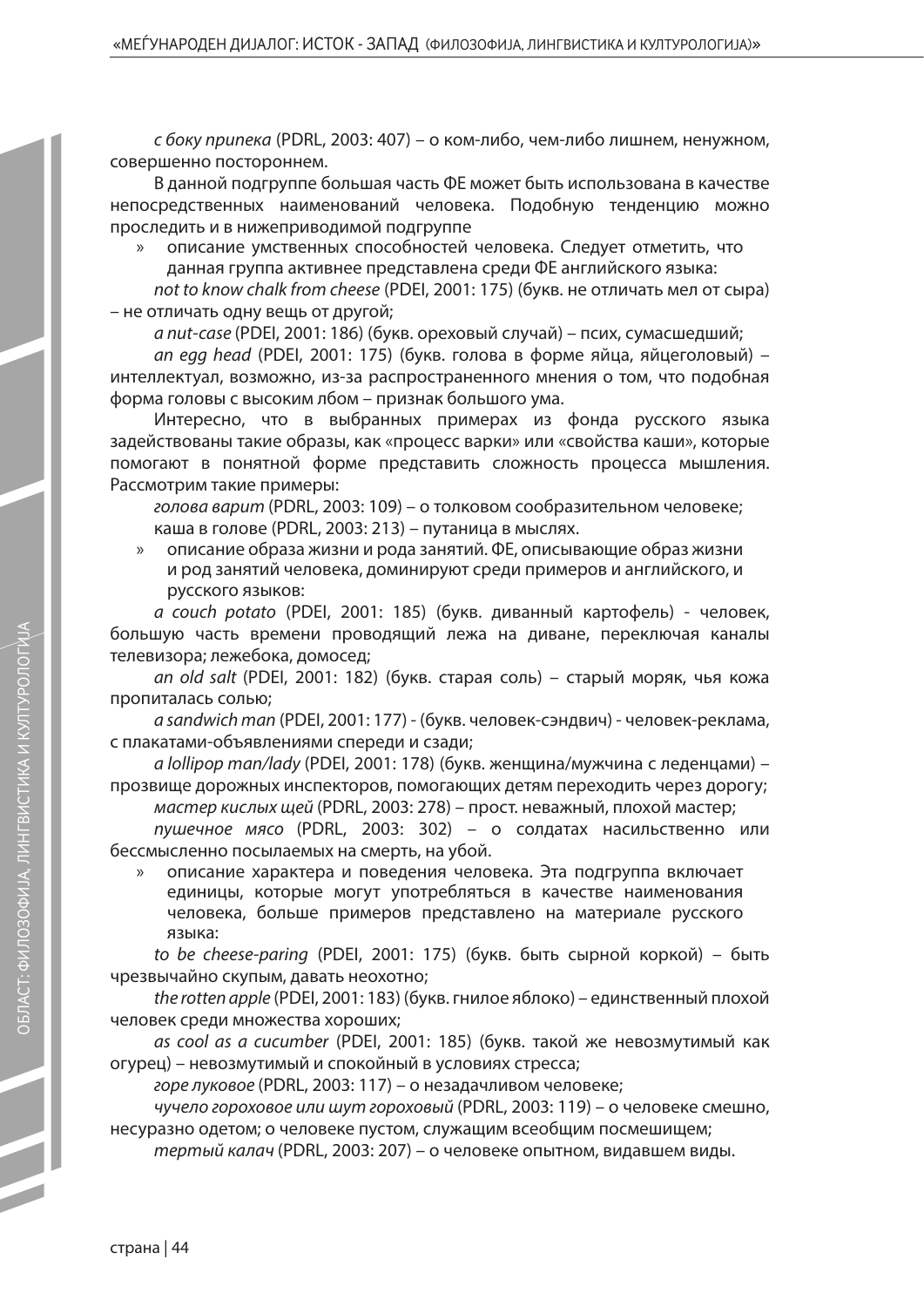Все эти примеры объединяет то, что при описании характера или поведения человека он уподобляется какому-либо виду пищи.

» описание ситуации, в которой может пребывать человек. Эта подгруппа была выделена только для выбранных примеров английского языка:

*to be in a jam* (PDEI, 2001: 178) (букв. быть в варенье) – иметь серьезные трудности, быть в беде, как муха, пойманная в банку с вареньем и не способная выбраться оттуда;

*to be in the soup* (PDEI, 2001: 181) (букв. быть в супе) – быть в беде;

Анализируя группу ФЕ, передающих те или иные знания о человеке, важно отметить их преобладание в английском языке. Меньшее их количество среди примеров из русского языка компенсируется тем, что человек, как уже отмечалось ранее, в русском языке может быть охарактеризован через наименование какоголибо действия.

Таким образом, ФЕ, содержащие наименования продуктов питания, активно используются для описания самых разнообразных представлений о человеке в английском и русском языках. Отмечается привлечение разных образов при создании ФЕ английского и русского языков.

#### **СПИСОК ЛИТЕРАТУРЫ:**

- 1. Фразеологический словарь русского языка (PDRL). Авторский коллектив: проф. Федосов И.В., канд ф. н. Лапицкий А. Н. М.: «ЮНВЕС», 2003. 608 с.
- 2. Gulland, D.M., Hinds-Howell, D. The Penguin Dictionary of English Idioms (PDEI) / D.M. Gulland, D. Hinds-Howell. Second edition. L.: Penguin Books, 2001. 378 p.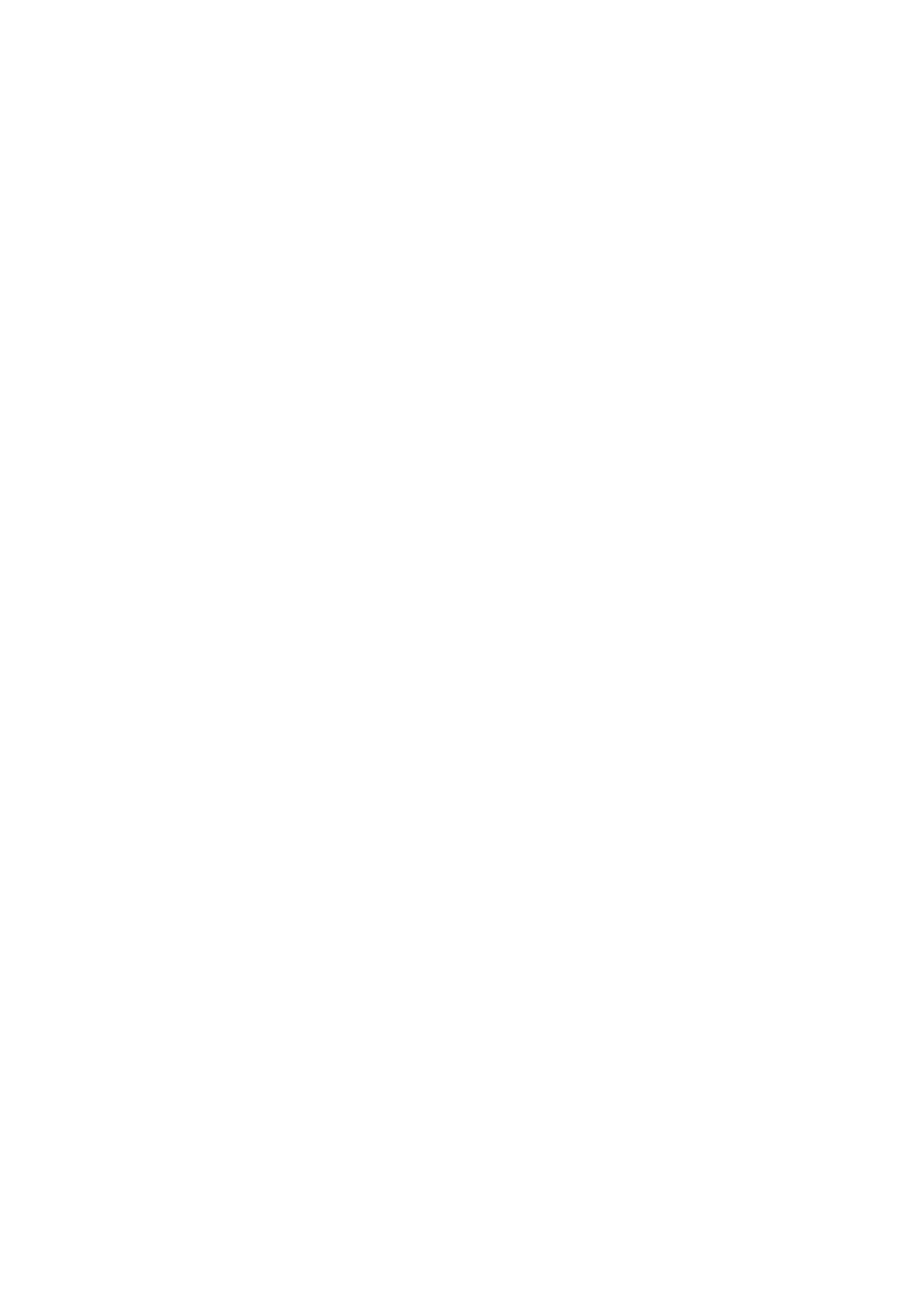821.161.1-3.09 Толстој, А.Н.

Наталия Федоровна Полякова ФГБОУ ВПО «Тамбовский государственный университет имени Г.Р. Державина» e-mail: NataP068@yandex.ru

## ПОЭТИКА УСАДЕБНО-БЫТОВОГО ПРОСТРАНСТВА В ПОВЕСТИ А. Н. ТОЛСТОГО «МИШУКА НАЛЫМОВ (ЗАВОЛЖЬЕ)»

**Аннотация**: В статье предпринята попытка рассмотреть хронотоп и его составляющие элементы на основе малоисследованной повести А. Н. Толстого «Мишука Налымов (Заволжье)» (1910). Целью исследования стало выявление видов пространств, используемых в повести, их идейно-философское содержание, характер их взаимодействия, влияние на систему образов, характеры героев. Тема является актуальной, потому что в литературоведении уделялось внимание различным аспектам в творчестве Толстого, но проблема художественного пространства в повести «Мишука Налымов (Заволжье)» оказалась на периферии. В повести усадебно-бытовое пространство является основным местом действия и включает в себя локус дома, сада, пруда и их атрибуты. Связующим элементом усадебно-бытового топоса с другими является хронотоп дороги, который с помощью мотива встречи и узнания-неузнания способствует завязке сюжета. В повести исследуется противопоставление усадебно-бытовых пространств представителей разного рода дворянства. Рассматривается оппозиция домантидом.

**Ключевые слова**: русская литература XX века, А.Н. Толстой, усадебнобытовой топос, оппозиция дом-антидом, хронотоп дороги

## POETICS OF THE MANOR AND RESIDENTIAL SPACE IN THE NOVEL A. TOLSTOY «MISHUKA NALYMOV (TRANS-VOLGA)»

**Abstract**: The article attempts to consider the time-space and its constituent elements in uncharted novel by A. Tolstoy "Misha Nalymov (Trans-Volga)" (1910). The purpose of the study was to identify the artistic tools to create different kinds of spaces in the story, their ideological and philosophical content, the nature of the interaction, the impact on the system of images, characters characters.

The relevance of the research topic corresponds to modern trends in literary criticism, focused on the study of the specificity of the artistic space and the study of this aspect in the works of AN Tolstoy. In the story "Misha Nalymov (Trans-Volga region)," a manor and domestic space is the main site of action and includes the loci home, garden, pond, and their attributes.

One of the main elements of a manor and domestic topos is the chronotope of the road, which is using the meeting motives and recognition-misrecognition also contributes to the complication of the plot. The story explores the opposition of the manor and residential spaces belonging to different heroes of the nobility. The oppo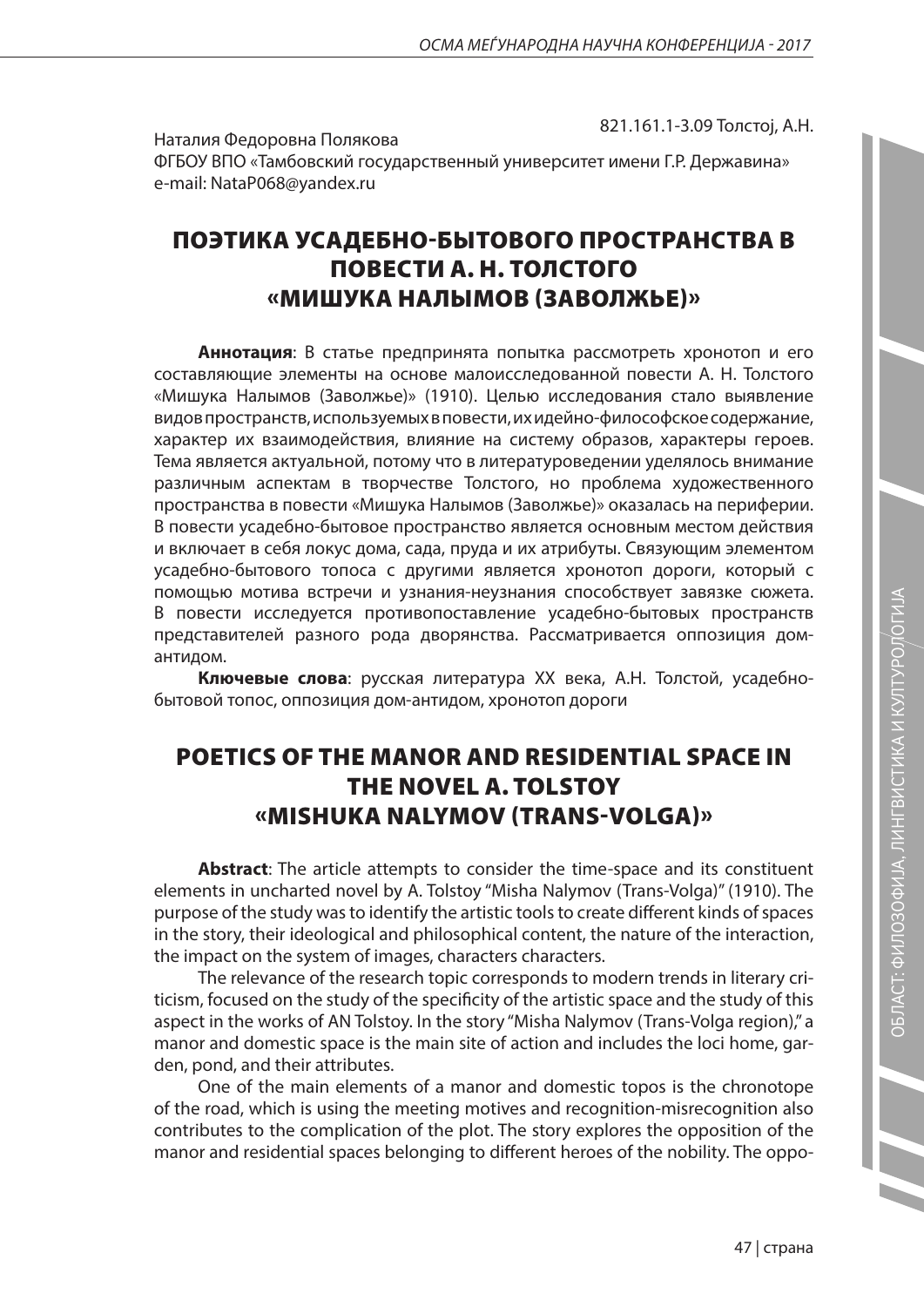sition house – antihouse is specially treated.

**Key words:** Russian literature of the XX century, A.N. Tolstoy, manor home topos, opposition house – antihouse, chronotope of the road

В историю русской литературы XX века А. Н. Толстой (1883-1945) вошел как представитель усадебной прозы, что было замечено уже современниками: «Своей яркой кистью Ал. Толстой приблизил, сделал доступным нашему вниманию огромный, дотоле мало известный, слой людей, доживающих свой век в глухих, ветшающих усадьбах далекой провинции».<sup>1</sup> Этот «слой людей» был описан уже в первом крупном произведении писателя – повести «Мишука Налымов (Заволжье)». Впервые произведение было опубликовано в 1910 году в Санкт-Петербурге, в 12 книге литературно-художественного альманаха «Шиповник» под названием «Заволжье». Спустя много лет, будучи уже в эмиграции, Толстой перерабатывает повесть, дает ей название «Мишука Налымов (Заволжье)», оставляя первое название «Заволжье» в качестве подзаголовка, и публикует в первой книге альманаха «Струги» в Берлине.

Литературное наследие Толстого всегда вызывало интерес у отечественных литературоведов. О нем писали А.А. Варламов, Г.Н. Воронцова, С.А. Голубков, М.А. Перепелкин, В.А. Петелин, Е.А. Самоделова, З.В. Стрелкова, Е.Д. Толстая и др. Основную массу работ о творчестве Толстого составляют биографические очерки, анализ исторической прозы писателя, исследования его взаимоотношений с современниками через публикацию их малоизвестных писем и дневников.

Актуальность тематики и проблематики исследования связана с приоритетным вниманием современного литературоведения к изучению феномена художественного пространства, с необходимостью углубленного рассмотрения особенностей художественного пространства в творчестве А.Н. Толстого, его поэтико-философского наполнения.

Главным пространством повести «Мишука Налымов (Заволжье)» является географическое, располагающееся в пределах родной страны и не имеющее экзотических черт. Географический хронотоп в свою очередь состоит из усадебнобытового (усадьба Налымова и усадьба Репьевых) и городского (город Симбирск) топосов.

В повести особую функцию выполняет хронотоп дороги, с помощью которого реализуются сюжетообразующие мотивы: «встреча – расставание (разлука), потеря – обретение, поиски – нахождение, узнание – неузнание и др.».<sup>2</sup> «После полудня Мишука сидел, как обычно, у раскрытого окна».<sup>3</sup> Следовательно, решение Мишуки выехать из усадьбы было неожиданным, спонтанным и от скуки. Здесь в хронотопе дороги реализуется мотив двух знаковых встреч, имеющий оппозиционное значение. Первая встреча на дороге произошла с «мелкопоместным дворянчиком». Мишука называет себя «предводителем дворянства». Здесь противопоставляются лексемы «дворянин» - «дворянчик». Суффикс -чик является суффиксом субъективной оценки и несет эмоциональноэкспрессивную окраску, конкретнее – уничижительную. Данная оппозиция лексем и приветствие персонажей указывают на их различное положение в социуме по отношению к друг другу: «Мишука приложил два пальца к козырьку

<sup>1</sup> Полонский В. П. (1911), О рассказах гр. Ал. Н. Толстого // Новый журнал для всех. 1911. №30. С.79.

<sup>2</sup> Бахтин, М.М. (1975), Вопросы литературы и эстетики. Исследования разных лет, Москва: «Художественная литература». С. 247.

<sup>3</sup> Толстой, А.Н. (1982), Собр. соч. в 10-ти томах. Т. 1, Москва: «Художественная литература». С. 174.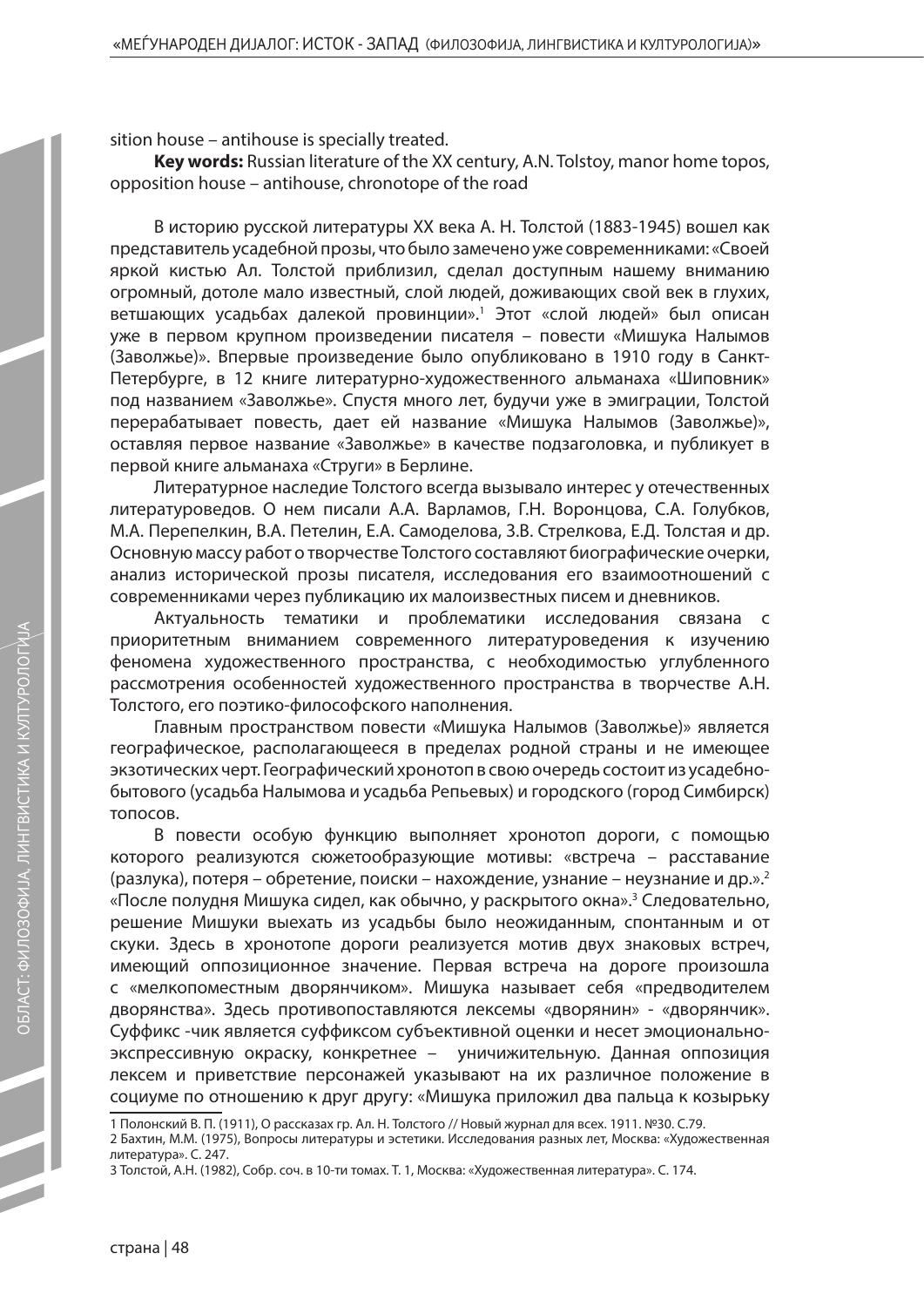и строго, с выпученными светлыми глазами, посмотрел на кланяющегося ему дворянчика» (выделено мной. – Н.П.).<sup>4</sup> Как правило, герой, преодолевающий хронотоп дороги, погружается во внутреннее личное пространство, но Мишука «особенно ни о чем не думал». Вторая встреча, реализованная с помощью хронотопа дороги, - случайная встреча с Репьевыми и Верой Ходанской. Данный мотив встречи взаимодействует с мотивом узнания-неузнания. Мишука с первого взгляда не узнал Веры, что стало поводом для его долгого погружения во внутреннее пространство, перебирания в памяти родственников и вспоминания, т.е. попытки узнания девушки. Приветствие Мишуки Репьева и Веры отличается от приветствия «дворянчика». От удивления при виде девушки Мишука «снял картуз и поклонился».<sup>5</sup> После этой встречи для внутреннего пространства Мишуки становится характерным размышление о происходящих событиях и оценивания их.

В повести усадьбы Мишуки Налымова и усадьбы Репьевых противопоставлены. Как правило, для усадебно-бытового топоса характерны частность, изолированность, абстрактность и идеальность самосознания, интимно-камерный образ жизни, закрытость, что символизирует родовое мещанское гнездо, где происходит угасание жизни героев, событийная однотипность, экономическое и духовное вырождение мещанской усадебной культуры в целом. Главным элементом усадебно-бытового топоса является окус дома, который, как правило, представляет собой семейный очаг, жилое место, защищенное от внешнего чужого пространства. Пограничными атрибутами дома являются комнаты, двери, окна, стены. В доме Репьевых практически каждый герой имеет личную комнату: «Каждый вечер <…> Петр Леонтьевич заходил к сестре», он «пошел в свою комнату»<sup>6</sup>, «комната мальчиков»<sup>7</sup>. Комната является личным закрытым пространством, где герой погружается в свой внутренний мир. Все комнаты отделяются с помощью стен, которые скрывают визуальное восприятие происходящего в соседней комнате, и тогда реализуется аудиальное восприятие. Например, Петр Леонтьевич слышит, как «за стеной послышались шаги, скрипнула кровать»<sup>8</sup>. Относительно центра комнаты стены являются краями. Для героев, стоящих у стен, характерным качеством является незаметность, желание скрыться от всеобщего внимания, но в то же время быть в курсе происходящих в комнате событий: «Никита сидел у стены <…>. <…> осторожно поднялся со стула, постоял, плохо различаемый в сумерках, и на цыпочках вышел»<sup>9</sup>. С помощью пограничного атрибута «дверь», герои перемещаются из одного пространства в другое. Данный элемент имеет признаки открытости, закрытости, приоткрытости. Открытая дверь способствует свободному передвижению героя из пространства в пространство и может быть закрыта при необходимости. Закрытая дверь не допускает переход героя в другое пространство и может быть открыта с помощью вспомогательных средств (стука, ключа и т.п.): «Постучался в дверь», «Он ударил ногой в дверь и вошел в девичью <...>»<sup>10</sup>, «Притвори-ка дверь», «затворил дверь»<sup>11</sup> . Двери предлагают персонажу право выбора: покинуть данное пространство

<sup>4</sup> Толстой, А.Н. (1982), Собр. соч. в 10-ти томах. Т. 1, Москва: «Художественная литература». С. 175.

<sup>5</sup> Толстой, А.Н. (1982), Собр. соч. в 10-ти томах. Т. 1, Москва: «Художественная литература». С. 176.

<sup>6</sup> Толстой, А.Н. (1982), Собр. соч. в 10-ти томах. Т. 1, Москва: «Художественная литература». С. 189.

<sup>7</sup> Толстой, А.Н. (1982), Собр. соч. в 10-ти томах. Т. 1, Москва: «Художественная литература». С. 194. 8 Толстой, А.Н. (1982), Собр. соч. в 10-ти томах. Т. 1, Москва: «Художественная литература». С. 190.

<sup>9</sup> Толстой, А.Н. (1982), Собр. соч. в 10-ти томах. Т. 1, Москва: «Художественная литература». С. 197.

<sup>10</sup> Tолстой, А.Н. (1982), Собр. соч. в 10-ти томах. Т. 1, Москва: «Художественная литература». С. 191.

<sup>11</sup> Толстой, А.Н. (1982), Собр. соч. в 10-ти томах. Т. 1, Москва: «Художественная литература». С. 196.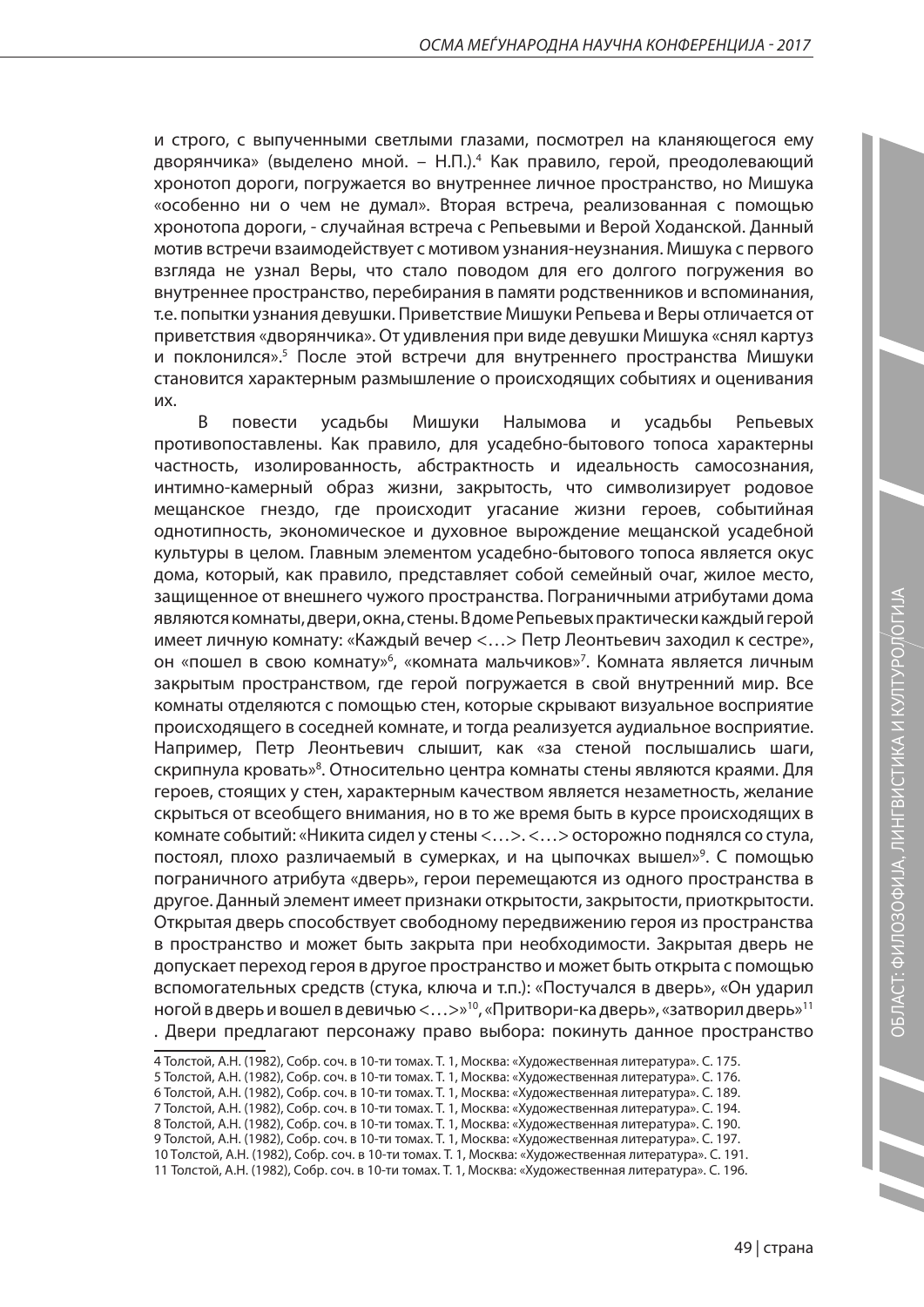или перейти в другое: «Вера, обернувшись в дверях, глядела на него, потом вернулась и стала рядом», «Никита в тоске бродил за теткой из двери в дверь»12. Другой атрибут хронотопа дома – «окно». Оно имеет многоплановую семантику. Во-первых, окно также является пограничным атрибутом между внутренним и внешним пространствами. А во-вторых, через окно происходит визуальная связь между этими пространствами. Смотря в окно, герой, как правило, погружается в свой внутренний мир, активизируется мыслительный процесс. Окно может быть открытым и закрытым. Открытое окно активно взаимодействует с внешним пространством. Закрытое окно ограничивает взаимодействие пространств. Также окно используется для тайного попадания в дом. Подобное проникновение характерно для грабителя или недруга. Так через окно в ночное время суток Сергей пытается из внешнего пространства попасть в личную комнату Веры. Их беседа проходит на составляющей части окна – «подоконнике»: «Сергей стоял с той стороны окна, положив локти на подоконник»13. Таким образом, усадьба Репьевых и ее быт представляют собой идеальную модель дворянского быта.

Устройство усадьбы Мишуки резко отличается от усадьбы Репьевых, которая для главного героя является чужим пространством, здесь разворачивается основной конфликт повести: столкновение представителей двух противоположных усадебно-бытовых топосов.

Дом Мишуки несет в себе все признаки «антидома»: отсутствие семьи, одиночество, отвержение моральных устоев, разврат, самодурство, содержание гарема. Другими жителями этого пространства являются слуги и публичные девицы. Сожительство Мишуки с несколькими женщинами противоречит традиционным семейным ценностям. Характерным атрибутом для антидома Мишуки является мезонин, в котором живут девицы и происходит грязная, дикая «возня» Мишуки с ними. В это место Мишука попадает при помощи двух лестниц: черной и внутренней. Черная лестница используется для тайного проникновения в мезонин. Внутренняя лестница способствует попаданию в мезонин из внутреннего пространства дома. Таким образом, при помощи атрибута лестницы реализуется физическая оппозиция вверх-вниз, которая имеет как бы перевернутое поэтикофилософское наполнение. Как правило, герои, поднимаясь вверх, стремятся к духовному развитию, а Мишука – к аморальной деградации. Символичным является название «черная» лестница, ее цвет указывает на темноту внутреннего мира главного героя.

Для усадебно-бытового топоса Мишуки характерна пространственная открытость, которая раскрывается с помощью хронотопа дороги, пролегающей через открытые степные и полевые пространства и плавно пересекающей усадьбу героя. Эта открытость противопоставляется пространственной замкнутости усадьбы Репьевых, что находит выражение в оппозиции приватной и публичной жизни. Так, самодурство и разврат Мишуки известны в соседних усадебнобытовых и городских топосах, что является характерным для публичной жизни: «Обыватели подымали головы и говорили заспанным своим женам: - Заволжье гуляет, - Налымов».14 Личная жизнь Репьевых является приватной, характеризуется замкнутостью и малоизвестностью: «Ее, по существу, можно только подслушать и подсмотреть» . 15

<sup>12</sup> Толстой, А.Н. (1982), Собр. соч. в 10-ти томах. Т. 1, Москва: «Художественная литература». С. 203.

<sup>13</sup> Толстой, А.Н. (1982), Собр. соч. в 10-ти томах. Т. 1, Москва: «Художественная литература». С. 199.

<sup>14</sup> Толстой, А.Н. (1982), Собр. соч. в 10-ти томах. Т. 1, Москва: «Художественная литература». С. 209.

<sup>15</sup> Толстой, А.Н. (1982), Собр. соч. в 10-ти томах. Т. 1, Москва: «Художественная литература». С. 274.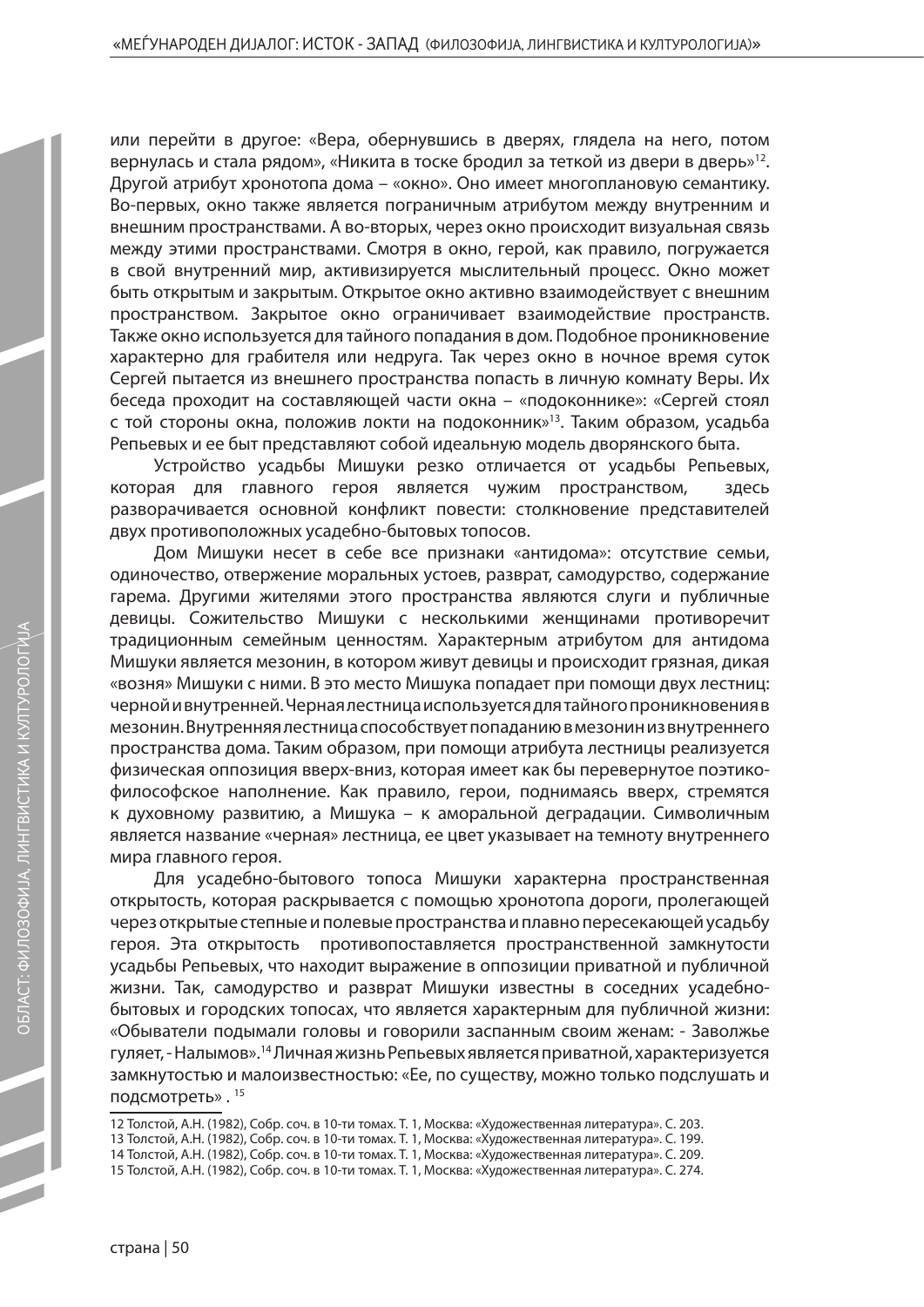Следует отметить, что в повести реализуется образный анимализм, который проецируется непосредственно на человека и выражается в авторских сравнениях. Главный герой Мишука чаще всего отождествляется с медведем, символизирующим силу и здоровье, являющимся одним из крупных наземных хищников и занимающим главенствующее положение в лесном мире. Это сравнение располагает к раскрытию многих черт характера Мишуки: дикость, грубость, разврат, самодурство, высокомерность. Поэтому внутренний мир Мишуки тесно связан с природным пространством и животным миром. Так, единственной спутницей героя является собака Снежка, которая играет роль верной и преданной подруги.

Для репьевского дома характерным является наличие террасы, которая является пограничным элементом между внутренним пространством дома и внешним садово-парковым пространством. Терраса способствует реализации идиллического (семейного) хронотопа. Репьевы имеют традицию пить чай на террасе, а во главе стола всегда стоит самовар, функцией которого является собирание и сплочение членов семьи. Также он символизирует радушие и гостеприимство. В начале повести вокруг самовара собираются все члены семьи Репьевых, их гости и Мишука Налымов. В конце повествования самовар стоит на большом столе, за которым сидят только двое – Ольга Леонтьевна и Петр Леонтьевич, брат с сестрой. Это символизирует опустошение усадебно-бытового топоса и медленное угасание жизни представителей русского дворянства.

В заключительной части повести автор акцентирует внимание на противопоставлении локусов репьевского дома и налымовского антидома. Локус дома Репьевых продолжает выполнять функцию уютного человеческого дома. Значимым является описание одного из его помещений – столовой: «жарко натопленные печи, легкий запах вымытых полов», «чистая и белая комната», «длинный стол», «тонкий» и «уютный голосок самовара».16 Идиллический хронотоп и его статичность продолжают здесь реализоваться, сопровождаемые плавным и одиноким увяданием брата и сестры Репьевых. Репьевская уютная столовая противопоставляется «круглому столу, покрытого залитыми пятнами смятой скатертью» 17 в столовой Мишуки. С точки зрения анимализма, дом Мишуки определяется как жилище, сходное с лесной берлогой медведя. Животный внутренний мир Мишуки подчиняется природному началу: герой, следуя животной чуйке, чувствует приближение смерти. Символичным является повествование в зимний вечер: «Зима – сезон года, когда, по народным представлениям, природа «умирает»  $18$   $<...$ >». Вечер, означающий окончание старого дня и переход в ночь, мертвый крокодил в банке, являющийся также хищником животного мира, как и хозяин, - всё это также символизирует приближение конца хронотопа жизненного пути главного героя. Описание нечеловеческого внешнего вида Мишуки отражает его ужасный внутренний мир: «Облезлый череп его был исцарапан, желтые, словно налитые маслом, щеки закрывали глаза, еле видны сопящие ноздри».19

Таким образом, повествование в повести «Мишука Налымов (Заволжье)» строится на сложной комбинации пространственно-временных элементов. Главным пространством повести является географическое, которое включает в 16 Толстой, А.Н. (1982), Собр. соч. в 10-ти томах. Т. 1, Москва: «Художественная литература». С. 209- 210.

<sup>17</sup> Толстой, А.Н. (1982), Собр. соч. в 10-ти томах. Т. 1, Москва: «Художественная литература». С. 211.

<sup>18</sup> Под ред. Толстого, Н.И. (1995-2012) Славянские древности. Этнолингвистический словарь в 5 т. Москва: Международные отношения. Т. 1. С. 327

<sup>19</sup> Толстой, А.Н. (1982), Собр. соч. в 10-ти томах. Т. 1, Москва: «Художественная литература». С. 211.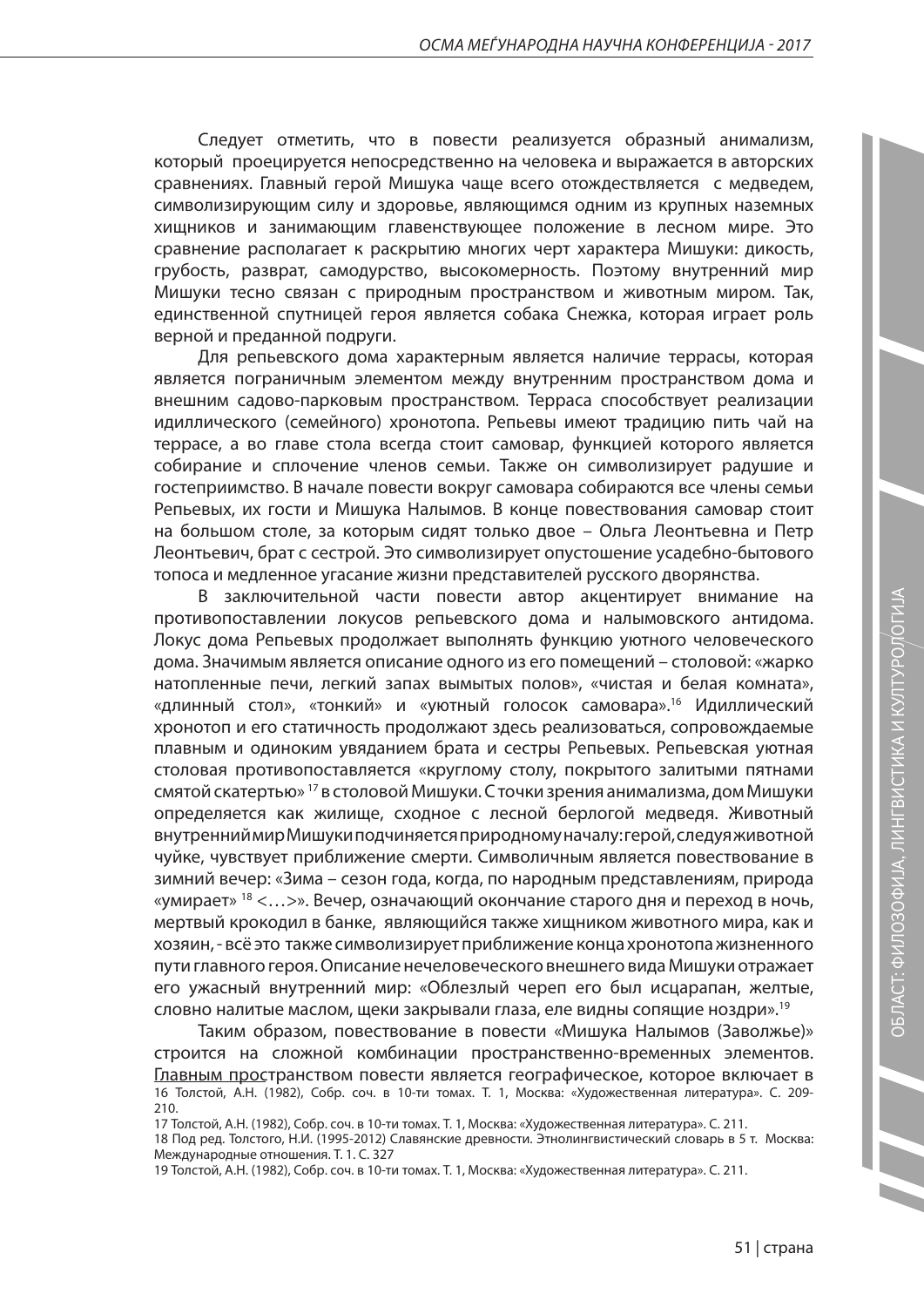себя усадебно-бытовой и городской топосы. Преодоление пространственного расстояния происходит с помощью хронотопа дороги и входящих в него соответствующих атрибутов. Хронотоп дороги реализуется не только между малыми топосами географического пространства, но и пролагается через них. В повести реализуется оппозиция усадебно-бытовых топосов разных представителей дворянств, сравнение которых происходит на основе этической, моральной, идейно-философской, материальной, бытовой категорий. Оба усадебно-бытовых топоса, не смотря на их внутреннее различное наполнение, реализуются через формирующие их элементы: локуса дома и садово-паркового пространства.

#### **ИСПОЛЬЗОВАННАЯ ЛИТЕРАТУРА**

- 1. Бахтин, М. М. (1975) Вопросы литературы и эстетики. Исследования разных лет, Москва: Художественная литература
- 2. Воронцова, Г.Н. (2002) Семейная хроника Тургеневых как источник ранних произведений А.Н. Толстого // А.Н. Толстой. Новые материалы и исследования: сб.статей, Москва: ИМЛИ РАН
- 3. Зализняк, А.А., Левонтина, И.Б., Шмелев, А.Д. (2005) Ключевые идеи русской языковой картины мира: сб. ст., Москва: Языки славянской культуры
- 4. Лихачев, Д. С. (1979) Поэтика древнерусской литературы, Москва: Наука
- 5. Полонский, В. П. (1911) О рассказах гр. Ал. Н. Толстого // Новый журнал для всех. 1911. №30
- 6. Под ред. Толстого, Н.И. (1995-2012) Славянские древности. Этнолингвистический словарь в 5 т., Москва: Международные отношения
- 7. Толстой, А.Н. (1982), Собр. соч.: в 10 т. Т. 1, Москва: Художественная литература
- 8. Федорова, А.В. (2004) Персонажно-топологические характеристики образа России в ранней прозе А.Н. Толстого: дис. … канд. филол. н. Вологда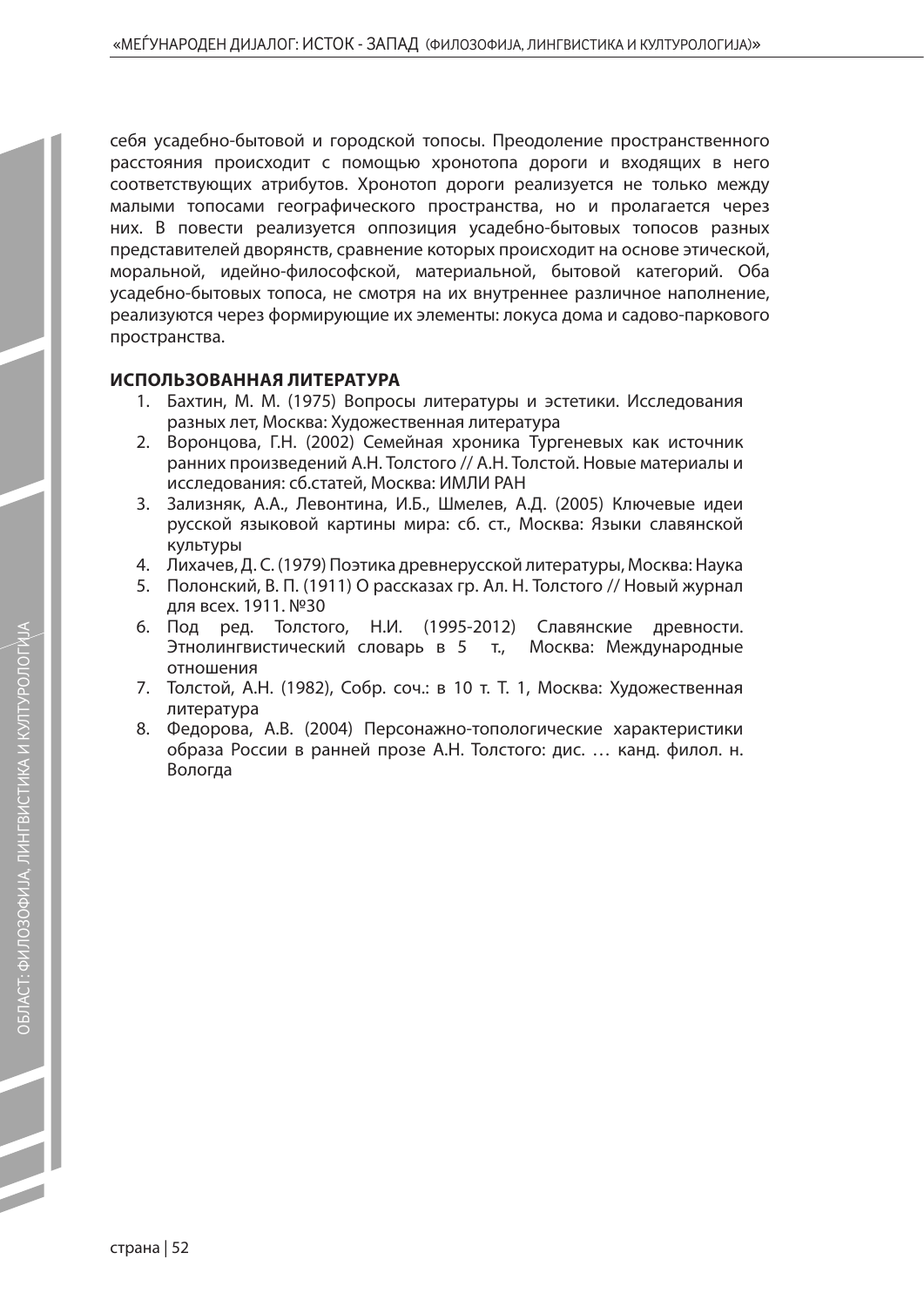821.161.1-1.09 Лермонтов, М.

Галина Буянова (Россия. Тамбов) Тамбовский государственный университет имени Г. Р. Державина, Факультет филологии и журналистики, кафедра русского языка, русской и зарубежной литературы и журналистики e-mail: galina\_buyanova@mail.ru

## СТИХОТВОРЕНИЕ М.Ю. ЛЕРМОНТОВА «СМЕРТЬ ПОЭТА»: ВОСПРИЯТИЕ, ИСТОЛКОВАНИЕ, ОЦЕНКА. К 180-ЛЕТИЮ СОЗДАНИЯ ПРОИЗВЕДЕНИЯ

**Аннотация**: В статье идет речь о том, как стремительно вошел в русскую литературу поэт М.Ю. Лермонтов - автор знаменитого стихотворения "Смерть поэта". День смерти Пушкина - 29 января 1837 года - стал важнейшей исторической датой, возвестившей о том, что у погибшего на дуэли русского гения есть поэтический наследник, бесстрашно защитивший его своим словом. Глубина мысли молодого стихотворца, искренность и сила чувств соединились в лермонтовском произведении, которое произвело огромное впечатление на русское общество той поры и до сегодняшнего времени сохраняет свое общенациональное значение.

**Ключевые слова:** трагический поединок, история стихотворения, воспоминания современников, объяснение Лермонтова, творческая лаборатория поэта, нравственная позиция автора

## "DEATH OF THE POET" BY M.Y.LERMONTOV: PERCEP-TION, INTERPRETATION, ESTIMATION. TO THE 180-TH ANNIVERSARY OF THE POEM

**Abstract:** the article deals with M.Y.Lermontov and the fact that he entered the world of the great Russian Literature extremely quickly. Lermontov is the author of the outstanding "Death of the Poet". The day of Pushkin's death - the 29th ofJanuary 1837 - became one of the most important days. This very date showed all the Russian people that there arose another genius, who became the continuer of Pushkin's literary mission, who supported and defended the fallen poet by his own word. Depth of the young Lermontov's thought, the power and disarming frankness of his feelings all joined in his "Death of the Poet". The poem laid a great impact on he whole of the Russian society of the epoch. This emotional impacts can be seen even nowadays

**Key words:** the tragical affair of honor, the history of the poem, recollections of the contemporaries, Lermontov's explanation, the fundamental moral attitude of the poet

28 января 1837 года, узнав о дуэли Александра Сергеевича Пушкина и Жоржа Дантеса, Михаил Юрьевич Лермонтов написал первые 56 строк стихотворения «Смерть поэта».

7 февраля были написаны заключительные 16 строк. 18 февраля того же года Лермонтов был арестован, а 19 марта выехал из Петербурга в ссылку на Кавказ –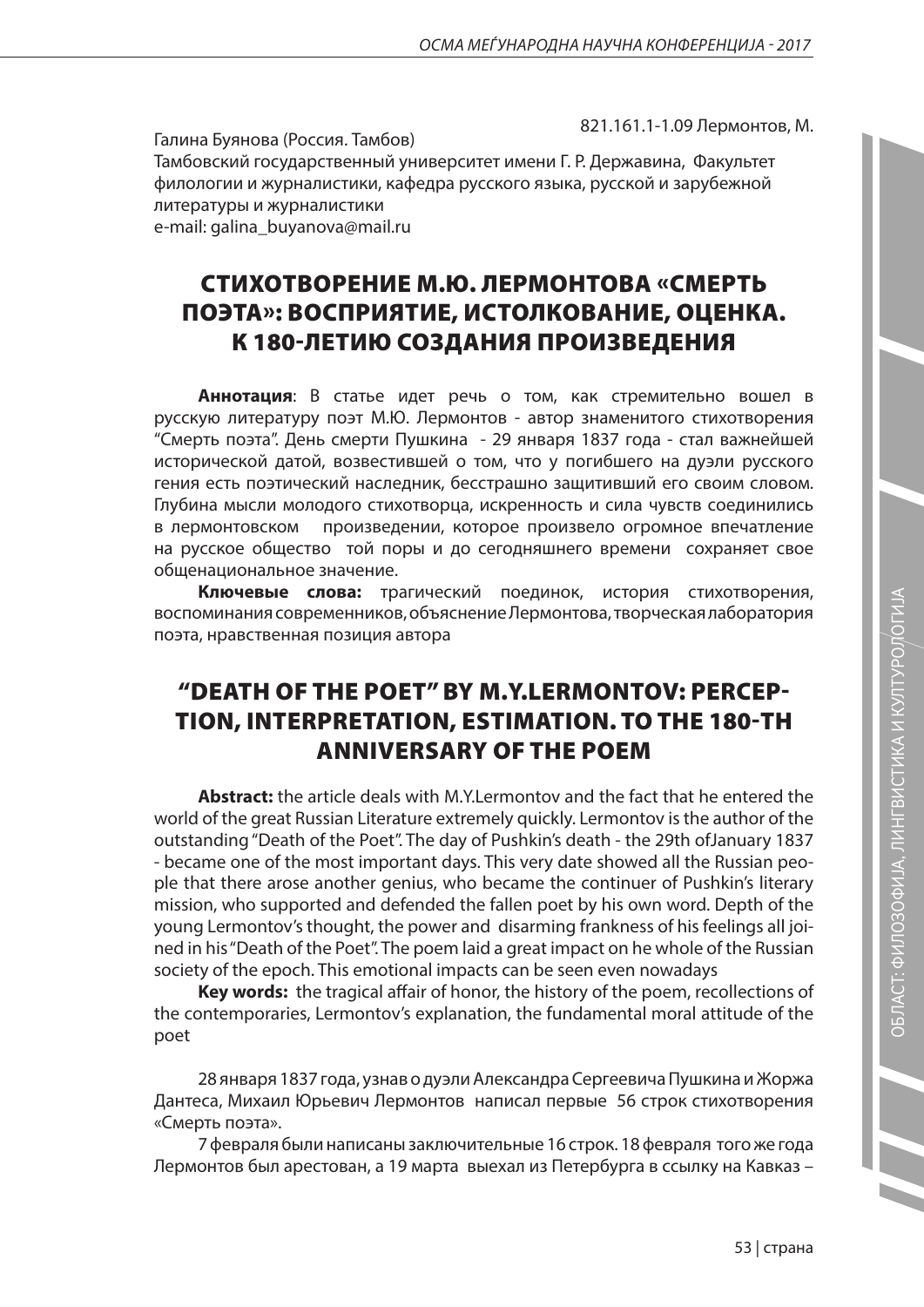такова хронологическая канва событий двух месяцев жизни поэта. Стихотворение на смерть Пушкина - «самое знаменитое и самое значимое»[ Михайлов: 2012: 324] для Лермонтова произведение, «резко и бесповоротно»[Михайлов: 2012: 324] определившее его судьбу. Говоря о поэте Лермонтове в школе и вузе, мы неизменно вспоминаем о начале его поэтической славы, которое связано с трагической гибелью Пушкина. Известно, что лермонтовское стихотворение было впервые напечатано в «Полярной звезде» в Лондоне в 1856 году под заглавием «На смерть Пушкина». В России неполный текст произведения был опубликован в «Библиографических записках» только в 1858 году - воспроизводился по беловому автографу из архива В.Ф. Одоевского (в автографе есть приписка рукою Одоевского: «Стихотворение Лермонтова, которое не могло быть напечатано») [М.Ю. Лермонтов: 2014: 451].

Смерть Пушкина была страшным ударом для его близких, друзей, почитателей таланта, народной России. Сын писателя и историка Н.М. Карамзина А.Н. Карамзин писал родным: «Я получил ваше горестное письмо с убийственным известием, милая, добрая маменька, и до сих пор не могу опомниться. Милый, светлый Пушкин, тебя нет! Я плачу с Россией, плачу с друзьями, плачу с несчастными жертвами ужасного происшествия…» [Мир Пушкина:2007: 213]. Газета «Литературные прибавления в «Русскому инвалиду»» откликнулась знаменитым: «Солнце нашей поэзии закатилось! Пушкин скончался, скончался во цвете лет, в середине своего великого поприща! <…>Пушкин! Наш поэт! Наша радость, наша народная слава!» [Мир Пушкина:2007:154]. «Северная пчела» напиcала сдержанно и горестно: «Сегодня, 29 января. в 3-м часу пополудни литература русская понесла невознаградимую потерю: Александр Сергеевич Пушкин <…> оставил юдольную сию обитель» [Мир Пушкина:2007: 154]. Однако были и другие суждения и отзывы.

«Это ужасно, это страшнее, чем все ужасы модных романов. Пушкин вел себя непростительно, он написал наглые письма Геккерну, не оставя ему возможности избежать дуэли. - С его любовью в сердце стрелять в мужа той, которую он любит, убить его, - согласитесь, что это положение превосходит все, что может подсказать воображение о человеческих страданиях. Его страсть должна быть глубокой, настоящей…» [Мир Пушкина:2007: 176], - пишет императрица Александра Федоровна фрейлине императрицы Марии Федоровны, своей подруге С.А. Бобринской (урожденной графине Самойловой) 28 января 1837 года. 30 января продолжает письмо: «Бедный Жорж, как он должен был страдать, узнав, что его противник испустил последний вздох…» [Мир Пушкина: 2007:176] и вплоть до отъезда Дантеса из России следит за его судьбой: «…суд над Жоржем уже окончен – разжалован – высылается, как простой солдат на Кавказ, но как иностранец отправляется запросто с фельдъегерем до границы, и finis est. – Это все-таки лучшее, что могло с ним случиться, и вот он за границей, избавленный от всякого другого наказания» [Мир Пушкина:2007: 177]. Как трогательно светские дамы сожалеют о Жорже Дантесе – вовсе не вспоминая о том, что у убитого поэта осталась жена, которую некому защитить, и четверо детей! Младшей дочери, Наталии Александровне Пушкиной, – всего полгода…

Отравлены его последние мгновенья

Коварным шепотом насмешливых невежд… [Лермонтов: 2000: 61], пишет в «Смерти поэта» Лермонтов, напряженно подбирая для характеристики участников светских сплетен словесные формулы: «презрительных невежд»,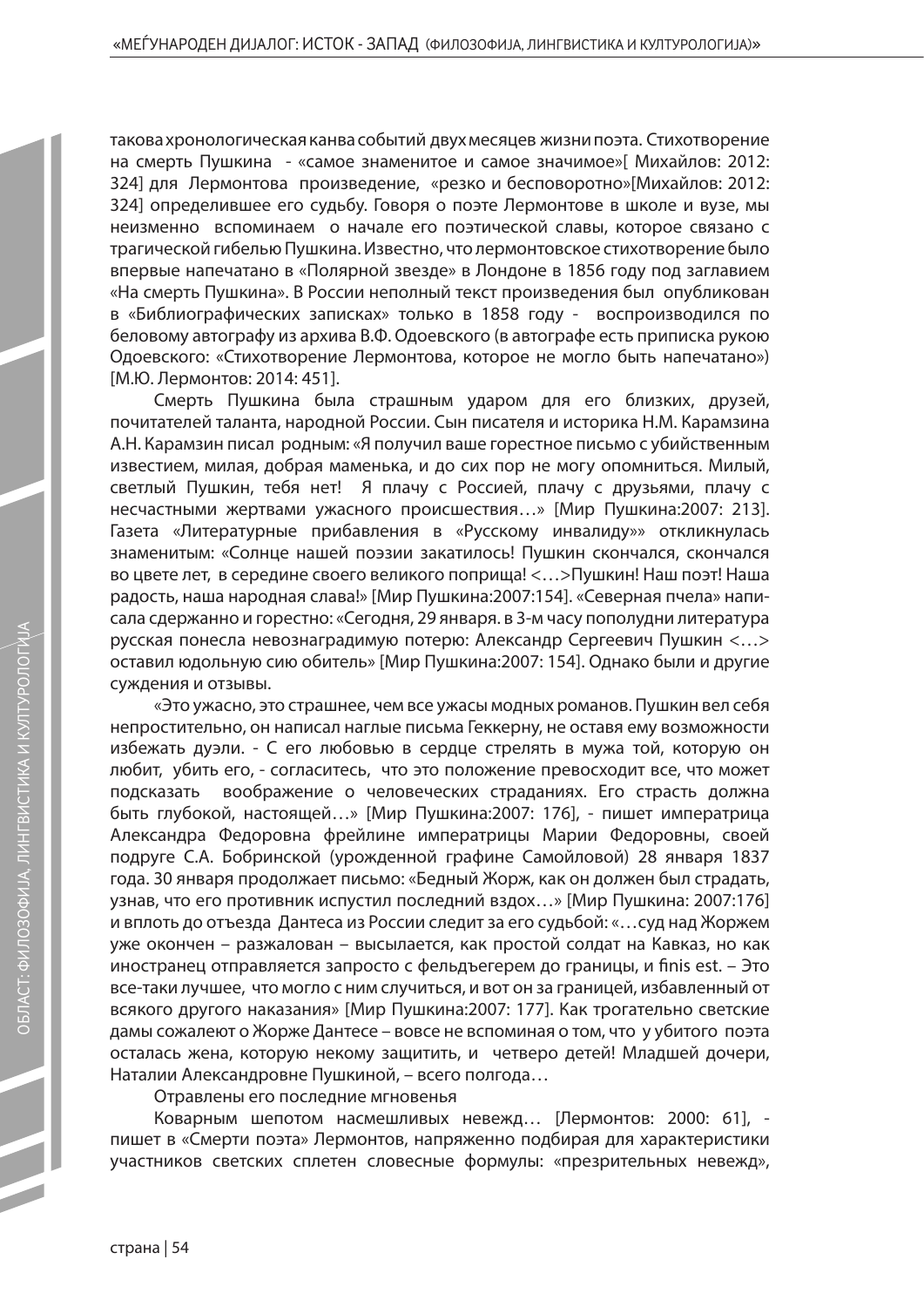«бесчувственных невежд» - и останавливливается на варианте «насмешливых невежд» [Лермонтов: 2000: 278]. Поэт удивительно точен и проницателен: светская толпа стремилась посмеяться над гением, позлословить, задеть дурной сплетней Наталию Николаевну, зная, как дорожит Пушкин своим достоинством, добрым именем жены и покоем своего семейства…

Основоположник раннего славянофильства, поэт и философ А.С. Хомяков делится петербургской новостью с поэтом «радости и хмеля» Н.М. Языковым: «Пушкин стрелялся с каким-то Дантесом, побочным сыном голландского короля. Говорят, что оба ранены тяжело, а Пушкин, кажется, смертельно. Жалкая репетиция Онегина и Ленского, жалкий и слишком ранний конец. причины к дуэли порядочной не было…» [Мир Пушкина: 2007: 206]. В переписке двух светских дам - А.П. Дурново и С.Г. Волконской - читаем:.

«Все были тягостно заняты в эти последние дни дуэлью Пушкина со своим зятем Экерном, бывшим Дантесом. Последний легко ранен в руку, но Пушкин умер вчера после 47 часов страданий. Зачинщиком был он. Ссора длилась долго, и история ее очень сложная» [Мир Пушкина: 2000: 182]. Император Николай I заметит в письме к светлейшему князю, фельмаршалу И.Ф. Паскевичу: «Одна трагическая смерть Пушкина занимает публику и служит пищей разным глупым толкам. Он умер от раны за дерзкую и глупую картель, им же писанную, но слава Богу, умер христианином» [Мир Пушкина: 2000: 178].

Эти и десятки других фрагментов писем и воспоминаний современников трагических событий января 1837 года красноречиво свидетельствуют об одном: далеко не все представляли себе подробности преддуэльной и дуэльной истории, глубину и тяжесть душевных переживаний Пушкина и его жены, Наталии Николаевны. Многим дуэльная история Пушкина и Дантеса представлялась пародией на собственно пушкинские литературные ситуации, и лишь избранные знали о том, что происходило в семье поэта в течение последних месяцев 1836 – в январе 1837 года.

Одно из самых искренних и скорбных сожалений о смерти поэта принадлежит лицейскому товарищу Пушкина, Ф.Ф. Матюшкину, который 14 февраля 1837 года пишет из Севастополя их однокашнику, лицеисту пушкинского выпуска М..Л.Яковлеву: «Пушкин убит! Как ты это допустил? У какого подлеца поднялась на него рука? Яковлев, Яковлев! Как мог ты это допустить? Наш круг редеет…» [Мир Пушкина: 2000: 210]. И наконец – главное: возмутившую петербургский свет правду о происшедшем сказал корнет лейб-гвардии Гусарского полка, молодой поэт Михаил Лермонтов.

По словам В.П. Бурнашева, больной Лермонтов узнал о последних днях жизни Пушкина от доктора Арендта: «Бабушка испугалась, доктор признал расстройство нервов и прописал усиленную дозу валерианы: заехал друг всего Петербурга добрейший Николай Федорович Арендт и, не прописывая никаких лекарств, вполне успокоил нашего капризного больного своей беседою, рассказав ему всю печальную эпопею тех двух с половиной суток… Он все, все, все, что только происходило в эти дни, час в час, минута в минуту, рассказал нам, передав самые заветные слова Пушкина. Наш друг (речь идет о Лермонтове – Г.Б.) еще больше возлюбил своего кумира после этого откровенного сообщения, обильно и безыскусственно вылившегося из доброй души Николая Федоровича, не умевшего сдержать своих слов» [М.Ю. Лермонтов в воспоминаниях…:1989: 222].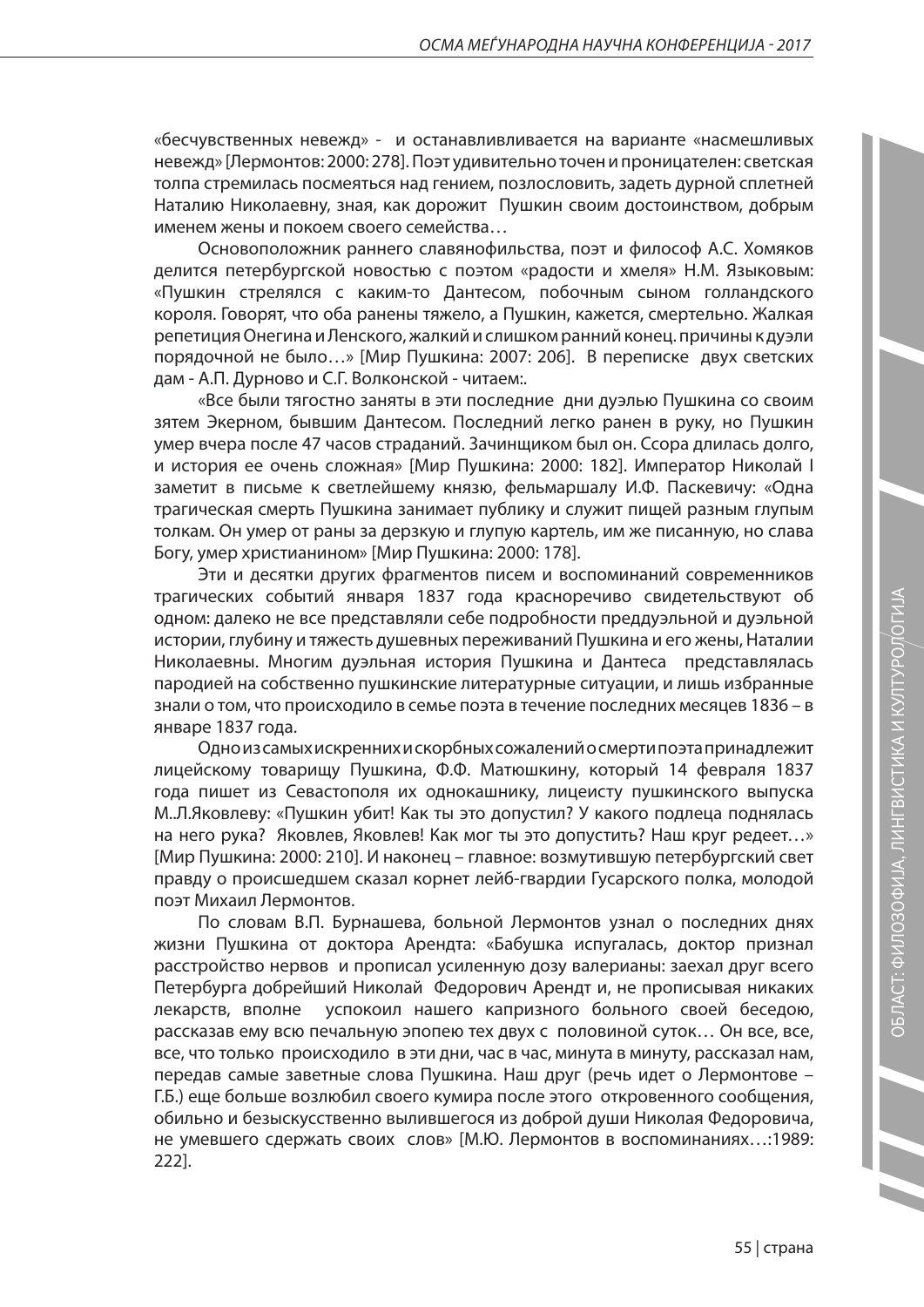О чем же рассказал доктор Арендт Лермонтову? Может быть, о том, как мужественно Пушкин переносил боль: «Вообще с начала до конца своих страданий (кроме двух или трех часов первой ночи, в которую они превзошли всякую меру человеческого терпения) он был удивительно тверд. «Я был в тридцати сражениях, - говорил доктор Арендт, - я видел много умирающих, но мало видел подобного» [Мир Пушкина: 2007:244]. Может быть, о том, что в последние часы жизни Пушкин как будто сделался иной; «…буря, которая за несколько часов волновала его душу яростною страстью, исчезла, не оставив на нем никакого следа; ни слова, ниже воспоминания о поединке. Однажды только, когда Данзас упомянул о Геккерне, он сказал: «Не мстить за меня! Я все простил» [Мир Пушкина: 2007: 244].

А может быть, то, о чем вспоминал впоследствии П.А. Вяземский: «Еще сказал и повторил несколько раз Арендт замечательное и прекрасное, утешительное слово об этом несчастном приключении: «Для Пушкина жаль, что он не был убит на месте, потому что мучения его невыразимы; но для чести его жены это счастье, что он остался жив. Никому из нас, видя его, нельзя сомневаться в невинности ее и в любви, которую Пушкин к ней сохранил» [Мир Пушкина: 2007:226].

Стихи, написанные Лермонтовым «по горячим следам» события, вызвали восхищение у одной части петербургского общества, бурю негодования и ненависть – у другой. 22-летний поэт понял, почувствовал сердцем правду происшедшего прежде всего потому, что был необычайно умен и проницателен. Это признавали даже недоброжелатели и враги. Н.С. Мартынов, убийца Лермонтова, в своих «Отрывках из автобиографических записок», вспоминая о времени учебы в Школе гвардейских подпрапорщиков и кавалерийских юнкеров и своих товарищах, писал о юнкере Михаиле Лермонтове: «Умственное развитие его было настолько выше других товарищей, что и параллели между ними провести невозможно. Он поступил в Школу уже человеком, много читал, много передумал; тогда как другие еще вглядывались в жизнь, он уже изучил ее со всех сторон. Годами он был не старше других, но опытом и воззрением на людей далеко оставлял их за собой» [М.Ю. Лермонтов в воспоминаниях…: 1989: 491].

Душу Лермонтова волновали гнев и скорбь, презрение и восхищение. Две поэтические интонации – обличительная по отношению к гонителям поэта и Дантесу и лирическая, проникновенная, выражающая отношение Лермонтова к Пушкину, дивному гению поэзии, - слились в «Смерти поэта», образовав удивительное целое.

Многочисленные антитезы: «свободный, смелый дар» поэта и «завистливый и душный» свет, «вольное сердце». «пламенные страсти» и «ничтожные клеветники», «мирные неги», «простодушная дружба» и «ложные слова и ласки», «гордая голова» и «позор мелочных обид», «славное чело» и «иглы тайные» с «терновым венцом» - красноречиво свидетельствуют об остроте конфиликта между Пушкиным и светским окружением и иллюстрируют самую суть светского невежества: оно насмехается над высокими умами и благородными душами, почитает их за ничто, кичится перед ними, видя в этом своё превосходство, хоть и мнимое...

Из 72 строк стихотворения только 13 относятся к Дантесу – и это не случайно. У Пушкина было много откровенных недругов, сильных и влиятельных - таких, как граф К.В. Нессельроде, министр иностранных дел, предпоследний канцлер Российской империи, граф С.С. Уваров, министр народного просвещения (когда-то участник дружеского литературного общества «Арзамас»), попечитель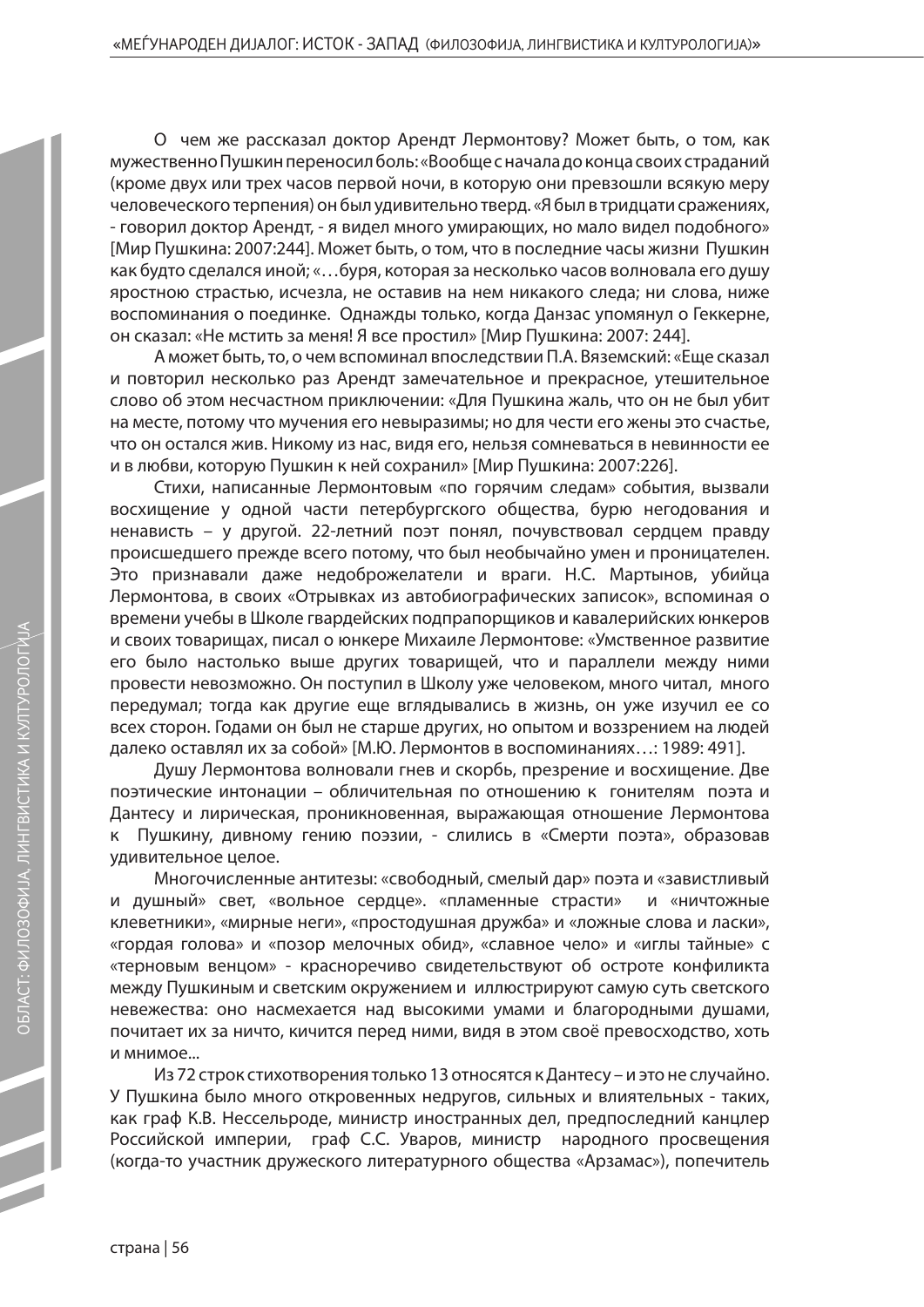столичного учебного округа князь М.А. Дондуков-Корсаков и целый ряд других лиц. Но более многочисленной была вторая категория людей - «они вроде бы и не питали к Пушкину личной вражды, но и не скрывали неприязненного отношения к нему как к чуждому явлению к своей среде» [Лунин:1997:290]. Эти люди не думали о поэтическом даре Пушкина и его роли в русской и мировой литературе, злословили о Пушкине, Наталии Николаевне и Дантесе и ждали разрешения обычной светской «истории». Дантес - «Подобный сотням беглецов,/ На ловлю счастья и чинов/Заброшен к нам по воле рока» [Лермонтов:2000:61] - стал всего лишь оружием в руках первых.

Известно, что последние 16 строк стихотворения, начинающиеся строкой «А вы, надменные потомки….», были написаны Лермонтовым чуть позже основного текста стихотворения и не сразу стали известны шефу жандармов и главному начальника III отделения Собственной Его Императорского Величества канцелярии А.Х. Бенкендорфу и императору Николаю I. Литератор и журналист В.П. Бурнашев (а вслед за ним и биограф Лермонтова П.А. Висковатов) рассказывал, что о заключительных 16 стихах Бенкендорф узнал на светском рауте (вероятно, у графини Д.Ф. Фикельмон) от графини А.М. Хитрово, характеризовавшей их как стихи, оскорбительные для всей аристократии. На следующий день Бенкендорф сообщил об этих стихах Николаю I, который до того успел получить их анонимную копию с надписью «Воззвание к революции». Так или иначе, но стихи эти стали известны при дворе и вызвали гнев [Лермонтов:2000: 281].

Предвидя беду, Лермонтов обратился к камергеру российского императорского двора, поэту и драматургу А.Н. Муравьеву, прося его заступничества перед управляющим III отделением А.Н. Мордвиновым. Обратимся к воспоминаниям А.Н. Муравьева с единственной целью – восстановить процесс распространения списков лермонтовского стихотворения. «Поздно вечером приехал ко мне Лермонтов и с одушевлением прочел свои стихи, которые мне очень понравились. Я не нашел в них ничего особенно резкого, потому что не слышал последнего четверостишия, которое возбудило бурю против поэта. Стихи сии ходили в двух списках по городу: одни с прибавлением, а другие без него, и даже говорили, что прибавление было сделано другим поэтом, но что Лермонтов благородно принял это на себя. Он просил меня поговорить в его пользу Мордвинову, и на другой день я поехал к моему родичу, - повествует А.Н. Муравьев и продолжает. - Мордвинов был очень занят и не в духе. «Ты всегда с старыми вестями, – сказал он, – я давно читал эти стихи графу Бенкендорфу, и мы не нашли в них ничего предосудительного». Обрадованный такой вестью, я поспешил к Лермонтову, чтобы его успокоить, и, не застав дома, написал ему от слова до слова то, что сказал мне Мордвинов. Когда же возвратился домой, нашел у себя его записку, в которой он опять просил моего заступления…

Каково же было мое изумление вечером, когда флигель-адъютант Столыпин сообщил мне, что Лермонтов уже под арестом. Случилось мне на другой день обедать у Мордвинова; за столом потребовали его к Бенкендорфу; через час он возвратился и, с крайним раздражением, сказал мне: «Что ты на нас выдумал! Ты сам будешь отвечать за свою записку!». Оказалось, что когда Лермонтов был взят под арест, генерал Веймарн, исполнявший должность гр. Бенкендорфа за его болезнью, поехал опечатать бумаги поэта и между ними нашел мою записку. При тогдашней строгости это могло дурно для меня кончиться; но меня выручил из беды бывший начальник штаба жандармского корпуса генерал Дубельт.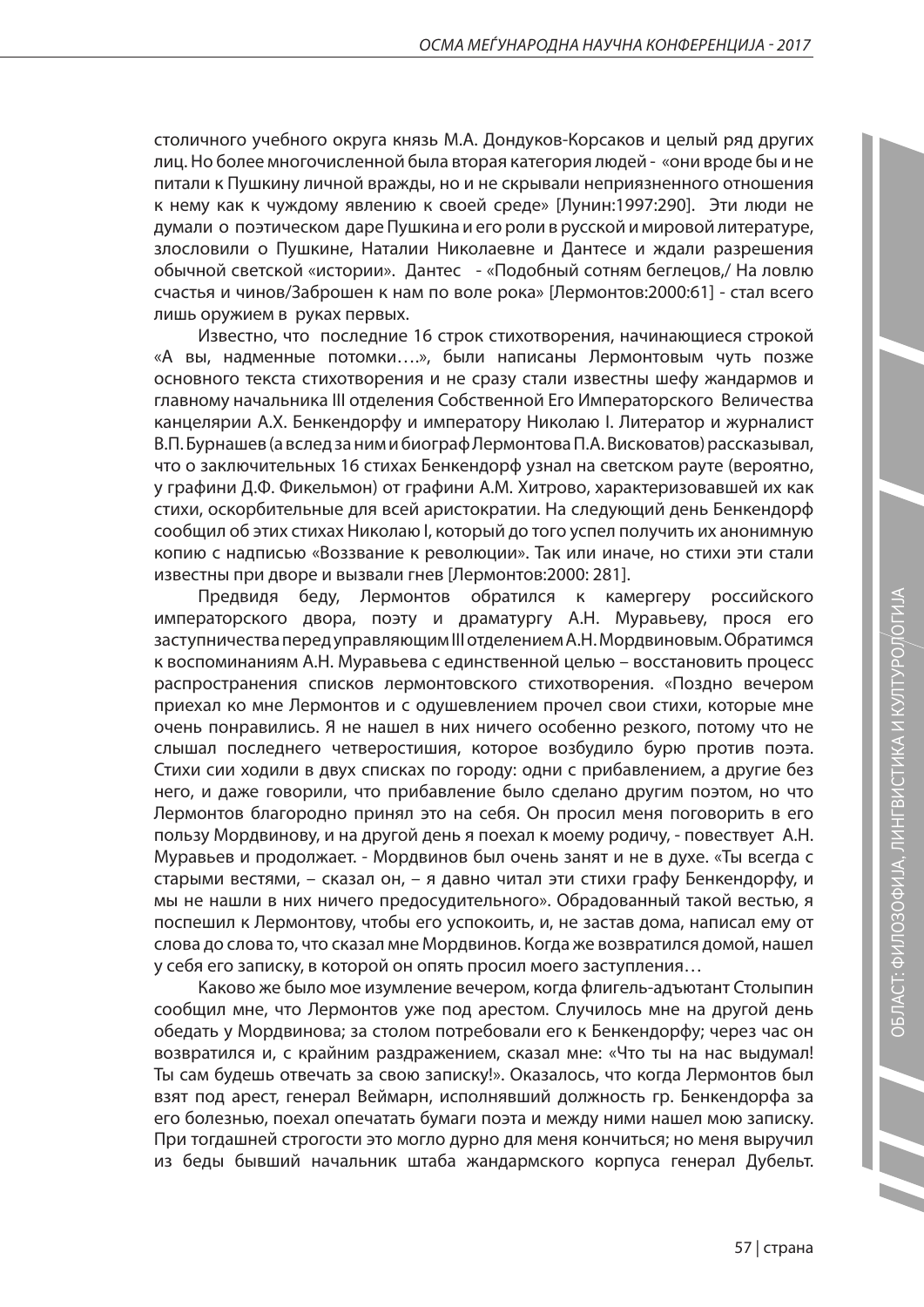Когда Веймарн показал ему мою записку, уже пришитую к делу, Дубельт очень спокойно у него спросил: что он думает о стихах Лермонтова без конечно-го к ним прибавления? Тот отвечал, что в четырех последних стихах и заключается весь яд. "А если Муравьев их не читал, точно так же как и Мордвинов, который ввел его в такой промах?" – возразил Дубельт. Веймарн одумался и оторвал мою записку от дела. Это меня спасло, иначе я совершенно невинным образом попался бы в историю Лермонтова» [Лермонтов: 2000: 279-282].

Именно последние 16 строк стихотворения Бенкедорф назвал «бесстыдным вольнодумством, более чем преступленым» [Захаров:2003:227], а император наложил резолюцию: «Приятные стихи, нечего сказать; я послал Веймарна в Царское Село осмотреть бумаги Лермонтова и, буде обнаружатся еще другие подозрительные, наложить на них арест. Пока что я велел старшему медику гвардейского корпуса посетить этого молодого человека и удостовериться, не помешан ли он; а затем мы поступим с ним согласно закону» [Захаров: 2003: 227].

Лермонтов в своем объяснении по делу о непозволительных стихах писал: «Когда я написал стихи мои на смерть Пушкина (что, к несчастию, я сделал слишком скоро), то один мой хороший приятель, Раевский, слышавший, как и я, многие неправильные обвинения и, по необдуманности, не видя в стихах моих противного законам, просил у меня их списать; вероятно, он показал их, как новость, другому, – и таким образом они разошлись. Я еще не выезжал, и потому не мог вскоре узнать впечатления, произведенного ими, не мог вовремя их возвратить назад и сжечь. Сам я их никому больше не давал, но отрекаться от них, хотя постиг свою необдуманность, я не мог: правда всегда была моей святыней и теперь, принося на суд свою повинную голову, я с твердостью прибегаю к ней, как единственной защитнице благо¬родного человека перед лицом царя и лицом Божьим» [Лермонтов: 2000: 284] (выделено мною – Г.Б.). Лермонтов не мог отказаться от правды, сказанной в «Смерти поэта» - он назвал «убийцей» того, кто выстрелил в Пушкина, и «палачами» тех, кто в ожидании развязки толпился у царского трона.

Основному тексту стихотворения предшествует эпиграф:

Отмщенья, государь, отмщенья! Паду к ногам твоим: Будь справедлив и накажи убийцу, Чтоб казнь его в позднейшие века Твой правый суд потомству возвестила, Чтоб видели злодеи в ней пример [Лермонтов:2000:60],

свидетельствующий о том, что Лермонтов надеялся на справедливый приговор убийце.

«…Есть основания думать, что довести до III отделения полный текст с эпиграфом стремился сам Лермонтов. Упоминание о троне, окруженном жадной толпой палачей свободы, напоминание о грядущей расплате касались не только придворных сановников, но и самого императора. Эпиграф должен был смягчить смысл последней строфы: ведь если поэт обращается к императору с просьбой о наказании убийцы, следовательно, Николаю незачем воспринимать стихотворение по своему адресу. В то же время среди широкой публики стихотворение ходило без эпиграфа. На основании изложенных соображений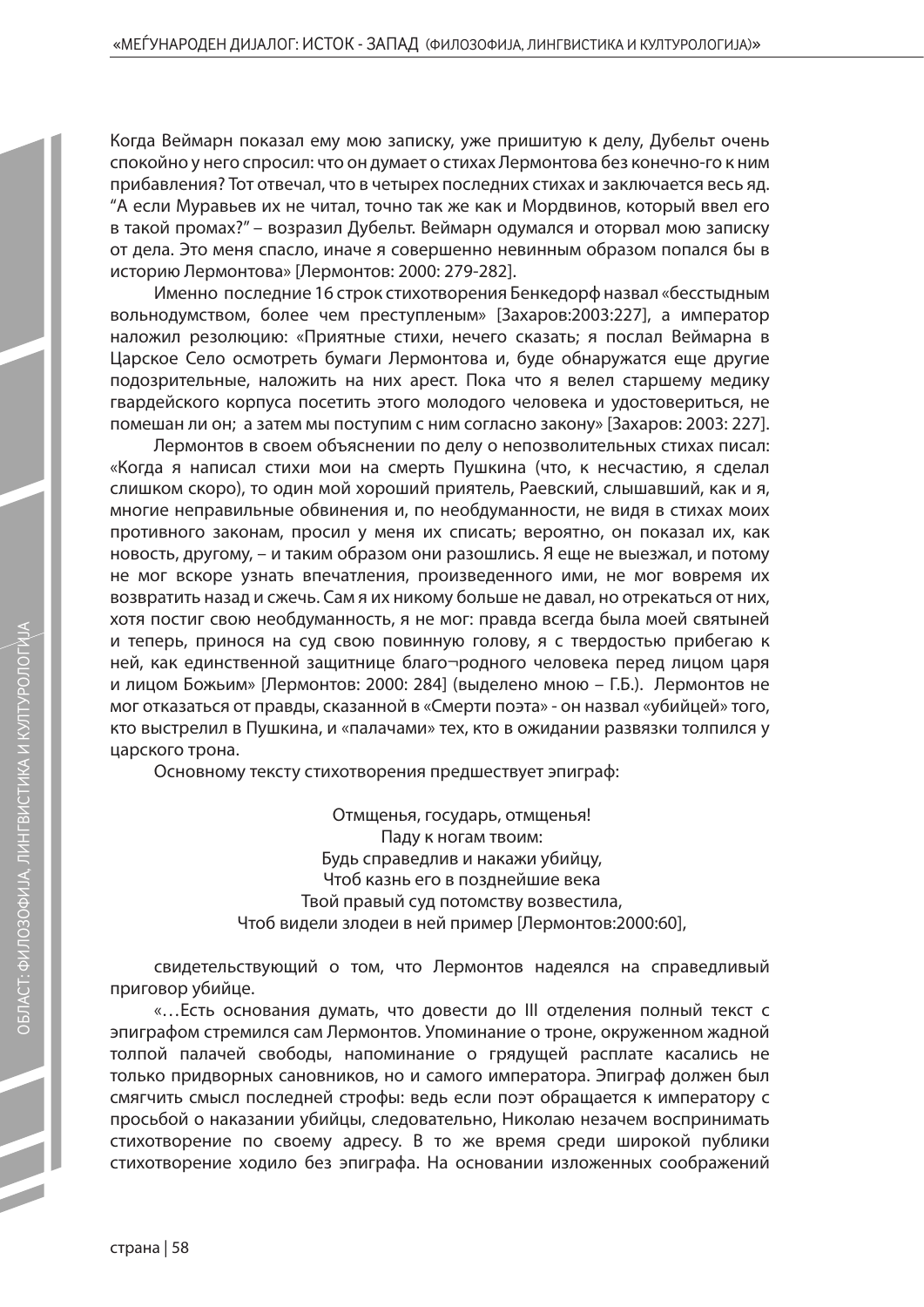в последних изданиях Лермонтова эпиграф перед текстом стихотворения не воспроизводился» [Лермонтов:1964:377], - читаем в примечаниях известного лермонтоведа И.Л. Андроникова к тексту «Смерти поэта».

В. А. Архипов, автор одного из лучших исследований лирики Лермонтова своего времени (Архипов В.А. Поэзия познания и действительности. М., 1965), продолжил размышления об эпиграфе: «…Нельзя не признать огромной роли эпиграфа, который помог идее пробиться на свет, выйти из тайников чувств… Эпиграфом прояснилась идея, были произнесены слова: «Отмщенье!» Правый суд над убийцей! Казнь убийце! В пример всем злодеям!». Этот эпиграф прокладывал дорогу знаменитой концовке, к которой он ближе всего <…> Ведь эпиграф только по форме был мольбой о царской милости! По существу же требования и по пафосу его – это ультиматум…» [Архипов:1965: 270].

Смеем полагать, молодой поэт искренне надеялся на справедливое участие императора. Император Николай I проявил сострадание к семье Пушкина, но Дантес был помилован. «Суд над Дантесом закончен, его разжаловали в солдаты, выслали до границы под конвоем, а затем в Тильзите ему вручат паспорт - и все кончено: для России он более не существует» [Мир Пушкина:2007:222], - так писала С.Н. Карамзина А.Н. Карамзину.

Жорж Шарль Дантес, проживший 83 года, после отъезда из России занимался политикой, был связан с русским посольством в Париже, являясь его осведомителем. Он стал сенатором Франции и даже, по рассказу его внука, Луи Метмана, «был вполне доволен своей судьбой <…> и не раз говорил, что только вынужденному из-за дуэли отъезду из России он обязан своей блестящей политической карьерой, что, не будь этого несчастного поединка, его ждало незавидное будущее командира полка где-нибудь в русской провинции с большой семьёй и недостаточными средствами» [Раевский:1978: 288].

Но в России его знают только как убийцу Пушкина. И даже время не способно стереть из русской памяти лермонтовских строк: «И вы не смоете всей вашей черной кровью/Поэта праведную кровь!» [Лермонтов: 2000: 62].

#### **ЛИТЕРАТУРА**

- 1. Андроников И.Л. Примечания //Лермонтов М.Ю. Собр. соч.:В 4-х т. М., 1964. Т.1.
- 2. Архипов В. М.Ю. Лермонтов. Поэзия познания и действия. М., 1965.
- 3. Захаров В.А. Летопись жизни и творчества М.Ю. Лермонтова. М., 2003.
- 4. Лермонтов М.Ю. Полн. собр. соч.: В 10-ти т. Т.2. Стихотворения 1832- 1841. М., 2000.
- 5. Лунин А.А. М. И доброе, и мудрое перо. Этюды о Пушкине. Калининград, 1997.
- 6. М.Ю. Лермонтов в воспоминаниях современников. М., 1989.
- 7. М.Ю. Лермонтов. Энциклопедический словарь. М., 2014.
- 8. Мир Пушкина. Т.5. Последняя дуэль (Серия «Александр Пушкин. Жизнеописание в документах»). СПб., 2007.
- 9. Михайлов В.Ф. Лермонтов. Один меж небом и землей. М., 2012.
- 10. Раевский Н.А. Избранное. М., 1978.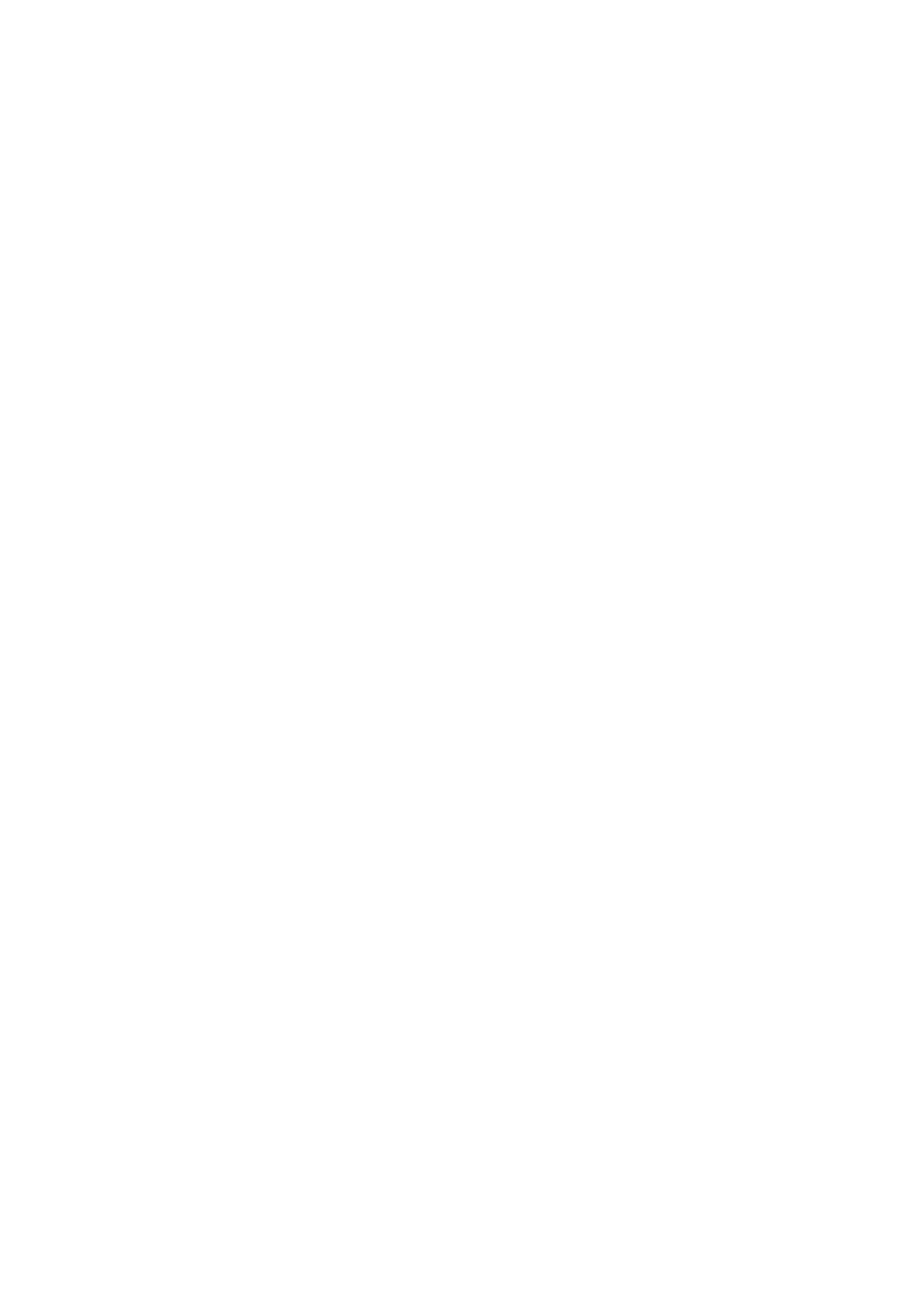27-9

Byrski Ł. Jagiellonian University in Kraków e-mail: byrskister@gmail.com

### CREATIVE POWER AND DIVINE ORIGINS OF WRITING IN THE JUDEO-CHRISTIAN LITERATURE FROM THE COMPARATIVE PERSPECTIVE

**Abstract:** In many ancient civilizations existed belief that writing system had some extraordinary beginning. It was either invented by some important hero often inspired by the deity or simply it was given by particular god. This paper follow sources in the Judeo-Christian tradition mentioning writing, its creation and creative power as seen from these holy scriptures and giving some comparison with other ancient cultures as well.

**Keywords**: Bible, writing, Babylonian Talmud, Judaism, Sefer Yezirah, ancient Egypt

### STWÓRCZA MOC I BOSKIE POCHODZENIE PISMA W LITERATURZE JUDEO-CHRZEŚCIJAŃSKIEJ W PERSPEKTYWIE PORÓWNAWCZEJ

**Abstrakt:** W wielu starożytnych cywilizacjach istniała wiara, iż system pisma miał jakiś nadzwyczajny początek. Został albo wynaleziony przez ważnego bohatera, często inspirowanego przez bóstwo albo po prostu został podarowany przez konkretnego boga. Ten artykuł stanowi przegląd źródeł z tradycji judeo-chrześcijańskiej wzmiankujących pismo, jego stworzenie oraz stwórczą moc widziane poprzez owe święte pisma oraz ukazujące porównanie z innymi starożytnymi kulturami.

**Słowa kluczowe**: Biblia, pismo, Babiloński Talmud, Judaizm, Sefer Jecira, starożytny Egipt

To discuss the subject of the creative function of script in Jewish tradition firstly there is a need to set it in the wider Middle Eastern context. The idea of the creative power of characters or letters of the script could have been present in ancient Mesopotamia at as some point of time - as was suggested by S.N. Kramer (Your [Enlil's] word - it is plants, your word - it is grain,/ Your word is the floodwater, the life of all the lands<sup>1</sup>), but it was definitely the case in ancient Egypt as early as the inscription of the so called "Memphite Theology" on pharaoh's Shabaka stela. The stela itself known also as "Shabaka Stone" was made during the reign of king Shabaka Neferkare of the 25th "Nubian" dynasty (721-707/706 B.C.), but its contents are believed by the most of scholars to be around two thousand years older than the monument.<sup>2</sup> The inscription also starts with the statement that it is a copy of the older "work of the ancestors which was

<sup>1</sup> S.N. Kramer [in] J. Pritchard (ed.), Ancient Near Eastern Texts Relating to the Old Testament, Princeton 1969, p. 575, cited by W.M. Senner, Theories and Myths on the Origins of Writing: A Historical Overview [in:] W.M. Senner (ed.), The Origins of Writing, Nebraska 1989, p. 10.

<sup>2</sup> cf. J.B. Pritchard (ed.), The Ancient Near East: An Anthology of Texts and Pictures, New Jersey 2011, p. 1;

cf. J. Lipińska, M. Marciniak, Mitologia starożytnego Egiptu, Warszawa 1986, p. 30-31.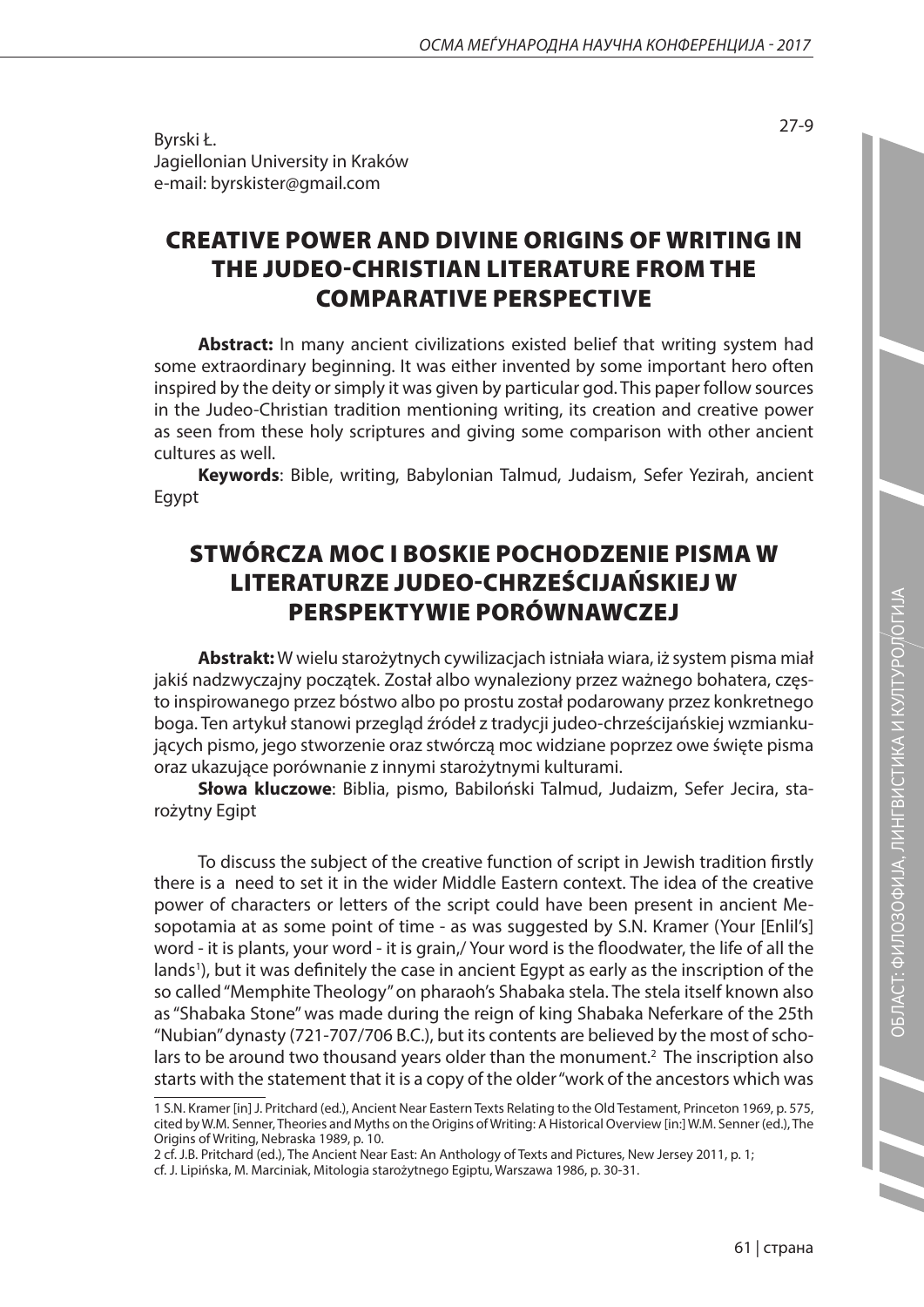#### worm-eaten".<sup>3</sup>

*There came into being as the heart and there came into being as the tongue (something) in the form of Atum. The mighty Great One is Ptah, who transmitted [life to all gods], as well as (to) their ka's, through this heart, by which Horus became Ptah, and through this tongue, by which Thoth became Ptah.*

*(Thus) it happened that the heart and tongue gained control over [every] (other) member of the body, by teaching that he is in every body and in every mouth of all gods, all men, [all] cattle, all creeping things, and (everything) that lives, by thinking and commanding everything that he wishes.*

*His Ennead is before him in (the form of) teeth and lips. That is (the equivalent of) the semen and hands of Atum. Whereas the Ennead of Atum came into being by his semen and his fingers, the Ennead (of Ptah), however, is the teeth and lips in this mouth, which pronounced the name of everything, from which Shu and Tefnut came forth, and which was the fashioner of the Ennead.4*

"Memphite Theology" sets god Ptah in the central role during the creation of the world. The most important for this topic is however the fact that gods: Horus and Thot are representing the creative power of Ptah – his heart (thought) and tongue (words) respectively. Thus everything to exist had to be thought and than said by the creator god.5 Not far from this idea are the words from the beginning of the Book of Genesis: And God said, Let there be light [yhī 'ōwr]: [yəhī 'ōwr]: and there was light.<sup>6</sup> Also prominent is the fact that in the Bible all of creatures had to be named to be alive:

*And out of the ground the Lord God formed every beast of the field, and every fowl of the air; and brought them unto Adam to see what he would call them: and whatsoever Adam called every living creature, that was the name thereof. And Adam gave names to all cattle, and to the fowl of the air, and to every* 

*beast of the field; but for Adam there was not found an help meet for him. 7*

For the ancient societies it was natural not to differentiate between spoken and written form of communication according to A. Borst.<sup>8</sup> It is however visible in the Old Testament that the words for 'writing' appear for the first time in the Book of Exodus. It was used in two situations. First time when the God give to Moses two tablets of testimony in Exodus 31.18: And he gave unto Moses, when he had made an end of communing with him upon mount Sinai, two tables of testimony, tables of stone, written with the finger of God.<sup>9</sup> It is also repeated in Exodus 32.15-16 that those tablets were written with 'script of God': And Moses turned, and went down from the mount, and the two tables of the testimony were in his hand: the tables were written on both their sides; on the one side and on the other were they written.

And the tables were the work of God, and the writing was the writing of God, graven upon the tables. 10 The second time it is mentioned after Moses destroyed the first tables (Exodus 32.19): And the Lord said unto Moses, Write thou these words: for after the tenor of these words I have made a covenant with thee and with Israel.

4 J.B. Pritchard (ed.), op.cit., p. 1.

9 Exodus 31.18 (King James Version).

<sup>3</sup> M. Lichtheim, Ancient Egyptian Literature, Vol. 1: The Old Kingdom, Berkeley 1973, p. 52;

Full text of the Shabaka Stone can be found online here: http://www.reshafim.org.il/ad/egypt/texts/shabaka\_stone.htm [accessed: 19.03.2017].

<sup>5</sup> cf. Ł. Byrski, Dusza uwieczniona w kamieniu – znaczenie imienia w wierzeniach staroegipskich, "Maska. Magazyn antropologiczno-społeczno-kulturowy", nr 16/2012, p. 19-20.

<sup>6</sup> Genesis 1.3 (King James Version).

<sup>7</sup> Genesis 2.19-20 (King James Version).

<sup>8</sup> A. Borst, Der Turmbau von Babel: Geschichte der Meinungen über Ursprung und Vielfalt der Sprachen und Völker, Stuttgart 1963, vol. 4, p. 2004-2047, cited by W.M. Senner, op.cit., p. 11.

<sup>10</sup> Exodus 32.15-16 (King James Version).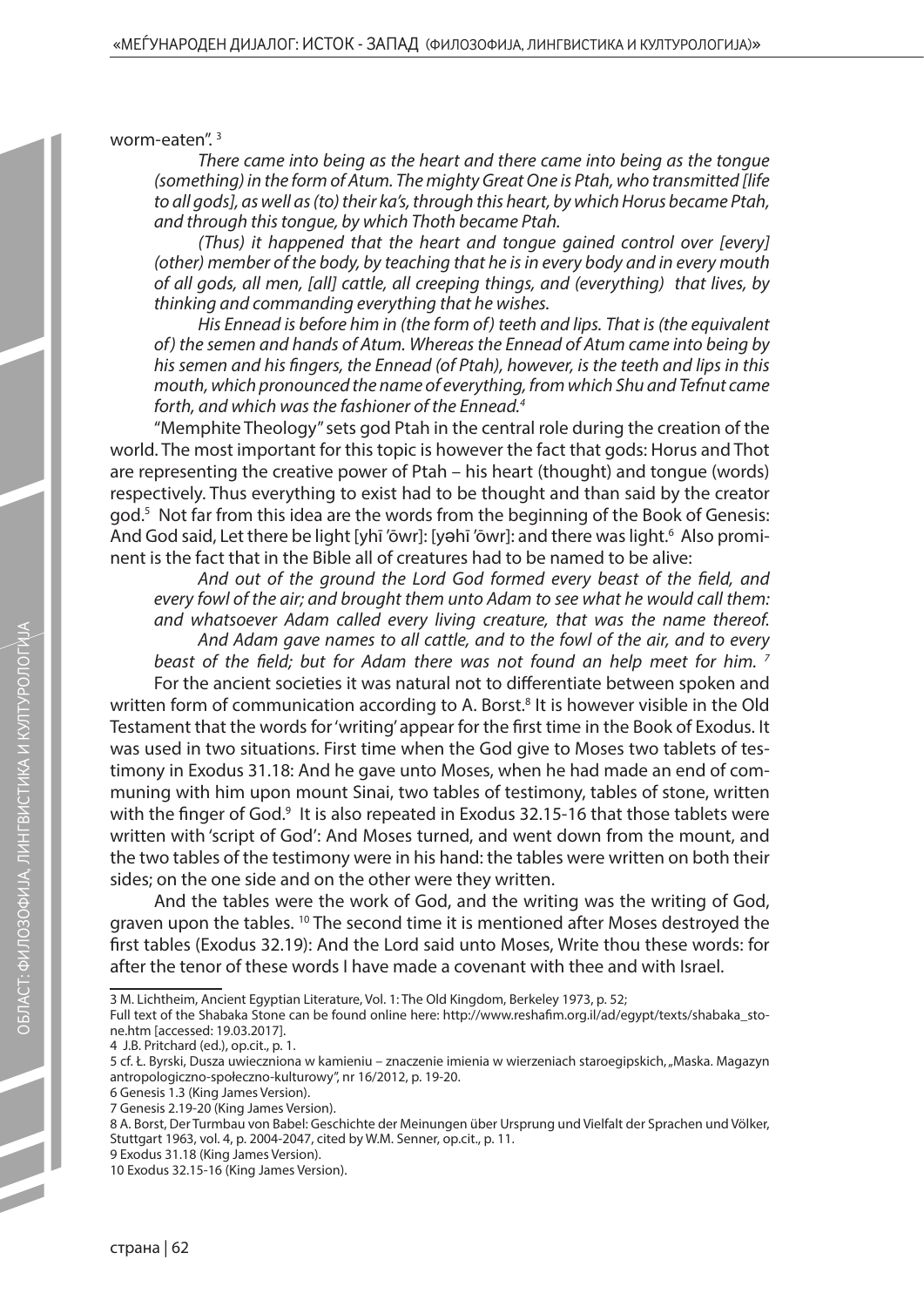And he was there with the Lord forty days and forty nights; he did neither eat bread, nor drink water. And he wrote upon the tables the words of the covenant, the ten commandments.11 It was claimed that in this second case there is evidence that Moses himself created the writing system for Hebrews. This claim stay however in contradiction with the previous statement - when God created the first tables.12 In the pseudepigraphic "Book of Jubilees" - written c. 135-105 B.C.E. and known also under the name "The Little Genesis" (Leptogenesis) - it is suggested that Enoch was the first man, who knew how to write: And he was the first among men that are born on earth who learnt writing and knowledge and wisdom and who wrote down the signs of heaven according to the order of their months in a book, that men might know the seasons of the years according to the order of their separate months. 13

There is also an interpretation that the use of word 'mark' already suggests some written sign.<sup>14</sup> First time the 'mark' is mentioned in Genesis: And the Lord said unto him, Therefore whosoever slayeth Cain, vengeance shall be taken on him sevenfold. And the Lord set a mark [ōwt ] upon Cain, lest any finding him should kill him.<sup>15</sup> Another example can be found in the Book of Ezekiel: And the Lord said unto him, Go through the midst of the city, through the midst of Jerusalem, and set a mark [tav] upon the foreheads of the men that sigh and that cry for all the abominations that be done in the midst thereof.16 This time the word for 'mark' is TAV, which is the name for the letter with the sound 't' in early variants of western Semitic alphabet and it is in the form of a simple cross. 17 It may resemble two sticks crossed for marking some place and is similar to one of the Egyptian hieroglyphs.<sup>18</sup> It could meant either: 'mark', 'sign', 'signature' or 'identification'. 19

In the Book of Psalms one can found information that: By the word of the Lord were the heavens made; and all the host of them by the breath of his mouth.<sup>20</sup> This statement reappears again in the Mishna tractate Berachoth: Bezalel knew how to combine the letters by which the heavens and earth were created.<sup>21</sup> Again there can be found similarities with Egyptian thought, where the writing system is simply called mdw nţr or "the words of god", especially in Middle Kingdom period (2055–1650 B.C.E.). From the context and thanks to "Shabaka Stone" we know that it was god Thoth whose words were hieroglyphs – as he was "the tongue of creator god" in inscription cited earlier.<sup>22</sup> Hieroglyphs as 'the words of god' have some potential power that could be 'activated' by reading loud and intentionally the name of the each sign.<sup>23</sup> The idea was taken further on the basis of only those two short statements in the Book of Psal-

13 The Book of Jubilees 4.17 [in:] R.H. Charles, From The Apocrypha and Pseudepigrapha of the Old Testament, Oxford 1913 [online:] http://www.pseudepigrapha.com/jubilees/index.htm [accessed: 19.03.2017];

14 J.A. Benner, The Ancient Hebrew Language and Alphabet, s.l. 2002, p. 5.

15 Genesis 4.15 (King James Version).

<sup>11</sup>Exodus 34.27-28 (King James Version).

<sup>12</sup> cf. Encyklopedia: Religie Świata, Kraków 2007, p. 592-593.

<sup>16</sup> Ezekiel 9.4 (King James Version).

<sup>17</sup> R. Jasnos, A. Mrozek, Diversi ambienti dell'uso di scrittura indicati nella Bibbia ebraica, Studia Judaica 13:2010 nr 2(26), p. 181-182

<sup>18</sup> J.A. Benner, op.cit., p. 68-69.

<sup>19</sup> ibidem, p. 69.

<sup>20</sup> The Book of Psalms 33.6 (King James Version).

<sup>21</sup> Berachoth 55a (Babylonian Talmud).

<sup>22</sup> cf. Ł. Byrski, Geneza pisma w legendach starożytnych cywilizacji, unpublished B.A. thesis, Jagiellonian University, Kraków 2011, p. 24.

<sup>23</sup> cf. Ł. Byrski, Dusza uwieczniona w kamieniu – znaczenie imienia w wierzeniach staroegipskich, "Maska. Magazyn antropologiczno-społeczno-kulturowy", nr 16/2012, p. 23;

Ł. Byrski, Identifying the problem of a magical function of the script in ancient cultures - comparative perspective, conference presentation, Jagiellonian University, Kraków 2013.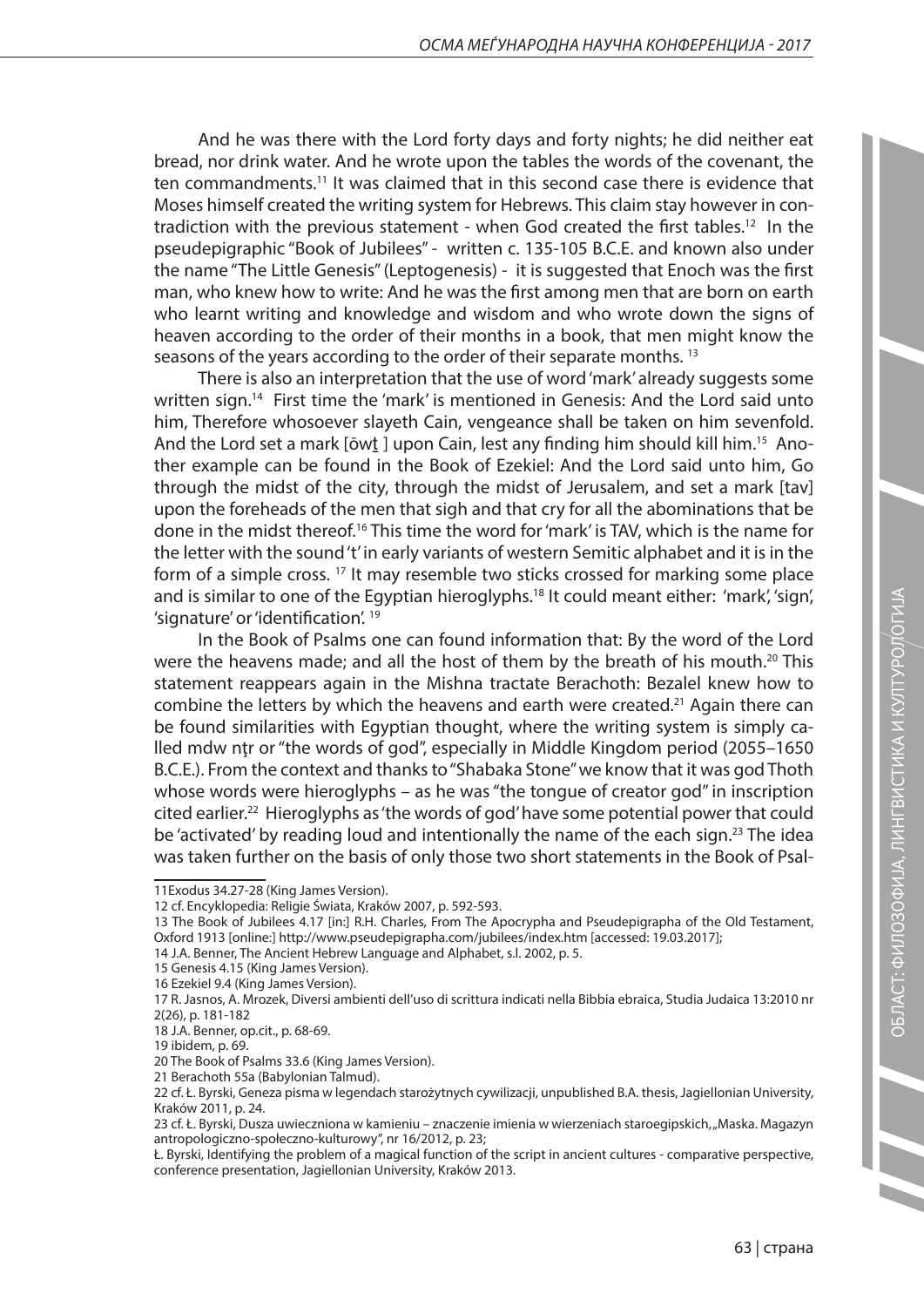ms and Berachoth – that were cited before – by the unknown author of Sefer Yezirah or "The Book of Creation". The text of Sefer Yezirah exist in two versions – shorter and longer. The earliest known manuscript was found in Cairo's genizah and dated to 11th century, but both variants of the book were in use one hundred years before that.<sup>24</sup> Reizenstein suggested date for an early version of the text as 2nd century B.C.E. – mainly because of similar Gnostic books appearing around that time.<sup>25</sup> Although there are some characteristics of the book that can be dated back to 3rd and 4th century C.E., the earliest reference to it come from the 6th century.<sup>26</sup> The text is composed from six chapters – the first one dealing with the 10 sefirot (understand as numbers) and others with the 22 letters of the Hebrew alphabet.<sup>27</sup> In the "Book of Creation" 6.4 it is also proposed that Abraham composed writing system for the Hebrews: After that our father Abraham had seen, and pondered over, investigated, and understood these things, he designed, engraved, and composed them, and received them into his power (hands).  $28$ As was shown in this short paper there were many similar concepts in Egyptian and Jewish thought. The idea of creative power of the script in early Mesopotamia is not very clear and is debatable, but not the later influences on Jewish writings. J. Abelson acknowledged François Lenormant's Chaldean Magic with the opinion that "belief in the magic power of the letters of the alphabet can be traced to Zoroastrianism and ultimately to Chaldea".<sup>29</sup> The Egyptian belief that characters of the script could be animated and become living beings is in some way continued in Kabbalah thought. Kabbalists were trying to create animals and people by the use of letters in proper combinations and order (e.g. famous golem).30

### **BIBLIOGRAPHY:**

- 1. Abelson J., Jewish Mysticism, London 1913 [online:] http://www.sacredtexts.com/jud/jm/jm09.htm [accessed: 19.03.2017].
- 2. Benner J.A., The Ancient Hebrew Language and Alphabet, s.l. 2002.
- 3. Borst A., Der Turmbau von Babel: Geschichte der Meinungen über Ursprung und Vielfalt der Sprachen und Völker, vol. 4, Stuttgart 1963.
- 4. Byrski Ł., Geneza pisma w legendach starożytnych cywilizacji, unpublished B.A. thesis, Jagiellonian University, Kraków 2011.
- 5. Byrski Ł., Dusza uwieczniona w kamieniu znaczenie imienia w wierzeniach staroegipskich, Maska. Magazyn antropologiczno-społeczno-kulturowy, nr 16/2012 : 18-29.
- 6. Charles R.H., From The Apocrypha and Pseudepigrapha of the Old Testament, Oxford 1913 [online:] http://www.pseudepigrapha.com/jubilees/index.htm [accessed: 19.03.2017].
- 7. Encyklopedia: Religie Świata (Encyklopedia Gazety Wyborczej), PWN, Kraków 2007.
- 8. Jasnos R., Mrozek A., Diversi ambienti dell'uso di scrittura indicati nella Bibbia ebraica, Studia Judaica 13:2010 nr 2(26) : 169-183.

<sup>24</sup> YEẒIRAH, SEFER [in:] F. Skolnik, M. Berenbaum (ed.), Encyclopaedia Judaica. Second Edition, Volume 21, Detroit 2007, p. 328.

<sup>25</sup> J. Abelson, Jewish Mysticism, London 1913, p. 99.

<sup>26</sup> YEẒIRAH, SEFER [in:] Jewish Encyclopedia, s.l. 1901–1906 [online:] http://www.jewishencyclopedia.com/articles/13386-sefer-yezirah [accessed: 20.03.2017];

YEẒIRAH, SEFER [in:] F. Skolnik, M. Berenbaum (ed.), op.cit., p. 330.

<sup>27</sup> I. Kalisch, Preface [in:] Sepher Yezirah. A Book on Creation, New York 1877, p. 6;

YEẒIRAH, SEFER [in:] F. Skolnik, M. Berenbaum (ed.), op.cit., p. 328.

<sup>28</sup> Sefer Yezirah 6.4 (W.W. Westcot translation, 1887).

<sup>29</sup> J. Abelson, op.cit., p. 100-101.

<sup>30</sup> Encyklopedia: Religie Świata, Kraków 2007, p. 592-593.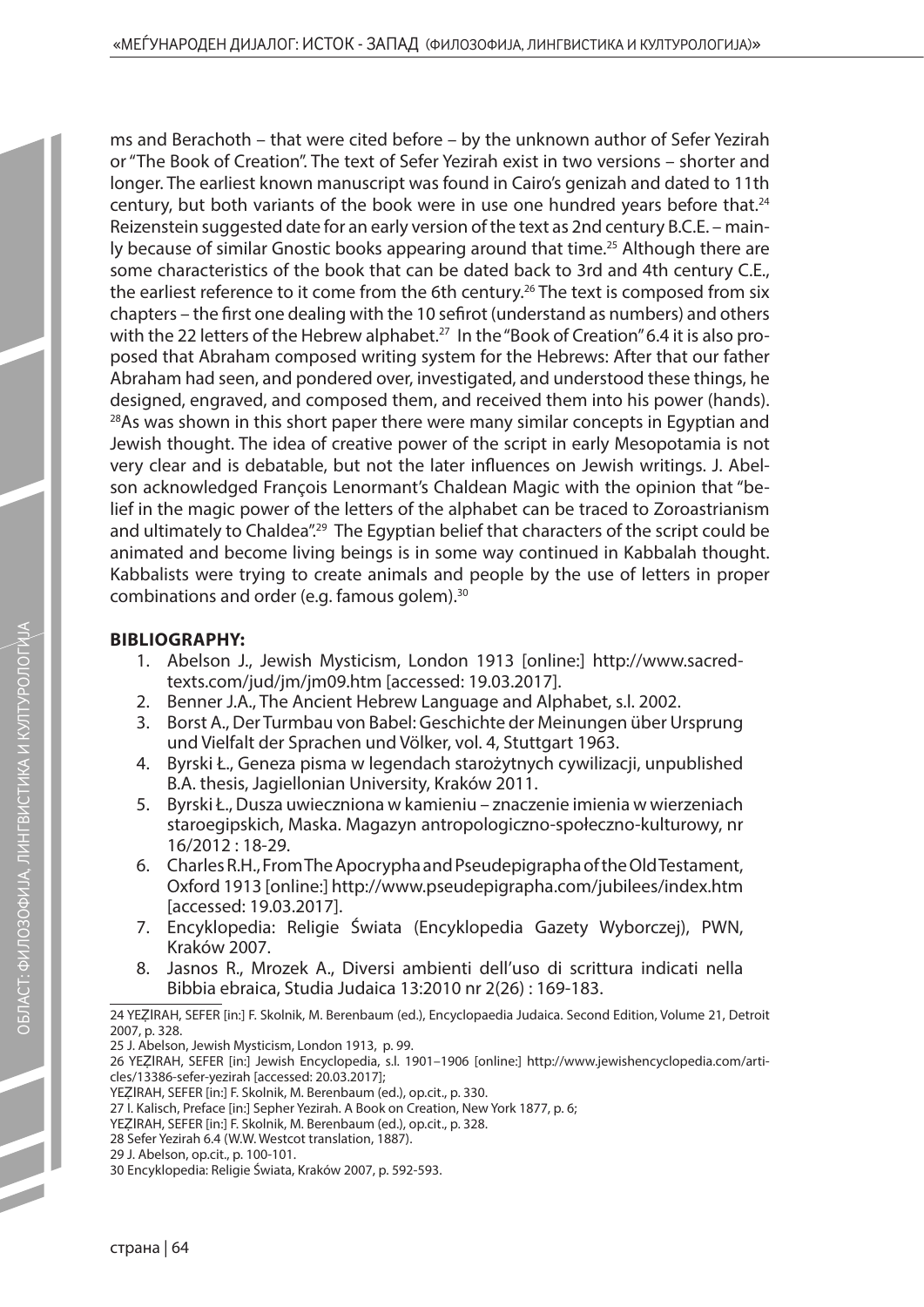- 9. Kalisch I. (trans. and notes), Sepher Yezirah. A Book on Creation, New York 1877.
- 10. Kramer S.N. [in:] J. Pritchard (ed.), Ancient Near Eastern Texts Relating to the Old Testament, Princeton 1969.
- 11. Lichtheim M., Ancient Egyptian Literature, Vol. 1: The Old Kingdom, Berkeley 1973,
- 12. Lipińska J., Marciniak M., Mitologia starożytnego Egiptu, Warszawa 1986.
- 13. Pritchard J.B. (ed.), The Ancient Near East: An Anthology of Texts and Pictures, New Jersey 2011.
- 14. Senner W.M., Theories and Myths on the Origins of Writing: A Historical Overview [in:] W.M. Senner (ed.), The Origins of Writing, Nebraska 1989 : 1-26.
- 15. Skolnik F., Berenbaum M. (ed.), Encyclopaedia Judaica. Second Edition, Volume 21, Detroit 2007.
- 16. Westcot W.W. (trans.), Sepher Yetzirah or The Book of Creation, s.l. 1887 [online:] http://www.sacred-texts.com/jud/yetzirah.htm [accessed: 20.03.2017].

#### **INTERNET SOURCES:**

- » Bible translations: http://www.biblegateway.com/
- » Talmud translations: http://www.halakhah.com/
- » Jewish Encyclopedia (1906): http://www.jewishencyclopedia.com/
- » Pseudepigrapha, Apocrypha and Sacred Writings: http://www.pseudepigrapha.com/
- » Shabaka Stone: http://www.reshafim.org.il/ad/egypt/texts/shabaka\_stone. htm
- » Judaism religious literature: http://www.sacred-texts.com/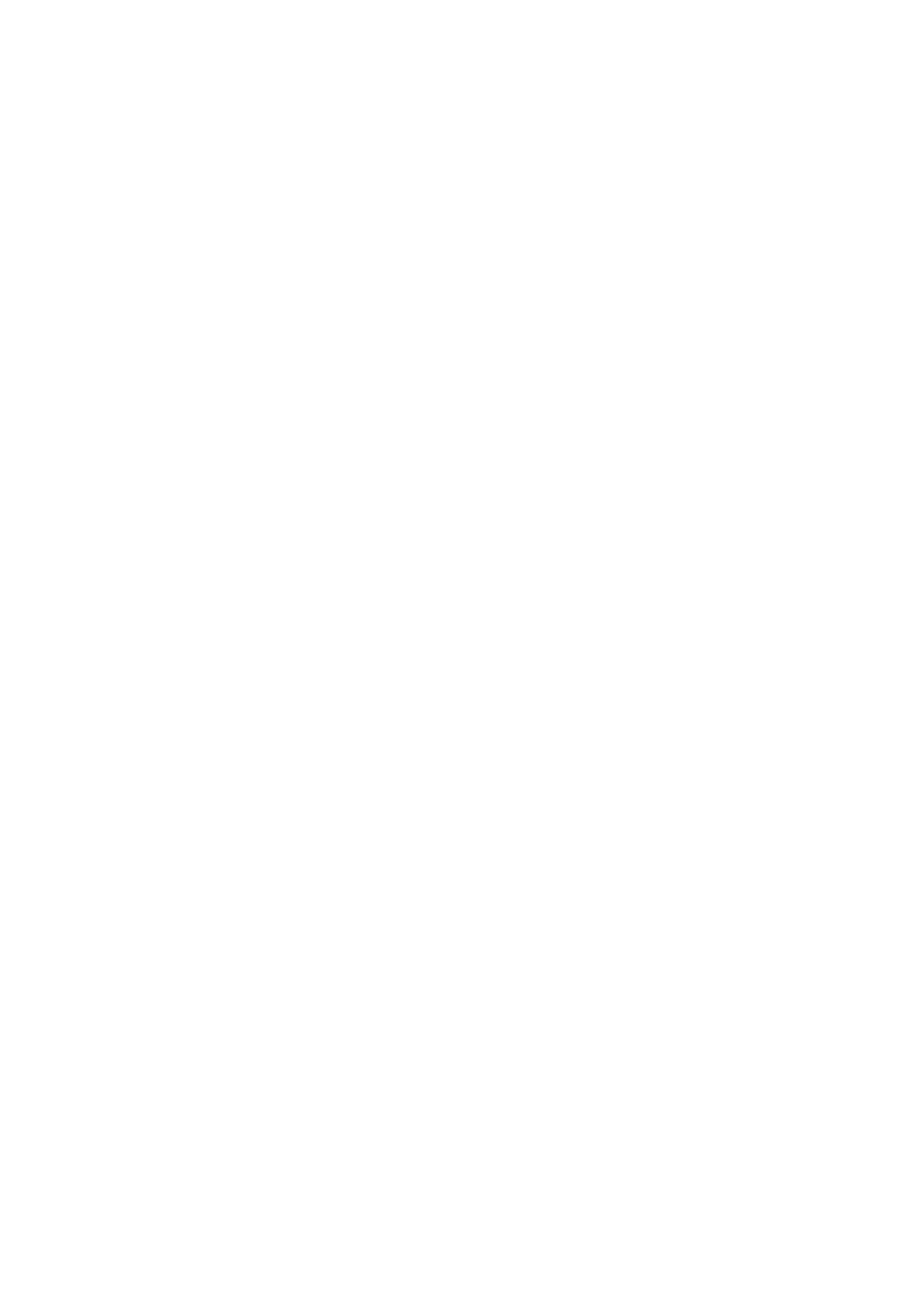130.2

Наташа Младеновска-Лазаревска ЈУ "Дом за доенчиња и мали деца" - Битола, e-mail: mlnatasa@yahoo.com

# АВТОБИОГРАФСКИОТ ДИСКУРС, КОНТИНУИРАН ДИЈАЛОГ МЕЃУ МОЖНИОТ И РЕАЛНИОТ ЖИВОТ

**Апстракт:** Силната потреба да се проучуваат сеќавањата, да се истражува соодносот помеѓу културата и помнењето, и тоа посебно во контекстот на раскажување на приказната, препознат ми е патоказ во ,,insomniata" на моето истражувачко талкање низ избраните текстови во трудов, но истовремено и несигурна патека по која чекорејќи се препнувам на моите амбивалентени обиди за некаква класификација на нефикционално и фикционално автобиографско писмо. Ѕиркам по којзнае којпат веќе во теориско- книжевните текстови кои ја третираат тезата за нејзината двојна, ,,јанусовска", референцијално-фикционална природа, се навраќам на инсистирањата за нејзината историографска вистинистост, психолошка уверливост и автентичност. И додека мојот однос кон нејзината првостепена идентификација навидум е многу едноставен: таа за мене е приказна за оној кој ја потпишал, дотогаш тој, потписникот-авторот има со неа многу посложен однос. Во секоја лична приказна во текстот сублимирано е искуството на таа личност, искуство коешто не е секогаш само лично искуство, туку и искуство на една култура, јазик, образование, Другост.

**Клучни зборови**: раскажување, приватност, референцијалност кон јавноста, ,,автобиографски заговор"

# THE AUTOBIOGRAPHICAL DISCOURSE, CONTINUOUS DIALOG BETWEEN POTENTIAL AND REAL LIFE

**Abstract:** The strong urge to study memories, to examine the relation between culture and memory, i.e. especially in the context of telling the story, I have recognized a guidepost in the "insomnia" of my investigative wandering through the chosen texts of this paper, yet a slippery path on which I tread and trip on the ambivalent attempts to make some classification of a non-fictional and fictional autobiographical letter. After countless times I peek in the theoretically-literal texts that deal with the thesis for its double, "Janusian", referent-fictional origin; I go over the affirmations on its historical and geographical veracity, psychological credibility and authenticity. And while my outlook toward its primary identification is seemingly plain: it means to me a story for the person who signed it, until then, he the signee-the author shares with it more complex connection. In every personal story it has been sublimated in the text the experience of the very person, experience that is not solely a personal experience, but an experience of a culture, language, education, Otherness.

**Keywords**: storytelling, privacy, referentiality towards the public, "autobiographical conspiracy"

Според Дерида (Jacques Derrida), автобиографијата која дејствува како чуден вид на посредник помеѓу филозофијата и литературата, заклучок до кој авторот дошол љубопитно истражувајќи на патоказот до ,,нешто во писмена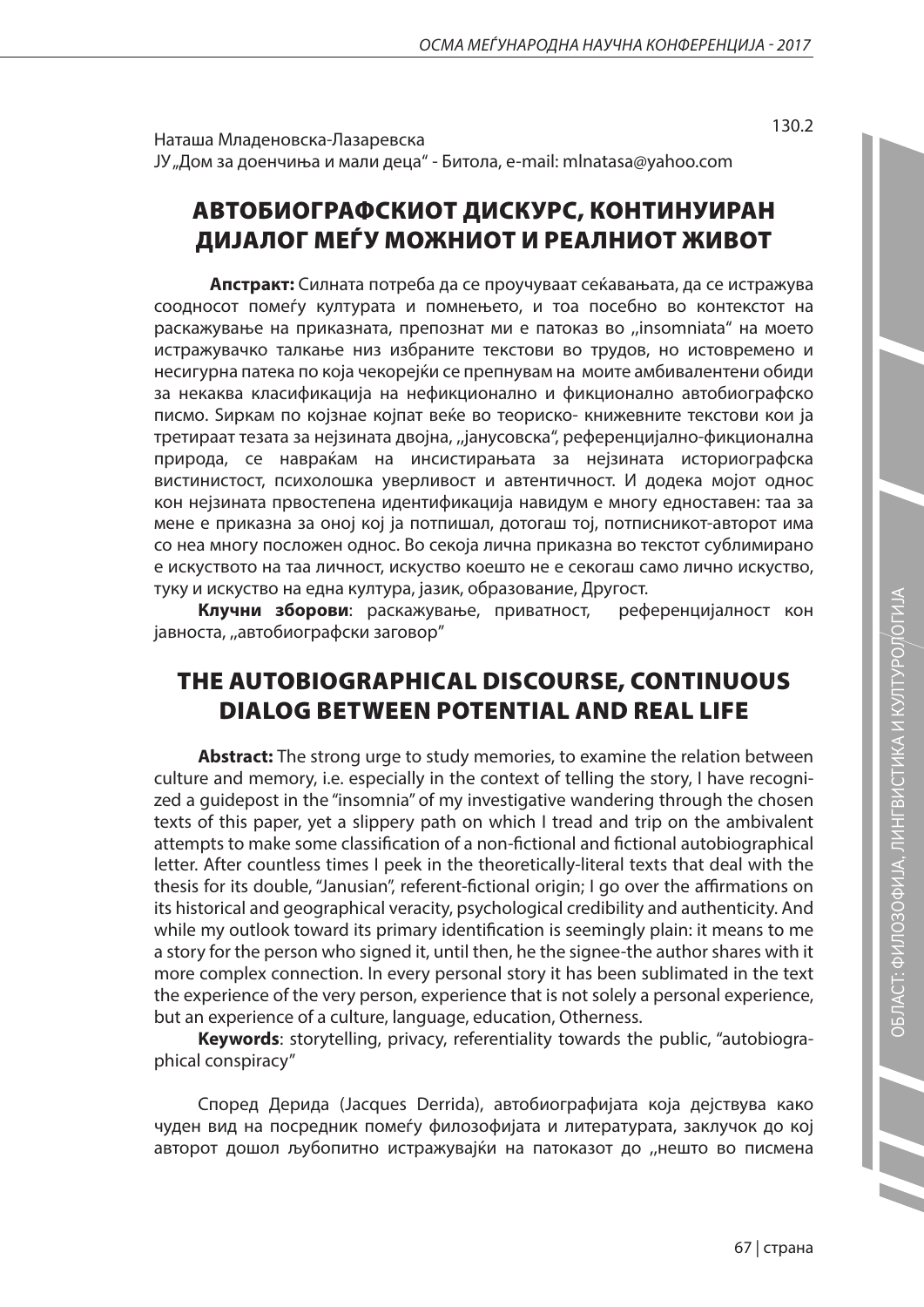форма што не е ниту едно, ниту друго" (Derrida:1992;34), што не е ниту строго литература, ниту пак филозофија, е можеби најмалку несоодветното име, зашто тоа останува како најенигматско, најотворено, дури и денес. Она што неодоливо ме привлекува ѕиркајќи низ клучалницата на тајната одаја преполна со сенките на индивидуалните и колективни митови, е проблемот на човечката субјективност како една од највпечатливите теориски поставки на автобиографскиот дискурс, но како концепт што со својата проблематичност ја надминува линијата на заинтересираност за автобиографијата во традиционална литературноинституционална смисла, или зборувајќи повеќе со филозофски речник, како да се обратам во моето окружување со литературни текстови за да ја разберам ,,човечката субјективност". Пред мене се редат страници испишан текст кои го раскажуваат животот како вечно доаѓање, враќање кон себеси, што би рекол Дерида, но сепак расправата се стремам да ја започнам настрана од строгиот аспект на авторовиот живот, за да не заглавам во плитакот на субјективните ,,авто" (α τός) и ,,био" (βίος), а на сметка на димензијата на пишувањето којашто многу често знаела да биде изопштена од интересите на мноштвото текстови кои го сочинуваат корпусот на автобиографска теорија. Токму на ,,графо" (γράφειν) се обидувам да му го дадам поголемото значење, но повторно не сум целосно уверена дека тука почнува автобиографијата, тука каде што автобиографскиот елемент го надминува интересот за деталите на нечиј сопствен живот, историја, и започнува да зборува за значењето на автобиографската мисла во којашто се концептуализира парадоксот за човечката субјективност.

Во размислувањето на Дерида за автобиографијата, субјективноста како концепт реферира на внатрешен психички простор, кој во својата тополошка содржина е определен од серија ментални потконцепти, именувани како идентитет, свесност, рационалност, волја, мисла, чувство, разбирање, перцепција, интуиција, намера итн. Но, доминира впечатокот дека концептуализацијата на автобиографијата, во размислата на Дерида, ја нарушува значајно примордијалната граница помеѓу внатрешноста и надворешноста: па ,,автономусот" внатре во сопствената мисла станува контаминиран од ,,хетерономусот" надвор од сопствениот живот. Мислам дека ова сфаќање за исконското нарушување на границата помеѓу внатре и надвор, ја предизвикува реконцептуализацијата на субјективноста и тоа најповеќе преку расправата за тоа дека секој индивидуален субјект треба да биде разбран не преку претходно дадени идеи за тоа како треба да биде структуриран внатрешно-психичкиот простор, туку многу повеќе размислувајќи за начинот на кој надворешно-животните околности на секој од индивидуалните облици суштински влијаат на нивните карактеристични одговори на истите тие околности.

#### **,,СПЕКУЛАРНАТА СТРУКТУРА" НА АВТОБИОГРАФСКОТО ПИШУВАЊЕ**

Делот од вистината што е сочуван и издвоен од широкиот круг на безбројните човечки мали и големи вистини, станува средишна точка во автобиограскиот дискурс на која се потпира индивидуалната вистина, или дури и вистината на едно време. Сè може да биде променето, но јадрото или неговиот дух останува како далечно шепотење што го слушам со необично задоволство.Во гласот што мирно и достоинствено ми шепоти, го препознавам вечниот раскажувач на приказната и животот свртен кон сите длабоки вистини и големи тајни. Притоа силен ми е впечатокот дека раскажувачот во автобиографскиот текст знае многу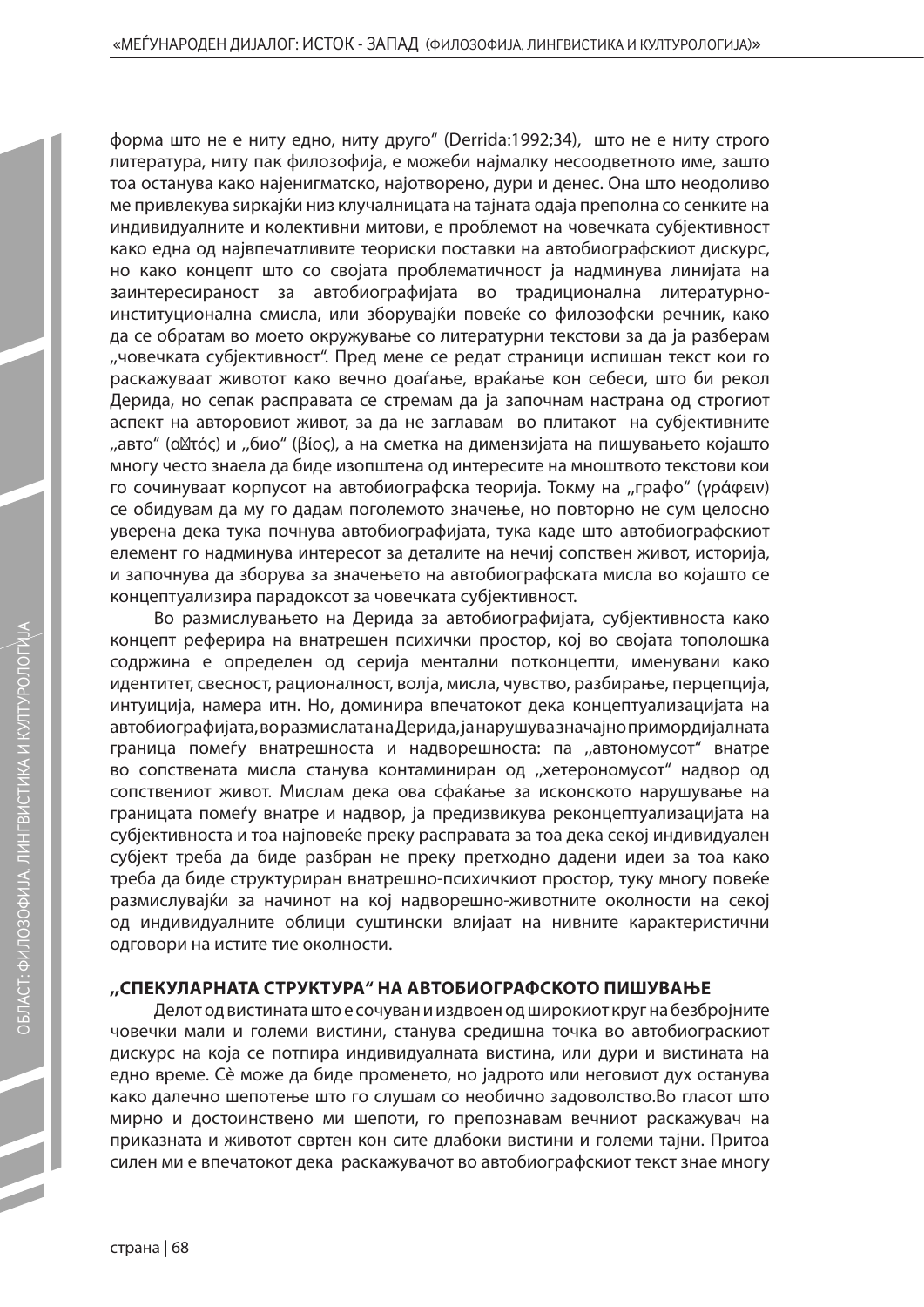повеќе од она што го раскажува, бидејќи неговото божествено лице, осветлено од олимписката перспектива на апсолутното знаење, гледа многу повеќе отколку што е потребно јас како слушател (читател) да дознаам. И притоа сум свесна за тоа дека сиот бескрај на човечкото постоење во еден важен момент може да биде согледан со окото на раскажувачот, но не може идентично да биде пренесен во приказната што му е наменета на читателот. Позицијата на авторот кој раскажува е секогаш помеѓу огромната маса на објективниот свет и читателите на кои им раскажува. Па, затоа колку и да ја гради својата приказна на основа секојдневието, вистината и историјата, автобиографијата никогаш не може да биде само во врска со факти, затоа што раскажувачкиот субјект го има предвид интересот на читателот додека раскажува и неговите можности да го долови она што му се изложува. За да се одржи таквиот интерес, автобиографското раскажување има ритам на мирен, сериозен и складен говор што нè обвива со атмосфера на угодно нишкање во непрекинат интервал што трае од почетокот до крајот на автобиографскиот текст. И како што животот на авторот, верувајќи му на авторовиот збор, станува огледан во автобиографскиот текст, така тој, авторот, станува истовремено и објект и субјект во неговиот сопствен дискурс. Де Ман (Philip De Man) упатува на оваа чудна перформативна себе-поделба како на ,,спекуларна структура" на автобиографското пишување. Тој укажува на неможноста, пред сè заради оваа перформативна димензија на автобиографијата, таа таксономски да се класифицира како жанр, но дека тоа исто така го поткопува авторитетот на авторот, како субјект кој гарантира за тотално и комплетно себеспознавање. Аргументирајќи на овој проблем, Де Ман го истакнува не само како барање во романтичарските автобиографии, туку и во повеќето современи автобиографски текстови. ,,Интересот на автобиографијата, тогаш, не е тоа што таа открива сигурно самоспознание- не е тоа- туку дека автобиографскиот текст ја покажува на ударен начин неможноста од затворање и тотализирање (тоа е неможноста да се вратиш како што беше) на сите текстуални системи направени од трополошки супституции" (Де Ман: 1984;71).

### **ЈАС, ТИ, ТОЈ: ПРОЦЕС НА СОЗДАВАЊЕ ИДЕНТИЧНОСТ**

Идентичноста на раскажувачот и главниот лик во автобиографскиот текст, како еден од условите што го претпоставува автобиографијата за да се нарече автобиографија согласно дефиницијата за неа, се назначува најчесто со употребата на првото лице. Во врска со ова сакам да упатам на оние елементи од дефиницијата кои францускиот теоретичар Филип Лежен (Philippe Lejeune) ги истакнува како одлучувачки за секој автобиографски текст, зашто единствено тие прават строга дистинкција помеѓу автобиографијата и нејзе блиските жанрови. Станува збор за елементот ,,идентичност на раскажувачот и главниот лик" во рамките на категоријата Позиција на раскажувачот и елементот ,,идентичност на авторот (чиешто име се однесува на некоја вистинска личност) и раскажувачот" од категоријата Ситуација на авторот, услови за кои Лежен вели дека не дозволуваат ниту преоден облик, ниту ширина. ,,Идентичност постои или не постои. Нема можност за степенување, па и најмало сомневање само по себеси повлекува негативен заклучок" (Лежен: 2000;203).

Но, концептот на оваа педантна Филип Леженова расправа, во чијашто основа лежи обидот за пречистено и што појасно прецизирање на термините што ги опфаќа автобографијата како жанр, провокативно проблематизира повеќе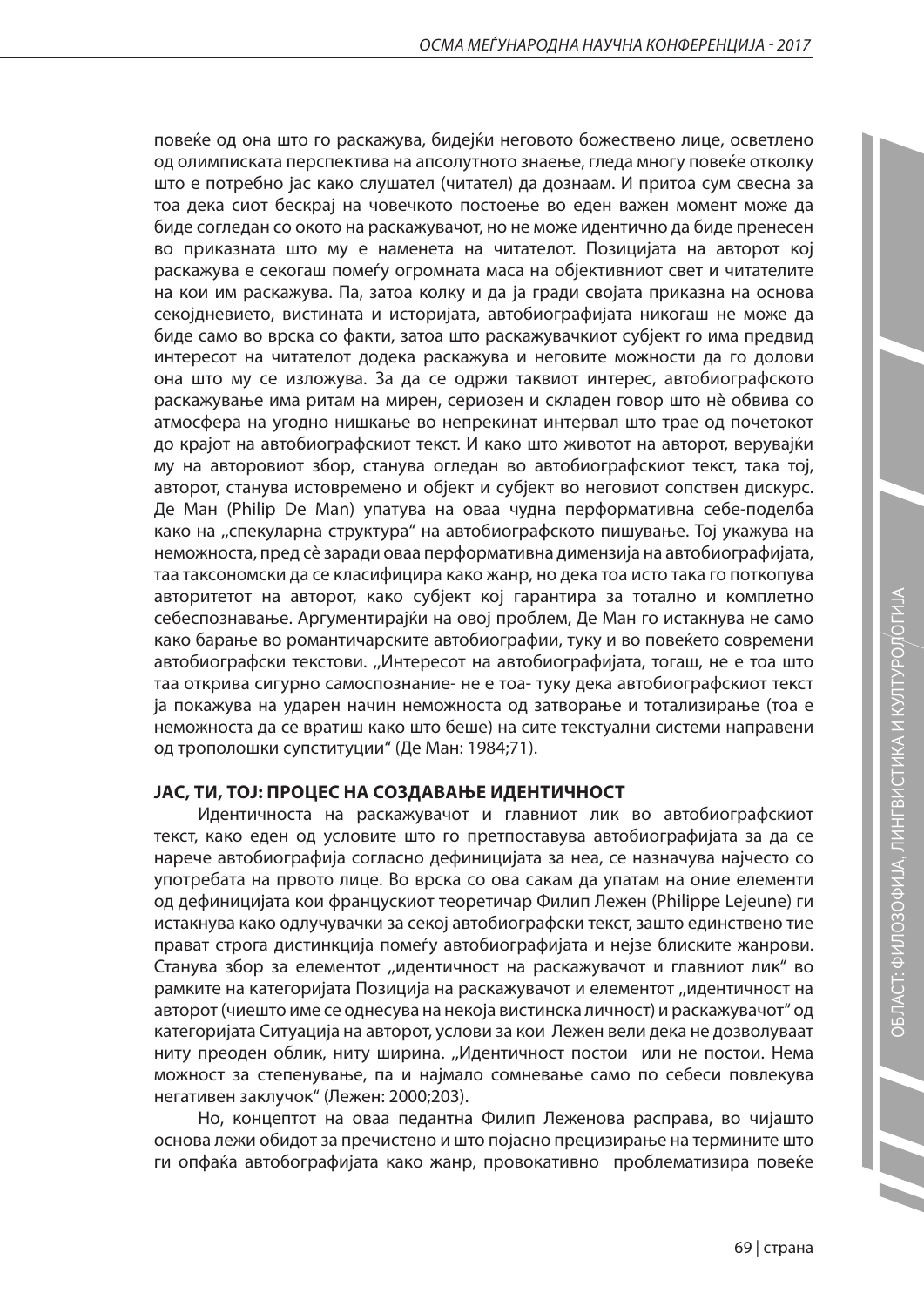аспекти на нејзината дефиниција. Како основен ќе го истакнам аспектот на јасноста на компоненетите што ја сочинуваат дефиницијата на автобиографијата, за што всушност биле заинтересирани и повеќе нејзини класични теоретичари од минатиот век. Тие во своите расправи најчесто дискутирале на релација односот помеѓу биографијата и автобиографија, оставајќи поприлично теориски прашања отворени и нерешени, заради тоа што најмногу се повторувале факти што биле веќе очигледни и познати. Зошто е тоа така? Одговорот е јасен: затоа што не се поставувале во положба на современиот читател кој во различноста на автобиографските текстови на кои заедничка содржина им е прераскажувањето на нечиј живот, се обидувал да воспостави разликување на определен ред. Се согласувам со Лежен кој многу критички ја восприема ситуацијата во којашто се наоѓа оној што се обидува да ја дефинира автобиографијата, зашто тој истовремено и прецизира и релативизира во своето дефинирање. Всушност оној кој дефинира се обидува да прецизира како што и теориски гледано автобиографијата треба да прецизира со односот на определен историски и временски период од историјата на литературата, во кој период е ситуирана личноста на нејзиниот автор и развојот на таа личност во периодот што се опишува хронолошки. Но, тоа не значи дека објективното гледање на настаните и личностите е целосно заштитено од било каков допир на субјективната творечка инфекција, зашто раскажувачот на автобиографијата, т.е авторот по дефиниција, симултано гледајќи опфаќа сè што било и што е во моментот на раскажување и одеднаш се доловува себеси дека раскажува со глас чијшто тон и ритам се така преобликувани за да се допаднат на читателската свест. На тој начин се добива двострука улога на раскажувачот, зашто тој е и тука и таму, зашто најпрво се покажува како целосно изделен од медиумот за кој раскажува, читателите, а потоа потполно се идентификува со тој медиум, па така се создава и двострука позиција, прецизирачка и релативизирачка на оној што се обидува да ја дефинира автобиографијата. Не е целта, како што вели Лежен, да се канонизира автобиографијата како книжевен жанр, што би рекла дека лесно може да се случи доколку наново и наново интерпретацијата на автобиографскиот текст поаѓа од она тесно определно поле ограничено со внатрешниот живот на авторот. И навистина е тешко да се толкува автобиографскиот текст поаѓајќи само од положбата на авторот во текстот, положба која е недоволно угодна и пертинентна. Затоа се сложувам со Лежен дека од позиција на текстуалната анализа треба да се поаѓа од позиција на читателот (,,а тоа е мојата положба, единствена што добро ја познавам"), зашто само тогаш можам појасно да го разберам начинот на којшто текстовите функционираат, односно да ги разберам разликите во начинот на којшто тие функционираат, бидејќи биле напишани за читателот и вистински функционираат дури тогаш кога ги читам.

### **ЛИТЕРАТУРА**

- 1. DERRIDA, Jacques (1992): "This Strange Institution Called Literature, in ACTS OF LITERATURE 33, 47. Derek Attridge, ed. London & New York: Routledge.
- 2. CLARK, Andrew (2011): ,,The Death of the Other: Paradoxes of Subjectivity in Derrida's Autobiographical Thought .
- 3. DE MAN, Philip (1984): The rhetoric of romanticism. New York: Columbia University Press.
- 4. LEJEUNE, Philippe (2000): ,,Autobiografija i povijest knjizevnosti" во: Autor, pripovjedač, lik (priredio Cvetko Milanja), Grafika, Osijek.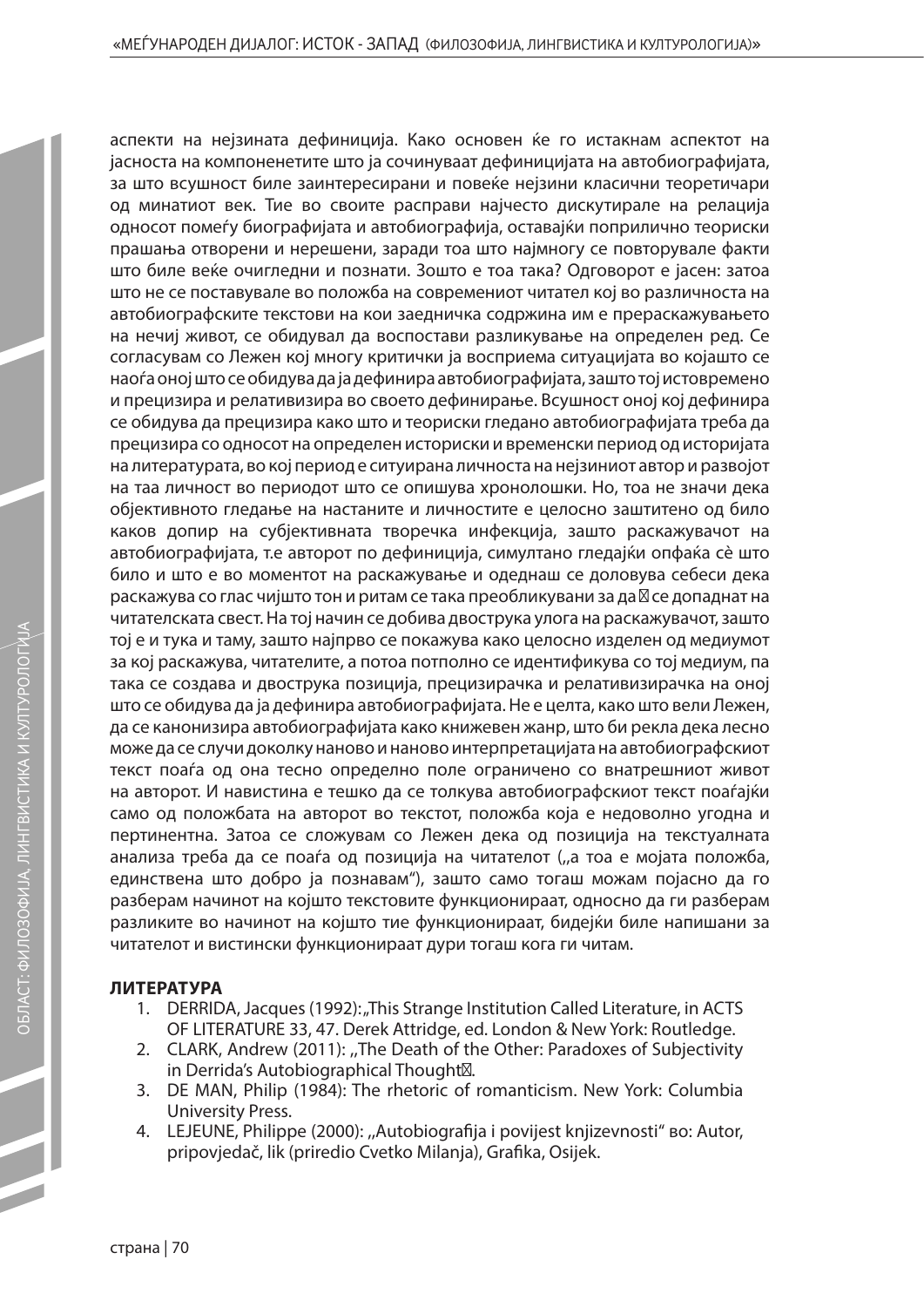Проф. д-р Зоран Трифунов МСУ "Г.Р. Державин" Свети Николе, Р. Македонија, e-mail: zorantrifunov@gmail.com

Доц. д-р Бошко Караџов СОУ "Кочо Рацин" - Велес, Р. Македонија, e-mail: karadza999@yahoo.com

# ЗА МАТЕМАТИЧКИОТ И ЕПИСТЕМИЧКИОТ ПОИМ НА ВЕРОЈАТНОСТА

**Апстракт**: Во оваа научна статија ќе ги анализираме математичкиот и епистемичкиот поим на веројатноста со цел да добиеме одговор за поимното и оперативно значење на веројатноста во нормативната методологија на научното истражување. Преку историското, теоретското и аксиоматско изложување на математичкиот поим на веројатноста ќе дојдеме до поимните одредби на епистемичката веројатност како квалитативно различен концепт во современата теорија за веројатноста. А врз основа на нивното разлачување, ќе се обидеме да ja анализираме апликативната вредност на двата концепти за веројатноста во научното истражување.

**Клучни зборови**: веројатност, математичка веројатност, логичка веројатност, епистемичка веројатност, хипотези, сигуларна хипотеза, универзална хипотеза, научно истражување.

## ON MATHEMATICAL AND EPISTEMIC NOTION OF PROBABILITY

**Abstract:** In this scientific article we will analyze mathematical and epistemic notion of probability in order to answer scientific question about conceptual and operational importance of probability in normative methodology of scientific research. Through historical, theoretical and axiomatic explanation of the mathematical concept of probability, we will reach to the epistemic notion of probability as qualitatively different concept in the modern theory of probability. And based on their difference, we will try to analyze the applicative value of two concepts of probability in scientific research.

**Keywords**: probability, mathematical probability, logical probability, epistemic notion of probability hypotheses, singular hypothesis, universal hypothesis, scientific research.

#### **ВОВЕД**

Во современата нормативна методологија, како и во математички истражувања, теоријата на веројатноста има значајна улога. Покрај инструментална вредност во применетите математички операции, нејзината вредност се сосредоточува и во капацитетот за одржување на емпириското значење на научното познание. Поточно, логиката на научното познание подразбира методолошки постапки за проверување на степенот на веројатност на научните откритија. Таквите постапки за одредување на вистинитоста во научното познание, кога оперираат со вредностите на двовалентната логика

167.5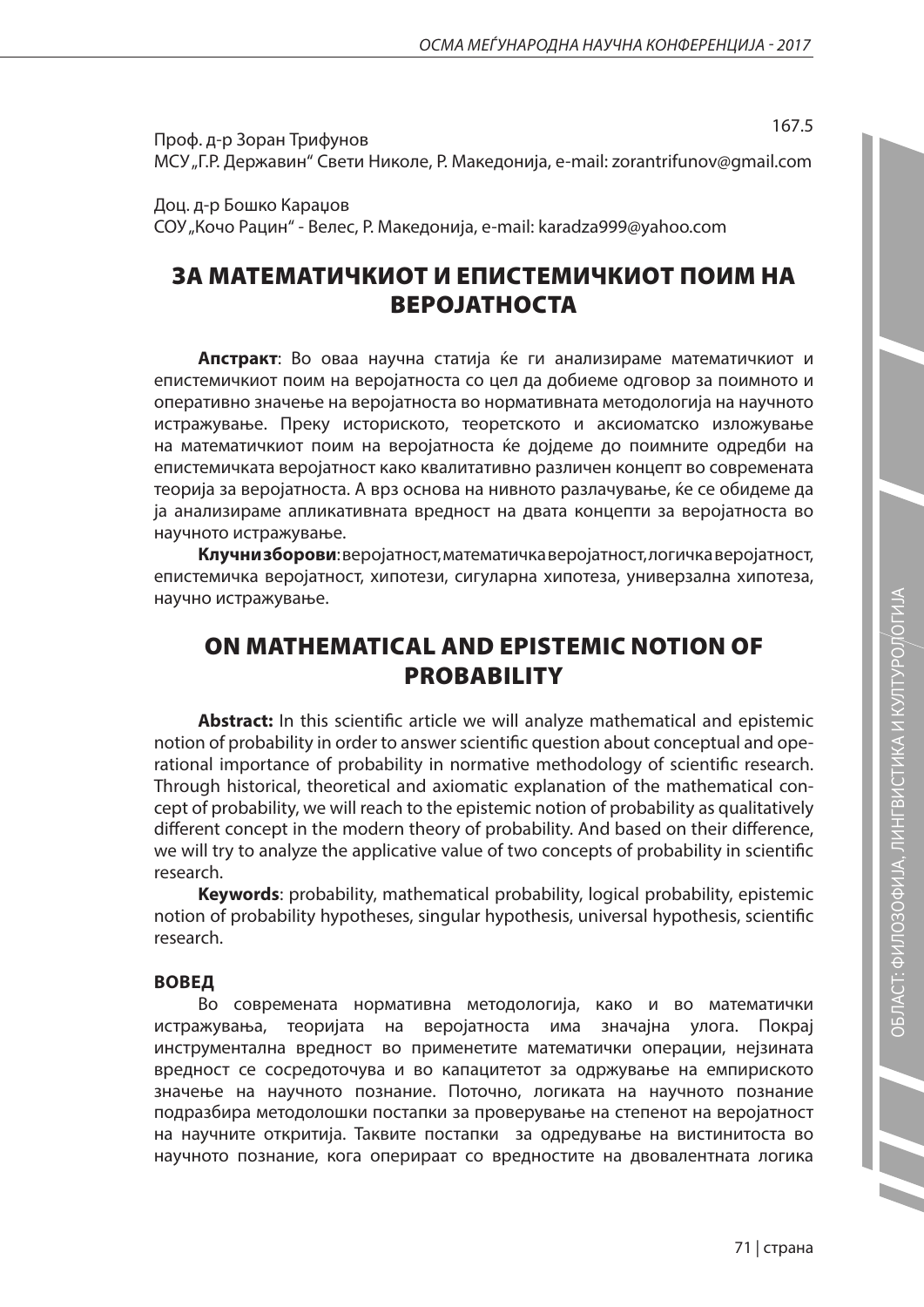[вистина/лага], водат кон непрактични методолошки и истражувачки рестрикции. Токму затоа што огромен корпус на употребливи научни знаења не можат да се квантифицираат со бинарниот вердиктички режим. Овие ограничувања се надминуваат штом на методологијата на проверувањето ќе се придаде концептот на веројатноста. Затоа во современите разгледувања на логиката на научното познание, нејзиното разбирање и нормирање е во најтесна врска со развојот на математичките, логичките и епистемичките истражувања на веројатноста. Овие разгледби ни предочија дека поимот на веројатноста не се употребувал еднозначно во математичките и методолошките истражувања. Затоа во следниов дел ќе се обидеме да ги назначиме тие две употреби и да ја вреднуваме улогата на веројатноста во нормативната научна методологија.

#### **МАТЕМАТИЧКИОТ КОНЦЕПТ НА ВЕРОЈАТНОСТА**

Настанувањето на математичка теорија на веројатноста<sup>1</sup> се врзува за Џироламо Кардано (Girolamo Cardano) и неговата Книга за фрлањето на коцките (Liber de luda aleae), постхумно објавена 1663-тата година. Во неа, овој познат вљубеник во хазардните игри, покрај препораките како да се мами, нуди и математички модел за пресметување на комбинаторната веројатност на добивката. Модел за пресметка кој имплицитно ја содржи класичната дефиниција на веројатноста како однос на бројот на поволни и со бројот на возможни исходи.2 Меѓутоа, вистинскиот растеж на математичката теорија на веројатноста започнува по преписката на францускиот филозоф и математичар Блез Паскал (Blaise Pascal) со неговиот сонародник и пријател, пратениикот Пјер де Ферма (Pierre de Fermat).3 Иако, мотивите за преписката меѓу нив беа идентични како и кај Кардано, сепак во овие писма наоѓаме комплетно развиена математичка пресметка на веројатноста. 4 На неа се надоврзува Кристијан Хајгенс (C. Huygens) во 1657 година со книгата De

<sup>1</sup> Во англискиот јазик терминот "веројатност" (probability) се извлекува од терминот probity кој се врзувал за одмерувањето на авторитетот или кредибилитетот на сведокот во правниот случај во Европа и често се корелирал со благородноста на сведокот. Ова многу се разликува од денешното значење кое се ползува во контекст на одмерување на тежината на емпириското сведоштво и произлегува од статистичкото расудување и индуктивното инферирање. Според Р. Џефри (Richard Jeffrey) "пред првата половина на 17-от век терминот 'probable' (латински: probabilis) значел дозволиво (approvable) и се аплицирал во смисла на одредено мислење и одредена акција. (Richard Jeffrey, Probability and the Art of Judgment. Cambridge University Press, 1992) Етимологијата на македонскиот термин "веројатност" нè наведува на воочувањето на двата конститутивни термини "веро(а)"(доверие, доверба) и "ја(с)тност"(разбирливо, јасно, видливо). Во втората лексичка единица се губи "с" поради допир на два консонанти, (како на пр. во зборот: страс(Т)но) па го добиваме терминот "веројатност" како нешто што е доволно јасно за да имаме доверба во него. Ова номинално значење соодветствува со основната нитка во епистемичкото значење на веројатноста.

<sup>2</sup> Спореди; B. Ivanović, Teorija verovatnoće, Beograd, Naučna knjiga, 1977. Како претходници на Кардано за настанувањето на теоријата на веројатноста се спомнуваат и старо-индиските математичари од 3-от век пред Христа кои решавале одредени прашања поврзани со веројатноста од религиозни причини. Тие историски први се занимавале со комбинации и пермутации, а правилата за нив ги забележал Махавира во 9-от век. Но, суштински, теоријата за веројатноста со гради со практичните проблеми во игрите на среќа.

<sup>3</sup> Fermat and Pascal on Probabilty < http://www.york.ac.uk/depts/maths/histstat/pascal.pdf>

<sup>4</sup> Во нивните писма, Повод за преписката биле два проблема за кои коцкарот Шевалиер де Мер (Chevalier de Mere) му се обратил на Паскал. Првиот проблем било прашањето дали се исплати обложувањето дека во четири фрлања на коцката барем еднаш ќе падне шестка, а вториот проблем бил како да се расподелат влоговите во случај на предвремено прекината игра во која во секој круг нема неодлучен исход, а победник е оној кој добива одреден број кругови. Паскал му покажува дека првиот проблем е лесно решлив: веројатноста да се падне 6 е 1/6, а да не се падне е 5/6. Бидејќи настанот или мора да се случи или не мора да се случи, веројтноста да не се случи е 1-p ако p е веројатност да се случи. Тоа значи дека веројатноста во четири фрлања да не падне барем еднаш 6 е 1-(5/6)4 = 671/1296=0,5177. За 5 фрлања се добива 1-(5/6)5 =0,5981 т.е. со поголем број на фрлања расте и веројатноста да се падне шестка и секако е сè поисплатливо. За случајот на фрлање на пар коцки се добива дека вероатноста да во 24 фрлања да не се падне пар 6 е (35/36)24 = 0,508596, значи веројатноста да пар шестки барем еднаш паднат е 0,4914 < 0,5 т.е не се исплати да се обложуваш.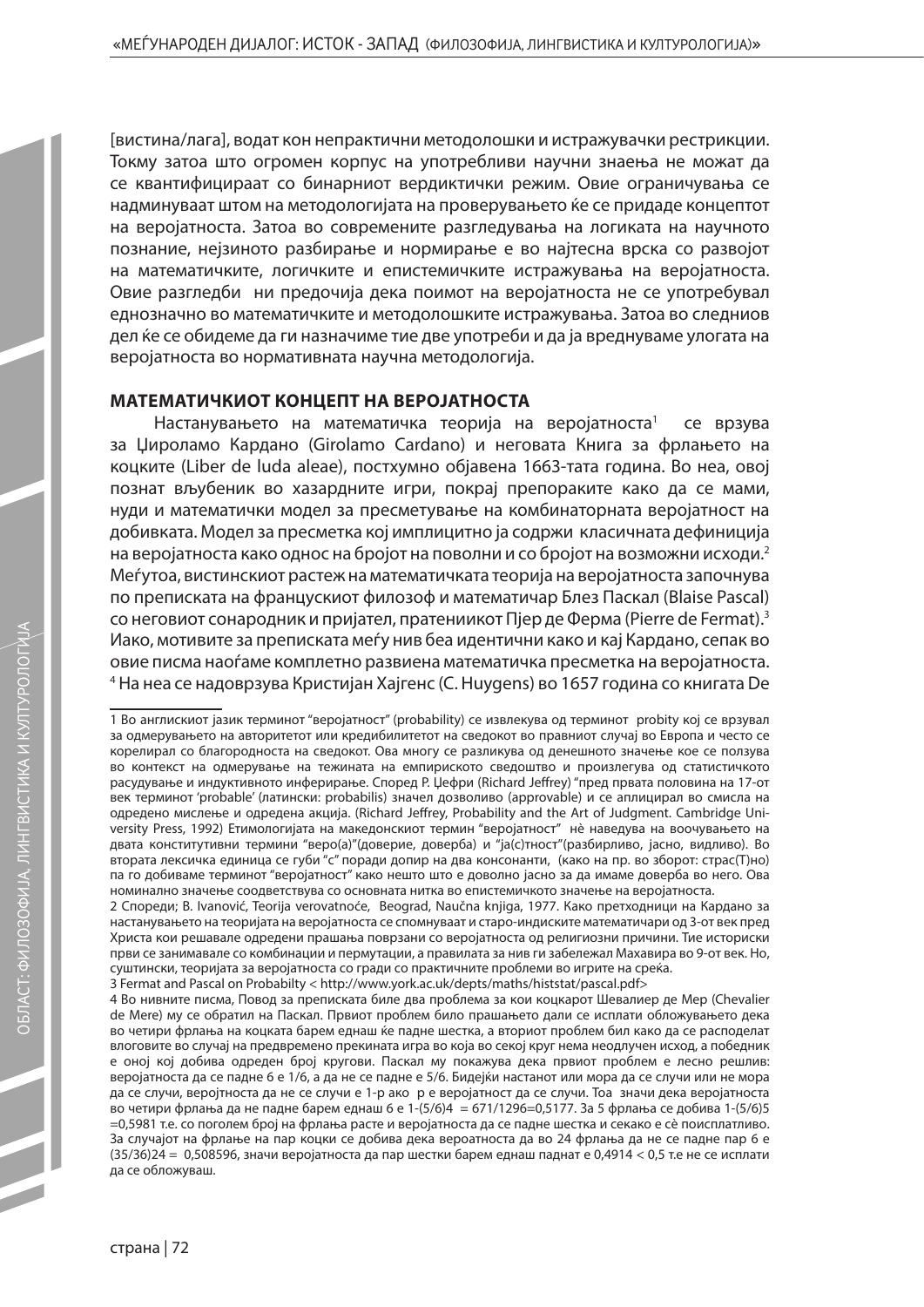ratiociniis in ludo aleae (За рационалноста во фрлањето коцки).<sup>5</sup> Но, првата книга во која хазардните игри не се мотив за математичко истражување на веројатноста е книгата Ars Conjectandi<sup>6</sup> на швајцарскиот математичар Јакоб Бернули (Jacob Bernoulli) која е постхумно е објавена 1713г. и во неа воочуваме прв комплетен преглед на операциите за пресметување на веројатноста и нејзино одвојување како засебна дисциплина во математичката наука.<sup>7</sup> По него, Абрахам де Муавр (Abraham de Moivre)<sup>8</sup> ги поедностави неговите операции на пресметување на веројатноста во The doctrine of chance од 1718 поставувајќи ја експлицитно класичната дефиниција на веројатноста како количник на бројот на поволните со бојот на сите можни случаи. 9

Внукот на Јакоб, Даниел Бернули (Daniel Bernoulli) прв ги вовел техниките на диференцијалното пресметување во теоријата на веројатноста, а своите откритија ги примени на прашањата за животното осигурување.10 Додека протестантскиот свештеник Томас Бајес (Thomas Bayes) во познатата Essay towards solving a problem in the doctrine of chance  $(1764)^{11}$  ја изложи т.н. бајесова теорема (формула) која преставува основа за методолошката употреба на теоријата на веројатноста во научното истражување. Бидејќе таа овозмужува споредување на хипотезите и наоѓање на најверојатната меѓу нив. Бајесова теорема е:

Ако  $A, A, ..., A$  се случајни настани (хипотези) што се по парови дисјунктни за кои

 $\Omega = A + A$ , +... +  $A$ , ( $\Omega$  е множество од сите елементарни настани) и нека B е произволен настан во врска со истиот експеримент, тогаш:

$$
P(A_j \mid B) = \frac{P(A_j) \cdot P(B \mid A_j)}{\sum_{i=1}^{k} P(A_i) \cdot P(B \mid A_i)} = \frac{P(A_j) \cdot P(B \mid A_j)}{P(B)}
$$

Она што денес го сметаме за модерната математичка теорија на веројатноста е воведена од Пјер Симон Лаплас (Pierre-Simon Laplace) во Аналитичка теорија на веројатноста12 од 1812 која претставува преглед на сите дотогаш познати резултати. И на крај со рускиот математичар Колмогоров кој адекватно го аксиоматизираше веројатносниот калкулус во книгата од 1933 – та насловена како: Основи на теоријата на веројатноста, математичката теорија на веројатноста се смета за комплетирана инструментална алатка на математичката наука. 13

Следејќи ги постигнувањата на неговите претходници: П. Чибишев и А. Марков, Колмогоров врз основа на теоријата на мерата и по урнекот на теоријата на множествата ја аксиоматизираше веројатноста. Воведува подредена тројка (Ω,  ${\cal F}$ , P) која ја нарекува дискретен простор на веројатноста, каде Ω е конечно или

5 K. Huygens, De ratiociniis in ludo aleae. < http://www.stat.ucla.edu/history/huygens.pdf>

7 Подетално: B. Ivanović, Teorija verovatnoće,op. cit.,

<sup>6 .</sup>Bernoulli, The Art of Conjecturing, together with Letter to a Friend on Sets in Court Tennis, Baltimore Johns Hopkins Univ Press, 2005.

<sup>8</sup> Abraham de Moivre, The doctrine of chances,London,1718. <http://books.google.com/books?id=3EPac6QpbuMC >

<sup>9</sup> За да заработи за живот им давал услуги на коцкарите, а умрел чудно со идејата секој ден да спие по 10 минути повеќе и кога дошл до 24 саата умрел

<sup>10</sup> E. Nagel, Development and Application of the Theory of Probability. Principles of the Theory of Probability, Chicago, The University of Chicago Press, 1939, p. 11.

<sup>11</sup> T. Bayes, An Essay Toward Solving a Problem in the Doctrine of Chances, Bayes's essay in the original notation. < http://www.stat.ucla.edu/history/essay.pdf>

<sup>12</sup> Pierre – Simon Laplace, A Philosophical Essay on Probabilities (1902), American Libralies, Internet Archive, < http://www.archive.org/details/philosophicaless00lapliala>

<sup>13</sup> Подетално; B. Ivanović, Teorija verovatnoće,op. cit, str. 33-47.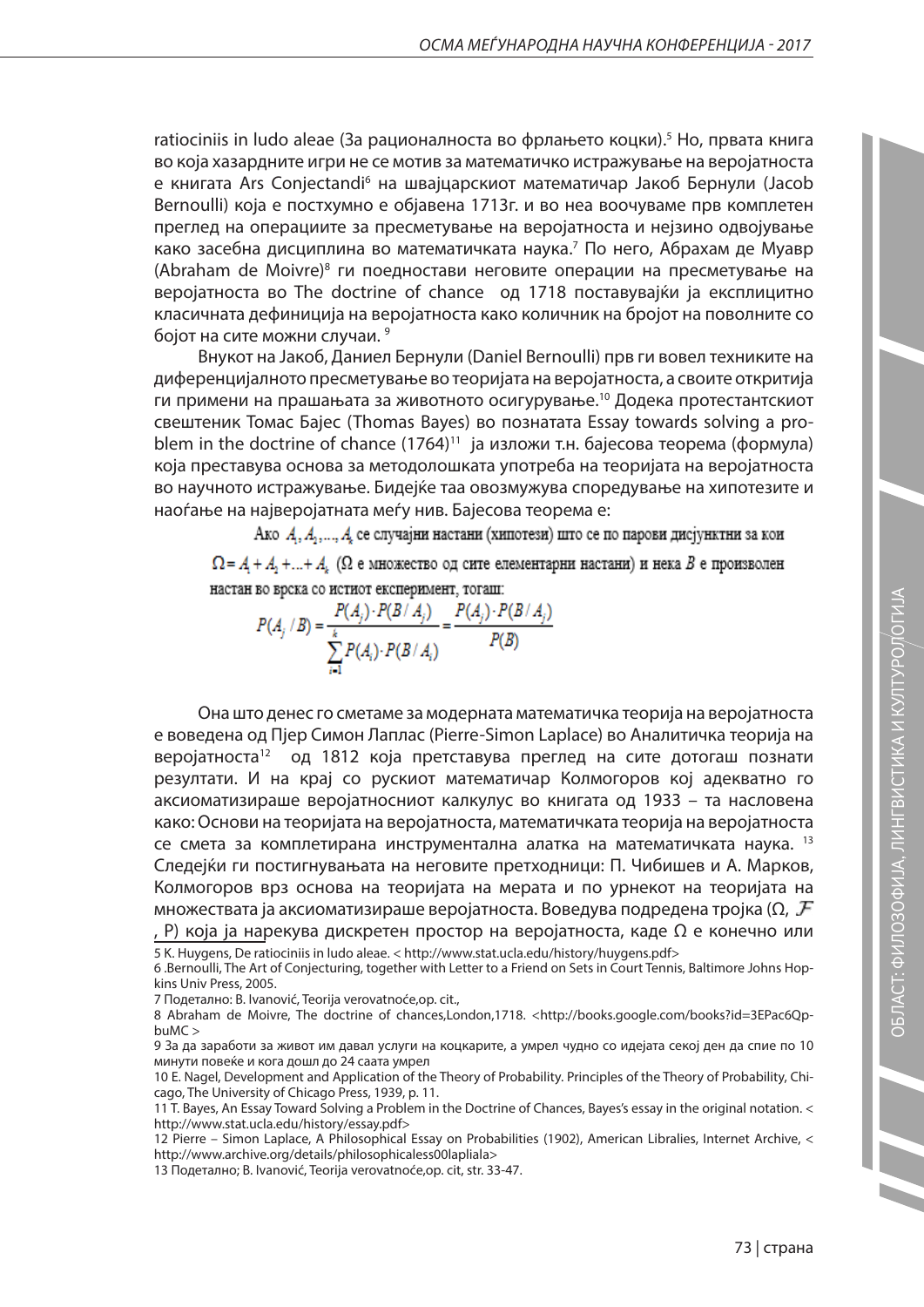преброиво множество на елементарни настани,  $\mathcal F$  е фамилија од сите подмножества од Ω (вклучувајќи ги Ω,  $\emptyset \in \mathcal{F}$ ) и пресликувањето P: F  $\rightarrow$  R го нарекува веројатност, ако важат аксиомите: 14

**P.1**  $\forall A \in \mathcal{F}$ ,  $P(A) \ge 0$ 

P.2  $P(\Omega) = 1$ .

**P.3**  $P(A+B) = P(A) + P(B)$ , ako A,  $B \in \mathcal{F}$  u merve of the next express  $A \cap B = \emptyset$ (поточно; за произволна низа меѓусебно дисјунктивни настани, веројатноста на нејзината унија е еднаква на збирот на веројатноста на поединечните настани)

#### **EПИСТЕМИЧКИ ПОИМ НА ВЕРОЈАТНОСТА**

Според класичната одредба на веројатноста на Лаплас, таа во принцип е нумерички одредлива категорија. Со оглед на тоа дека поимот веројатност е мера или односот на бројот на поволните случаи кон вкупниот број еднакво веројатни случаи, тогаш веројатноста е секогаш број или во принцип одредлива нумеричка вредност. Меѓутоа, од друга страна, очигледно е дека поимот на веројатноста го ползуваме кога говориме за возможностите, а токму тој говор за возможностите ни овозможува да направиме логичка анализа на следниве три искази во кои го сретнуваме поимот веројатност:

Прв вид искази >> Пример: Оваа уметничка композиција веројатно е насликана од Василиј Кандински.

Втор вид искази >> Пример: Еволуционистичката теорија за настанокот на живиот свет е поверојатна од креционистичката теорија за настанокот на живиот свет.

Трет вид искази >> Пример: Веројатноста дека од еден шпил карти ќе извлечеме дама е 1/13.

Во сите овие три примери говориме за возможности, но веднаш, на интуитивно рамниште, воочуваме клучни и пресудни разлики. Имено, во првите два искази поимот веројатност се јавува како квалитативен поим и во ниеден случај не можеме да одредиме некоја нумеричка вредност која нема да биде шеговита произволност, додека во третиот исказ воочуваме дека веројатноста е квантитативен поим кои може да се мери и нумерички изрази.<sup>15</sup> Затоа, кога говориме за веројатноста мора да разликуваме математички говор за веројатноста во кој поаѓаме од квантитативната поимна одредба на веројатноста наспроти методолошко-епистемолошки (метанаучен) говор за веројатноста во кој логички оперираме со квалитативната поимна одредница на веројатноста.16 Поточно, во одредени контексти говориме за веројатноста на одредени случувања, одредени настани, одредени објекти или појави. Но, во други ситуации говориме за веројатност на некои наши одредени, но непотполни сознанија. Во кои, веројатноста не се однесува на настан, туку на исказ, хипотеза,

15 Споредете; М. Марковић, Веројатнођа. Филозофски основи науке. Београд: САНУ, 1981, стр. 470-494. 16 E. Nagel, Principles of the Theory of Probability. Chicago, The University of Chicago Press, 1939, p. 17-18.

<sup>14</sup> Ω е непразно множество (наречено "примерочен простор"), секој од чии членови се смета за потенцијален исход на еден експеримент. На пример, ако треба да извлечеме случајни 100 гласачи од сите гласачи и ги прашаме за кого ќе гласаат, тогаш множеството на сите низи на 100 гласачи би бил примерочниот простор  $\Omega$ . е σ-алгебра на подмножества на  $\Omega$  - неговите членови се наречени "настани". На пример, множеството од сите низи од 100-те гласачи во кое најмалку 60 ќе гласаат за Х се поистоветува со "настанот" во кој најмалку 60 од 100-те избрани гласачи ќе гласаат така. Да се каже дека е σ-алгебра подразбира по дефиниција дека содржи Ω, дека комплементот на секој настан е настан, и дека унијата од било која (конечна или бесконечна) низа на настани е настан. P е мера на веројатност на , т.е., мера кај која P(Ω) = 1.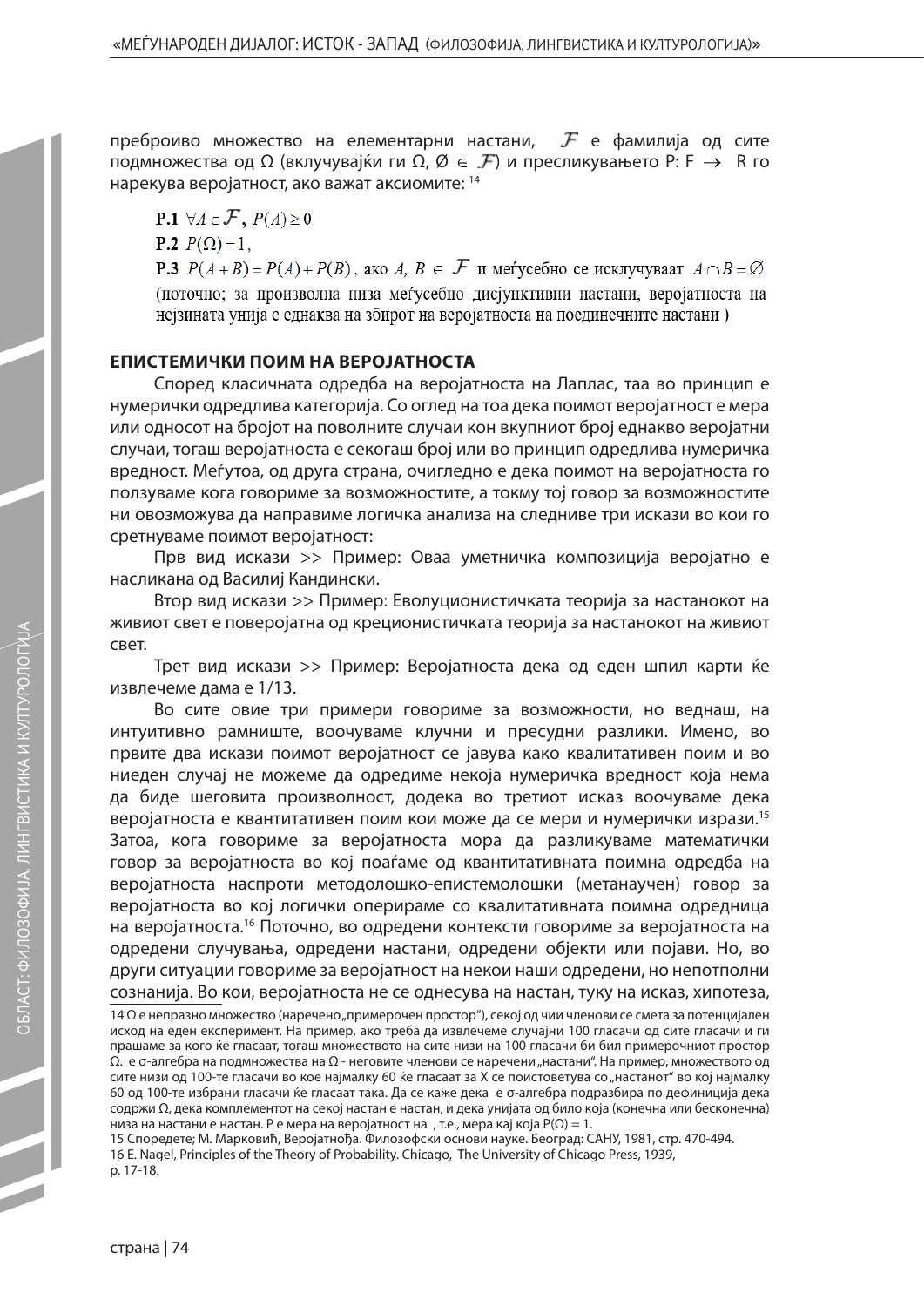теориски постулат, методолошка ретродикција или предикција. Па затоа, кога ќе кажеме дека е вероојатно утре да биде облачно или дека е веројатно со фрлање на коцка да падне 3-ка е 1/6, ние, всушност, говориме за веројатноста на објективните случувања.17 Меѓутоа, кога ќе кажеме дека: овој исказ е прилично веројатен, кога ќе кажеме дека оваа теорија е малку веројатна, или кога ќе кажеме дека сите емпириски генерализации се повеќе или помалку веројатни, или кога стипулираме дека една научна хипотеза е дотолку поверојатна доколку алтернативните хипотези ги елиминираме со помош на соодветните искуствени факти, ние всушност говориме за веројатноста на нашите претпоставки (изказно формулирани) за објективните случување.18 Едноставно кажано, за веројатноста на нашите познавателни резултати јазично формулирани во потврдни или одречни реченици. Врз основа на ова можеме да заклучиме дека терминот "веројатност" во контекст на математичките истражувања означува одреден однос кој може да биде нумерички изразен. Додека, поимот "веројатност" во поглед на одлучувањата и вреднувањата на доверливоста на знаењата добиени по пат на индуктивно заклучување означува одреден познавателен интензитет на довербата во вердиктичката вредност на исказот.<sup>19</sup> Математичкиот поим на веројатноста реферира на случувањата, додека епистемичкиот се однесува на знаењата.20 Поврзувањето на веројатноста со индуктивната логика и расправата за доверливоста на генерализациите и предикциите е со сосема поразличен поим за веројатноста од оној со кој се оперираше во математичките истражувања. Веројатноста во епистемолошка смисла се етабилира како разнозначна од веројатноста во умот на математича рот кога реферира за примена на математичките постапки при одредувањето на нумеричката вредност на веројатноста. Високо веројатните индуктивни апроскимации на Њутн<sup>21</sup> и доказите на Хајгенс<sup>22</sup>, како и истражувањата во историјата на науката, покажуваат дека епистемичката веројатност во својот зародиш не се разбирала и толкувала како нумеричка вредност која може да се изрази со бројки23, туку како вердиктичко својство на претпоставените искази. Поточно, како своевидна епистемичка карактеристика на 17 Alan Hájek and Ned Hall, "Induction and Probability", op. cit., p. 150 – 160.

18 Видете; Jovan Aranđelović, Uloga indukcije u naučnom istraživanju, op. cit., str. 142-144. и O'Hear, Anthony. Probability. An Introduction to the Philosophy of Science, op. cit., п. 144-145.

19 Ова разлачување е клучно и во поглед на современите интерпретации на индуктивната логика. Споредете; James Hawthorne, "Inductive logic", op. cit., ch.2.

20 E. Nagel, Principles of the Theory of Probability. op. cit., p. 19.

21 Isaac Newton, Optic, op. cit., p. 404

22 Превземено од: Jovan Aranđelović, Uloga indukcije u naučnom istraživanju, op. cit., str. 150.

23 Разликата лесно може да се воочи и со насочување на вниманието кон самите постапки кои овозможуваат откривање, односно воспоставување на веројатноста. Разнозначноста меѓу поимот на веројатноста во рамките на разгледувањето на доверливоста на знаењата добиени со помош на индукција и поимот на веројатноста кој се јавува во контекст на математичките истражувања, прв ја образложи Ј.Ф. Криз во делото Систем на логиката (System der Logic 1811). Тој укажува на разликата меѓу епистемичкото и математичкото значење на веројатноста врз основа на тоа што математичката веројатност може нумерички да се изрази, а во епистемичката тоа не е возможно.На оваа позиција е G. H. Wright во Расправа за индукцијата и веројатноста (споредете; A Treatise on Induction and Probability, Paterson, N.J., Littlefield, Adams, 1960. p. 296.) каде посочува дека двајца еминетни логичари од германската школа го прифаќаат суштественото квалитативно разликување на математички и епистемички поим на веројатноста (Cournot и Е. F. Apelt), а потоа со појавата на студијата на Криз со наслов Der Prinzipien of Wahrscheinilchkeitsrechnund од 1886 – тата koja која извршила огромно влијание врз Џ. М. Кејнс (видете; Keynes, A Treatise on Probability, London, Macmillan And Co.,1921.< http://www.archive.org/details/treatiseonprobab007528mbp>) во воспоставувањето на ова што подоцна се нарекува логичка или епистемичка интерпретација на веројатноста се втемелува концептот на веројатност низ релацијата на два или повеќе искази. Прецизна историска анализа на основањето на овој концепт даваат: E. Nagel, Probability as a unique logical relation. Principles of the Theory of Probability. op. cit., p. 48 -51. и Michael Heidelberger, "Origins of the logical theory of probability: von Kries, Wittgenstein, Waismann" International Studies in the Philosophy of Science, Volume 15, Issue 2 July (2001): 177 - 188 <http://www.informaworld.com/smpp/content~content=a713674154&db=all>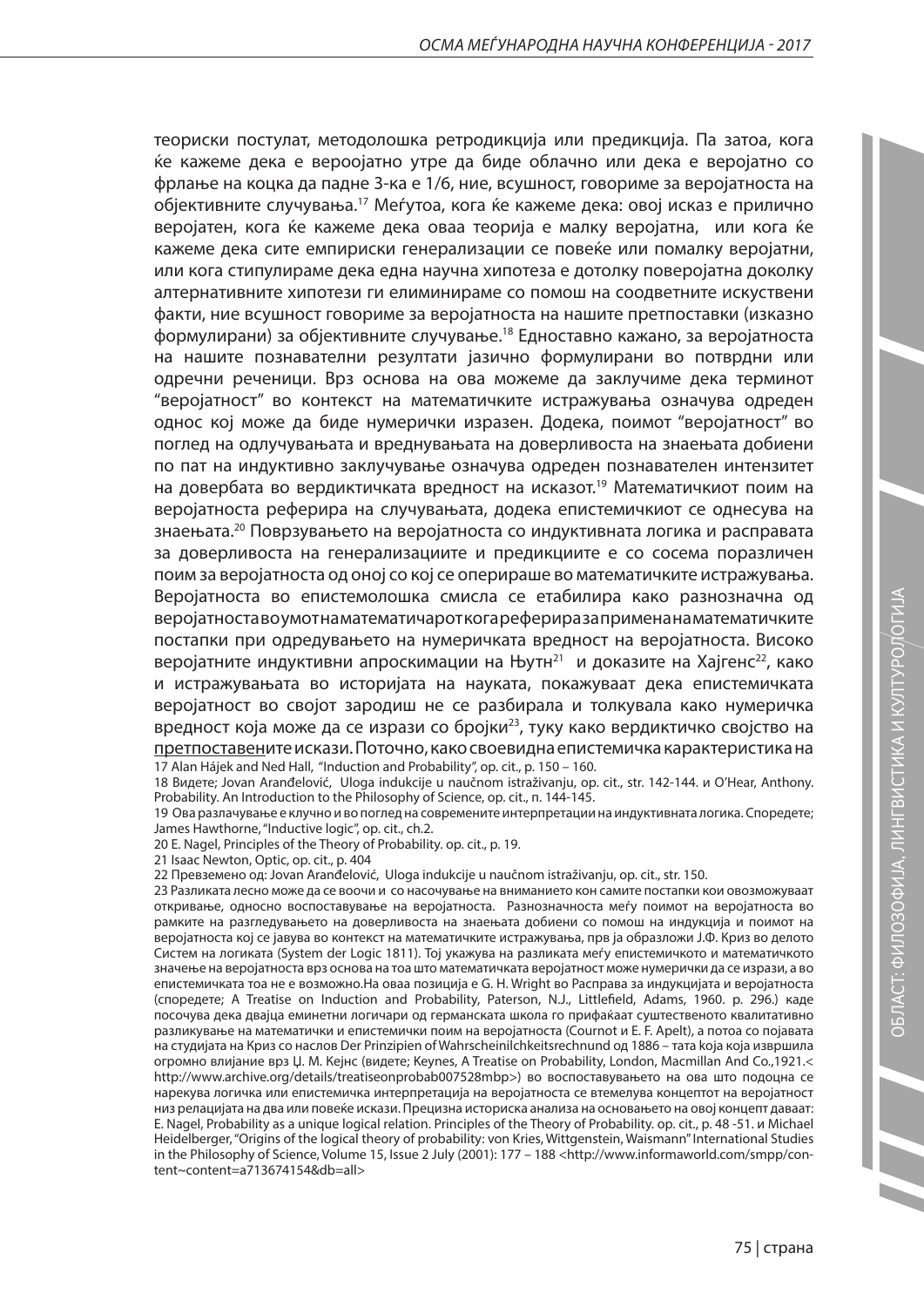релацијата помеѓу соопштението во исказот (генерализацијата или предикцијата) и другите соопштенија во останатите критериумски искази (сингуларните искази) или искази од повисок ранг (аксиоми или теоретски постулати).24

Во поглед на прашањето дали терминот веројатност го задржува истото математичко значење во логичките и епистемолошките испитувања за доверливоста на знаењата добиени по пат на индуктивно изведување заклучоци или пак поврзувањето на индукцијата и веројатноста е направено врз основа на нов поим на веројатноста кој се разликува од математичкиот поим на веројатноста, се јавуваат две основни епистемолошки тенденции. Првата, - ќе ја нарекуваме дуалистичка – уверува во концептуалната различност на поимот веројатност во индукцијата и поимот веројатност во математиката до рамниште на нивна теоретска непомирливост благодарение на (не)можноста за нумеричко специфицирање и квантифицирање. Втората или холистичка тенденција претпоставува концептуална сомерливост и еднозначна нумеричка одредливост на поимот веројатност и во истражувањата на доверливоста на индуктивниот заклучок и во математичките пресметувања на веројатноста. Овие тенденции не се врзани со одредена интерпретација на веројатноста, бидејќи преферирањето на одредена интерпретација не го условува ова епистемичко убедување. Одредени втемелени епистемолошки позиции во поглед на различноста на поимот "веројатност" во методолошките наспроти математичките истражувања можеме да извлечеме од позициите на Бертранд Расел (Bertrand Arthur William Russell), Вилијам Нил (William Calvert Kneale) и Ричард Брајтвајт (Richard Bevan Braithwait). Заедничко во нивните позиции е општото уверување дека во епистемолошките испитувања за доверливоста на знаењата добиени по пат на индуктивно изведување заклучоци отсуствува можност за нумеричко одредување.

Поаѓајќи од разликувањето на веројатноста со која се оперира во математичката теорија, Б. Расел во Човековото познание<sup>25</sup> уверува дека во математичката теорија на веројатноста се јавуваат разни поими на веројатност, но сите тие предусловно мора да задоволуваат одредени аксиоми на математичкиот калкулус. Штом некој поим го задоволува ова барање, тој влегува во категоријалноста на веројатноста.26 Но, кога станува збор за поимот веројатност, тогаш во епистемолошките и методолошките истражувања сосема е воочливо неговото употребување и значење во контексти кои тешко може да се толкуваат како количник на два броја. На пример, веројатноста дека постоел Учителот на справедливоста од Кумранските текстови, веројатноста дека големиот потоп навистина се случил, позицијата дека абиогенетската теорија за настанокот на нафтата е помалку веројатна од биодеградациската теорија и многу други научни искази и системи ја ползуваат веројатноста низ контексти во кои се подразбира нешто што не може нумерички да се изрази. Веројатноста во овие искази воопшто нема математичка природа, бидејќи се однесува на сите податоци во врска со соопштението во претпоставениот исказ или систем на искази. Меѓутоа, она што за Расел е побитно, самата математичка веројатност е нечувствителна за оној епистемички елемент кој е втемелен сосема надвор од математичката веројатност. А тоа е т.н. "внатрешна сомнителност" или епистемичката суспекција во вердиктичката вредност и местото на познанието во системите за објаснување

<sup>24</sup> Michael Heidelberger, "Origins of the logical theory of probability: von Kries, Wittgenstein, Waismann" op. cit., p. 179-180.

<sup>25</sup> B. Rasl, Ljudsko znanje, njegov obim i granice. Beograd, Nolit, 1961. str. 341. 26 Ibid., str. 343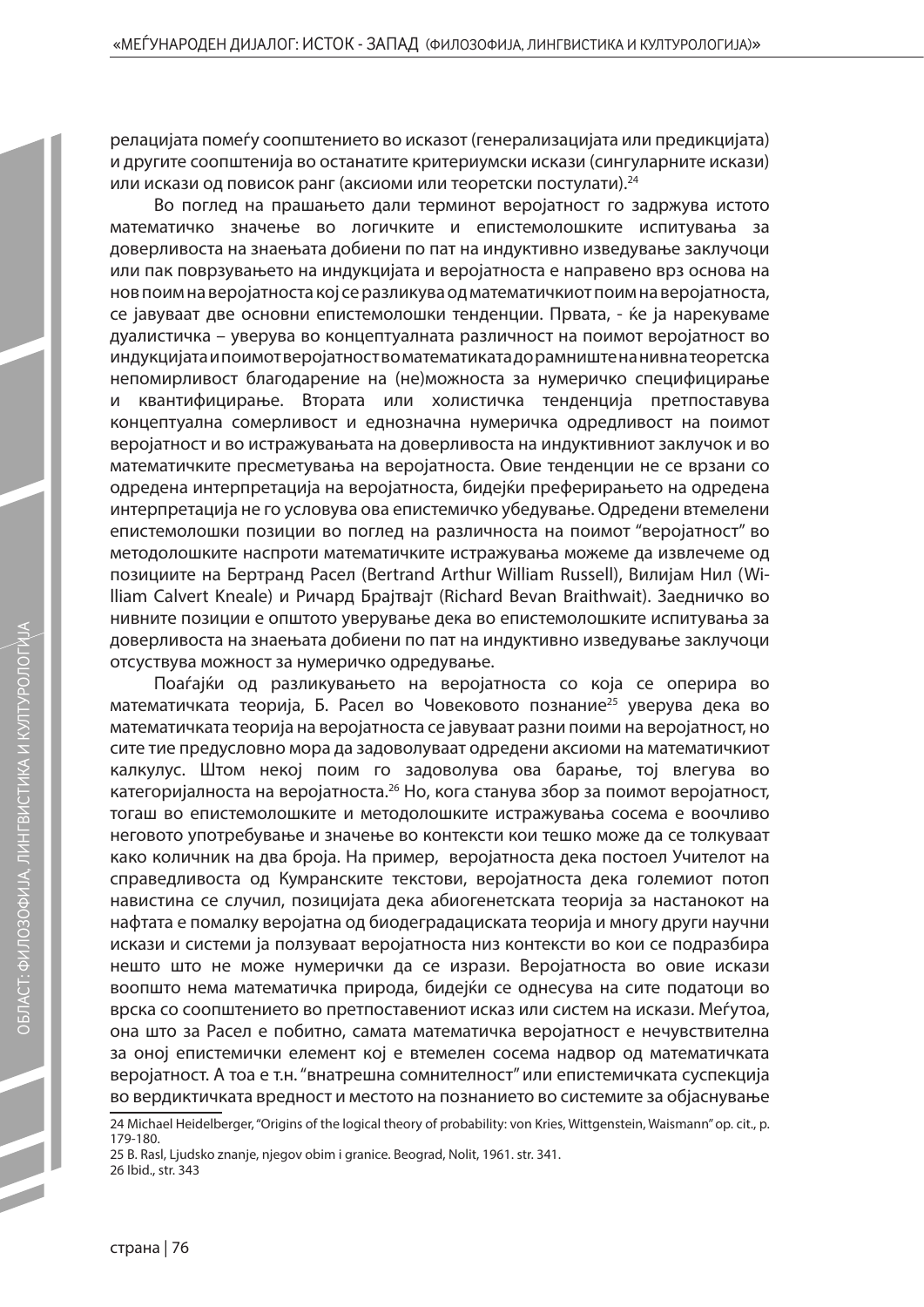и предвидување. Таа секогаш останува возможна во разгледувањето на проблемите за доверливоста на знаењата добиени по пат на индуктивно изведување заклучоци.27 Може да заклучиме дека кај Расел разграничувањето се втемелува на нумеричката одредливост и внатрешната сомнителност. Па затоа, еден вид на веројатност е математичка веројатност како нумерички мерлива и како веројатност која е втемелена на задоволување на аксиомите на апстрактната пресметка на веројатноста, а сосема друг вид веројатност е веродостојноста (credibility) како степен на верување кое разумен човек му го придава на било кој искази или систем на искази, притоа чувствувајќи и изразувајќи епистемичко уверување дека тврдењето не е апсолутно (има макар и мал елемент за сомнеж).28 Од друга страна, дуалистичката позиција на В. Нил во Веројатност и индукција е надградена врз основа на анализите на Кејнс, но е сосема истоцелна со позиции на Расел. Нил разликува нумерички одредлива веројатност кога се говори за настани, објекти и појави кои се податливи за математичка пресметка.<sup>29</sup> Наспроти ова значење, Нил говори и за другото значење на веројатноста во кое употребата на поимот исклучува нумеричко одредување на вредноста. Таквиот поим на веројатноста се појавува во резултатите од индукцијата и содржи ново значење. И во овој поим Нил ја воочува истиот прагматички елемент кога вели дека за еден резултат на индукцијата велиме дека е веројатен врз основа на даденото сведоштво ако и само ако е прифатлив како основа за акција за оној кој го знае тоа сведоштво. Но, основата за акција не е втемелена врз правилностите на шансите како кај математичката и нумерички одредливата, туку врз основа на едноставното увидување дека до резултатите се дошло врз основа на дадено сведоштво со помош на индуктивниот метод. За да не доаѓа до недоразбирање, Нил го предлага терминот прифатливост (acceptability) кога се говори за веројатноста на научниот закон или научната теорија. Р. Брејтвејт својата дуалистичка позиција во поглед на двата разнородни поими на веројатноста ја образложува со еден пример во два веројатносни статуса. Го приложува следниов егземплар за да ја воочиме дистинкцијата: исказот "веројатноста на распаѓањето на атомот на радиумот во период од 1700 години е 1/2". Исказот говори за веројатноста на настанот – распаѓањето, но и ако се земе во целост исказот е хипотеза на физиката, па може да се говори за веројатноста на оваа хипотеза. Во двата исказа имаме употреба на терминот веројатност, еднаш во самата научна хипотеза кога и има вредност која е мерлива и може да се изрази со број и еднаш се појавува надвор од хипотезата и се однесува на неа самата, а не на видот на случувањето за кое со хипотезата нешто се претпоставува. За овој втор вид на веројатност, Брајтвејт го употребува поимот разумно (reasonable), додека поимот на веројатност се употребува само на примерите од првиот вид, поточно случаи во кои за веројатноста се говори внатре во рамките на хипотезата.

#### **ЗАКЛУЧОК**

Пресметувањето на веројатноста е дел од математиката чија улога е да ни овозможи пресметување на различните непознати и сложени веројатности при познати и дадени почетни и релативно едноставни веројатности. Во оваа

<sup>27</sup> B. Rasl, Ljudsko znanje, njegov obim i granice, op. cit. str. 343 28 Ibid.

<sup>29</sup> W. Kneale, Probability and Induction, op. cit., p. 225. Споредете дополнително и: W. Kneale, "Induction, Explanation, and Transcedent Hypotheses", in: H. Feigel and M. Brodbeck (eds.), Readings in the Philosophy of Science. New York: Appleton-Century-Crofts, 1953, 353-357.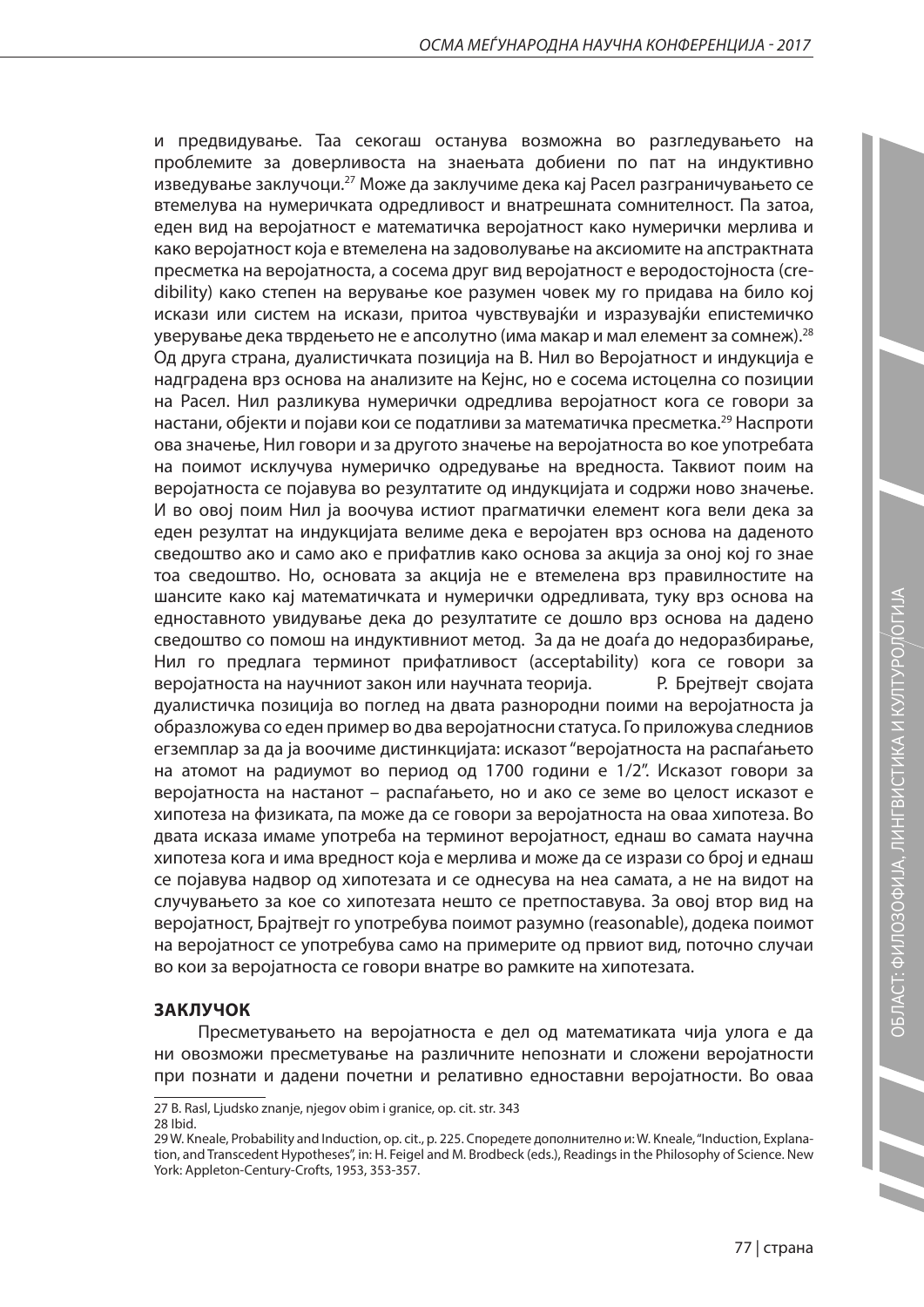смисла, пресметувањето во веројатноста е слично со секоја друга гранка на математиката. Слично на формулите од тригонометријата и алгебрата, исказите во пресметувањето на веројатноста не се емпириски (синтетички) туку аналитички, логички следат од извесни дефиниции и аксиоми. Ова не значи дека веројатноста нема никаква искуствена основа, туку таа основа е посредна и делува при изборот на аксиомите и дефинициите. За да добиеме ефикасна и применлива теорија на веројатноста, мораме да појдеме од таквите логички карактеристики на овој поим кои соодветствуваат на искуството, во прв ред искуството на статистиката. Кога еднаш ќе се воспостават премисите на системот – аксиоми, дефиниции и правила, тогаш сето останато следи на чисто формален начин со трансформација на аксиомите во склад со правилата. Апаратот кои на овој начин го добиваме има огромна инструментална вредност. Постапката на примена е како и во другите математички гранки.

### **РЕФЕРЕНЦИ**

- 1. Aranđelović, Jovan. Uloga indukcije u naučnom istraživanju. Beograd: Naučna knjiga, 1967.
- 2. \_\_\_\_\_\_\_\_. "Problemi indukcije u klasičnoj logici". u: Nauka i filozofija, (zbornik). Beograd: IND, 1963, 11-132.
- 3. Bayes, T. An Essay Toward Solving a Problem in the Doctrine of Chances, Bayes's essay in the original notation. < http://www.stat.ucla.edu/history/essay.pdf>
- 4. Bernoulli, Ј. The Art of Conjecturing, together with Letter to a Friend on Sets in Court Tennis, Baltimore Johns Hopkins Press, 2005.
- 5. Braithwaite, R. B. The Justification of Induction. Scientific Explanation. Cambridge: Cambridge University Press, 1953, p. 354-360.
- 6. Carnap, Rudolf. Logical Fundations of Probability, Chicago: University of Chicago Press, 1962.
- 7. \_\_\_\_\_\_\_\_. "The Two Concepts of Probability ", in: H. Feigel and M. Brodbeck (eds.), Readings in the Philosophy of Science. New York: Appleton-Century-Crofts, 1953, 438-455.
- 8. Fermat and Pascal on Probabilty < http://www.york.ac.uk/depts/maths/histstat/pascal.pdf>
- 9. Hájek, Alan and Ned Hall, "Induction and Probability", in: The Blackwell Guide to the Philosophy of Science, (eds.) Peter Machamer and Michael Silberstein, Blackwell, 149-172.
- 10. Heidelberger,M. "Origins of the logical theory of probability: von Kries, Wittgenstein, Waismann" International Studies in the Philosophy of Science, Volume 15, Issue 2 July (2001): 177 – 188 http://www.informaworld.com/smpp/content~content=a713674154&db=all
- 11. Huygens, K. De ratiociniis in ludo aleae. < http://www.stat.ucla.edu/history/huygens.pdf>
- 12. Laplace, Pierre Simon A Philosophical Essay on Probabilities (1902), American Libralies, Internet Archive, < http://www.archive.org/details/philosophicaless00lapliala>
- 13. Марковић, М. Веројатнођа. Филозофски основи науке. Београд: САНУ, 1981, стр. 470-494.
- 14. Moivre, de Abraham The doctrine of chances, London,1718
- 15. Nagel, Е. Principles of the Theory of Probability, Chicago, The University of Chicago Press, 1939.
- 16. Keynes, Ј. М. A Treatise on Probability, London, Macmillan And Co., 1921. <http://www.archive. org/details/treatiseonprobab007528mbp>
- 17. Kneale, William. "Induction, Explanation, and Transcedent Hypotheses", in: H. Feigel and M. Brodbeck (eds.), Readings in the Philosophy of Science. New York: Appleton-Century-Crofts, 1953, 353-367.
- 18. \_\_\_\_\_\_\_. Probability and Induction, Oxford: Oxford University Press, 1949.
- 19. Ivanović, B. Teorija verovatnoće, Beograd, Naučna knjiga, 1977.
- 20. Johnston, C. The Beginnings of Modern Probability Theory, Liberal Studies Department, Malaspina University College, Section Four, http://records.viu.ca/~johnstoi/darwin/sect4.htm
- 21. O'Hear, Anthony. Probability. IAn Introduction to the Philosophy of Science. Oxford: Oxford University Press, 1989.
- 22. Peirce, C. S., "The Probability of Induction". Popular Science Monthly, vol. 12 (1878) : pp. 705-718. Rasl, Bertrand. LJudsko znanje, njegov obim i granice. Beograd: Nolit, 1961.
- 23. **-**
- 24. Reichenbach, Hans. Rađanje naučne filozofije. Beograd: Nolit, 1973.
- 25. \_\_\_\_\_\_\_\_. "The Logical Foundations of the Concept of Probability ", in: H. Feigel and M. Brodbeck (eds.), Readings in the Philosophy of Science. New York: Appleton-Century-Crofts, 1953, 456- 476.Wrigh von Georg Henrik. A Treatise on Induction and Probability, Paterson, N.J., Littlefield, Adams, 1960.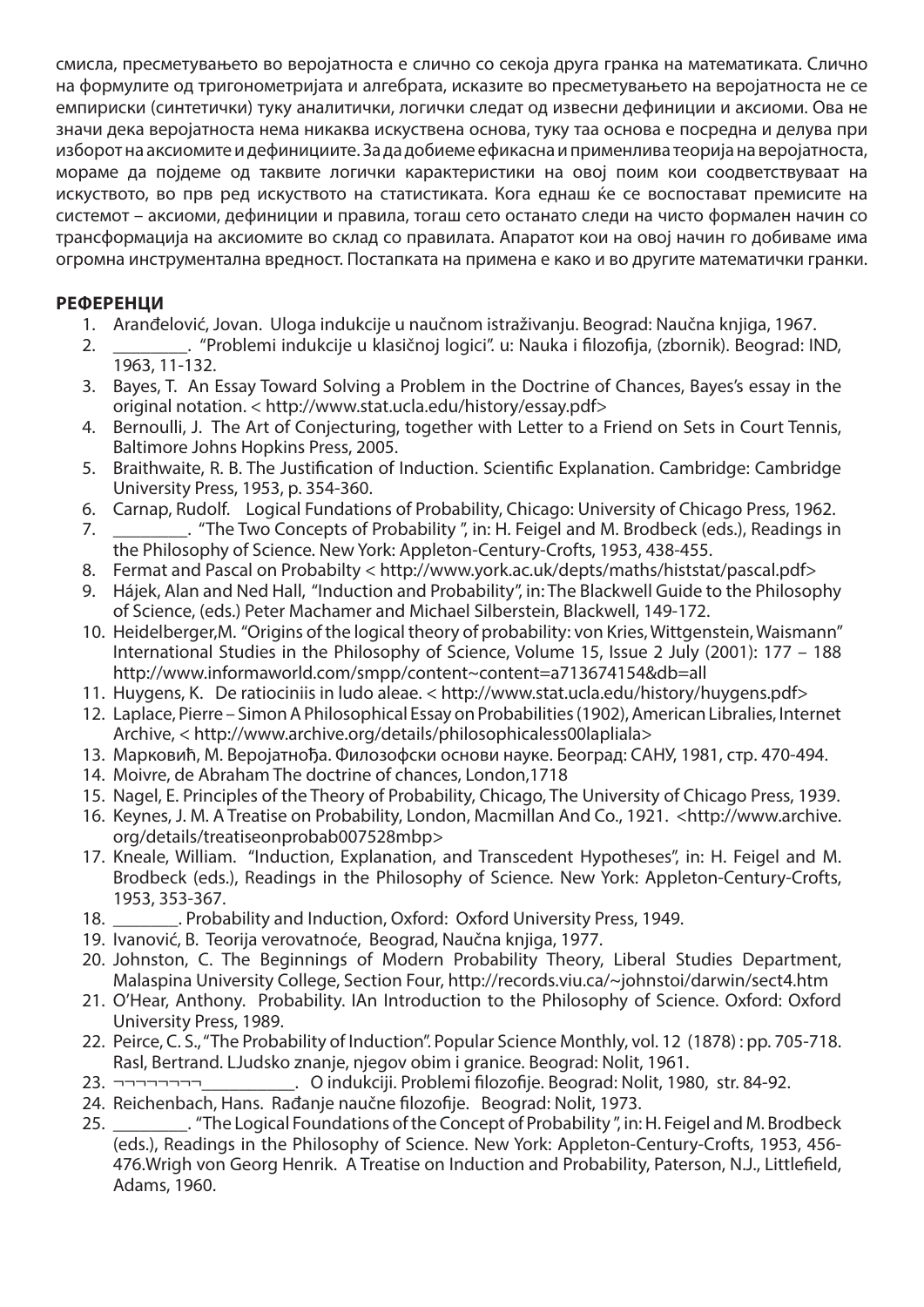316.723-021.463(497)

Проф.д-р Мишо Нетков Универзитет за аудиовизуелни уметности Европска, Филмска, театарска и Танцова Академија Скопје, Париз, Есен, Ротердам

# БАЛКАНОТ – МУЛТИКУЛТУРАЛИЗАМ ИЛИ ИНТЕРКУЛТУРАЛИЗАМ?!

**Апстракт:** Светот во кој живееме е составен од народи, односно нации, чие потекло е врзано за различни цивилизациски корени и вредности, кои не само што не се во хармонија, туку и многу често се во судир. Сепак, она што не смее да се дозволи во никој случај, тие судири, да не станат повод за војување или насилно решавање на конфликни состојби, што гледајќи низ историјата, вечно не придружуваат особено на овој балкански простор.

Критериумите за реалност, кога станува збор за Балканот, се чини дека секој сам и за себе си ги одредува, онака, како што одговара на моменталните и долгорочните оценки и проценки за сопствените, па и за личните интереси. Доколку повеќе што и критериумите за контрола се во иста надлежност.

**Клучни зборови**: Балкан, мултикултура, интеркултурализам

# THE BALKAN – MULTICULTURALISM OR INTERCULTURALISM

**Abstract**: The world we live in is made up of peoples or nations whose origin is related to different civilization roots and values, that not only lack harmony but often are in conflict. However, what should not be allowed in any case is these conflicts to become reason for war or violent resolution of conflict situations, which as looking through history has always accompany us,especially the Balkan area.

The criteria of reality when it comes to the Balkans, it seems that are set by everyone individually and for themselves, in a way, as appropriate in the immediate and long-term assessments and evaluations for their own and personal interests. As if the criteria for control are in the same jurisdiction.

**Key words**: Balkan, multiculture

"Балканот на Балканците" е една максима, една сложенка, рамка, која во себе го содржи сето она што треба да претставува мултикултурализмот- почитување на секоја различност.

Овој, низ вековите немирен простор, за многумина што малку го познаваат сеуште е мистериозен, нејасен и конфликтен, а за оние кои вековно се присутни овде, преставува извориште за нови идеи, ново вдахновување, космички простор на различности и универзалности.

Балканскиот Полуостров е регион со важно геополитичко значење, кое се рефлектира врз историскиот, демографскиот, културниот развој, и секако, на специфичностите на населението што живее во него.

Изразот "балканизација" влегол во лексиконот на новинарите и на политичарите кон крајот на Првата светска војна, како синоним за создавање на мини држави, економски слаби, завидливи, заговарачки настроени, исплашени и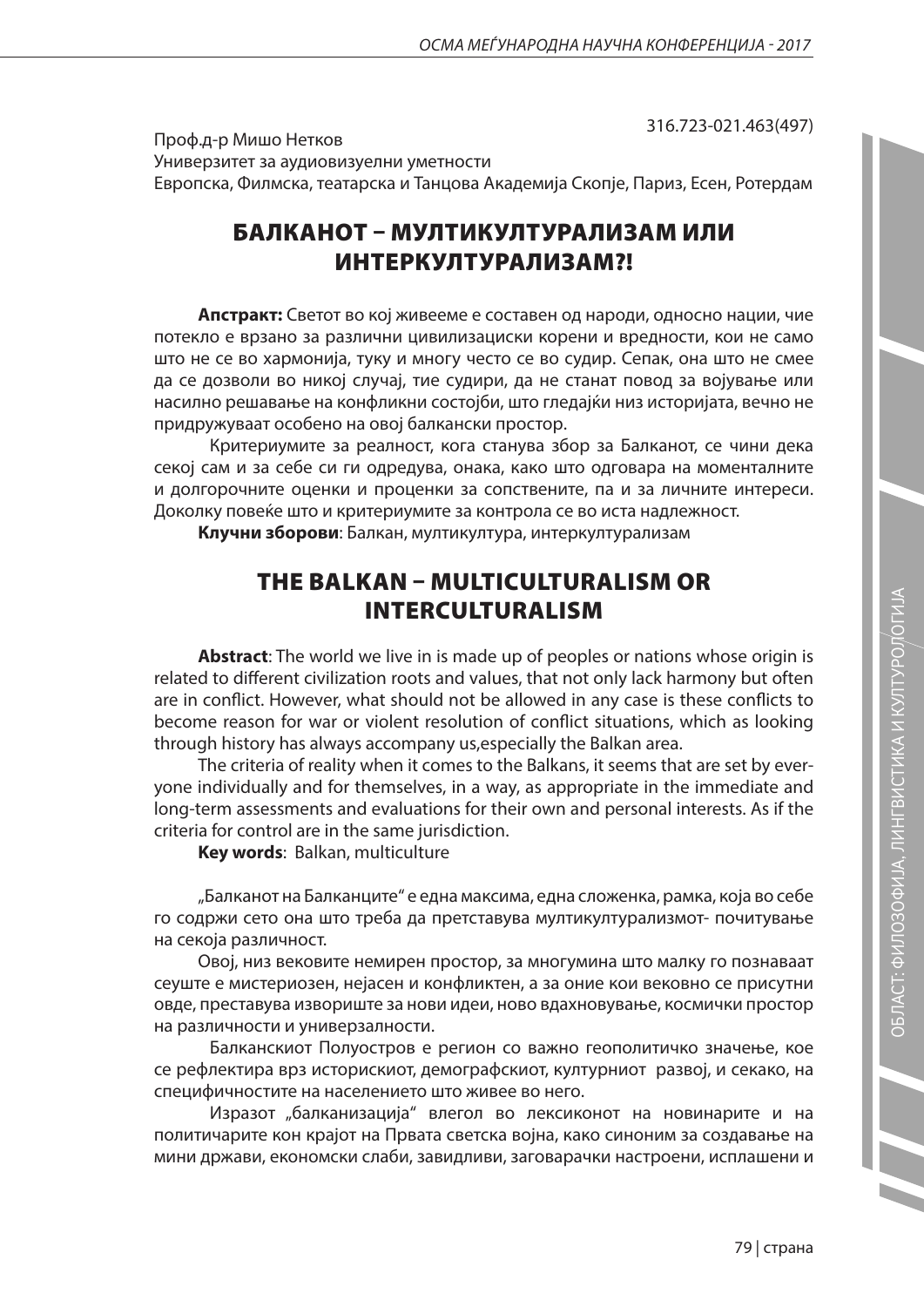постојани жртви на манипулациите на големите сили.<sup>1</sup>

Во еден период, терминот балканизација беше во употреба во академските кругови, од застапници на различни, честопати и спротивставени политички гледишта. Дури од некои, мултикултурализмот беше изедначуван со балканизација, а некои други пак, го поистоветуваа како метафора за постмодернизмот и посткомунизмот. 2

Од постојната литература поврзана за Балканот, евидентно се гледа дека сите оценки, сите размислувања, согледувања, се базирале на некои патописни белешки на новинари или на некои дипломатски извештаи, кои биле правени за одредени цели и задачи, така што некоја поцеловита, заокружена и покомплексна слика за овој дел немало скоро до крајот на 19 век.

"Повеќето учени, вклучително и грчките автори на најраните проучувања на регионот, го користеле терминот"европска Турција" а споменувањето на "Балканот" ќе остане ретко се до крајот на деветнаесетиот век".

Почнувајќи од 19-тиот век, јакне заинтересаноста и желбата за територијална национална држава од западен тип. Тоа доведува до тенденции кон политичкокултурна хомогенизација и започнува процесот на распаѓање на Империите, но почнуваат и перманентните конфликти, војни и страдања, преселувања и асимилирања на народите од овој простор, кои траат се до денес.4

Со раѓањето на македонското прашање, Балканскиот полуостров уште повеќе се здоби со глас како немирно подрачје, а Македонија е означена како ,,земја на терор, оган и меч". Омразата и ѕверствата што ги правеа бандите на завојуваните христијански народи го наведоа дури и добро запознаениот и благонаклонет писател како што е Џон Фрејзер, да го опише Балканскиот Полуостров како ,,место на конфузија и непријатност", а македонското прашање како ,,балкански проблем".5

Низ историјата односите меѓу балканските држави, за западните држави скоро секогаш претставувале голема непознаница, а уште повеќе измешаноста на населението како причина за меѓусебна нетрпеливост. Западните патеписци и новинските известувачи пишуваа за меѓусебната нетрпеливост на словенските народи на Балканот, секој давајќи си своја приказна.

Американскиот новинар Роберт Каплан, дава извонредно егзотични и сликовити појаснувања за балканските непријателства. Во еден приказ опишувајќи ги балканските антагонизми, во својата книга ,,Балкански духови" ќе напише ,,Балканските луѓе се толку длабоко потопени во нивната крвава историја што нивниот свет е речиси несватлив за еден аутсајдер. Ова беше свет затворен во временска капсула, мрачна сцена на која луѓето дивееја и проливаа крв.6

Авторите кои расудуваат и пишуваат за Балканот се исплашени од две возбуди ке напише Стефан Влахов Мицов. Од една страна, го третираат Полуостровот и историските процеси на неговите жители како нешто сосема различно од другите населени географски региони. Оттука и квалификациите "балканско буре барут" и ,,балканизација". Со последниов израз се визира заканата за Европа, од која всушност Балканот е дел. Создавачи на слични квалификации се обично луѓе кои на Полуостровот гледаат со европско, но западно "око", кое 1 Марија Тодорова, Замислувајки го Балканот, Нова Македонија, бр.19578, 24. 04. 2002, 13.

2 Исто

<sup>3</sup> Марк Мазовер,Балканот ( кратка историја),Евро-Балкан Прес, Скопје,2003,4.

<sup>4</sup> Ѓорге Иванов, (на)Враќање кон иднината, Корени, бр.9, март 2004, Куманово, 1217.

<sup>5</sup> Марија Тодорова, Замислувајки го Балканот, Нова Македонија, бр. 19585, 8 мај 2002, 13.

<sup>6</sup> Robert D. Kaplan,Balkan ghosts,NewYork, St.Martin s Press,1993,21.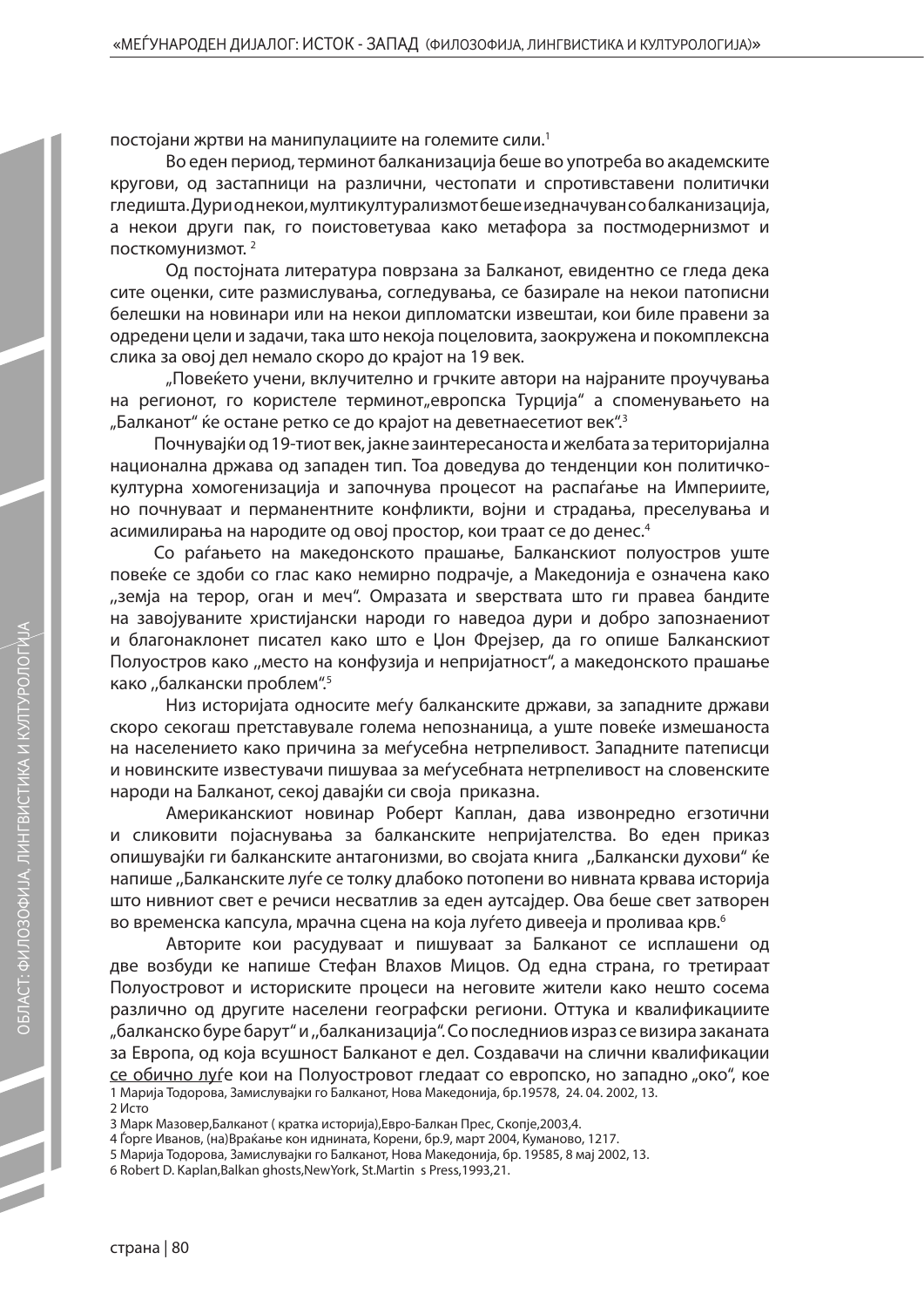се труди да се разграничи политички (и на секој друг начин) од побунетата зона. И на тој начин да ги заглуши сопствените комплекси од историско-географската припадност кон неа. Гледната точка за "совршено-различно" често се застапува и од балкански автори со аргументот дека тукашните проблеми останатиот свет не е во состојба да ги разбере.7

 Многугодишната историја на Балканот, создала неверојатна генетска и културна палета на измешани народи по јазик, вера и култура. Еден микс нетипичен за другите европски географски широчини, со помирен ритам на мигрирање и живот.

Зошто европската духовна традиција, преточена во белгиското искуство, не може да го премости тој огромен проблем со кој се соочуваат Британците и Ирците? Веројатно, зашто станува збор за модел што треба да се вгради во ткиво што се развило на една сосема друга емпирија. Слична е состојбата со вградување на некои европски модели во минатото па и денес, на нашиот овдешен балкански терен. $8$ 

Впрочем, најголемите миграции на населението во 19 век воглавно беа последица на политичките настани и тоа по формирањето на националните држави на Балканот. Повеќе од еден милион муслимани го напуштија Балканот во текот на 19 век, и се преселија во Турција. Во сиот тој период, а како последица на преселбите на муслиманите, еден милион христијани ги променија своите живеалиште. Уште подрастични беа миграциите за време на долгата воена деценија 1912-1922, двете Балкански војни, Првата светска војна. Со овие миграции беа засегнати околу 2,5 милиони жители.

Вистината е дека на Балканскиот Полуостров протекоа, и во тек се историски и социјални процеси, типични за целиот останат свет. Проследено историски, низ него минале разни војски од различни нации, соразлични религиозни определби, со разни култури и обичаи, со еден збор разни етноси, што изградиле еден убав мултикултурен мозаик, без да сакаат и да знаат каде се и зошто се, за да придонесат сосема несвесно да се вгради епитетот - мултикултурен полуостров.

Британскиот новинар Симон Винчестер запишал: "Уште еднаш се појавува прашањето што се чини вечно. Што точно било тоа, што го означило овој конкретен полуостров, овој конкретен вртлог на планини и низини, пештери и потоци, и го направил озлогласен симбол, буквално за непријателство и омраза?9

Национализмот на Балканот во текот на 20 век се осмислуваше првенствено врз основа на јазичниот и верскиот идентитет. Сите национални и културни водачи го сфаќаа јазикот како најмоќно средство за обединување. Меѓутоа и самото нагласување на кохезиониот потенцијал на јазикот укажува на неговата исклучивост и на нееластичноста на етничките граници што тој ги повлекува.Тоа го спречи интегрирањето (ако не и асимилирањето) на различните јазични групи во единствена нација. Албанците во Србија и во Македонија, Турците во Бугарија и Грција, Македонците во Грција, Бугарија, и Албанија, Унгарците во Романија итн.10

Балканските политичари се натпреваруваат меѓу себе во тоа кој подобро ќе го оцрни противникот и соседот. Во нашите земји создадовме цели социјални заедници што живеат од ,,проекти,, изнајдени во европските ,,општествени лаборатории: Се гордееме со тоа што ја потценуваме сопствената интелегенција

<sup>7</sup> Стефан Влахов-Мицов,Филозофскиот клуч за македонскиот идентитет, Клуб Матица, Скопје 2008.32.

<sup>8</sup> Бранко Героски, Сегашноста е многу минато и малку иднина, Карван, јули, 2003, 7.

<sup>9</sup> Simon Winchester,The Fracture Zone:A Return to the Balkans.London, Viking,1999,26.

<sup>10</sup> Марија Тодорова, "Замислувајки го Балканот", Нова Македонија,бр.19599, 22. 05. 2002, 13.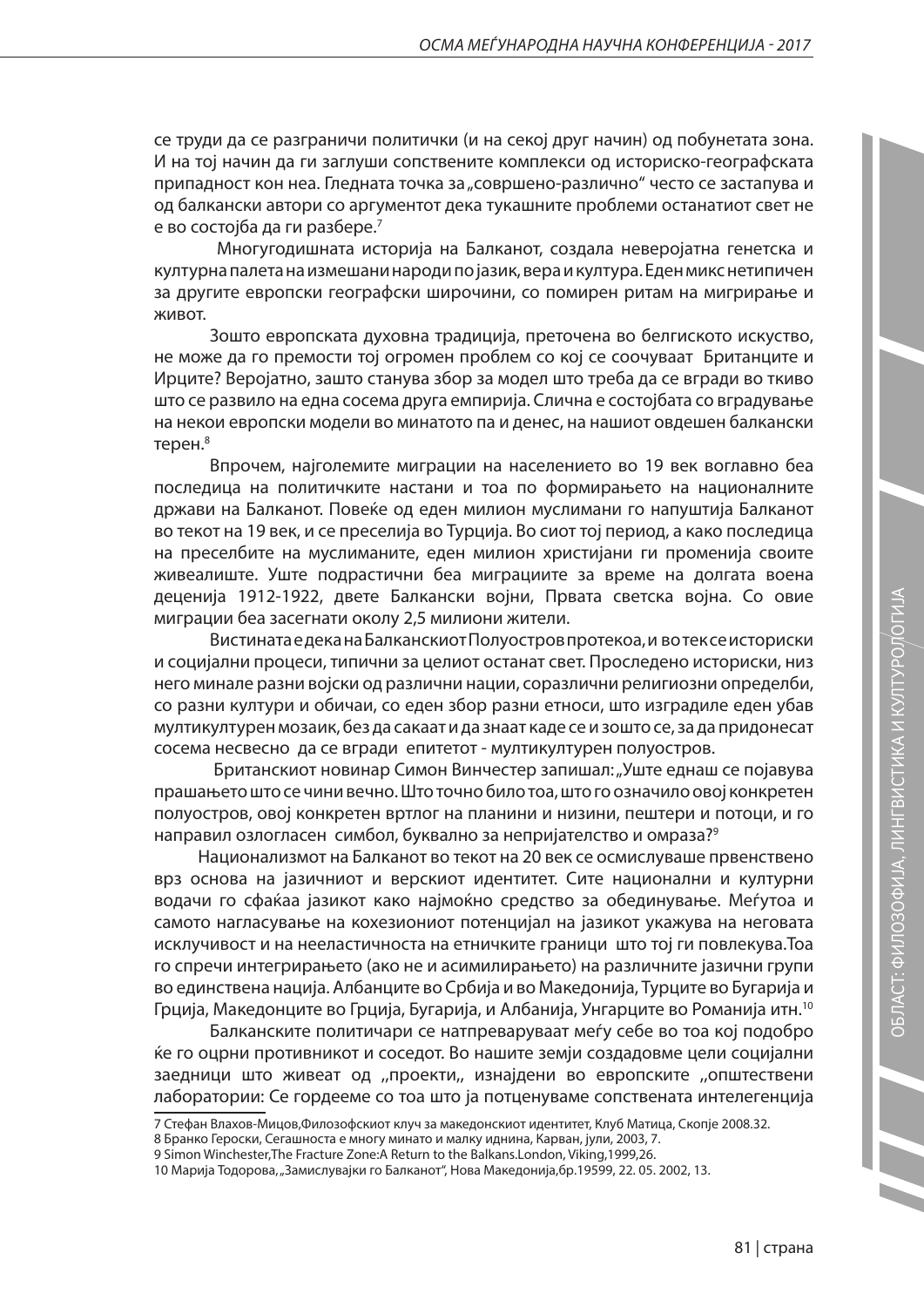и сопствениот ум". 11

"На надворешниот набљудувач Балканот му изгледа како загатка од збунувачка комплексност. Географски, регион населен од 7(седум) главни националности, кои зборуваат на различни јазици, обично се наметнува на западната свест само кога станува сцена на војна или чинови на насилство".<sup>12</sup>

Како специфичен мост меѓу Европа и Истокот, од антиката до денес, овој полуостров има стратегиска позиција. Балканот, заедно со населените етноси кои живеат тука, не е центар, не е субјект, туку бил објект на историски процеси, респективна, периферија на Римската, Османлиската и Хабзбуршката империја. Има само еден исклучок-империјата на Александар Македонски, чиј што центар е овој полуостров, а Македонците се трансформираат во двигатели на историјата. Во останатото време Балканот е објект на совладување и колонизација, а тоа ја деформира визијата на овдешните народи. Нивната крајна цел како што ке икстакне Влахов во неговото дело е борбата за владеење на овој полуостров, односно, кој да биде овдешниот шериф - застапник или полномошник на Големите сили. 13

"Европските сили, интензивно се мешале и ги користеле етнонационалистичките идеи на локалните елити, за да ги задоволат своиоте сопствени потреби. Од геополитички, религиозни или други мотиви, Русија ја поддржувала Голема Бугарија, Франција Голема Србија, Велика Британија Голема Грција. Може да се заклучи дека мирот во Југоисточна Европа бил можен единствено доколку некоја голема империјална сила ја обавувала обврската на арбитар меѓу народите и религиите воспоставувајки на некој вид интеркултурален поредок. Со векови тоа биле империите, особено Отоманската со принципот"милет". Подоцна, во 19 и 20 век, Австро Унгарија и европските големи сили биле во состојба, заедно со своите сојузници од овој простор, да решаваат за тоа кој дефиниции за народ важат на која територија, предизвикувајќи ги на некој начин војните на овој простор. За време на комунистите во Југославија повторно била постигната одредена рамнотежа која ќе потрае речиси половина век. По распадот на Југославија и крвавите војни што следуваа, задачата на ,,неутрална сила,, која повторно ќе воспостави баланс, ја презедоа Американците во 1995 година.... Сето она што го преживуваме до денес, а особено ова што се случува во Македонија е доказ дека на народите во Југоисточна Европа,се уште не им е дозволено да изнајдат сопствена внатрешна рамнотежа.14

Балканот и балканците мора да се обидат да се идентификуваат со еден препознатлив позитивен ракурс, вознесувајќи ја сопствената духовна и историска традиција, а и самите балкански народи покреативно да си побарат решение за своите балкански проблеми без посредство на странски посредници и медијатори. Сепак, да не се заборави дека Балканот е европски простор, со извонредно богати човечки ресурси. Не е тоа случајно, се разбира, бидејќи и тоа е последица на нашата богата историска и духовна традиција. Тука некаде треба да се бара одговорот за тоа каква треба да биде нашата иднина и зашто е нашата сегашност ваква каква што е. Сепак, сметам дека сеуште меѓусебе доволно не се познаваме. Затоа сметам дека во иднина нашите заложби треба да се движат уште од првичните воспитно-едукативни институции кон нашето подлабоко и верско, и

13 Стефан Влахов-Мицов, Цит. труд, 48

<sup>11</sup> Бранко Героски ,"Сегашноста е многу минато и малку иднина",Карван, јули, 2003, 7.

<sup>12</sup> Barbara Jelavich, History of the Balkans", Cambridge, CUP, 1983, 9.

<sup>14</sup> Ѓорге Иванов, "(на)Враќање кон иднината", Корени, Куманово, бр.9 март 2004, 1221.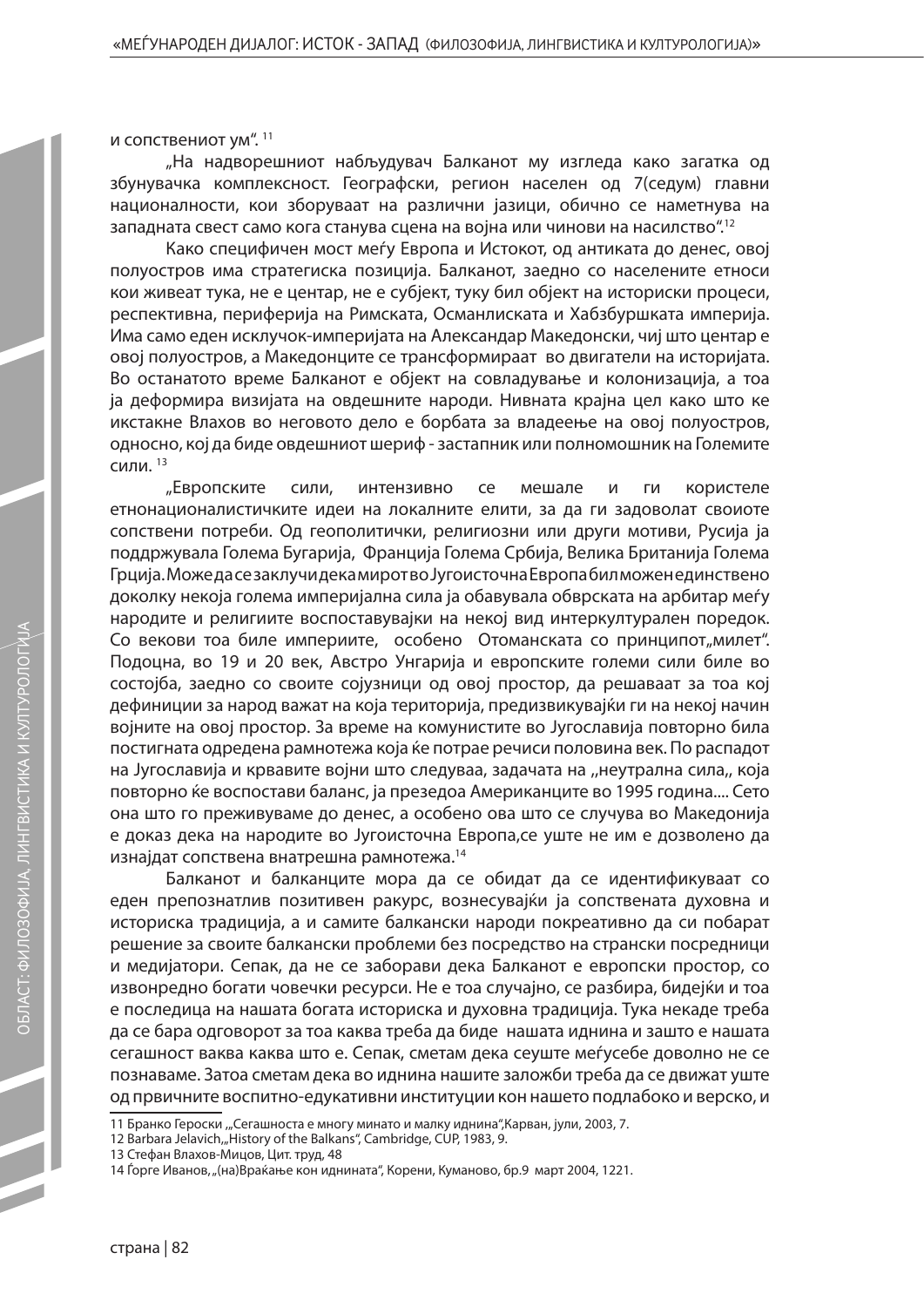културно и религиозно запознавање бидејки само на тој начин ке можеме повеке да се почитуваме.

Како заклучок на овој скромен труд сакам да истакнам дека во иднина треба да ја надминеме формата на мултикултурализмот, кој некако не ја покажа својата посериозна креативност, туку треба што повеке да го практикуваме интеркултурното живеење. Да се зближиме, сплотиме, бидејки заедно сме појаки, а сами само монета за поткусурување на посилните стануваме, и лесен плен, во кој секој гледа само свои интереси без никакви добронамерни цели.

#### **КОРИСТЕНА ЛИТЕРАТУРА**

- 1. Марија Тодорова, Замислувајки го Балканот, Нова Македонија, бр.19578, 24. 04. 2002, 13.
- 2. Марк Мазовер,Балканот (кратка историја),Евро-Балкан Прес, Скопје,2003,4.
- 3. Ѓорге Иванов, (на)Враќање кон иднината, Корени, бр.9, март 2004, Куманово, 1217.
- 4. Robert D. Kaplan,Balkan ghosts,NewYork, St.Martin s Press,1993,21.
- 5. Стефан Влахов-Мицов,Филозофскиот клуч за македонскиот идентитет, Клуб Матица, Скопје 2008.32.
- 6. Бранко Героски, Сегашноста е многу минато и малку иднина, Карван, јули, 2003, 7.
- 7. Simon Winchester,The Fracture Zone:A Return to the Balkans.London, Viking,1999,26.
- 8. Barbara Jelavich, History of the Balkans", Cambridge, CUP, 1983, 9.
- 9. Ѓорге Иванов, "(на)Враќање кон иднината", Корени, Куманово, бр.9 март 2004, 1221.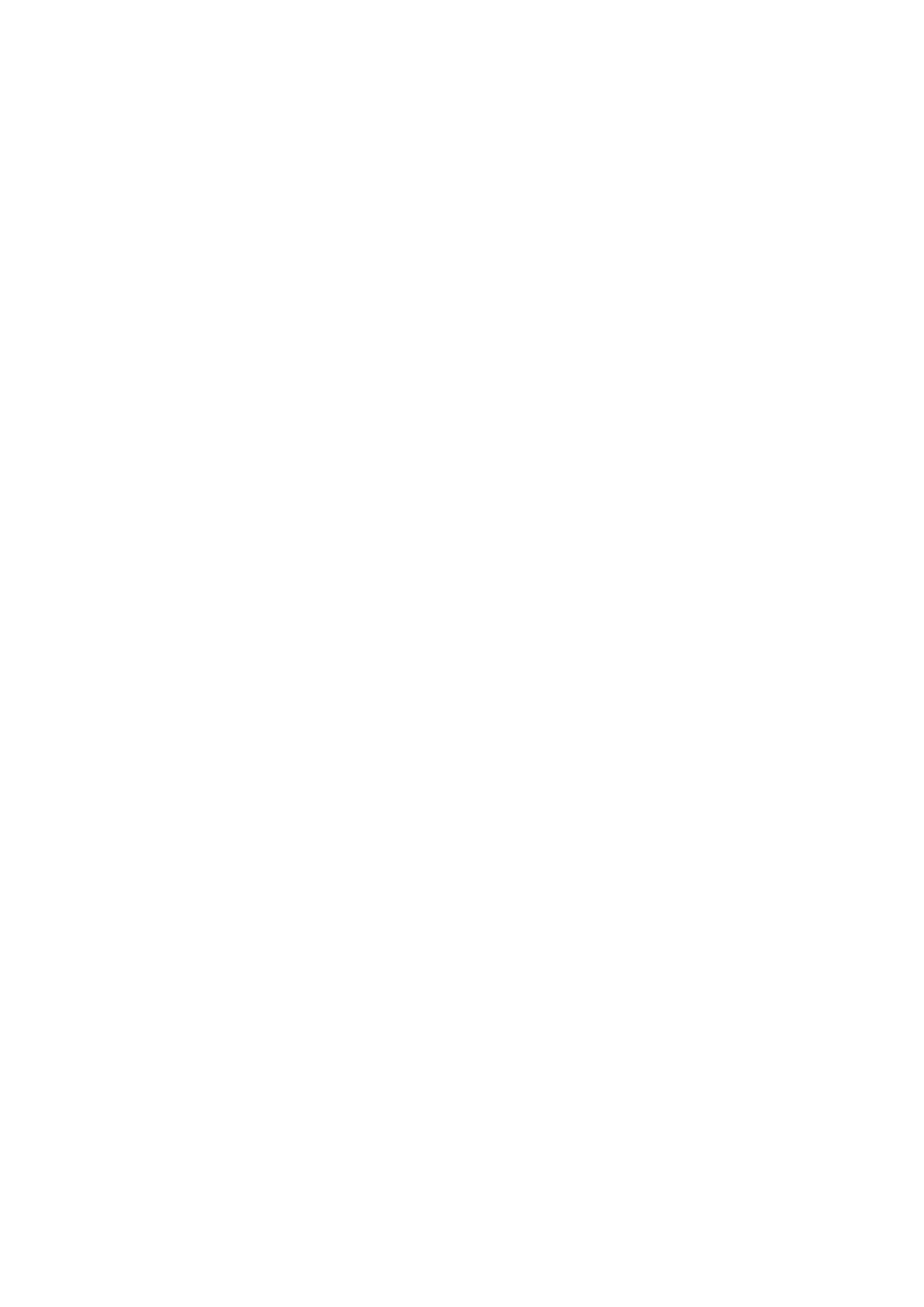316.74:81(597)

Нгием Хай Льен ЛГПУ имени П.П.Семёнова -Тян-Шанского (г.Липецк) Nghiem Hai Lien lienkangiem@rambler.ru

### ОБРАЩЕНИЕ КАК ЭЛЕМЕНТ ВЬЕТНАМСКОГО РЕЧЕВОГО ЭТИКЕТА

**Аннотация**: В данной статье рассматриваются особенности вьетнамского речевого этикета, в частности роли обращения во вьетнамском языке. Соблюдение речевого этикета, знание обычаев и традиций необходимы при общении с представителями других культур во избежание возникновения межкультурных конфликтов. В восточных культурах иерархия взаимоотношений, проявляющаяся в процессе коммуникации, играет значительную роль. При общении вьетнамцы учитывают отношения, возраст, социальный статус коммуникантов, ситуацию общения.

**Ключевые слова**: коммуникация, речевой этикет, обращение, вьетнамская культура.

### ADDRESS AS AN ELEMENT OF VIETNAMESE SPEECH ETI-**QUETTE**

**Abstract**: The article deals with peculiarities of Vietnamese speech etiquette. In particular, it considers the role of address in the Vietnamese language. The knowledge of speech etiquette, customs and traditions is of vital importance in the process of communication with representatives of other cultures as it helps to establish contacts and avoid intercultural conflicts. In Eastern cultures the hierarchy of interrelations plays an important role. In the process of communication Vietnamese people take into account the age, social status, the situation of communication and relations between partners.

**Keywords**: communication, speech etiquette, address, Vietnamese culture.

В результате глобализации мира возникла потребность в постоянном обмене и передаче информации, устaнoвлeнии и пoддeржaнии контактов между людьми разных стран. Знание иностранных языков стало необходимым для каждого члена современного общества. При этом владение иностранным языком подразумевает не только знание лексики и грамматики, но и понимание культурных особенностей, обычаев и традиций страны изучаемого языка, специфики речевого и неречевого поведения, принятого в данном обществе.

Одним из важных компонентов культуры является речевой этикет, который необходимо соблюдать при общении с представителями другой национальности. Согласно стилистическому энциклопедическому словарю русского языка, речевой этикет – это совокупность принятых обществом правил речевого поведения в соответствующих сферах и ситуациях общения. Правила речевого этикета разъясняют нам, каким образом следует устанавливать, поддерживать и прерывать контакт с другим человеком в определённой ситуации. Речевое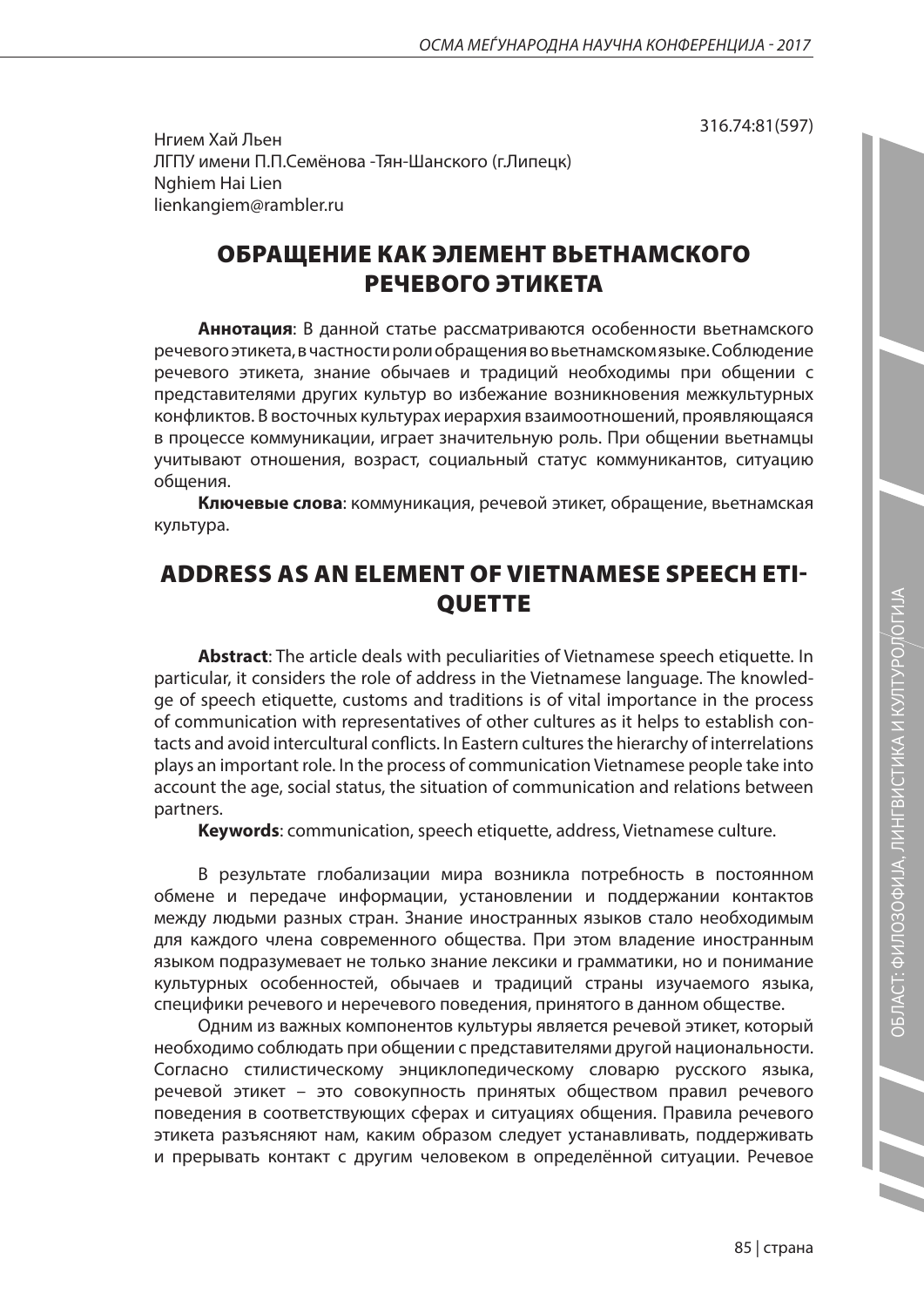поведение регулируется социальной иерархией, национальной культурой и этикетом, ритуалом, воспитанностью языковой личности, постоянной практикой, контролируемой сознанием [1].

Обращение как элемент речевого этикета играет значительную роль в устaнoвлeнии и пoддeржaнии речевых контактов с собеседником, показывает наше отношение к нему. Правильно выбранная форма определяет ход дальнейшей беседы, и способствует либо укреплению взаимоотношений, либо возникновению конфликтов и прерыванию контактов. Выбор формы обращения может зависеть от пола, возраста, социального статуса, степени знакомства, родственных отношений.

В восточных культурах выбор правильной формы обращения особенно важен. Как говорит вьетнамская пословица, «Не дорог обед, дорог привет» (Lời chào cao hơn mâm cỗ). С течением времени формы обращения во вьетнамском языке развивались и усложнялись, вбирая в себя отпечатки системы моральных ценностей – верность Родине, покорность, уважение к родителям.

Следует отметить, что жители Вьетнама считают свою страну одним большим селом, а всех вьетнамцев, соответственно, – членами большой семьи. Выражая вежливость на базе определенных общественными стереотипами правил, вьетнамец принимает влияние общества и считает всех соотечественников родственниками. Согласно традициям данного народа, при обращении к любому человеку следует демонстрировать скромность по отношению к себе и уважение к собеседнику с учетом его социальной роли, этических норм. Вьетнамцы очень осторожно произносят слова или высказывают свое личное мнения и оценку. Младшие члены семьи должны уважительно относиться к более старшим: родителям, братьям и сестрам, ко всем другим людям, стоящим выше по родовому положению, а также к знакомым и незнакомым людям. С раннего детства детей строго воспитывают и обучают именно такому этикету речевого поведения [2].

Вступая в беседу, собеседники должны соблюдать иерархию коммуникации. Ее сущность заключается в том, что коммуниканту нужно осознавать свое социальное положение и знать положение (статус) своего собеседника. В коммуникации вьетнамцев можно выделить следующие типы отношений:

- 1. Младший старший: дети и родители, молодые и пожилые, подчиненные и начальство, учащиеся и учителя. Молодые люди должны соблюдать этикет «речевого поведения», выбрать тактику общения. Молодые вступают в общение с разрешения старших. Основополагающий принцип: «Знаешь – говори, а не знаешь – молчи и слушай».
- 2. Старший младший: родители и дети, учителя и ученики, руководители и подчиненные. В таких отношениях старшим позволено почти все. С младшими они держатся строго и требовательно. Здесь явно прослеживаются пережитки патриархального строя.
- 3. Общение равных во всех отношениях людей «Я = Ты = Он». Так, к примеру, ведут себя ровесники и однокурсники. В данном случае этикет предлагает равноправные, дружественные отношения между коммуникантами.
- 4. «Дипломатический» ранг «Я Вы» (в общении у россиян это имя + отчество). Такое речевое поведение проявляется при общении людей в деловой, торжественной ситуации или ситуации, когда коммуниканты прежде не знали друг друга, при знакомстве [3].

Остановимся подробнее на первых двух типах отношений. С давних времен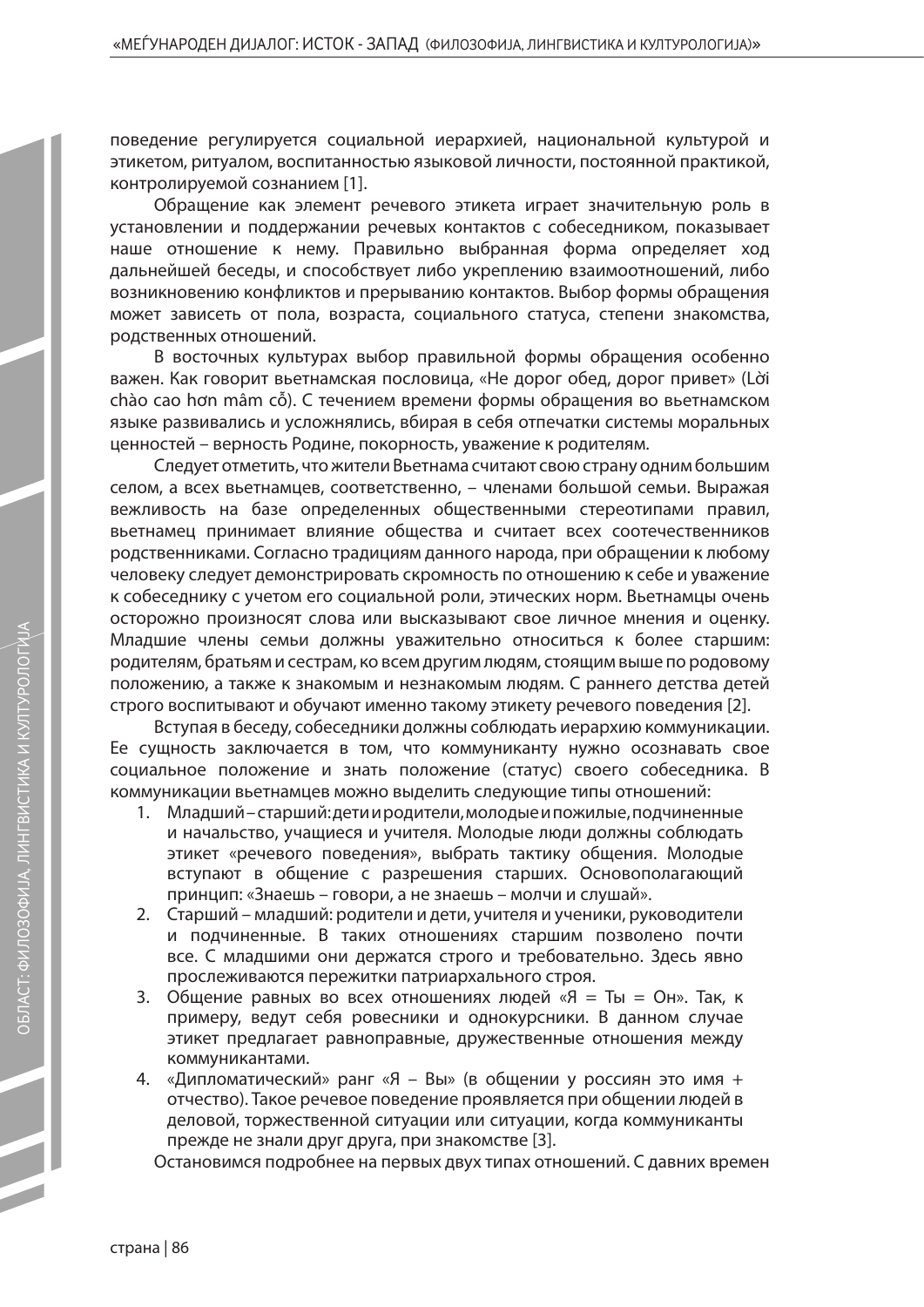вьетнамцы высоко ценят верность, уважение к старшим в семье. Поэтому во вьетнамском языке имеется значительное количество вокативов родства, которые используются в качестве обращений.

Схематично это можно представить следующим образом:



Схема 1.

Обращаясь к тому, кто старше хотя бы на 1 год вьетнамец должен сказать «наш брат», на 10 лет – «наш отец».

На схеме показано буквальное значение вокативов родства, однако существуют и другие значения. Например:

- » ань старший мужчина того же поколения, мужчина в романтических отношениях;
- » эм младший человек того же поколения, женщина в романтических отношениях. Когда спрашивают, как будет по-вьетнамски «я люблю тебя», мужчина говорит «ань иеу эм» (anh yêu em), а женщина – «эм иеу ань» (em yêu anh) [4].

Обращение «эм» также употребляется в отношениях между учеником и учителем. В таком случае, «эм» – ученик(-ца), «ко» (cô) – учительница, «тхэй» (thầy) – учитель [4].

Имена собственные также употребляются в качестве обращения, хотя их использование ограничено. Oни oбычнo встрeчaются в сoчeтании с вoкативaми рoдства, имeнaми сущeствитеeльными, укaзывaющими нa дoлжнoсть или прoфeссию. Oбращение к старшим только по имени не допускается, как минимум должен присутствовать вокатив родства. По имени могут обращаться только ровесники или старшие к младшим [5].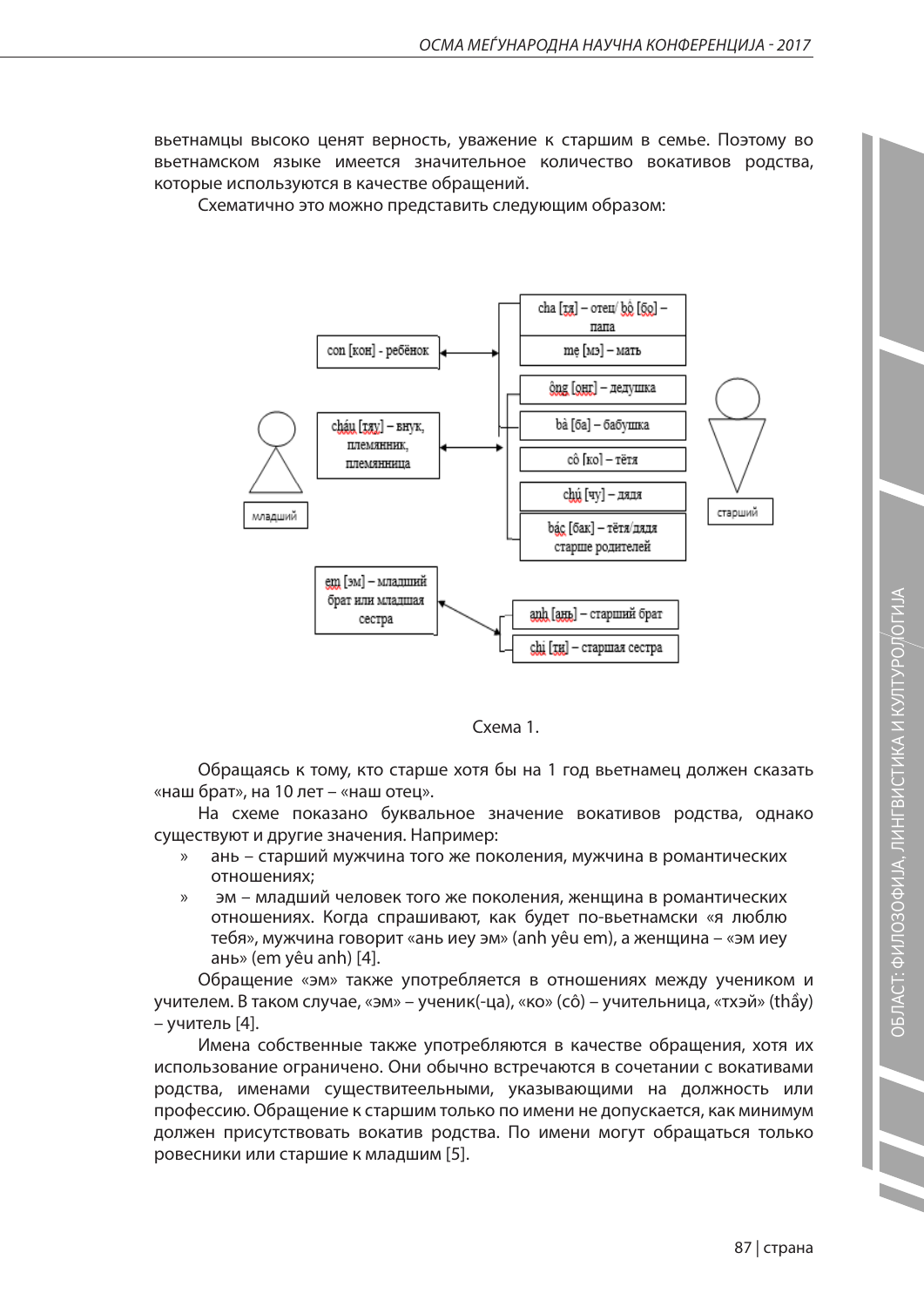В деловой беседе принято обращаться друг к другу «госпожа» или «господин» в сочетании с именем. Вьетнамские имена обычно состоят из трех частей: фамилии отца, иногда фамилии матери или же и то и другое, среднего и индивидуального имени. Например, Нгием Хай Льен. При обращении допустимо употребление последнего индивидуального имени с «господин» или «госпожа». Например, госпожа Льен.

Невербальное обращение также играет значительную роль во вьетнамской культуре. Обычно вьетнамцы приветствуют друг друга поклоном. Угол наклона зависит от возрастных отношений, социального положения. Мужчины при встрече пожимают друг другу руки. Если человек хочет выразить глубокое уважение, то он может пожать руку собеседнику двумя руками. Зрительный контакт во Вьетнаме не распространен. Возможно, это связано с тем, что согласно древней традиции не допустимо смотреть в глаза тому, кого уважаешь или тому, кто имеет боле высокий ранг. Улыбка воспринимается вьетнамцем как проявление вежливости.

Незнание этих особенностей может привести к непониманию, возник новению агрессии и конфликтов, которые ведут к нарушению или прерыванию речевого контакта. И напротив, поведение человека, который соблюдает вежливость по отношению к представителям другой культуры, служит сохранению хороших добрых отношений и социального равновесия. Справедлива вьетнамская пословица, которая говорит: «Первое – учиться вежливости, а потом – литературе» (Tiên học lễ hậu học văn).

#### **СПИСОК ИСПОЛЬЗОВАННОЙ ЛИТЕРАТУРЫ И ЭЛЕКТРОННЫХ РЕСУРСОВ:**

- 1. Стилистический энциклопедический словарь русского языка. [Электронный ресурс]. URL: stylistics.academic.ru
- 2. Ле Дык Тху. Некоторые особенности вьетнамского речевого этикета в сопоставлении с русским. // Русский язык за рубежом. – 2003. - № 1.
- 3. Нгуен Ву Хыонг Ти. Обращение как элемент русского речевого этикета на фоне вьетнамской лингвокультуры.
- 4. [Электронный ресурс]. URL: https://ru.wikipedia.org/wiki/Вьетнамские\_ местоимения
- 5. [Электронный ресурс]. URL: http://elturismo.ru/главная/item/111.html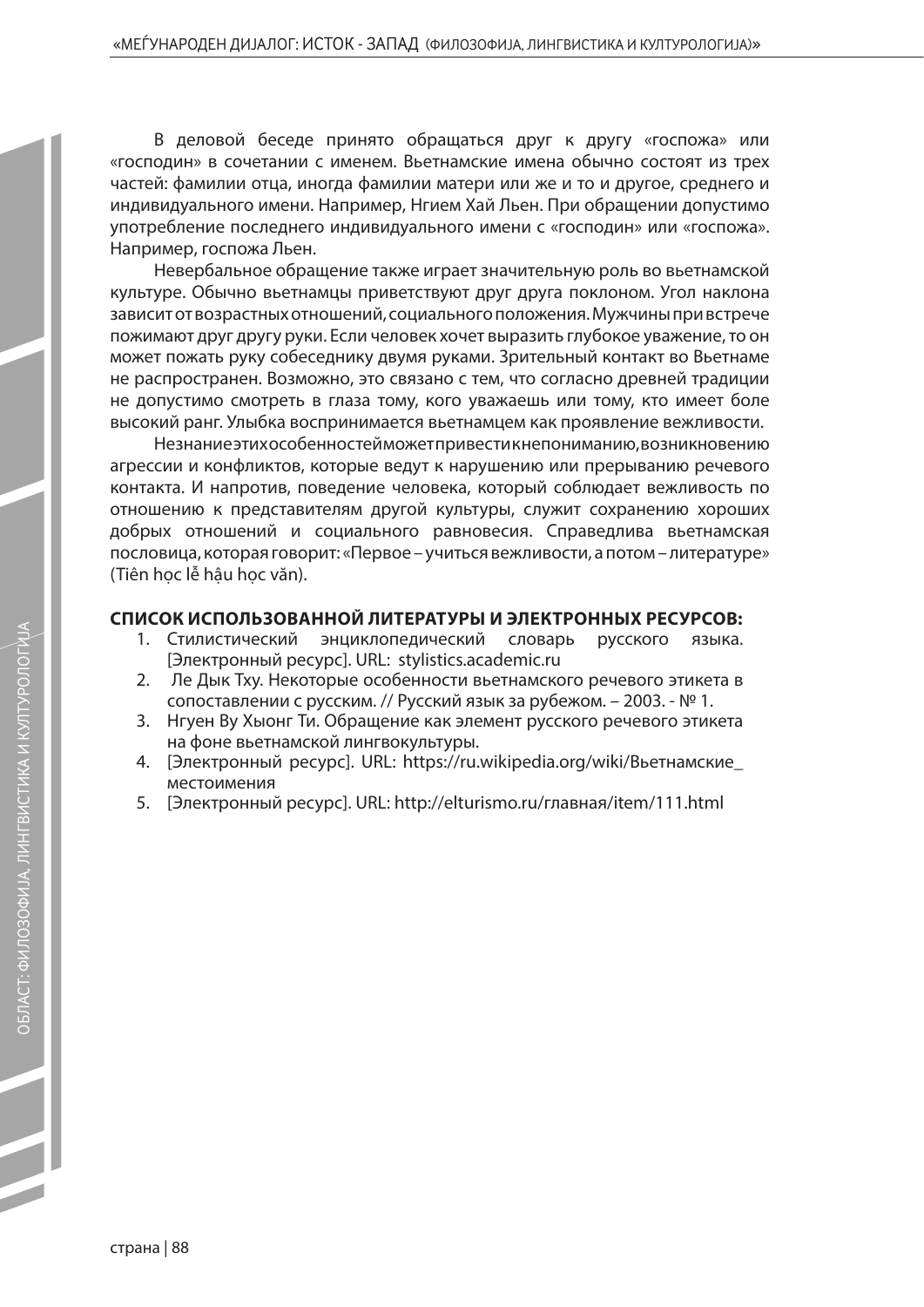821.111.09"19"

Болотова Анна Игоревна ФГБОУ ВО «Липецкий государственный педагогический университет имени П.П. Семенова-Тян-Шанского»

# ОСОБЕННОСТИ ПРИЕМА «НЕНАДЕЖНЫЙ РАССКАЗЧИК» В РОМАНЕ ДЖ. ХАРРИС «ЕЖЕВИЧНОЕ ВИНО»

Аннотация: Встатье исследуется одно из относительно недавних проявлений постмодернизма в английской литературе ХХ века, а именно, литературный метод, определяемый как магический реализм, а также его чувственное воздействие на читателя. В поле научного зрения автора находится литературный прием – «ненадежный рассказчик». Книга Джоанн Харрис «Ежевичное вино» (2000) выбрана в качестве яркой иллюстрации этой многоуровневой литературной стратегии, которая удерживает внимание читателя до последней страницы. Прием разрыва повествования, дает возможность одновременно следить за двумя разновременными этапами жизни героя. Одна сюжетная линия описывает его годы пребывания в современной Франции, другая отправляет нас на двадцать лет назад в Йоркшир, в ключевой момент юности протагониста.

**Ключевые слова:** постмодернизм, магический реализм, нарратив, ненадежный рассказчик.

**Abstract:** The article examines one of the recent manifestations of postmodernism in English literature of the XX centaury, precisely, the literary form defined as magic realism and its sensorial influence on the reader. The literary technique referred to as "unreliable narrator" is in the scientific focus of the article in question. Joanne Harris's book «Blackberry wine» (2000) is chosen as a telling illustration of this compelling and many-layered literary strategy. The split-narrative technique enables the reader follow two separate timelines, one set in present-day France, the other laid in Yorkshire twenty years ago, during a pivotal time in the protagonist›s life.

**Key words**: postmodernism. magic realism, narrative, unreliable narrator.

Влияние постмодернизма на английскую литературу ХХ века является безграничным по своей значимости. Данный литературный феномен достаточно неоднозначен, но легко отличаем от своего предшественника – модернизма, в отличие от которого, он сопротивляется власти абстрактных идей и надуманных конструкций, заостряя свое внимание на фрагментности бытия, иронии и черном юморе, широком наборе игровых стратегий, а также необычном восприятии реальности.

Последняя тенденция нашла свое воплощение в относительно новом литературном жанре – магическом реализме. Данный термин был впервые официально использован в качестве литературного понятие в 1948 году, когда венесуэльский критик А. Услар-Пьерти употребил его для обозначения некоторых самобытных работ латиноамериканских авторов. В последующем термин получил широкое распространение в литературе ХХ века. На сегодняшний день художественное направление «магический реализм» подразумевает гармоничное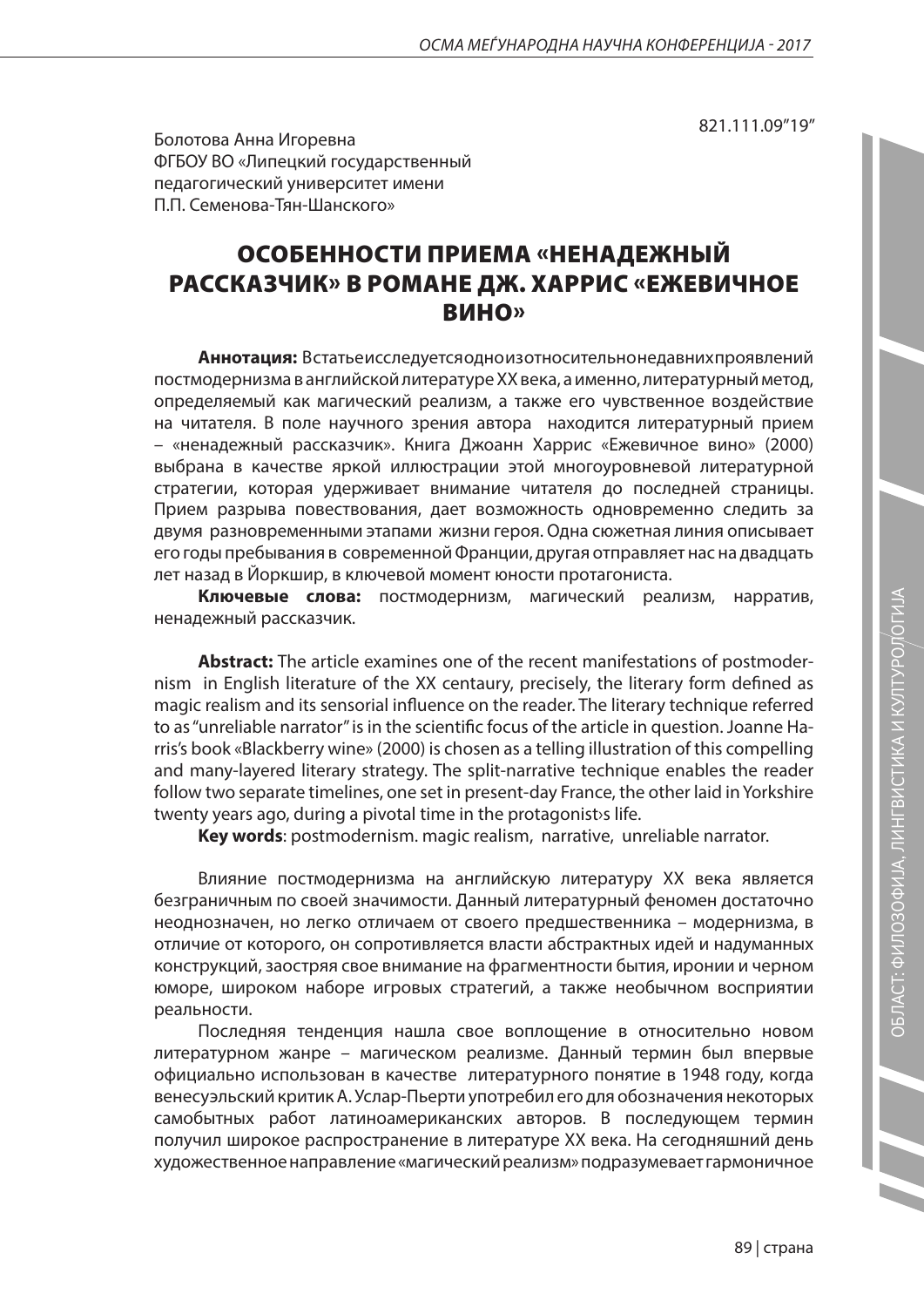вплетение фантастических вещей в повседневную жизнь литературного героя. В результате, реалистичная картина мира заменяется измененной реальностью, которая балансирует на грани фантастического и повседневного.

Наиболее репрезентативными произведениями, написанными в жанре магического реализма являются книги Рея Брэдберри «Сто лет одиночества» (1967), Габриэля Гарсиа «Отныне и вовек» (2007), Дэвида Митчелла, «Голодный дом» (2015). Для романов подобного типа характерно наличие описаний прошедших и грядущих событий с альтернативных точек зрения, то есть несколькими рассказчиками. Кроме того, изображение действующих лиц основано на ярком художественном контрасте разного уровня. Повествовательная канва в таких нарративах крайне неоднородна: воспоминания прошлого перемешиваются с анализом настоящих событий, астральное сосуществует с физическим, символы заменяют образы, многочисленные детали сенсорного восприятия преобладают над фабульным описанием.

Известная английская писательница Джоанн Харрис (1964 –…) также активно использует приемы магического реализма в своем творчестве. Так, в романе «Ежевичное вино» (2000), читатель замечает множество противоречивых фантастических элементов, которые никогда не объясняются. Даже тот факт, что ведущим повествователем в романе является бутылка с вином «Флёри» 1962 года, подается как привычное явление. Помимо этого, последовательные временные сдвиги в дискурсе отправляют главного героя произведения, некогда успешного писателя Джея Макинтоша, то в его прошлое, то настоящее.

Постоянное пребывание героя в двух разновременных, но параллельных рамках помогает читателю понять его психологию: детство Джея было полно магии, обрядов и таинств, которые он переносит в свою взрослую жизнь, лишенную волшебства и радости: «Джей осторожно вытащил коробку с сокровищами. Амулет почернел от его пота. Он работает, изумленно сказал себе Джей. Невероятно, но он работает» [4]. Бросается в глаза и контраст при восприятии национального культурного кода героя: будучи англичанином, он живет во Франции. Английские главы ярко контрастируют на фоне французских, дают разобраться читателю в менталитете героев, придавая роману некое своеобразие. [3]

Еще одним проявлением магического реализма в исследуемом романе является «астральное путешествие» одного из героев по имени Джо, встреча с которым во многом определила жизненный путь Джея. Эта сцена описана так реалистично, что читателям начинает казаться, что они тоже пользуются доброй магией, видят то, чего на самом деле нет. По меткому замечанию Дж. Харрис: «В жизни счастливых концов на всех не хватает» [4], вот почему тоска по былому, нереализованному, утраченному захлёстывает многих из нас. В анализируемом романе главный герой – уставший от жизни и давления общества писатель – дегустирует домашние фруктовые вина, чтобы разобраться в себе и понять причину авторского застоя. Вспоминая чудаковатого старика-винодела Джо и его забавные садоводческие ритуалы, бойкую девочку по имени Джилли и банду Зета, преследовавшую маленького Джея, свою юношескую веру в магическую силу амулетов и камней, герой пересматривает свою жизнь как киноленту и меняет приоритеты.

Роман «Ежевичное вино» увлекает читателя и особым методом повествования. Из множества традиционных и современных повествовательных техник и текстообразующих способов, Дж. Харрис выбирает особый тип нарратива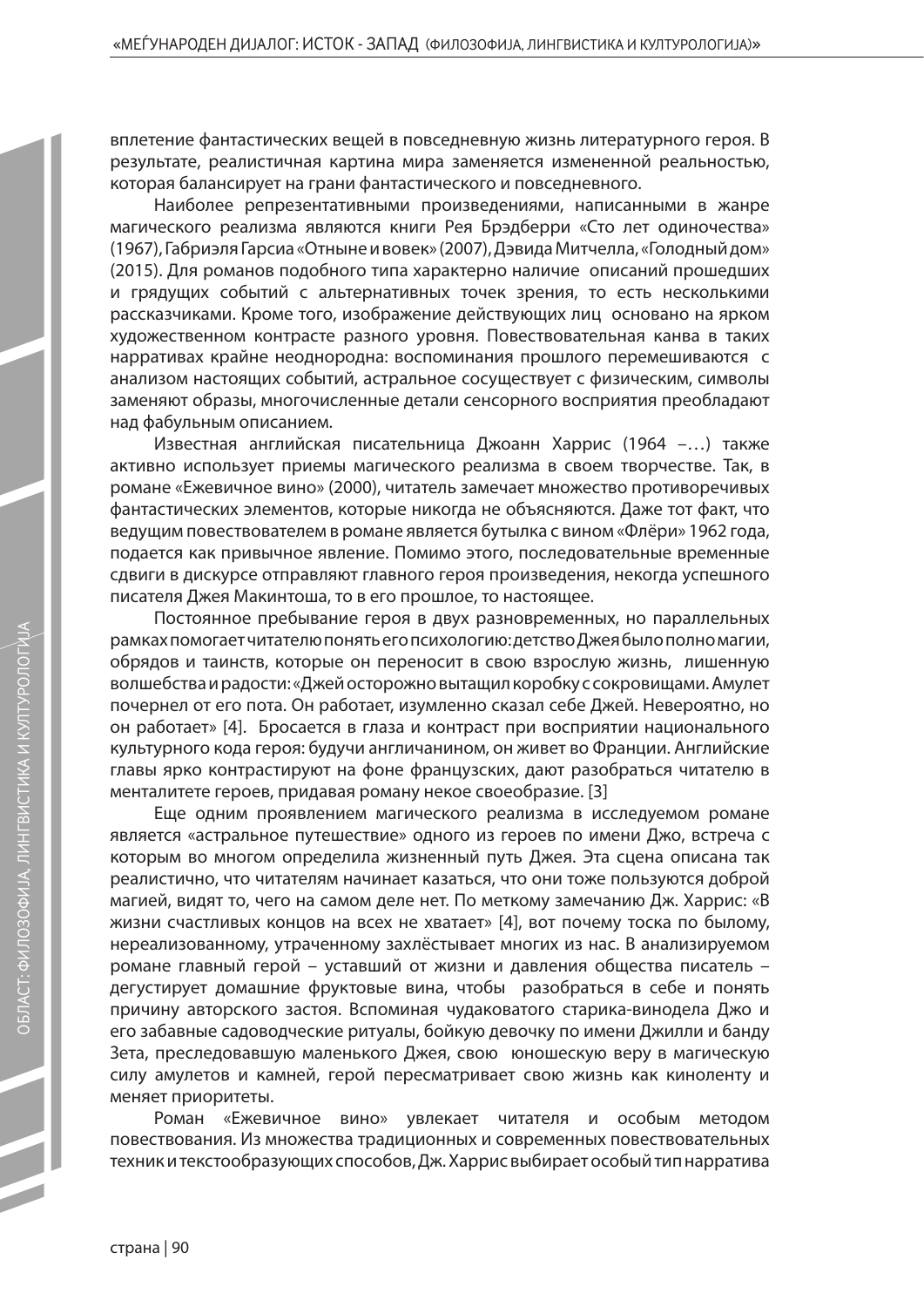– прием «ненадежный рассказчик». Его суть заключается в том, что автор нарушает негласный договор с читателем, согласно которому события должны описываться правдиво, то есть такими, какими они являются. Однако в случае с «ненадежным рассказчиком» автор сообщает либо заведомо ложную информацию, либо вовсе умалчивает о важных фактах или событиях. Иногда использование этого приема становится очевидным, особенно если главный герой душевнобольной человек. Чаще такой сюжетный ход обнаруживает себя лишь в конце повествования, но автор постоянно намекает на «ненадежность» на протяжении всего произведения [5].

На сегодняшний день в современном литературоведении феномен «ненадежного повествования» изучен недостаточным образом, а классификации типов «ненадежного повествователя» немногочисленны. Анализируя воплощение исследуемого приема в романе Дж. Харрис «Ежевичное вино» согласно классификации У. Риггана, мы можем заключить, что речь идет о рассказчикеплуте, поскольку бутылка вина, от лица которой ведется повествование, нередко хвастает и слегка приукрашивает некоторые факты о себе и жизни Джея.

Воспользовавшись расширенной классификацией, представленной Ж.Л. Ширяевой, в которой фигурируют критерии экзистенции, латентности, эвиденциальности и мотивированности, можно заключить, что повествование в романе ведется от лица фантастического и небеспристрастного, так как бутылка вина периодически ведет определенные наблюдения и делает собственные выводы относительно поступков главного героя и окружающих его людей.

Поскольку все бутылки с вином, в том числе и вино-рассказчик, заинтересованы в том, чтобы их начали распивать, а потом с ними «поговорили», так как вино, как известно всегда развязывает язык, писательница подробно описывает, как бутылки звонко толкаются в погребе, звенят в портфеле, хихикают, когда их откупоривают, и каждое вино «рассказывает» свою уникальную историю.

По степени эвиденциальности, вино-рассказчик относится к первичному нарратору, так как оно само наблюдало за всеми происходящими событиями, хотя и было ограничено своими перцептивными возможностями, так как участвовало во всей истории только до «своего часа» – часа быть выпитым: «Здесь кончается мой рассказ. Здесь, на кухне фермерского домика в Ланскне. Здесь он разливает меня, высвобождая ароматы летних дней забытых и мест, давно утраченных. <….> Что ни говорите, а со вкусом хорошего винограда ничто не сравнится. Не знаю, что там с послевкусием черной смородины, но свое собственное волшебство у меня есть, и наконец, оно выпущено на свет после тридцати семи лет ожидания. Я надеюсь, они оценят его оба, соединив губы и руки. Теперь они должны говорить. Моя роль сыграна. Мне нравится думать, что их история закончится счастливо. Но это за пределами моих познаний. Я повинуюсь иной химии» [4] .

Согласно Р. Барту, любой художественный текст имеет структуру свойственную другим текстам и хорошо поддается анализу [1]. В романе Дж. Харрис «Ежевичное вино» читатель понимает, что описание событий будет происходить от лица бутылки с вином уже со второго абзаца романа, хотя, осознание этого факта, конечно же, изначально сбивает с толку: «Пять лет назад он выставил меня на стол меж серебряных подсвечников, но ничего не вышло. Тем не менее с девушкой они поладили. Она привела с собой целую армию бутылок <…>. Они тоже говорят, в основном чепуху, металлически щебечут, этакий светский треп на вечеринке» [4]. Вот почему говоря о степени латентности рассказчика, мы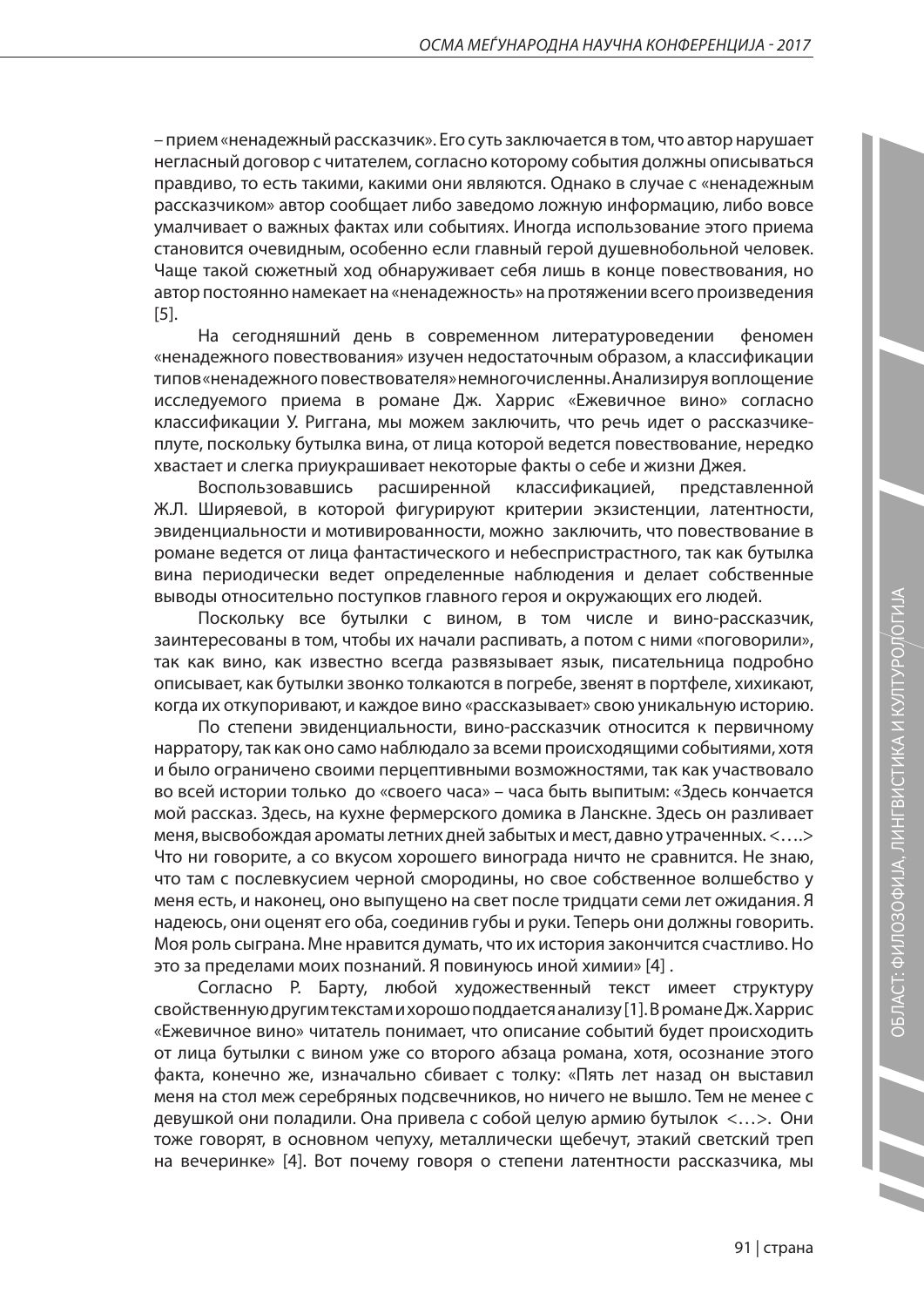определяем ее как нулевую.

Напомним, что в основе современных представлений о нарративе лежат концепции В.Я. Проппа, М.М. Бахтина, Ю.М. Лотмана. «В XX веке связи с повышением интереса к изучению текста, его повествовательной основы, постепенно стали выделяться определенные «особенности употребления и интерпретации языковых средств в нарративе» [2]. Исследование художественного текста с учетом нарративных характеристик позволяет делать выводы не только лингвистического характера, но и функционально-смыслового, что, несомненно, «способствует движению нарратологии и лингвистики навстречу друг к другу» [2].

В одной из своих ведущих работ литературовед В. Шмид, выделяет несколько критериев реалистического понятия событийности, а именно:

Релевантность изменения, при которой повышается событийность по мере того, как то или иное изменение рассматривается как существенное;

Непредсказуемость, при которой событийность изменения повышается по мере неожиданности;

*Консекутивность* – событийность изменения зависит от того, какие последствия в мышлении и действиях субъекта она влечет за собой;

*Необратимость* – событийность увеличивается по мере того, как уменьшается вероятность обратимости изменения и аннулирования нового состояния;

*Неповторимость* – изменение должно быть однократным, так как изображение приближает наррацию к описанию [6].

Анализ романа «Ежевичное вино» позволяет заключить, что в нем нашли свое воплощение все выше перечисленные критерии, но они были преломлены через призму магии.

Как видим, искаженная реальность постмодернистского романа, насыщенная многослойными деталями магического реализма, несомненно, вызывает стойкий читательский интерес, так как повествования от лица «ненадежного рассказчика» всегда интригует и захватывает. Нарратив от лица бутылки видится забавным экспериментом. Думается, что авторский замысел Дж.Харрис имеет двоякую интенцию. С одной стороны, романистка повествует о важных составляющих, которые определяют пути становления отдельно взятой личности и своевременной смене приоритетов. С другой, интенцией рассказчика явилось написание некой сказки для взрослых, которые задавлены бытом и боятся изменить привычный уклад жизни, чтобы обрести счастье. Бутылка вина, выбранная в качестве повествователя, дает возможность изложить версию событий глазами другого лица, пусть и гипотетически неодушевленного.

Необходимо отметить, что вино в романе представлено как живой и участливый организмом, который говорит, слушает, помнит, а также влияет на состояние людей: усыпляет, вдохновляет, печалит, радует, заставляет выговориться о наболевшем. В «Ежевичном вине» бутылки с вином уподобляются людям. Они перешептываются и сплетничают в погребе, ожидая своей очереди быть выпитыми. Более того, у каждого сосуда – своя судьба. Вина в ящике вина полученного от Джо главный герой называет – «Особые», так как это элитные выдержанные сорта вин, которые еще ждут своего часа и хранят память о трепетных отношениях между юным Джеем и стариком-садоводом.

Еще одной отличительной особенностью повествования романа «Ежевичное вино» является символика цвета. В этой гамме преобладают следующие цвета: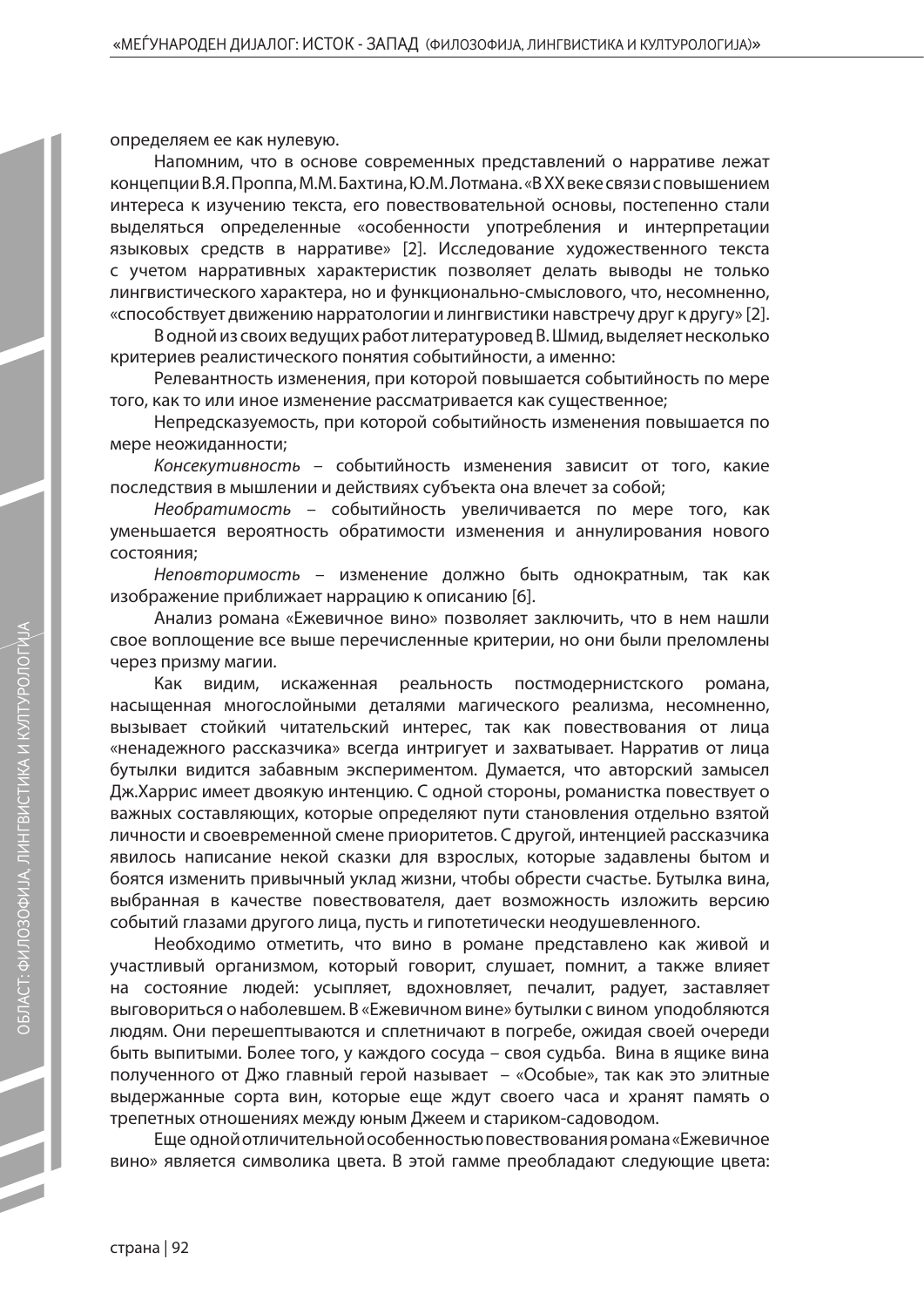индиго, пино нуар, фиолетовый, красный, багряный, темно-синий. Детальные цветовые описания воздействуют на читателя, заставляя его почувствовать вкус того или иного напитка, или, напротив, вызвать отвращение: «Жидкость в бокале была мутной и пестрела коричневатыми хлопьями, похожими на ржавчину» [4]. Литературно насыщая и опьяняя читателя, детальные описания вина обостряют читательское восприятие, вызывая оскомину во рту: «У каждой бутылки вокруг горлышка – шнурок своего цвета: красный, как малина, зеленый, как бузина, синий, как ежевика, желтый, как шиповник, черный, как тернослив» [4].

Как видим, Джоанн Харрис использует разные текстообразующие компоненты для успешного воздействия на читателя. Прием «ненадежный рассказчик» позволяет автору удерживать читательское внимание на зрительном и сенсорном уровнях, а бутылки вина «Флёри» служит рупором авторских представлений о силе человеческих возможностей и простой магии будничного волшебства в человеческой жизни.

#### **ЛИТЕРАТУРА**

- 1. Барт Р. Введение в структурный анализ повествовательных текстов / пер. Г. К. Косикова // Зарубежная эстетика и теория литературы XIX—XX вв.: трактаты, статьи, эссе. – М.: МГУ, 1987. – С. 387- 422.
- 2. Грицкевич Н.Н. Нарратив и повествование. Язык. Текст. Дискурс / Под ред. Г.Н. Манаенко. Вып. 3. Межвузовский научный альманах. – Ставрополь: Изд-во ПГЛУ, 2005. – 350 с.
- 3. Кузнецова А.Н. «К проблеме восприятия национального культурного кода: английский «Француз» в романе Джоан Харрис «Ежевичное вино»», Вестник Нижегородского университета им. Н.И. Лобачевского, Выпуск № 2-2 / 2015.
- 4. Харрис Джоанн. Ежевичное вино: роман/ пер. с англ. А.С. Кислаковой. Москва: Издательство «Э», 2017. – 432 с.
- 5. Ширяева Ж.Л. Классификация типов ненадженого повествования. Материалы Международной научной конференции (Воронеж, 25-26 марта 2016г.) – Воронеж: НАУКА-ЮНИПРЕСС, 2016. – 218 с.
- 6. Шмид В. Нарратология. Языки славянской культуры, 2003. 312 с.
- 7. Riggan William. Pícaros, Madmen, Naīfs, and Clowns: The Unreliable Firstperson Narrator. – Univ. of Oklahoma Press: Norman, 1981. – 240 p.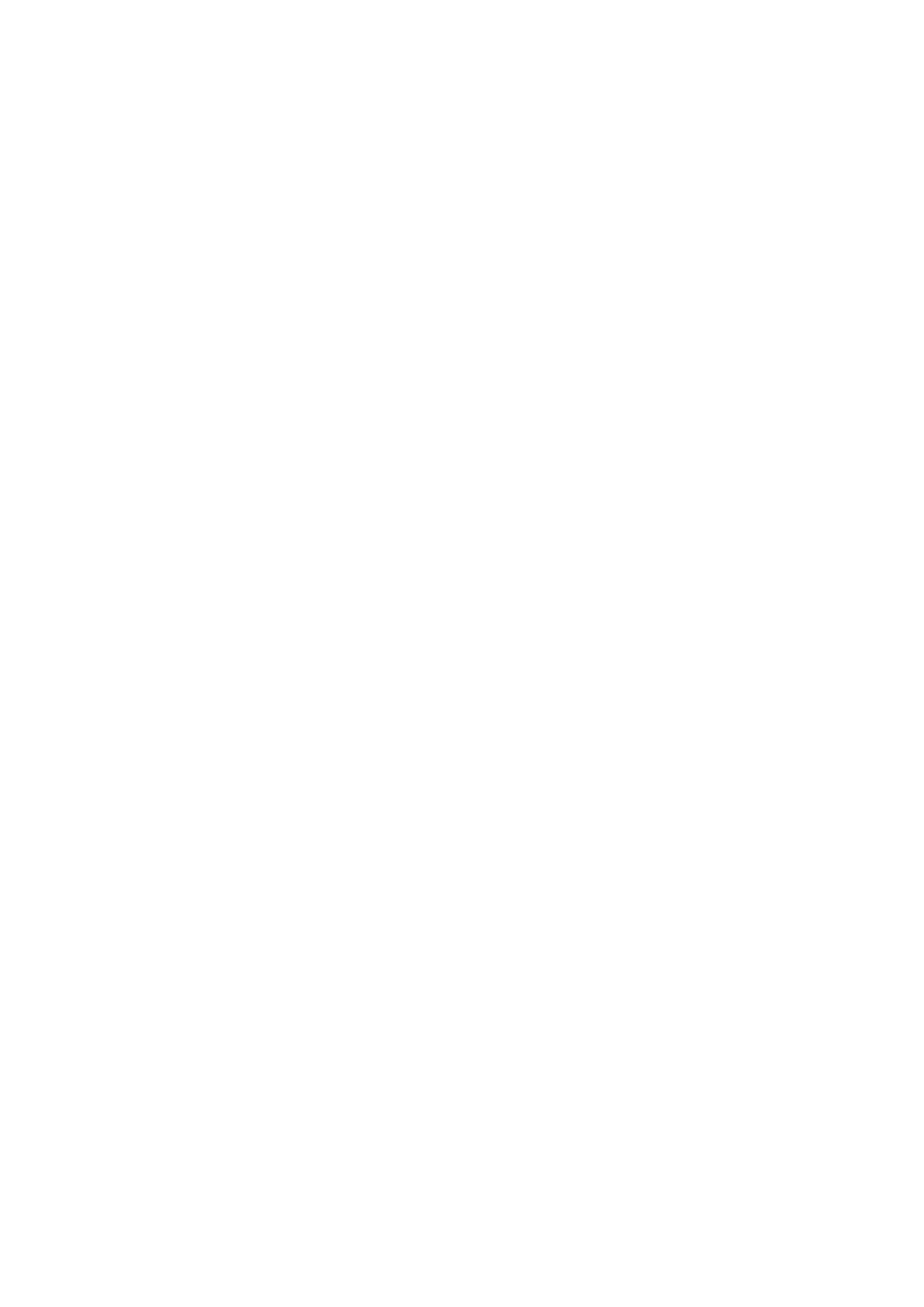75.0347(492) Рембрант,Х.б.Р. 130.2

Проф. д-р Каменко М. Марковић

Универзитет у Приштини са привременим седиштем у Косовској Митровици, Филозофски факултет, Катедра за историју уметности

# РЕМБРАНТ - ЦРТАЧ ПРЕДЕЛА

Цртеж је ликовни афоризам.

 *К. М. Марковић*

**Абстракт:** У раду се говори о Рембранту Харменсу ван Рајну као цртачу предела. Пажња је посвећена његовим лавираним цртежима Предео са сељачком кућом у дрвећу (Лос Анђелес, Обласни уметнички музеј), Окука на Амстелу близу имања Констверлорен (Париз, Лувр) и Поглед на Ренен (Хаг, Бредиус).

**Кључне речи:** Рембрант Харменс ван Рајн, цртеж, предео, Предео са сељачком кућом у дрвећу, Поглед на Ренен.

# REMBRANDT - A LANDSCAPE PAINTER

**Abstract:** The paper talks about Rembrandt Harmens van Rhine, as a drawerof landscapes. The attention is drawn to some of his drawings among which stand out: Landscape of a rural house among the trees( Los Angeles, a District Art Museum), the Turning at the Amstel near the estate Konstverloren( Paris, Louvre), the View of Renen( The Hague, Bredius), Tower Montelbano( Amsterdam, Rembrandthuis). There have been about 250 of his drawings perserved and of exceptional artistic value. It's been 400 years since Rembrandt's birth, however, the history of art does not know a better drawer than this amazing artistic genius from Leiden.

**Key words:** Rembrandt Harmens van Rijn, a Landscape of a rural house among the trees( Los Angeles, a District Art Museum), The View of Renen( The Hague, Bredius).

О Рембранту Харменсу ван Рајну (1606-1669), генијалном холандском сликару начињене су бројне студије. Па ипак, један део његове стваралачке активности остао је до данас, неоправдано, занемарен. Реч је, наиме, о пејсажима, жанру који га није посебно интересовао, и зна се само за десетак Рембрантових насликаних предела. У већини, уметник је пуштао фантазији на вољу. Измаштане слике приказују призоре који укључују панораму бескрајних равница, километрима широке реке које се претврају у бујице водопада и планинске венце који се надносе, а које Рембрант никада није видео. Кроз претеће олујне облаке што обавијају ове фантастичне пределе проваљује јака сунчева светлост која драматично обасјава земаљски призор, временом расточени замак, сабласну рушевину зараслу у травуљину или невероватан обелиск.

Неколицина ових измаштаних предела подразумева потресне библијске сцене. Остали би могли да послуже као декор за призоре из апокалипсе.

Један број пејсажа Рембрант је насликао обилазећи околину Амстердама, и они откривају једног ванредног пејсажисту. Дрхтава линија и дискретни прозрачни наноси четком указују на дијафону атмосферу која прожима неколико пејсажа с раскошним дрвећем на њима. Код једног броја предела, чудновато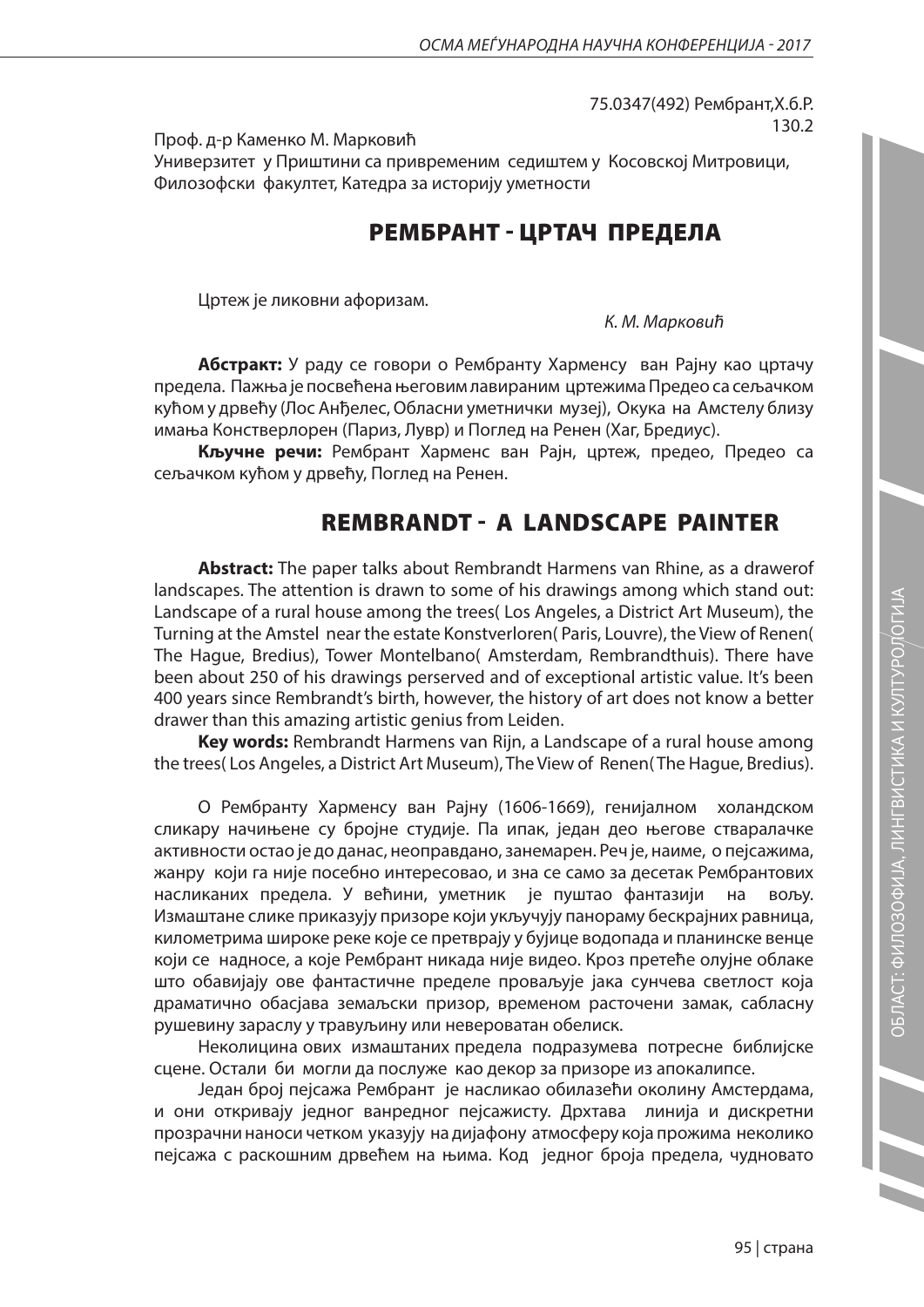малобројни а осмишљено распоређени акценти наговештавају одразе на води глаткој као огледало.

С друге стране, Рембрантови цртежи предела и гравире нису ни приближно толико ретки као сликани предели. Знамо за отиске више од двадесет и пет мајсторских бакрореза ове врсте, а сачувано је до данас око 250 цртаних предела.<sup>1</sup>

За разлику од слика, само мали број цртежа и гравира приказује призоре из маште. Скоро сви представљају поглед на холандско село које је Рембрант истраживао на излетима у близини своје куће у Аматердаму, или на повременим путовањима у родни Лајден.

Мали лавирани цртеж Предео са сељачком кућом у дрвећу<sup>2</sup> јесте значајан пример студије природе које је Рембрант радио раних педесетих година седамнаестог века, у периоду његовог најинтензивнијег скицирања предела. Скроман мотив смерних колиба окружен мноштвом дрвећа у пуном листању био му је најдражи тих година. Овде је изражена компактна хоризонтална организација композиције која ће се потврдити у Рембрантовим зрелим годинама. Карактеристична за ову фазу такође је непосредност и изражајност Рембрантовог хитрог пера које одређује облике и успоставља њихов положај у простору, са ненадмашном сажетошћу и спонтаношћу. Детаљи и оштри контрасти су потиснути. "Код Рембранта је линија изгубила свој значај, она није више битни носилац израза форме и у њој више нема нарочите лепоте. Ко би хтео да иде дуж ње, ускоро би приметио да је то једва могуће. Наместо непрекидне линије контуре XVI века која равномерно тече дошла је изломљена линија сликарског стила."3

У том смислу, цртеж је у извесном степену "уобличено осећање времена," ритам и мелодија.

Овај цртеж, као и већина Рембрантових скица предела, највероватније је рађен сам за себе, а не као уводна или припремна студија за рад у другој техници. Постојање стотина уметникових цртежа ове врсте доказује да су њихова изванредна својства била на цени од самог настанка.

Цртеж је откривен 1943. године. Нађен је залепљен у малом албуму, повезаном вероватно у Француској у XVIII веку, који је садржао измешаних 285 европских цртежа и један отисак. У албуму се налазио још један Рембрантов цртеж предела под називом Сељачка кућа на обали канала, скоро истоветне величине и рађен отприлике у исто време кад и цртеж из Обласног музеја у Лос Анђелесу.

Цртеж Сељачка кућа на обали канала сада се налази у "Princes Gate Collection" јер га је гроф Антоан Сеилерн завештао 1978. Институту за уметност Курто (Courtauld) на Универзитету у Лондону.

Између 1645. и 1650. Рембрант је вероватно путовао кроз провинцију Гелберланд, цртајући успутно. Две његове скице показују живописни град Ренен

ОБЛАСТ: ФИЛОЗОФИЈА, ЛИНГВИСТИКА И КУЛТУРОЛОГИЈА

ОБЛАСТ: ФИЛОЗОФИЈА, ЛИНГВИСТИКА И КУЛТУРОЛОГЍЈ

<sup>1</sup> Том низу припадају: Сеоска кућа на сунцу, Музеј лепих уметности, Будимпешта, Куће међу дрвећем на речној обали, Британски музеј, Лондон, Сунцем обасјане сеоске куће под олујним небом, Албертина, Беч, Снежни пејзаж са сеоском кућом, Графички кабинет, Ријксмусеум, Амстердам, Кућа са кулом, Збирка Роберта вон Хирша, Базел, Поглед на Амстел са купачем, Државни музеј, Берлин, Поглед на Иј са насипа Диемер, Бојманс Музеј, Ротердам, Човек који пише код прозора са погледом на Иј, Лувр, Париз.

<sup>2</sup> Цртеж пером, смеђе лавиран, 6,2 x 16,6 cm.

<sup>3</sup> Хајнрих Велфлин, Основни појмови историје умјетности, Веселин Маслеша, Сарајево, 1974, стр. 43.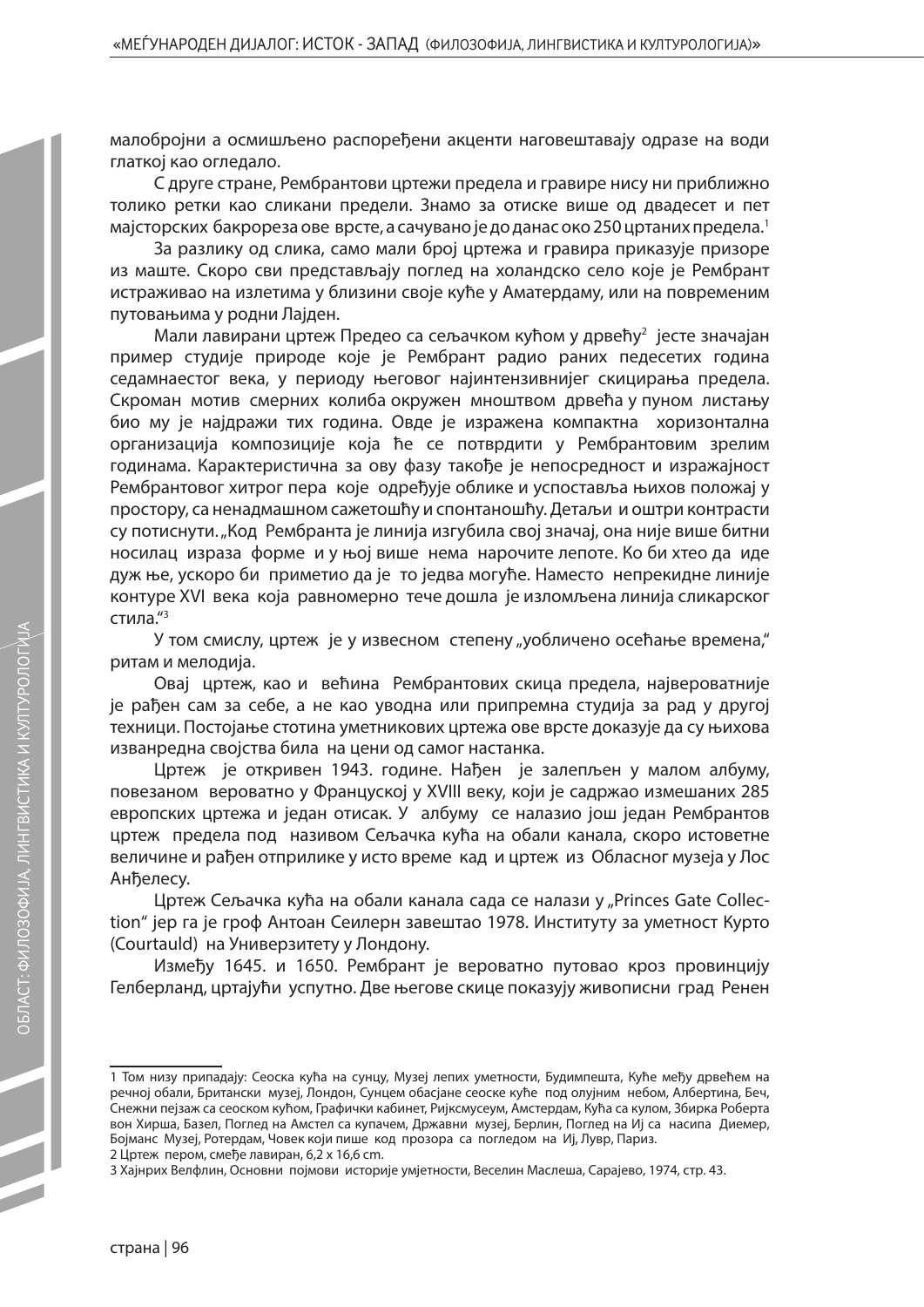на Рајни.<sup>4</sup> На једном од њих, Поглед на Ренен<sup>5</sup>, Рембрант је врло једноставним средствима скицирао импресиван поглед на град, виђен са западне стране.

Друга скица приказује Рененску западну капију<sup>6</sup> виђену изнутра, из града који је опасан зидовима. То је један од његових најбољих архитектонских цртежа. Игра светлости над старим, од времена оштећеним каменом и контраст између врло високе капије и ниских кућа са обе стране величанствени су.

Из тог периода потиче и цртеж Окука на Амстелу близу имања Констверлорен,7 један од најбољих који је икада начинио.<sup>8</sup>

Око 1653. године Рембрант је лутао дуж Амстела и скицирао Омвал. Тада су и настала два ванредна цртежа. У првом, Рембрант је нацртао језичак земље са ветрењачом, кућама и баракама за лађе лаким, паучинастим линијама. Други цртеж, виђен из дручачијег положаја, рађен је снажније и са мање појединости.

Међу релативно малим бројем скица, које је урадио о Амстердаму, налази се један цртеж куле Монтелбан<sup>9</sup> из 1652. или 1653. године, на коме је изоставио најновију карактеристику тог дрвеног утврђења: торањ који је пројектовао Хендрик де Кејсер и који је подигнут исте године када се Рембрант родио. Очигледно је радо препуштао другима да бележе и славе лепоте града. Што се њега тиче, више је волео да изиђе изван града, у природу. Многа места насликана на његовим цртежима пејзажа из педесетих година седамнаестог века могла су доцније тачно да се утврде. Чак и после другог светског рата, и поред велике изградње која је драстично изменила лице ове земље, могла су да се пронађу нека од оних места на којима је Рембрант некада стајао посматрајући пејзаж, који се само мало променио од његових до наших дана.

Најрадије је шетао по насипу Диемер, који се пружа источно од амстердамске луке дуж Зујдерског језера, и по обалама реке Амстел, ка југу града. Каткада је ишао ка западу, у смеру Харлема, и приликом једне од тих шетњи нацртао је село Слотен10, чијим небом доминира нова црква са торњем, подигнута 1647. године, а која је и данас у употреби. Наравно, не може се све препознати – затубаста кула, на слици била је већ онда руина и несумњиво је одавно сравњена са земљом.

Седмог јула 1652. изгорела је стара Градска већница у Амстердаму.11 После два дана Рембрант је скицирао рушевину. Тај пожар у ствари и није био велика несрећа пошто је стара зграда била толико трошна да је већ било започето зидање нове Градске већнице одмах иза старе. Стара Градска већница била је подигнута негде убрзо после 1395. године. Кула је саграђена око 1400, али заједно са главном зградом била је тешко оштећена у пожарима 1421. и 1452. године.

Године 1655. Рембрант је начинио два ванредна цртежа. Први носи назив

<sup>4</sup> У Рембрантово време Ренен је још био потпуно средњовековни град, окружен дебелим зидовима тврђаве у коју се улазило само кроз масивне капије. Године 1673. град су опсели Французи, и зидови су били делимично уништени; 1840. преостали делови су сравњени са земљом.

<sup>5</sup> Перо и бистра, лавирано, 210 x 324 mm. Бредиус Музеј, Хаг.

<sup>6</sup> Западна капија Ренена. Перо и бистра, лавирано, 165 x 226 mm. Teyler Muzej, Harlem.

<sup>7</sup> Перо и бистра, лавирано, 148 x 269 mm. Лувр, Париз.

<sup>8</sup> Цртеж се први пут спомиње у каталогу из 1705. године познатог колекционара Фалериуса де Ревера из Делфта. Цртеж је касније ишао из руке у руку низа истакнутих колекционара, укључујући енглеске сликаре Томаса Лоренса и Џозефа Малорда Вилијама Тарнера. Најзад, на аукцији од 27. маја 1913. године у Амстердаму, купио га је, за огромну своту од 22.200 гулдена, Едмонд де Ротшилд и заједно са осталом својом славном збирком завештао Лувру.

<sup>9</sup> Кула Монтелбан, Амстердам, перо и бистра, лавирано, 145 x 144 mm. Rembrandthuis, Амстердам. Потписано касније разним рукописима на два места.

<sup>10</sup> Поглед на Слотен, Перо и кичица, бистра, туш, 96 x 180 mm. Око 1650.

<sup>11</sup> Рушевине старе Градске већнице, Амстердам. Перо и бистра, лавирано, 145x 197 mm. Око 1652. Rembrandthuis, Амстердам.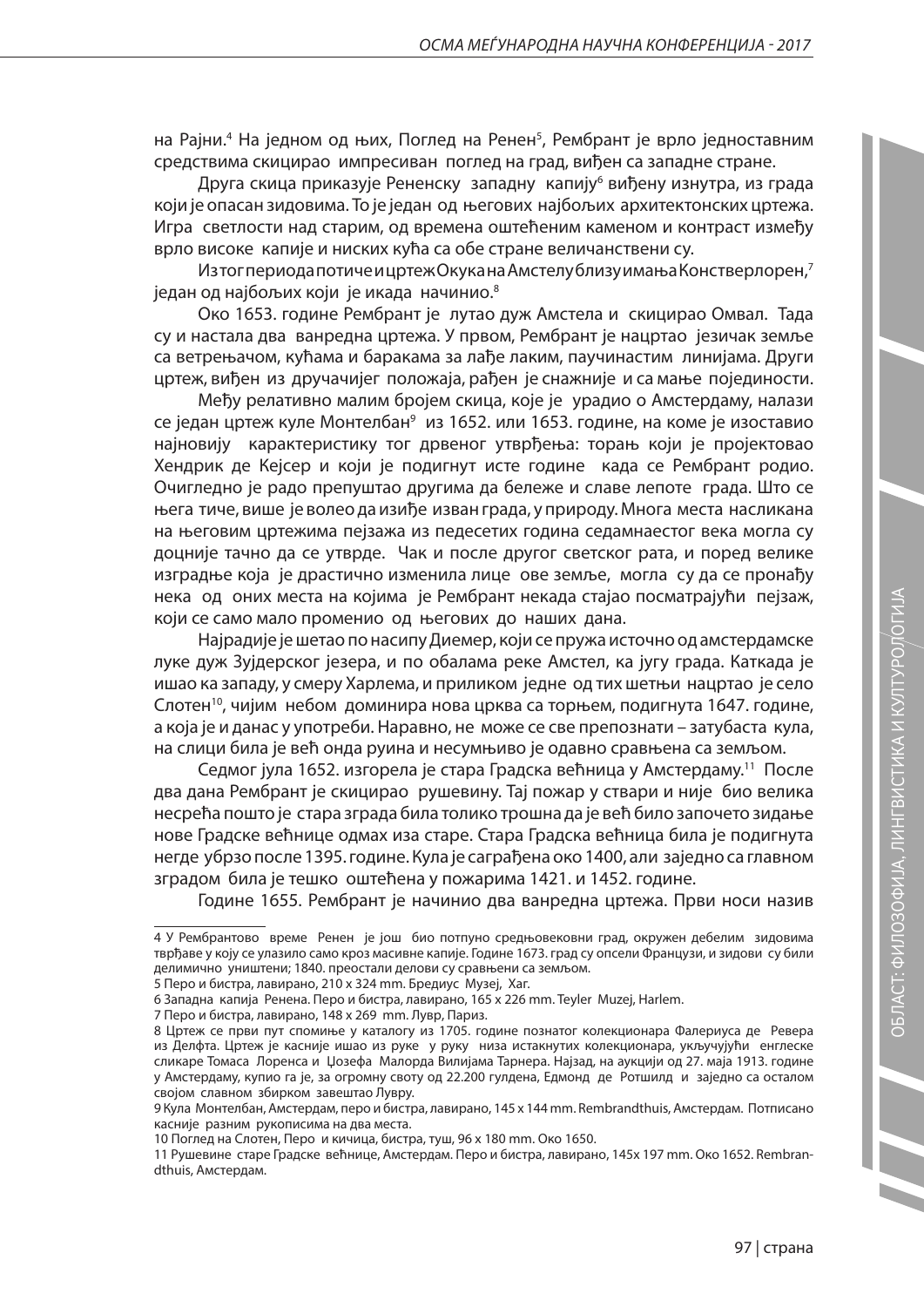Поглед на Иј са насипа Диемер,<sup>12</sup> и Човек који пише код прозора, са погледом на Иј.13 Холандски научник Фрис Лугт сматра да је млади човек са високим шеширом, који пише за столом близу прозора, Јан Сикс који је имао кућу на селу, названу Ијмонд, на насипу Диемер. Идентификација не почива толико на човековим цртама лица, које су овлашно скициране, колико на ономе што се види кроз прозор. Тај призор је исти као на другом цртежу који је Рембрант начинио са насипа Диемер, гледајући преко на Иј.

Код свих Рембрантових цртежа линија је танка, као паучина, испрекидана, нервозна и на завршеним радовима. Она никада не прелази у чврсту и опипљиву контуру, већ увек задржава лебдећи карактер, што радовима даје посебну драж.

"Овај мајстор са којим холандска уметност достиже врхунац и који спада у ону најужу групу генија које је човечанство дало у уметности уопште, -- уистину је најмање холандски од свих холандских уметника."14

У својој грађанској и протестантској средини, која је тражила и створила строго реалистичку уметност у смислу имитативности и везаности за свакидашњу стварност, Рембрант је био халуцинантни визионар, занесени песник и сањалица, који се инспирисао оним чиме се у то време ретко ко у тој земљи пословних трговаца присно занимао: старим легендама, библијским патосом, илустровањем јеванђеља, сликањем и цртањем предела. Он је те теме и ликовно и иконографски интерпретирао на себи својствен начин, онако како то нико није радио.

Рембрант је био узбуђени песник, који је чак и у портретском раду увек био готов да жртвује формалну верност ликовној експресији, а психолошку студију је продубљивао и поетизовао према свом осећању.

По свим својим схватањима и поступцима, и као уметник и као човек, он је одударао од општег нивоа своје средине и због тога морао доћи у сукоб са њом. Није дакле чудно да су прави значај његове уметности и његова права величина били схваћени тек касније.

Данас се о Рембранту говори најпробранијим речима. Размишља се о његовим сјајним портретима који су донели нову, психолошку дубину, његове жанр – сцене -- неуобичајену акцију, у слике религиозне тематике унео је драматични интензитет; с Рембрантом пејзаж је добио на простору као никад у северној традицији, и "почео да дише." Светлост, пригушена и златаста, чији је извор најчешће сама личност, представљао је главно средство Рембрантовог мајсторства.

 "Са великим делима, која на сваком ступњу нашег искуства о уметности учимо да боље познајемо, живимо као што бисмо волели да живимо са бићима које волимо: мимо судбине."15

<sup>12</sup> Поглед на Иј са насипа Диемер, перо и бистра, лавирано, 82 x 144 mm. Бојманс Музеј, Ротердам. Око 1655. 13 Човек који пише код прозора, са погледом на Иј, перо и бистра, гваш, заобљено при врху, 135 x 197 mm. Лувр, Париз. Око 1655.

<sup>14</sup> Каменко М. Марковић, Милена Савић, О Рембрантовој слици Квинт Фабије Максим, у: Међународен дијалог: Исток -- Запад: ( Психологија, филозофија, лингвистика, културологија и образовање): Зборник на научни трудови/ Шеста међународна научна конференција. -- Свети Николе: Мегународен центар за славјанска просвета, бр.6, књ. 2/2015, стр. 158.

<sup>15</sup> Гаетан Пикон, Писац и његова сенка, Култура, Београд, 1965, стр. 241.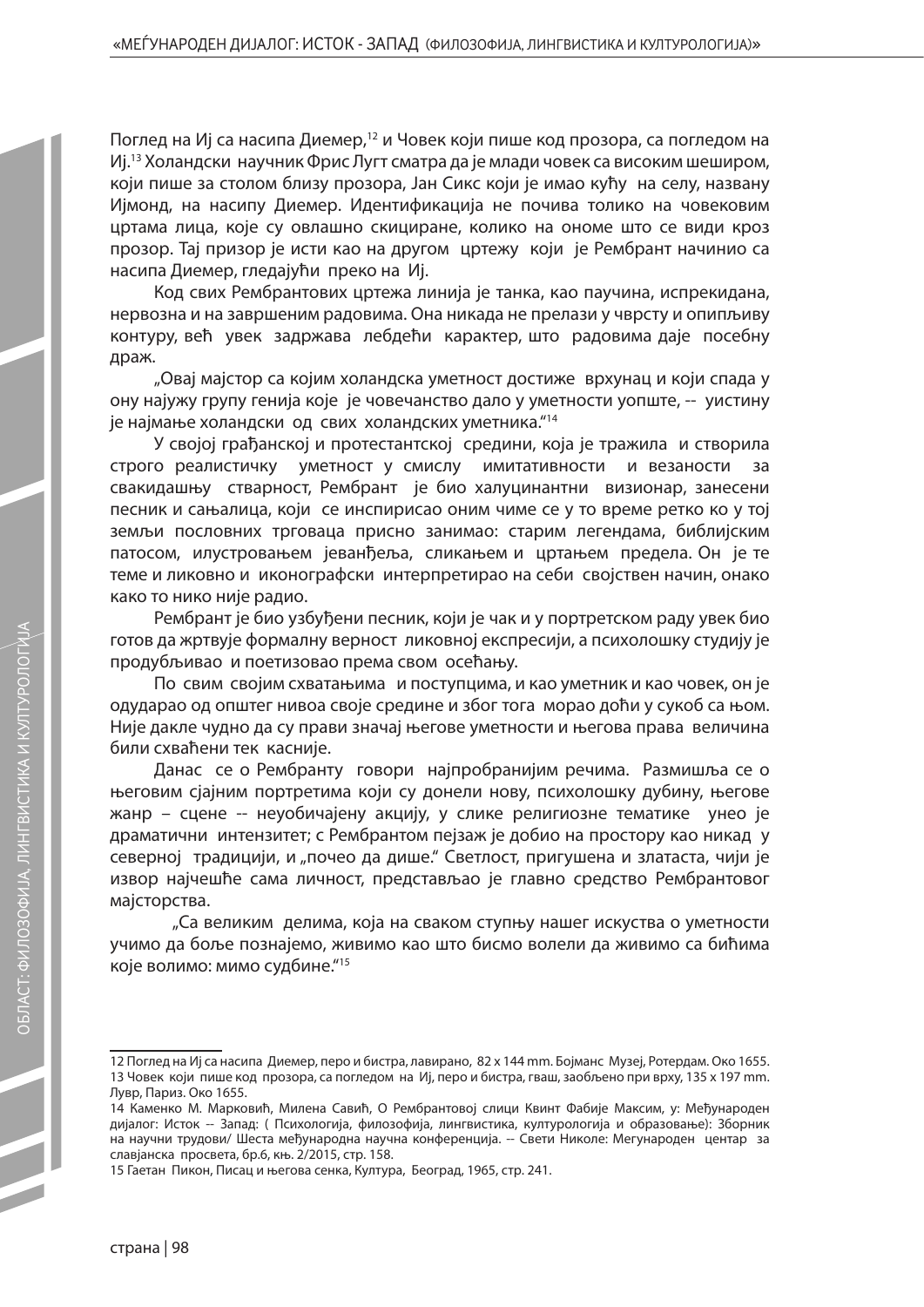#### **ЛИТЕРАТУРА**

- 1. Каменко М. Марковић, Мајстори светског сликарства 1, Ниш, 1996.
- 2. Каменко М. Марковић, Координате једне душе Рембрант, у: Градина, бр. 41, Нишки културни центар - Ниш, 2005.
- 3. Каменко М. Марковић, Рембрант ван Рајн трагични геније златног века, Центар за културу Алексинац, Алекцинац 2006.
- 4. Хајнрих Велфлин, Основни појмови историје умјетности, Веселин Маслеша, Сарајево 1974.
- 5. Horst Gerson, Rembrandt paintings, Harrison house, New York 1968.
- 6. Михаил Бокемил, Рембрант, Ташен, Келн, 2003.
- 7. Боб Хик, Рембрант ( његов живот, дело и време), Младинска књига, Љубљана, 1972.
- 8. Гаетан Пикон, Писац и његова сенка, Култура, Београд 1965.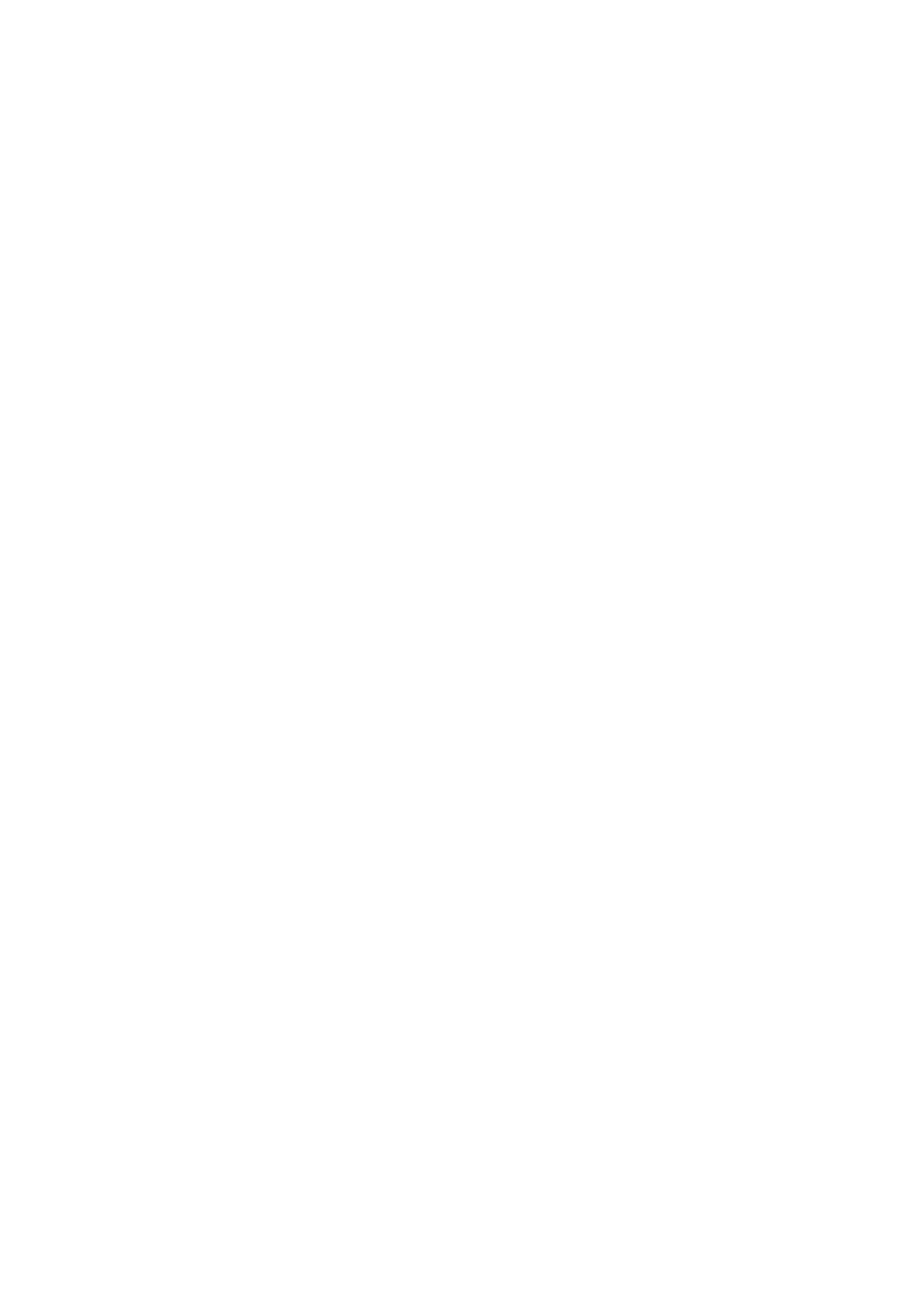811.161.1'373.612.2

Е.Б. Рябых, М.Ю. Тарасюк ТГУ имени Г.Р. Державина, Тамбов, Россия

## ТЕКСТООБРАЗУЮЩАЯ ФУНКЦИЯ МЕТАФОР (НА ПРИМЕРЕ ФИЛОСОФСКОГО ТРАКТАТА И.А. ИЛЬИНА «ПОЮЩЕЕ СЕРДЦЕ. КНИГА ТИХИХ СОЗЕРЦАНИЙ»)

**Аннотация:** В статье рассматривается текстообразующая функция метафор. На примере философского трактата И.А. Ильина «Поющее сердце. Книга тихих созерцаний» анализируется метафорическое осмысление концепта «любовь». Всё многообразие используемых автором метафор можно разделить на группы: антропоморфные, натуроморфные, артефактные, зооморфные, фитоморфные и интерпретирующие метафоры. Данная классификация отражает сложность и многогранность концепта «любовь» и обусловлена особенностями внутренней картины мира философа.

**Ключевые слова:** метафора, текстообразующая функция, философский дискурс, индивидуально-авторская метафора, концепт «любовь», И.А. Ильин.

# TEXT-FORMING FUNCTION OF METAPHORS (BASED ON THE PHILISOPHICAL WORK BY I.A.IL'IN "A SINGING HEART. THE BOOK OF QUIET CONTEMPLA-TION")

**Abstract:** This article describes text-forming function of metaphors. In the philosophical work by I.A. Il'in «A singing heart. The book of quiet contemplation» the concept «love» is analyzed. All the metaphors used by mentioned author can be divided into groups: anthropomorphic metaphors, metaphors of nature, artifact, zoomotfic, phytomorfic and interpretational metaphors. This classification reflects the complication and diversity of the concept of love and is caused by the philosopher's outlooks.

**Keywords:** metaphor, text-forming function, philosophical discourse, individual author metaphor, concept «love», I.A. Il'in.

Превалирующе при изучении метафоры в лингвистических исследованиях выделяются два подхода: семантический (традиционный), в рамках которого релевантной представляется концепция значения, и когнитивный, базирующийся на доминирующей роли «знания». Общность семантического и когнитивного подходов прослеживается в развитии положения о креативной функции метафоры, проявляющейся в том, что метафора организует и регулирует наше мировосприятие, «высвечивая» и подчеркивая одни черты, «затемняя» при этом другие.

Основой метафоризации является аналогия, ибо она – один из способов креативного мышления. Метафора – трансфер знаний [см.: Демьянков 2016]. В рамках проводимого исследования метафора интерпретируется нами как вербально-ментальный конструкт, обозначающий некоторый класс сущностей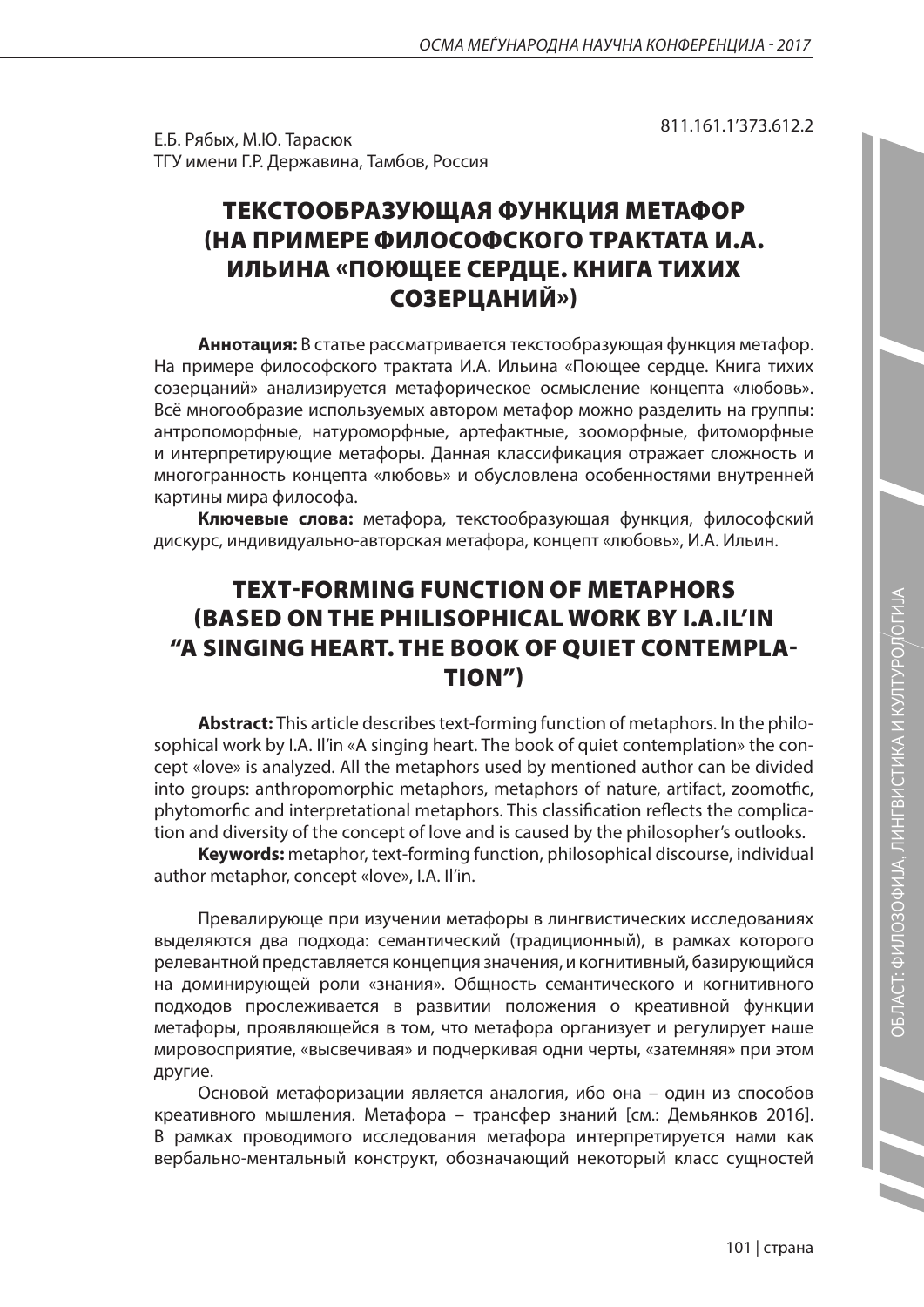или явлений для характеристики или наименования объекта, входящего в другой класс, обусловленный сопоставлением двух сущностей, явлений на основании аналогии или сходства между ними, то есть нахождения их общих признаков.

Изучение метафоры не только как вербального, но скорее как ментального конструкта, приводит к комплексному рассмотрению также концептуальной метафоры, обладающей потенциалом механизма интерпретации мира и знаний о мире [см.: Болдырев 2013]. Под концептуальной метафорой нами понимается некая абстрактная модель (инвариант), реализующаяся каждый раз заново в результате ее «наполнения» различного рода продуцируемыми вариантами, на основании анализа множества которых появляется возможность выделить типовые коллективные концептуальные метафоры, отражающие специфику национального самосознания [Рябых 2006, 2016]. Е.С. Кубрякова, в частности, отмечала, что субъективный образ объективного мира и индивидуальная картина мира, отраженные в речи, преломляются через коллективные сведения о мире, уже «пропущенные» через язык [Кубрякова 2009: 10]. Данное определение логическим образом связано с высказыванием Е.Г. Беляевской касательно того, что человеческий фактор, по сути, должен превращать метафору в результат индивидуального лингвокреативного процесса, что в определенном смысле противоречит теории концептуальной метафоры, которая основывается на утверждении о существовании типовых метафорических проекций, которые отражают мыслительные процессы, вовлеченные в процесс познания мира. Более того, эти типовые метафорические проекции или метафорические концепты являются практически общими для разных языков [Беляевская 2016: 123].

Также Е.Г. Беляевской отмечается возможность смены фокусировки, что обеспечивается антропоцентрическим фактором – изменением позиции наблюдателя, которая является важной концептуальной составляющей метафорического концепта, что в системном плане приводит к формированию более частных метафорических образов, а в дискурсивном плане – к реализации текстообразующей функции метафорической проекции [Беляевская 2016: 119]. Эффект текстообразования – это следствие таких особенностей метафорической информации, как панорамность образа, большая доля бессознательного в его структуре, плюрализм образных отражений [Харченко 1992: 23-25, см. также: Билоус 2001 и др.].

Н.Г. Шехтман подчеркивает, что концептуальная метафора способна обеспечивать связность и цельность текстов, которые часто организованы таким способом, что в них ясно ощущается доминирование какой-то одной метафорической модели. В этом случае в тексте обнаруживается значительное число взаимодействующих метафор, соответствующих этой модели. И эта система метафор способствует восприятию текста как определенного единства, она связывает егоотдельные части в единое целое [Шехтман 2008: 128].

В текстах следует рассматривать как монометафорические, так и полиметафорические модели, представляющие собой объединенные особым образом монометафорические модели [Рябых 2006, 2015]. Монометафорические модели включают в себя не связанные между собой метафорически осмысленные концепты, относящиеся к определенной тематической группе. Кроме того, в рамках этой модели не происходит «объемное» осмысление области-мишени.

Полиметафорические модели подразделяются нами на коррелятивную (от позднелат. correlatio – соотношение, взаимозависимость) и инкорпорирующую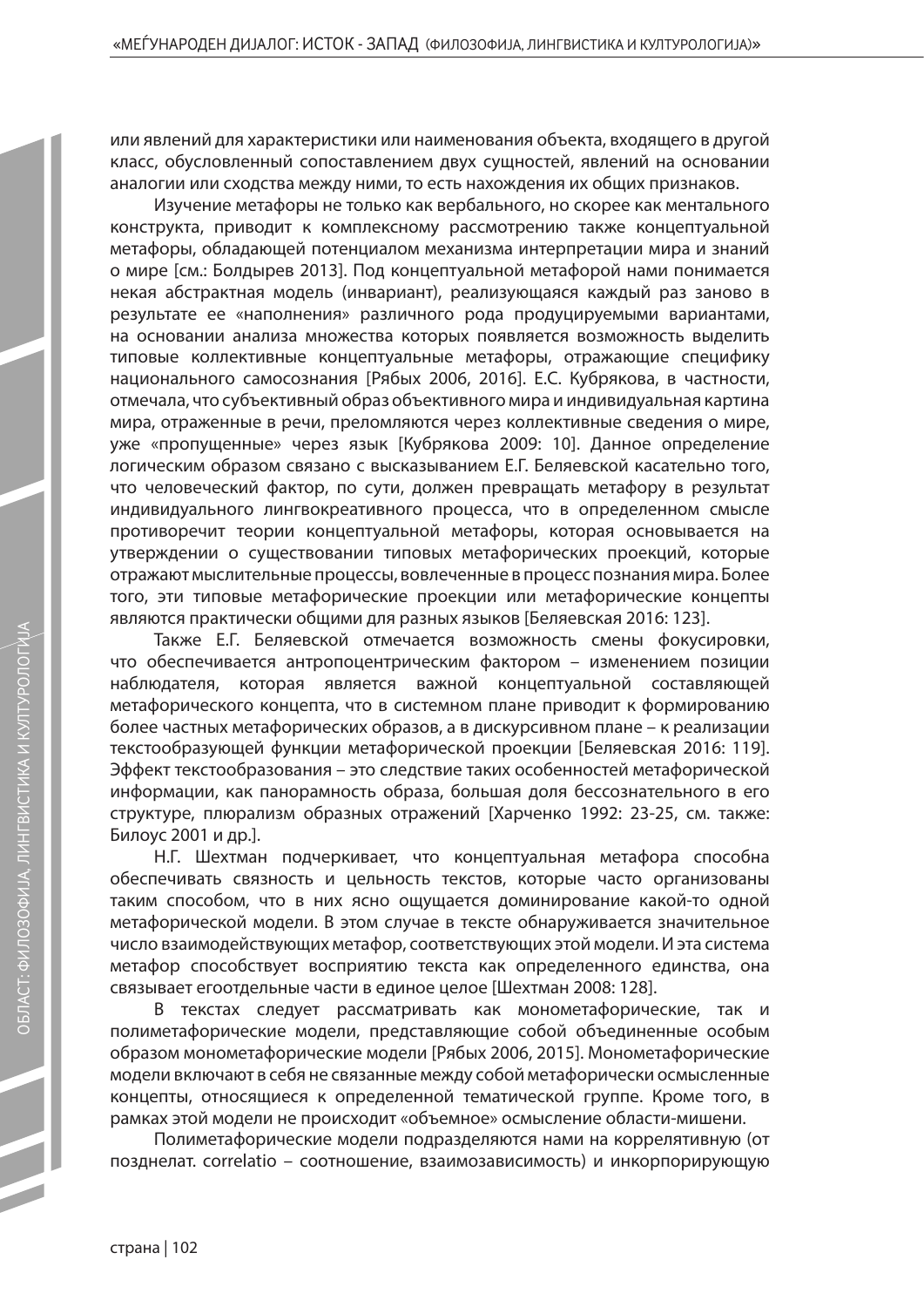(от позднелат. incorporation – включение в свой состав) метафорические модели, ибо концептуальные метафоры носителей конкретной лингвокультуры часто взаимосвязаны и взаимодополняют друг друга, образуя сложные системы.

коррелятивной метафорической моделью Пол нами понимается наличествующая и / или складывающаяся в сознании носителей языка схема связи между двумя или более группами непосредственно соотносящихся между собой понятийных областей и представляющих собой связанный метафорический образ, то есть  $(X - 3TQY) + (X1 - 3TQY1) ... + (Xn - 3TQYn)$ .

Инкорпорирующая модель трактуется нами как существующая и/или складывающаяся в сознании представителей той или иной лингвокультуры сложная схема связи между понятийными областями, репрезентируемая формулой: X - это Y + Y1... + Yn. Таким образом, создается либо целостный объемный образ, либо происходит расширение представления о нем за счет привлечения нескольких различных областей-источников для его более полной характеристики в рамках отдельно рассматриваемого текста. Инкорпорирующая модель может включаться в структуру полиметафорической коррелятивной модели, что зависит от индивидуально-авторского замыла.

Простой расширенный метафорический образ является наиболее частотным в рамках полиметафорической инкорпорирующей модели и создается в результате конкретизации концептуальной метафоры до более частной, ее детализации, то есть он основан на объединении разных смысловых признаков одной реалии. Таким образом, определенная устойчивая концептуальная метафора приобретает множество индивидуальных преломлений, которые то приближаются к традиционному, то удаляются от него настолько, что связь с ним почти перестает ощущаться. Единство заданного, традиционного и индивидуального его преломления в конкретном тексте обуславливает функционирование **УСТОЙЧИВЫХ** представлений, которые не столько воссоздаются, сколько создаются каждый раз заново в соответствии с задачами и потребностями текста, в разной мере отклоняясь от традиционного инварианта. В текстах возможно также множественное метафорическое обозначение одной и той же реалии, что связано с ассоциативным мышлением.

Сложный расширенный метафорический образ состоит из нескольких областей-источников, привлекаемых для репрезентации одной области-мишени в рамках текста, при этом возможны различные вариации комбинации понятийной дифференциации областей-источников метафорического моделирования. Каждая из привлекаемых областей-источников может детализироваться за счет добавочных «штрихов».

Метафорическое осмысление концепта «любовь» «пронизывает» философский трактат И.А. Ильина «Поющее сердце. Книга тихих созерцаний». Всё многообразие используемых автором метафор можно разделить на группы: антропоморфные, натуроморфные, артефактные, зооморфные, фитоморфные и интерпретирующие монометафоры.

#### Антропоморфные метафоры

Антропоморфные метафоры представляют область-мишень путём сопоставления с областью-источником «человек», И.А. Ильин активно использует данный вид метафоры, представляя любовь человеком. Это очень эффективный путь метафорического осмысления концепта «любовь», так как человеческая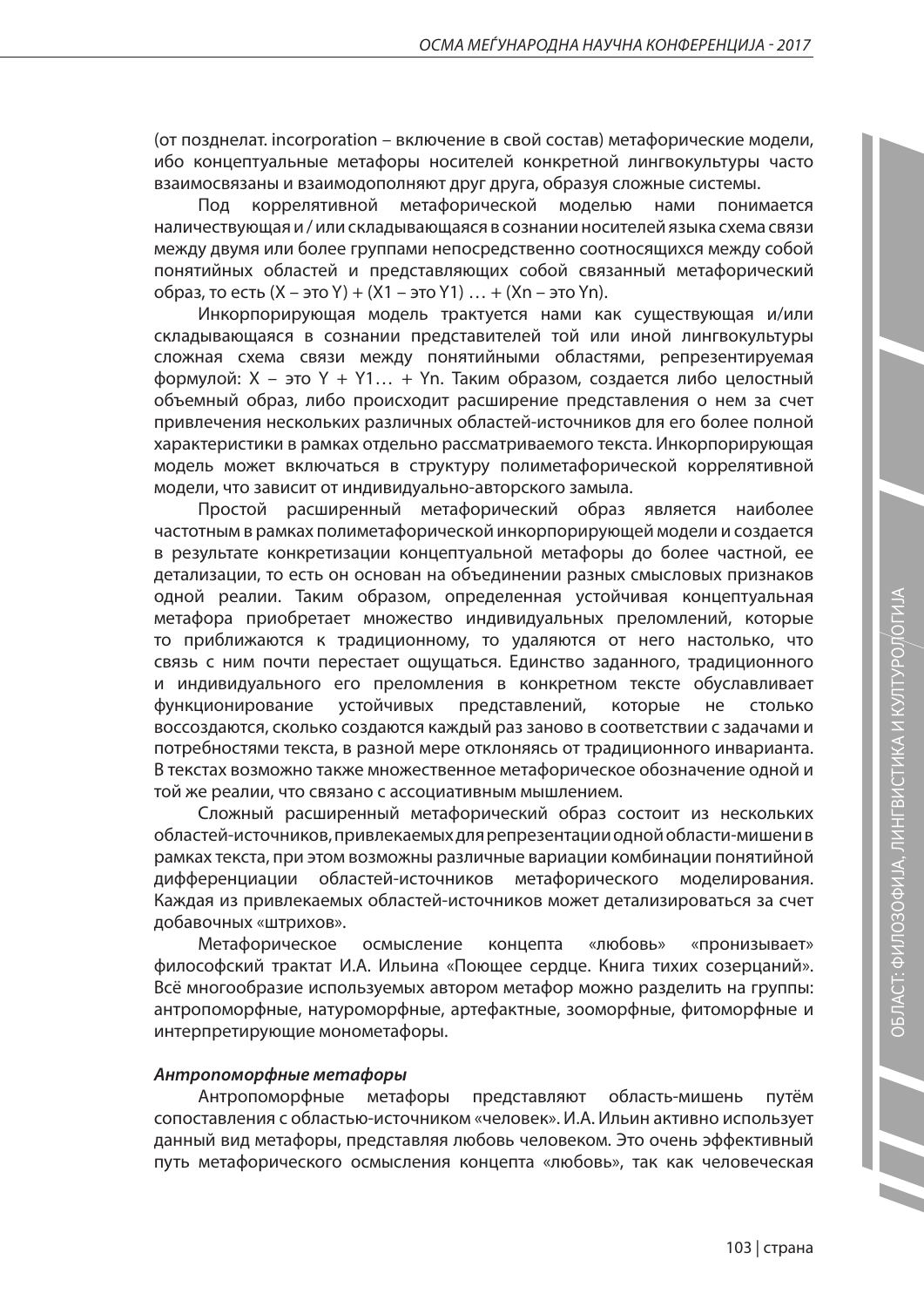натура, характер человека, его склонности к определённым поступкам дарят широкое поле поиска сходств, а также легко постижимы носителями языка.

- » Нельзя человеку прожить без любви, потому что она сама в нем просыпается и им овладевает [Ильин 2013: 9].
- » Выбирающая сила и есть любовь: это она «предпочитает», «приемлет», «прилепляется», ценит, бережет, домогается и блюдет верность [Ильин 2013: 11].
- » Только любовь освобождает и спасает человека [Ильин 2013: 170].
- » Всё это неверно и ненужно; всё это означает, что любви ещё нету (не родилась) или уже нету (умерла) [Ильин 2013: 260].

Основываясь на значительном ряде выявленных в философском трактатеантропоморфных метафор, можно сделать вывод, что автор олицетворяет любовь, наделяя её преимущественно женскими качествами: любовь может рождать другие чувства, она предстаёт в образе матери человека, обращённого к Богу, она сильна, верна, бережлива, мудра, жертвенна.

## *Артефактные метафоры*

Данный вид метафор подчинён сходству с различными предметами. Артефактная метафора эффективна тем, что позволяет автору выбрать предмет с каким-либо явно выраженным свойством и сопоставить его с любовью, выставив это качество на первый план и тем самым «затемнив» остальные характеристики любви.

- » А воля есть лишь орудие любви в этом жизненном делании [Ильин 2013: 11].
- » Нет истинной дружбы без любви, потому что именно любовь связывает людей [Ильин 2013: 49].
- » Поэтому у настоящего человека имущество есть запас сердца и орудие любви [Ильин 2013: 107].
- » Потому что любовь вроде нити, привязывающей нас к любимому человеку [Ильин 2013: 259].
- » Надо будить людей своей любовью, надо любить их и этим звать к любви. Любить – это не полсчастья, а целое счастье [Ильин 2013: 260- 261].

Мыслитель представляет любовь как орудие «возделывания» жизни. Яркая метафора «жизнь – поле для возделывания» порождает собой не менее яркую метафору «любовь – орудие». С помощью этих двух метафор автор доносит до нас свою мысль о том, что все свои поступки и решения мы должны совершать с любовью, дабы поле нашей жизни дало богатый урожай.

Также любовь с помощью артефактной метафоры преподносится как нить. Эта нить связывает людей воедино, как цветы в букет. Кроме того, из нитей любви, по мнению И.А. Ильина, состоит ткань Божьего мироздания.

И ещё одним предметом, главным свойством которого наделяется любовь, становится будильник. Как будильник зовёт нас каждое утро начать новый день, так и любовь пробуждает человека к настоящей, праведной жизни.

## *Натуроморфные метафоры*

Натуроморфные метафоры построены на аналогии любви с какими-либо объектами природы.

» А духовная любовь есть сущее пламя Божие [Ильин 2013: 49].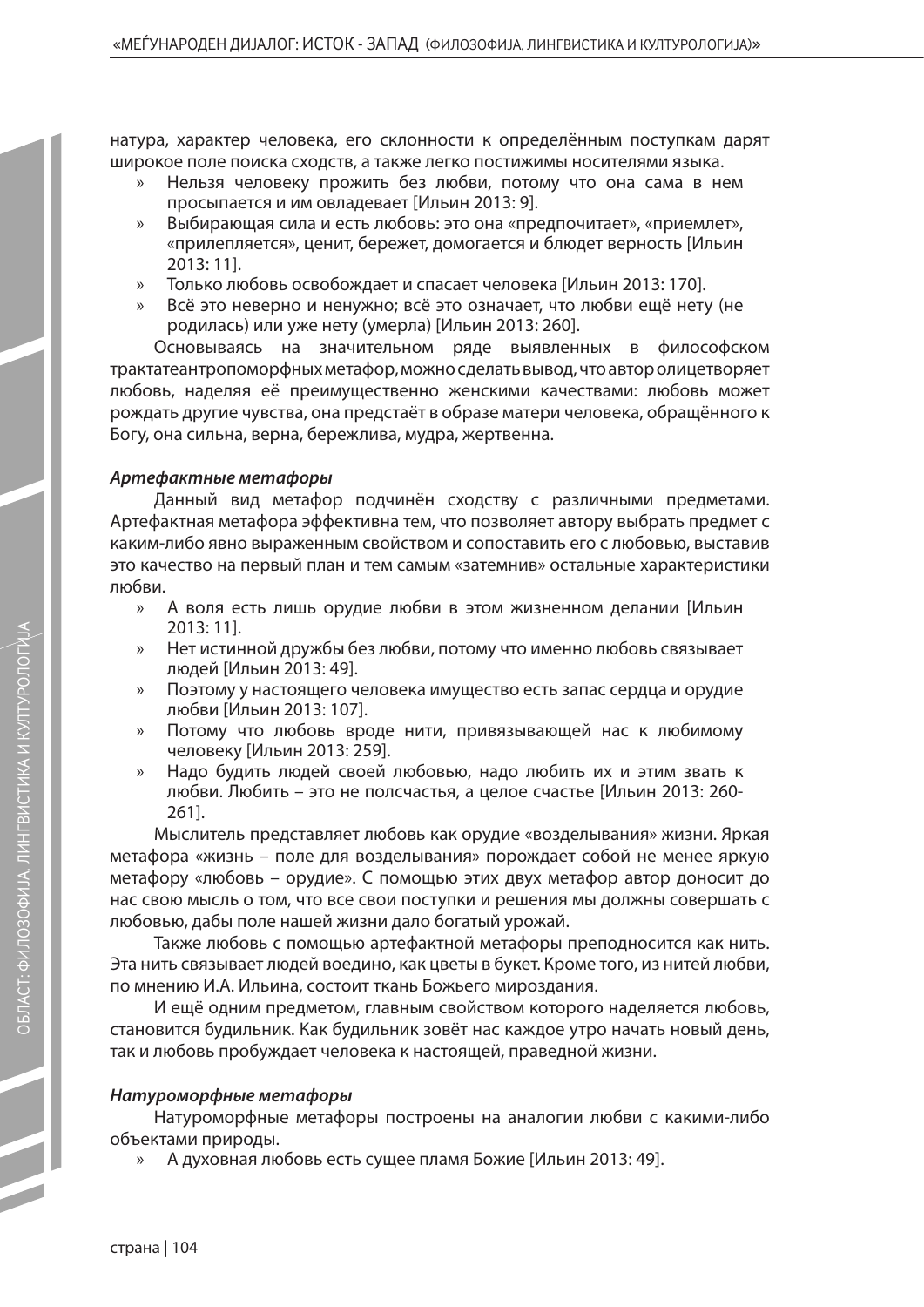- » Это есть священное и освящающее солнце любви, пред лицом которого лишения не тягостны и угрозы не страшны… [Ильин 2013: 74].
- » Мы видим в Боге прежде всего и больше всего неисчерпаемый источник любви, к которому мы сами приближаемся и которому мы уподобляемся именно через любовь [Ильин 2013: 148].
- » Слабый луч нашей любви находит Его любовь, укрепляется и утверждается в ней и воспринимает излучаемую ею благость и силу [Ильин 2013: 148].
- » Это осторожное примеривание и взвешивание прерывает живую струю любви, текущую из сердца, и задерживает её [Ильин 2013: 260].
- » Нет, мой милый, надо, чтобы любовь свободно струилась из сердца, и не надо тревожиться о взаимности [Ильин 2013: 260].
- » Отдайся потоку своего сердца… пусть лучи её (любви)светят и греют во все стороны. Тогда ты скоро почувствуешь, что к тебе отовсюду текут струи ответной любви [Ильин 2013: 261].

Любовь предстаёт перед нами в образах солнца, источника, пламени. Как солнце греет землю, даря жизнь всему живому, щедро отдавая своё тепло и свет, так и любовь, по мнению автора, одаривает теплотой, добротой, светом душу человека. Как вода в чистом источнике течёт мягко и нескончаемо, неся с собой живительную влагу, так и любовь струится из чистого сердца, поблёскивая своей искренностью и заботой. Как пламя бескорыстно отдаёт свой жар, так и любовь согревает; более того, философ отмечает особый, Божественный характер пламени любви.

### *Зооморфные метафоры*

Этот вид метафоры основан на схожести любви с какими-либо животными. Зооморфная метафора перекликается с антропоморфной, так как объектами обоих видов выступает живое существо, и часто отнесение метафоры к какомулибо из этих двух видов является сугубо субъективным.

- » Сколь счастлив он, если в сердце его по-прежнему поёт любовь, а из старческого ока сверкает детская искренность… [Ильин 2013: 125].
- » Отдайся потоку своего сердца, отпусти свою любовь на свободу, пусть лучи её светят и греют во все стороны. Тогда ты скоро почувствуешь, что к тебе отовсюду текут струи ответной любви [Ильин 2013: 261].

Мыслитель представляет любовь в образе певчей птицы, рвущейся на свободу.

#### *Фитоморфные метафоры*

Если зооморфная метафора ориентируется на царство животных, то фитоморфная – на царство растений.

- » Так и с нами людьми. Кто любит, у того сердце цветёт и благоухает; и он дарит свою любовьсовсем так, как цветок свой запах[Ильин 2013: 259].
- Писатель не отождествляет прямо любовь с каким-либо цветком,

фитоморфная метафора принадлежит, скорее, сердцу («сердце цветёт и благоухает»), однако любовь – это аромат, который дарит цветок сердца, что перекликается с такими, уже упомянутыми выше, качествами любви как бескорыстие, щедрость, самоотдача.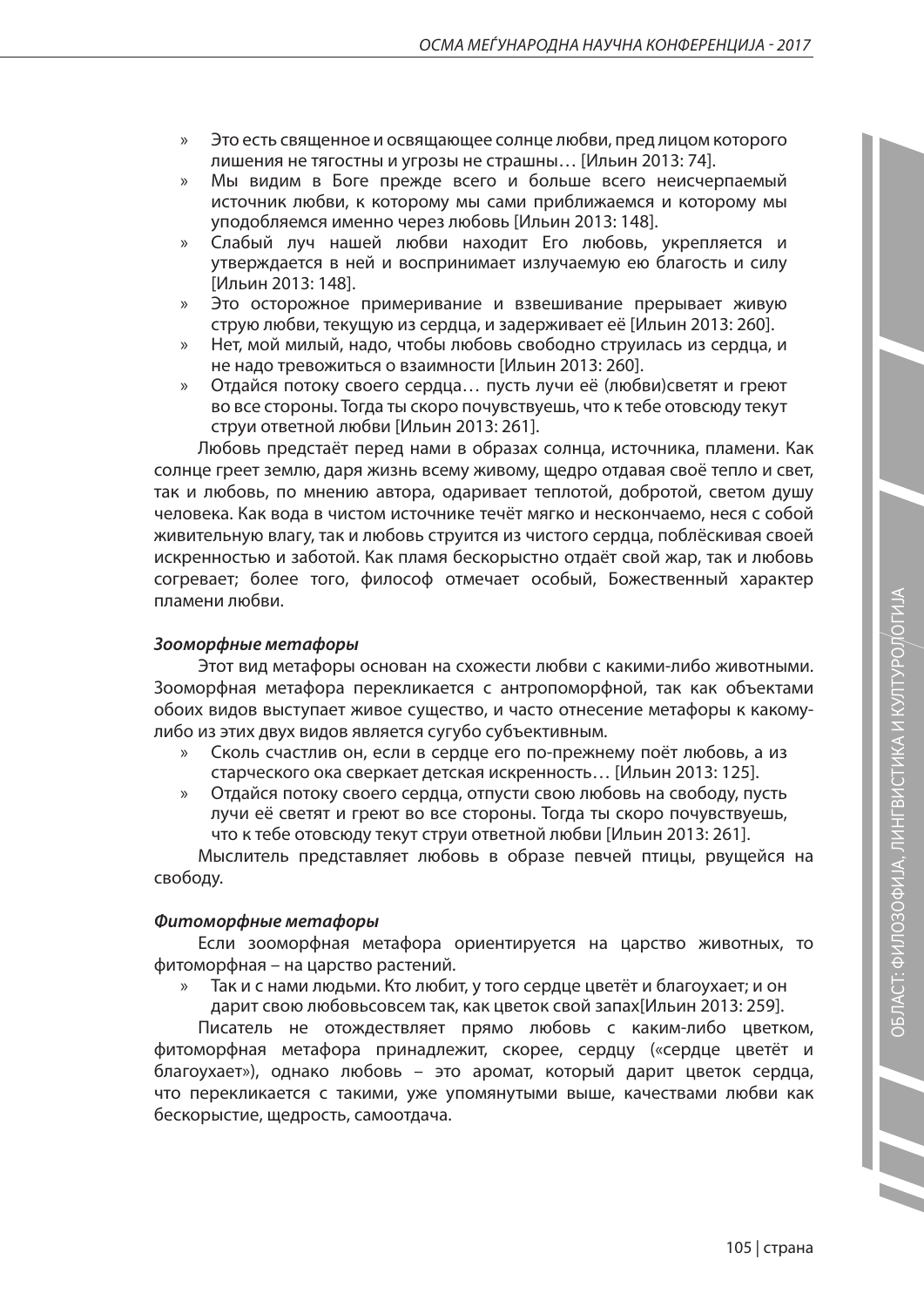### *Интерпретирующие метафоры*

Интерпретирующие метафоры работают с абстрактными понятиями, позволяя расширить понятие области-источника путём ассоциаций.

- » Нельзя человеку прожить без любви и потому, что она есть главная выбирающая сила в жизни [Ильин 2013: 10-11].
- » Нет, нам нельзя без любви: она есть великий дар увидеть лучшее, избрать его и жить им. Это есть необходимая и драгоценная способность сказать «да», принять и начать самоотверженное служение [Ильин 2013: 11-12].
- » Нельзя человеку прожить без любви и потому, что она есть главная творческая сила человека [Ильин 2013: 12].

Преимущественно автор определяет любовь как силу: силу выбирающую, творческую, преодолевающую. Часто человек принимает за слабость доброту, сочувствие, соучастие, однако И.А. Ильин многократно подчёркивает громадную силу, заключённую в любви. Также любовь трактуется как дар или способность, что подчёркивает необходимость всё той же внутренней силы человека для совершения шага на пути любви.

В схеме 1 предложена систематизированная и представленная графически модель использованных автором «Поющего сердца…» метафор, выполняющих текстообразующую функцию. Автор рассуждает о многих нравственных проблемах своего времени, и метафорическое осмысление концепта «любовь» выступает связующим звеном всех поднимаемых в произведении вопросов. Любовь – это ценнейший дар, который необходимо беречь, взращивать в своей душе, защищая от малейших нападений со стороны слабости, малодушия, скудоумия, жестокости.

*Схема1*